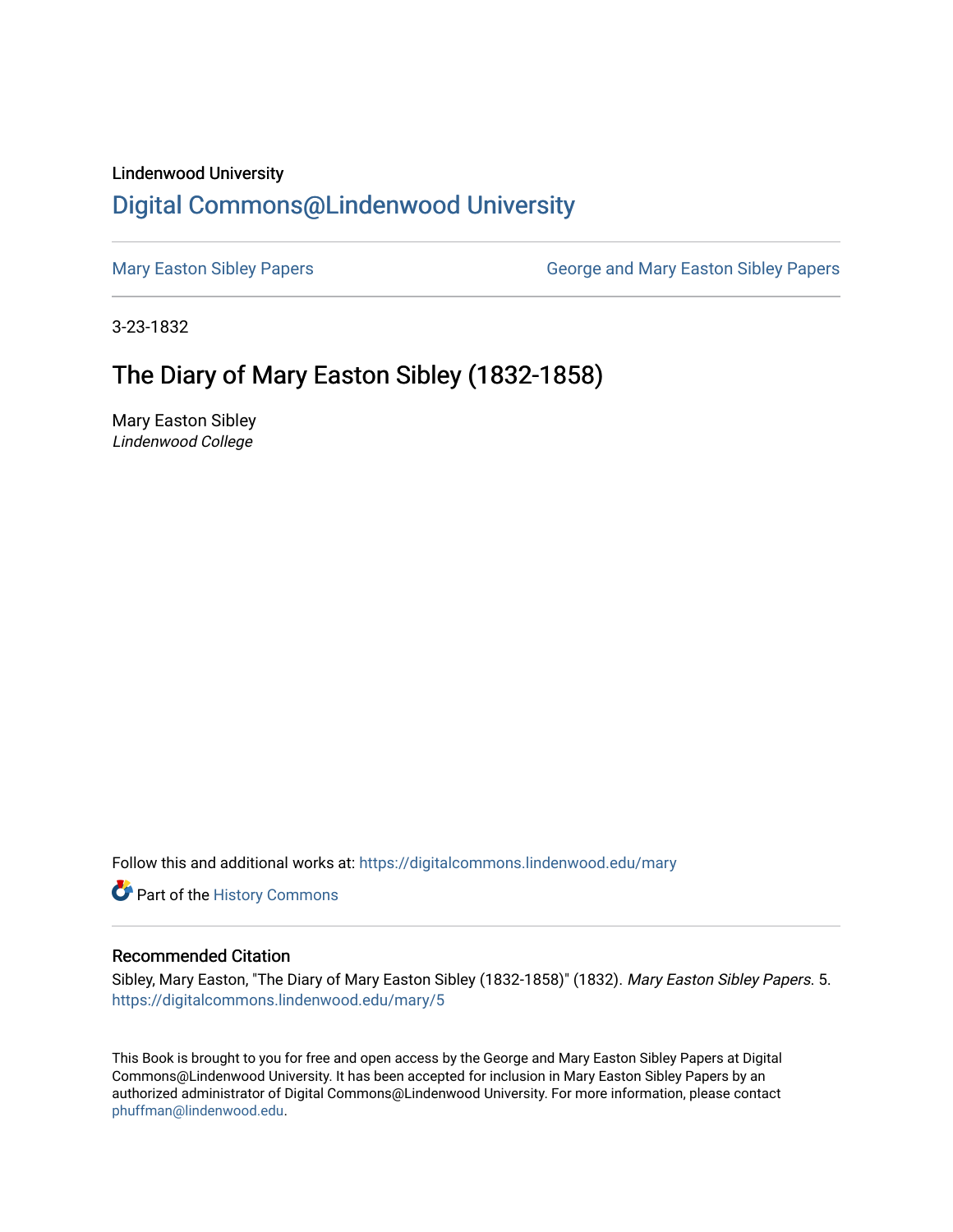Linden Wood March, 23, 1832 – St. Charles – MO

This book was presented to me 3 years since by a friend whom I then thought very dear to me - Our friendship was based on the worldly principles that govern the unconverted heart – by vanity and self – love it was kept alive as long as those passions were exercised by a mutual exchange of sentiments of approbation of each others feelings and conduct. But as those feelings were contrary to pure law of God, a friendship founded upon this exercise could not long continue after God's law was written upon the heart of either of us. The Almighty Father in his tender mercy has never suffered me to sin as my own depraved nature would have led me to have done, had I been left to the delusions of my own vain imagination. He arrested me in my career of worldly vanity and showed me how utterly \_\_\_\_\_\_\_\_ are all those high sounding terms that worldly people make use of to describe themselves, and others, and blind themselves to the \_\_\_\_\_\_\_\_ they commit under the false pretenses of \_\_\_\_\_\_\_\_\_\_\_\_ extraordinary refinement, nobleness of soul, and generosity of character – I still feel for that individual a lively interest – but it is one interest in his immortal destiny. It is a hope that he will \_\_\_\_\_\_\_ (turn?) from his dark delusions to the glorious light of the gospel. But if in his \_\_\_\_\_\_\_\_ness he never t\_\_\_\_\_\_\_\_ Heaven will not be the less bright to me. I have learned within the last year something of the value of Christian friendship; commence on Earth, and to be continued throughout Eternity – founded on love to one common Lord  $\&$ Master, the love between Christian friends tends to purify the mind, and exalt the character. Since their love only exists and increases in proportion as they are conformed to the moral image of their Savior. These few remarks I been led to make on taking up this book to make an entry of my feelings on the first public profession I have made of my religious opinions. I have reserved this book for three years with a kind of indistinct impression that I would one day use it to record my religious experience & progress in my attempts to serve by Creator and preserver. I this day went before the \_\_\_\_\_\_\_ of the Presbyterian Church of St. Charles Missouri to apply for admittance to the ordinances of the Lord's House. My resolution to come forward was formed on Monday last and as I then recorded it I now transcribe in this book. If the Lord gives me strength to keep a resolution I purpose from this time henceforth to put down here an account of my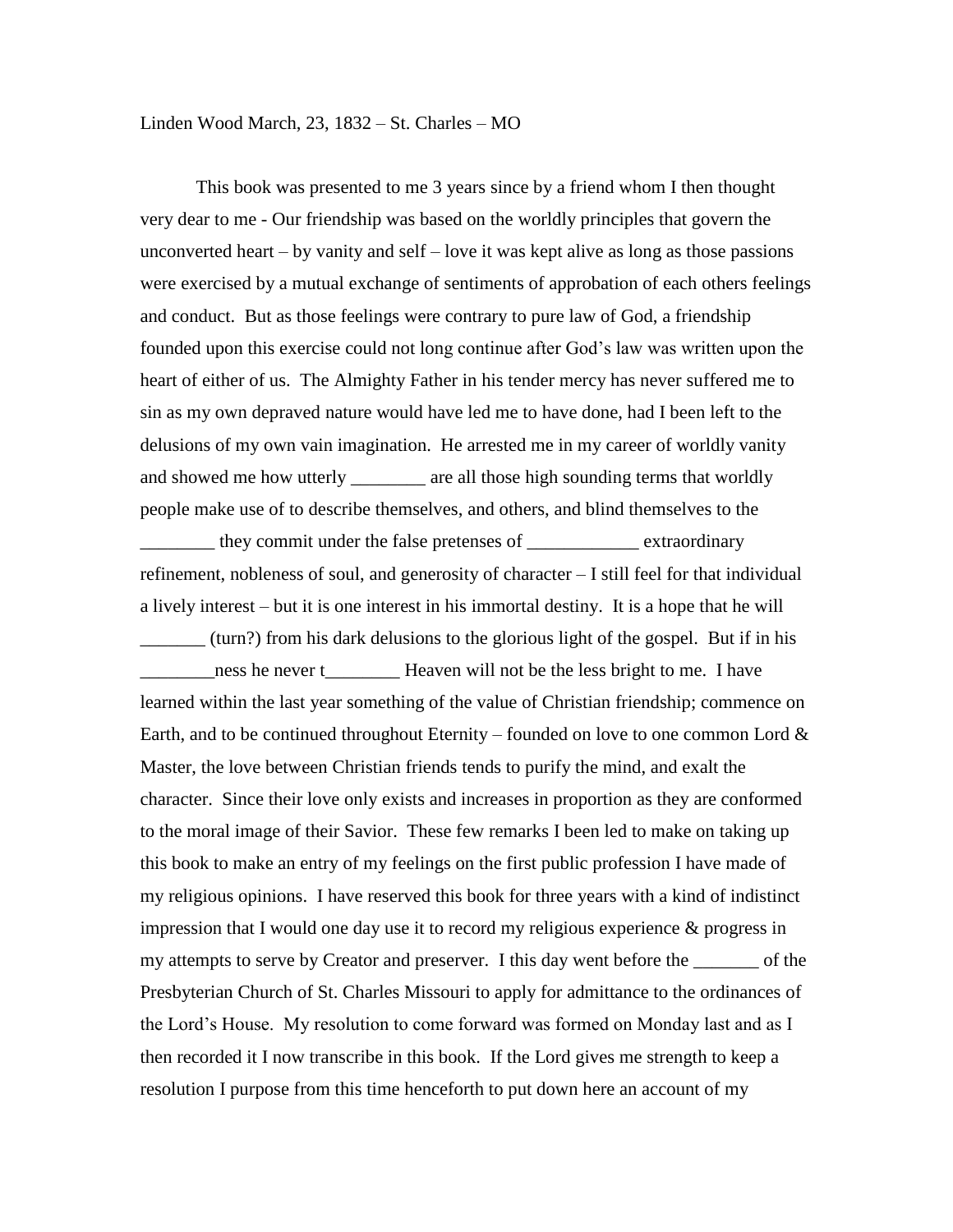opinions and feelings as I progress in my Christian career. I purpose to enter at the close of this book some remarks I have occasionally made during by (my) long search of the truth, that the gradual progress from darkness to light of a mind unbelieving but enquiring, and never satisfied until its Savior was presented by faith before it, takes \_\_\_\_\_\_\_ tedious a course of investigation.

## Linden Wood March 20<sup>th</sup> 1832

I believe it is known to most of my dear friends that I have been for a long time deeply interested in an investigation of the claims of the Bible to be the word of God. Having examined both the external and internal evidences with some attention and industry (tho' not with half that importance of the subject demands), my judgment was convinced that the Bible did contain the \_\_\_\_\_\_ will of Our God and Creator, and that it is no where else to be found. Feeling often a most ardent desire to conform to the will of so good and Great a Being as I felt the Ruler of the Universe to be, and acknowledging that as our Maker and preserver, He had a right to the love, gratitude and service, of His Creatures. I turned often to the only place, the pages of the Bible, where it was possible I could ascertain what the duties were that God acquired His Creatures to reform. The more I studied the scriptures, the more hearty and consistency I perceived in them. I found a man to be a depraved being needing all the restraints that a Gracious Father who loveth his children had contrived to help them from straying into forbidden paths and leaving the (?) Founder of all Good. I resolved to ask in prayer to be purified and enabled to love my God and Savior with that love which He required and my reason told me was His due. But I was with my supposed humility arrogant and unbelieving; I expected the Almighty would make a special revelation and by the operation of His Holy Spirit, would relieve from all my doubts and difficulties and give me the faith and love I prayed for while I myself remained perfectly passive - - With these presumptuous feelings I quieted myself for a little while. But soon became impatient. Why were not my prayers granted? I asked myself a hundred times. I am sure I do pray with truth and fervor. I do wish for the blessing I ask, the power to love and serve God. "Why is it that at altho' God says he is the hearer and answerer of prayer that He will no hear me?"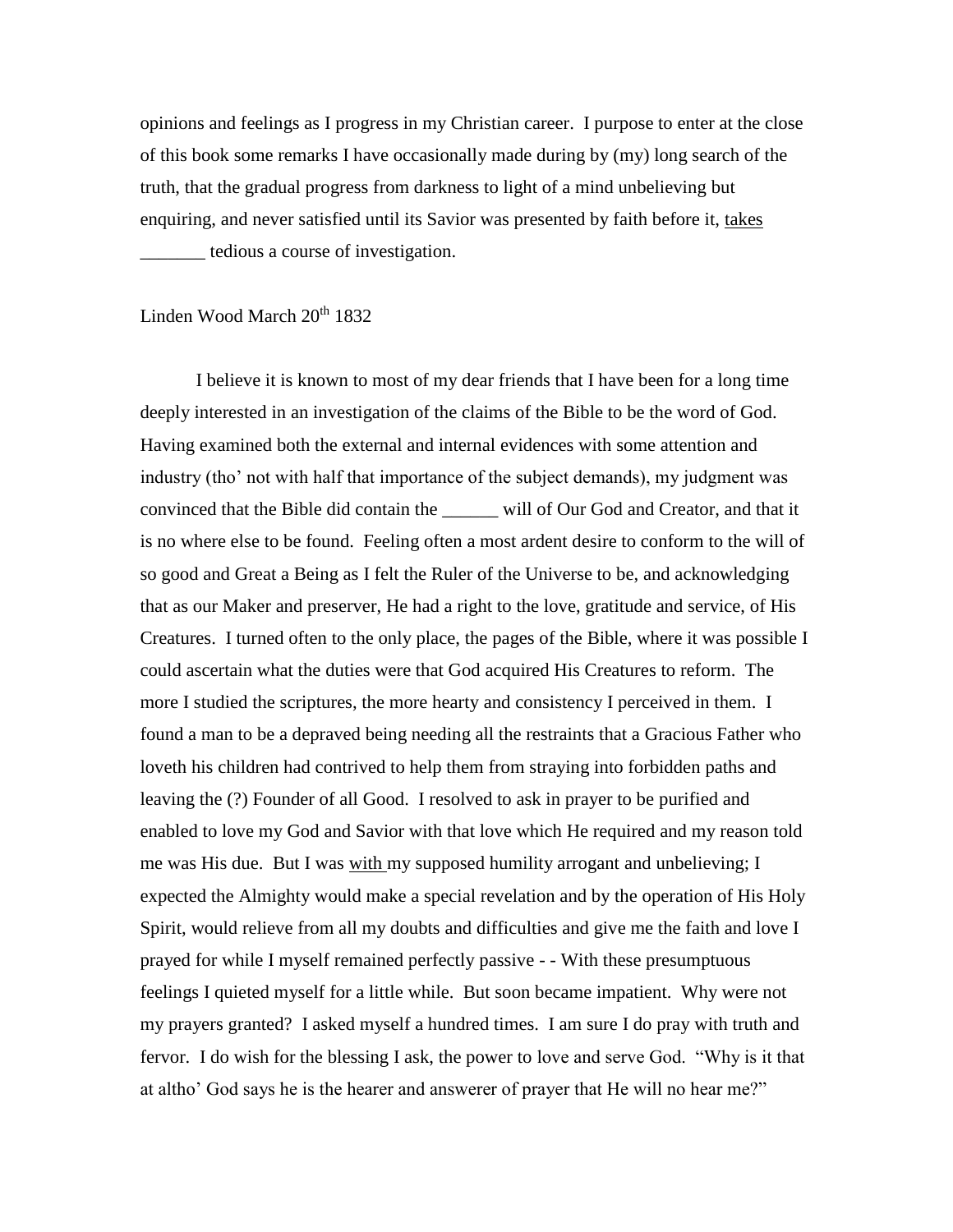Thus did my rebellious heart even doubt god's justice because He would not hear my

\_\_\_\_\_\_\_\_ petitions - - But the Lord in his mercy has arrested me in my ungrateful murmurings. He points me to the Words Our Blessed Saviour. "If ye love me Keep my Commandments. If ye keep my Commandments, ye shall abide in my love. Ye are my friends if ye do whatsoever I command you." If any man "love me, he will keep my words –" And my father will love him and we will come un "to him, and make our abode with him." He that hath my commandments and keepeth "them he it is that loveth me. And he that loveth me shall be loved as my Father and I "will love him, and manifest myself to him." "He that loveth me nor keepeth not my "sayings". Seeing from our Saviour's own words that the only rational conviction any one can have, that he is a Christian, arises from the evidence felt and given that he keeps the Lord's commandments the next inquiry is what are those sayings or commandments, which our Lord expects us to keep. It is useless to go into detail of the moral law which all admit binds the human family to its strict observance, and to which the Lord Jesus Christ gave a perfect obedience. We will rather ascertain what were the injunctions left by our Redeemer to his immediate followers. The first was repent and he baptizes every one of you in the name of Jesus Christ, for the \_\_\_\_\_ of sins, and ye shall receive the gift of the Holy Ghost." As an encouragement to do what is here commanded, our Lord says "And I say unto you- "He that loveth father or mother more than me is not worthy of me; he that loveth son or daughter more than me is not worthy of me. And he that taketh not his cross and followeth after me is not worthy of me." Whosever shall confess before men shall the Son of Man also confess before the Angels of God, But he that denieth me before man, shall be denied before the Angels of God.

The second was, "And he took bread and gave thanks, and broke it, and unto them saying, This is my body which is given for you. This do in remembrance of me" Here are two positive Ordinances or commands Baptism and the sacrament which from their very nature originates an outward and visible compact among Christians and forces them to a public expression of their faith in the Lord Jesus Christ – my reason and my feelings unite in convincing me that it now becomes my duty to join some one of those Christian societies that I may be enabled to obey the Command of the Lord and make a public profession of my faith, the last question that arises in which the numerous Christian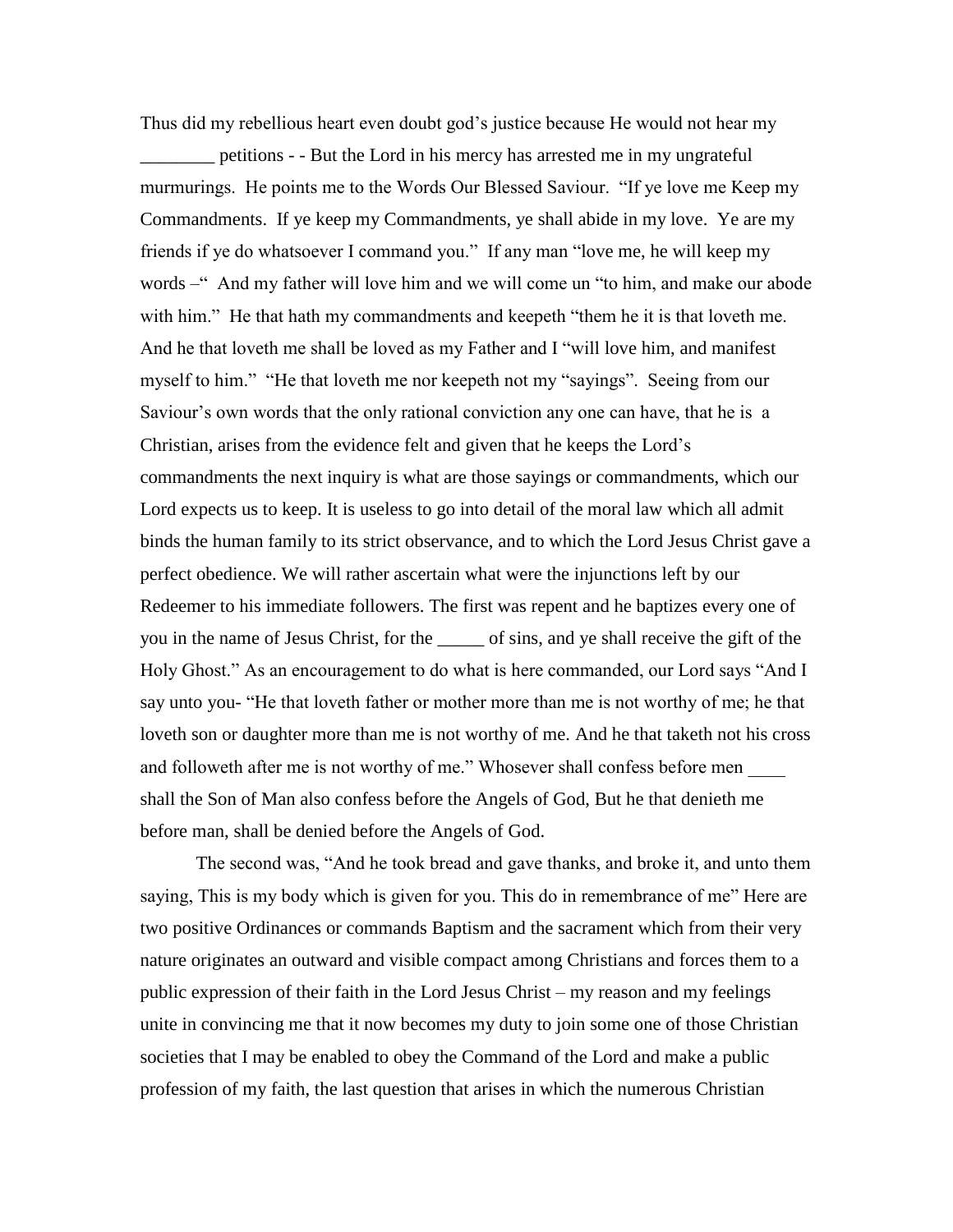Compacts am I willing to subscribe to. Having as I hope compared to the doctrine believed by the Presbyterian Church with that laid down in the Bible and believing the form & faith of that community to be in accordance with those of the Primitive Christians, I will with the blessing of God present myself for admittance before the

of the Presbyterian Church f St. Charles, Missouri on Friday next – praying that my Almighty Father will keep me from all error and delusion and lead me into all truth. I repose in humble confidence upon the merits of myself to His service He will in His tender mercy forgive and blot out mine iniquities forever—

### Saturday 24<sup>th</sup> March

Went to town to attend a meeting of the members of the Church to pray for those who were about to come forward on the following day to make a public acknowledgement of their belief in the "Lamb of God". I felt most lamentably of faith, but having resolved to try and obey my heavenly Father I looked to Him for all good feeling, remembering that the preparations of the hear in man and the answer of tongue, is from the Lord"- My dear & beloved sister would have come before the session had my mother consented to her joining the Church- My mother who has been for a long time most violently & unaccountable opposed to all sects of religionist, has a yet stronger and more peculiar aversion to the Presbyterian Church – Her feeling is of opposition to my joining the Church made her very unhappy- she expressed herself to a friend that she would rather have followed her children to the grave than to see them become Presbyterians." I knew she was averse to any one's making a profession of religion sometime before, but was not aware until today her prejudices ad completely blinded her better judgment as to make her so miserable as I was told she dais she was- on returning home I felt very bad, fearing I perhaps has erred in my conduct towards her, and resolved the next day to ask her forgiveness for all my undutiful conduct if I had been guilty of any. The only thing I could tax myself with, was being rather reserved towards her for the last 4 or 5 months. During that time I though I was reserved from the best possible motives, a desire to avoid irritating her on the subject of religion- my mind mostly ran upon the subject, and my association were principally with Christians, whenever I was in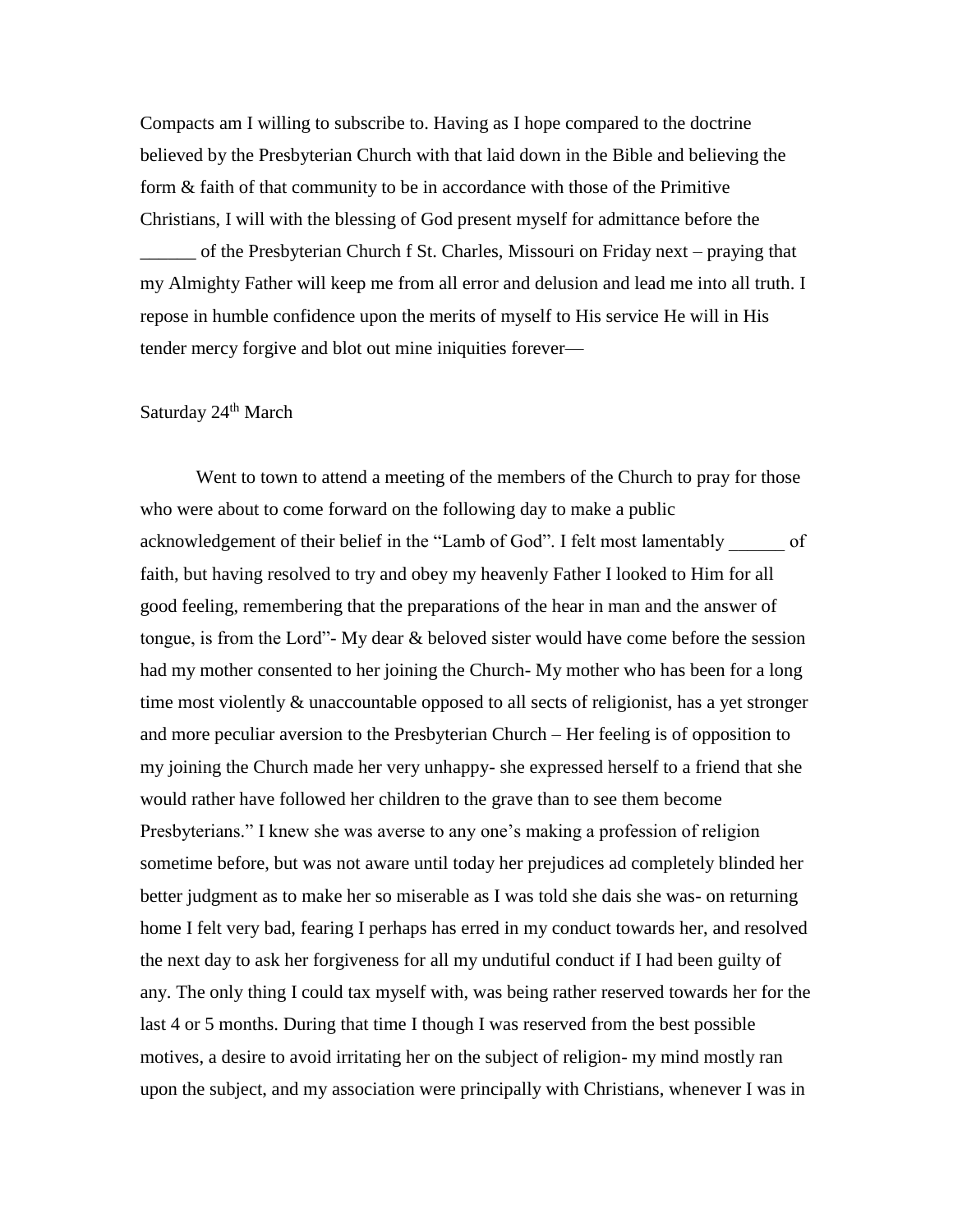town – Having heard her frequently express her disapprobation of what she considered fanaticism. I naturally avoided all conversation that excited her resentment but I now feel that I may have been deceived by my own wicked heart and what I thought a praiseworthy motive may have been a selfish one, the desire to prevent my own feeling from being wounded by hearing the cause (and the friends of that cause whom I loved) abused. My sister \_\_\_\_\_\_\_ and several Christian friends have promised to join me in prayers for my dear mother. That God in his infinite mercy may "renew a right spirit" in her and lead her into the glorious light of the Gospel.

## Sunday 25<sup>th</sup> March

I have this day received the ordinance – as that are the external evidences of my covenant with my Gracious Redeemer, Baptism & Partaking of the Sacrament – Baptism was administered by the Rev. I. W. Douglass, the sacrament by F. Wood  $\&$  W. Hock assisted by \_\_\_ Douglass. Persons who joined the Church at the same time were - -

Mrs. Rebecca Koonty **Mrs.** Thom Lindsay Jun Sally Spencer Robert Spencer Mary Easton Sibley William Spencer Jane Beauchamp Stephen Spencer Rachel Henry James Lindsay Sr. Susan Ellis Casey Warren N. Goodell Margaret Lindsay Joseph Spencer Miss Hannah Spencer Alex B. Campbell T. Ellis (The latter joined Martha I. Baily by Certificate) Sally H. Baily

I arose this morning before sunrise and spent time in prayer – felt my own sinfulness and unworthiness, prayed earnestly that I might be sincere in my professions, and be enabled to love  $\&$  serve my Maker in spirit and truth." Feared greatly that I might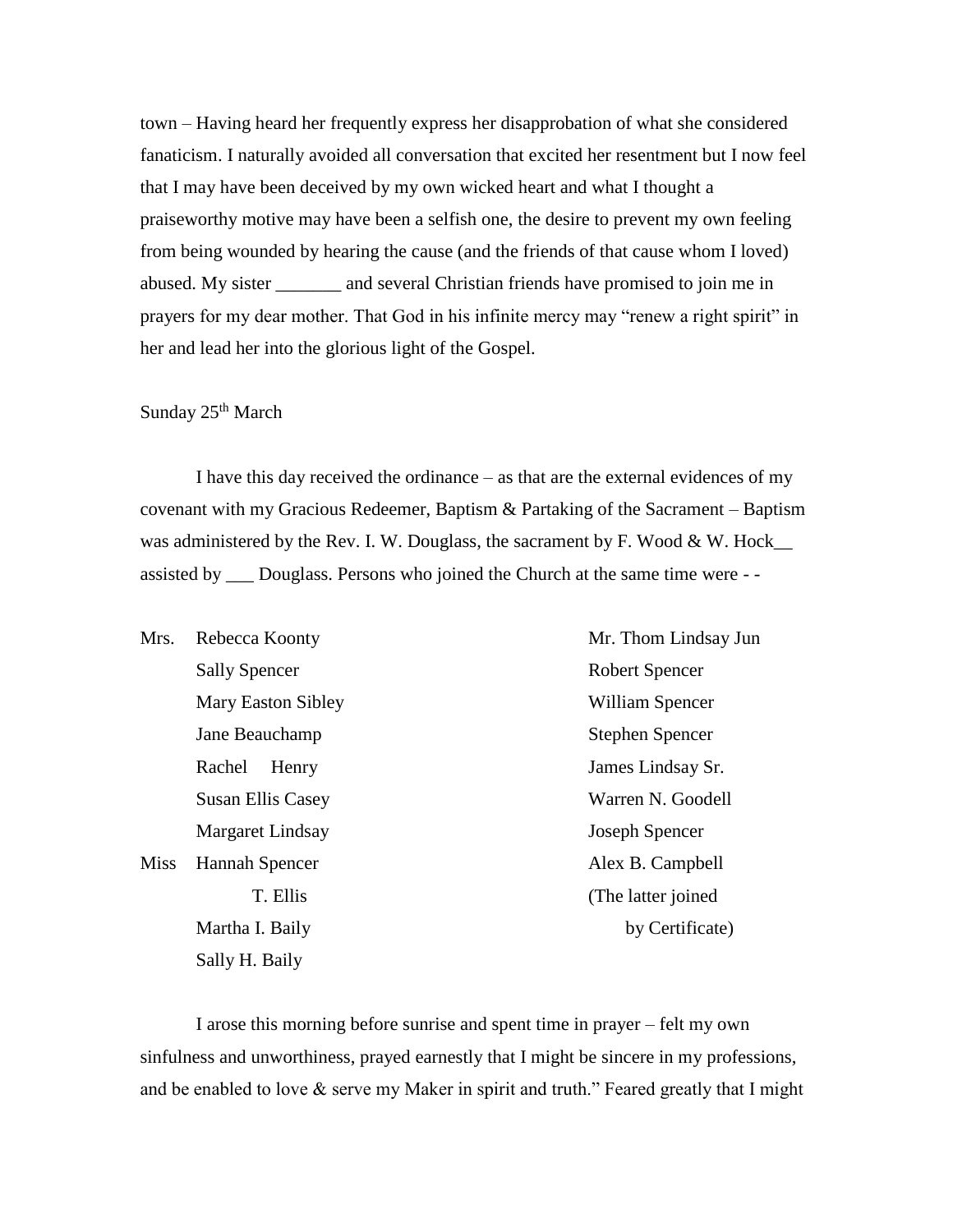be deceiving myself, and that I was not prepared to become a follower with the preparation He requires. Having fasted on Friday & several times previous without feeling that I injured my health by it, I resolved to do so to day until evening. When I was ready to go in to church my husband who has been somewhat unwell refused to go with me – knowing that my mother was offended with me fore the step I had taken. I felt as tho' I was at once to take up my cross and follow the Lord. My husband however on my expressing a desire that he should go with me consented. When I arrived in town I stopped at my Father's house. I found all the family except my Mother had gone to church. She was alone, I immediately went to her and begged her pardon had I offended her – but before I had said a dozen words she broke out in a violent passion and drove me from her & when I persisted in "assuring her with tears, that I had no intention of offending her & that I had always had a devoted attachment to her, she rushed out of the room and left me in the midst of my protestations. She returned again in a few minutes and vented her feelings in a torrent of abuse upon the Presbyterian Church and its agents. Said that by joining them I had abandoned her, and she gave me up  $\&$  would have nothing more to do with me. It is unnecessary to repeat all she has said, but it was enough to make me feel very hurt & if I had not been sustained by a sense of doing my duty I should have been very miserable, for I have always reverenced & loved my Mother more than any human being. I record her opposition here, because it proves the truth of our Saviour's words "Think not that I am come to send peace on earth, but a sword. For I am to set a man at variance with his Father, & the daughter against her mother and the daughter in law against her mother in law, and a man's foes shall be them of his own household." And because I have a hope that she will yet become converted by the power of God; if she does this will show that the praise  $\&$  glory will be alone due to God. There is no hope but in Him for all lost and deprived human beings who are so completely blinded by their prejudices and their opposition to Christ's Kingdom, that the Holy Spirit only has power to disperse the clouds of mental darkness and delusion, and had them to come divested of all pride and prejudice to the feet of a \_\_\_\_\_\_\_ and compassionate Saviour. During this day I have felt my own unworthiness and want of faith but felt great peace in leaving all in the hands of my Redeemer feeling assured that He would do better for me than I could ask & that tho' it might be gratifying to me to have a more lively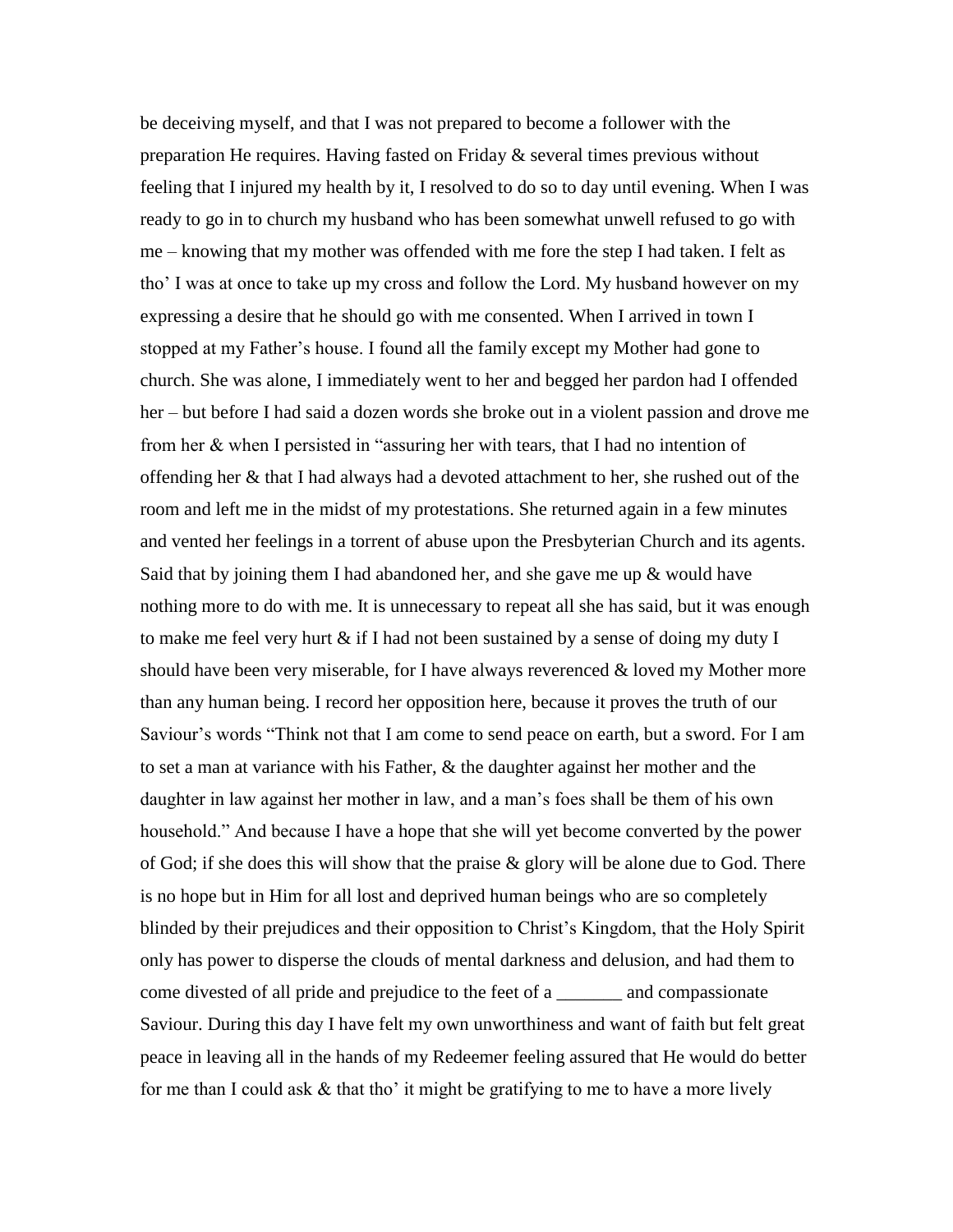sense of my interest in his dying love yet if it was necessary that I should have doubts and fears I should not re $\blacksquare$ . I knew he alone would remove them  $\&$  I trusted implicitly that when it was right they would be removed; some fault in me no doubt was the cause of my coldness and want of feeling.

## 8<sup>th</sup> April

How lamentably do I come short of all my good resolutions I had intended to write frequently in this book a sketch of religious course, yet from indolence gaining such an ascendancy I have let two weeks pass by without writing a word although I have reproached myself every day for neglecting it. Heard two sermons to day from old Mr. Allen, a Methodist, which I enjoyed very much – felt that the Old man was a real follower of the Lord Jesus that notwithstanding he was illiterate and shabbily arrayed, my prejudices (I mean such as naturally aside from our association & education) were subdued  $&$  I could love him as one whom I should  $\qquad$  in the world to come; among the Redeemer –

# 10th April

Went to St. Charles expecting to hear a sermon from Mr. Douglass, but was sadly disappointed. Mr. D. in consequence of much fatigue gone through Sabbath last was so unwell this evening he was obliged to decline preaching. There was a meeting last Sunday in the Point where 12 or more individuals were admitted into the Presbyterian Church of St. Charles. When I heard of the experience as given in of one of the females felt a disposition to doubt its truth  $\&$  find fault, but checked the evil spirit by a mental prayer to my Saviour that he would be pleased to eradicate such unholy & charitable feelings. Oh! We are so brave to make idols of ourselves and to suppose that we are the favorites of Heaven, forgetting that where all alike have gone astray, one soul is as precious in the sight of God as another, not one of us having any thing to recommend us to the notice of our Heavenly Father - -

# April 22nd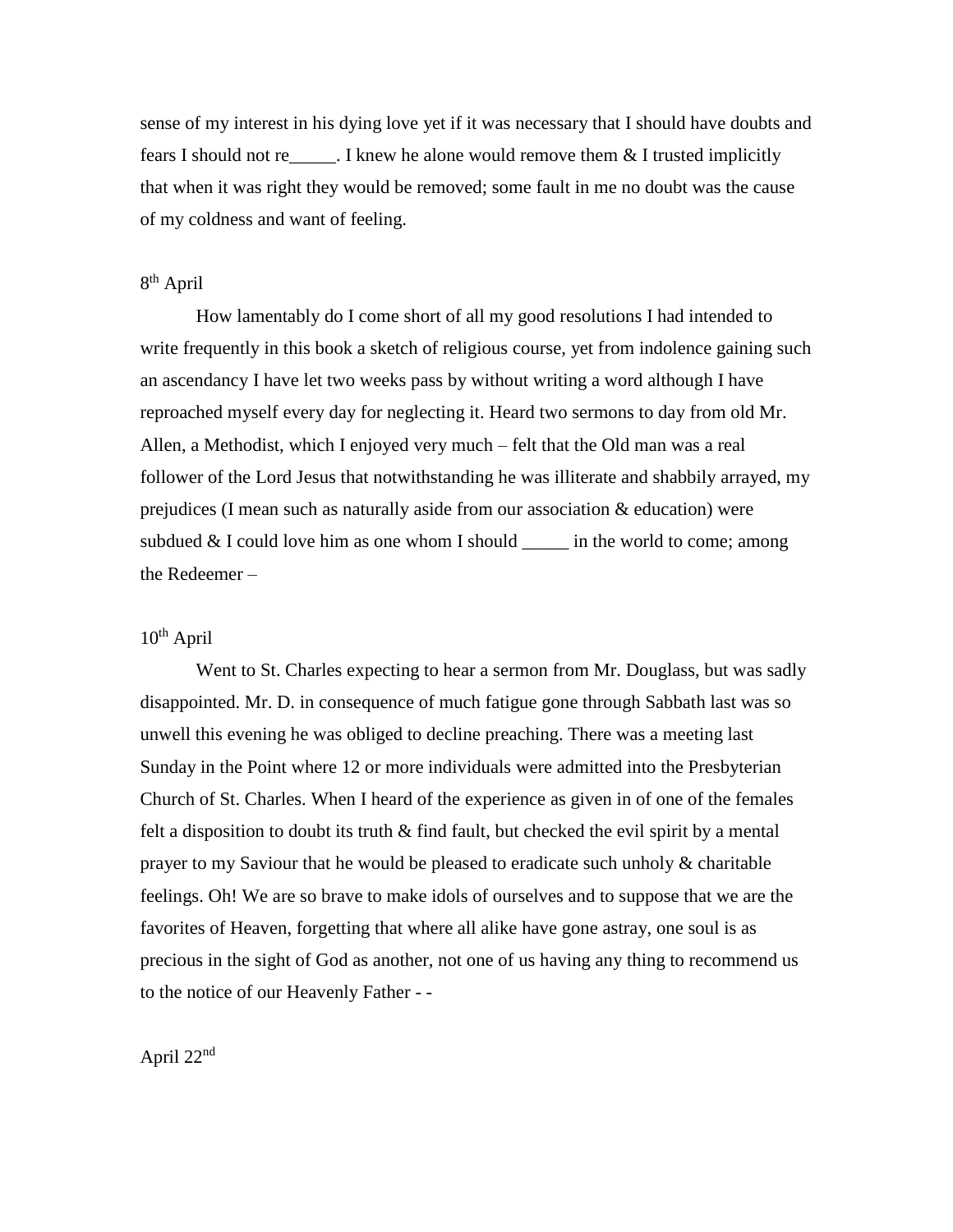During the last week was much occupied with making preparation for my sisters wedding, so that I have neglected my journal. I find myself continually prone to wander from the "fountain of all good" and am at times so vain of my own powers that I groan in the Spirit when I detect my sinful reflections. Oh! Lord Jesus be merciful to me a sinner. Give me an humble mind and a contrite spirit. Went yesterday to see about obtaining the use of a school room and notifying the Children that a Sabbath School would be commenced today at the little log cabin near Mr. Cole's place. Feel a great desire to serve God by serving my fellow creatures in some way but scarce know how to go about it. Would wish to be as a little child in the hands of my Redeemer following the leadings of His Holy Spirit, having no will of my own. To day my sister Alby is to unwell to allow of my leaving her. Resolved in the morning to spend the day in reading prayer & fasting and especially to remember two individuals at the Throne of Grace who are infidels in almost every sense of the word as used by Christians. Judge B… is one of them. I have for three months made him a subject of prayer occasionally, but latterly since I have joined the Church almost constantly he is remembered by supplication for mercy to be extended to the unconverted. I have this day found reason again to mourn over my depravity of heart which makes me so cold and unfeeling. I read & was overcome by sleep. I prayed and my thoughts wandered. I could only call upon the Lord for help and resolve again and again to trust in Him for all things. I fear sometimes I am the veriest hypocrite on Earth, that when I call upon a Saviour that I am hypocritically taking His name in my mouth when my heart is filled with unbelief. Read a few pages in Henry Martyn's memoir have some little consolation of the weakness of his faith and the vileness on his heart. But I am sinful even in this, or why should the faults of one of my own with complacency. Sent to day a little book called "profession nor principle" to an unbelieving friend with a request that he would read it carefully.

### April 22 1832

Received a letter from brother Potts, the minister of the Presbyterian Church of St. Louis, an eminently pious man in answer to one requesting him to send up some cards  $\&$ books for the Sabbath school in this neighborhood. I have to record that even so trifling a circumstance should have yielded food for my vain & foolish imagination. I was pleased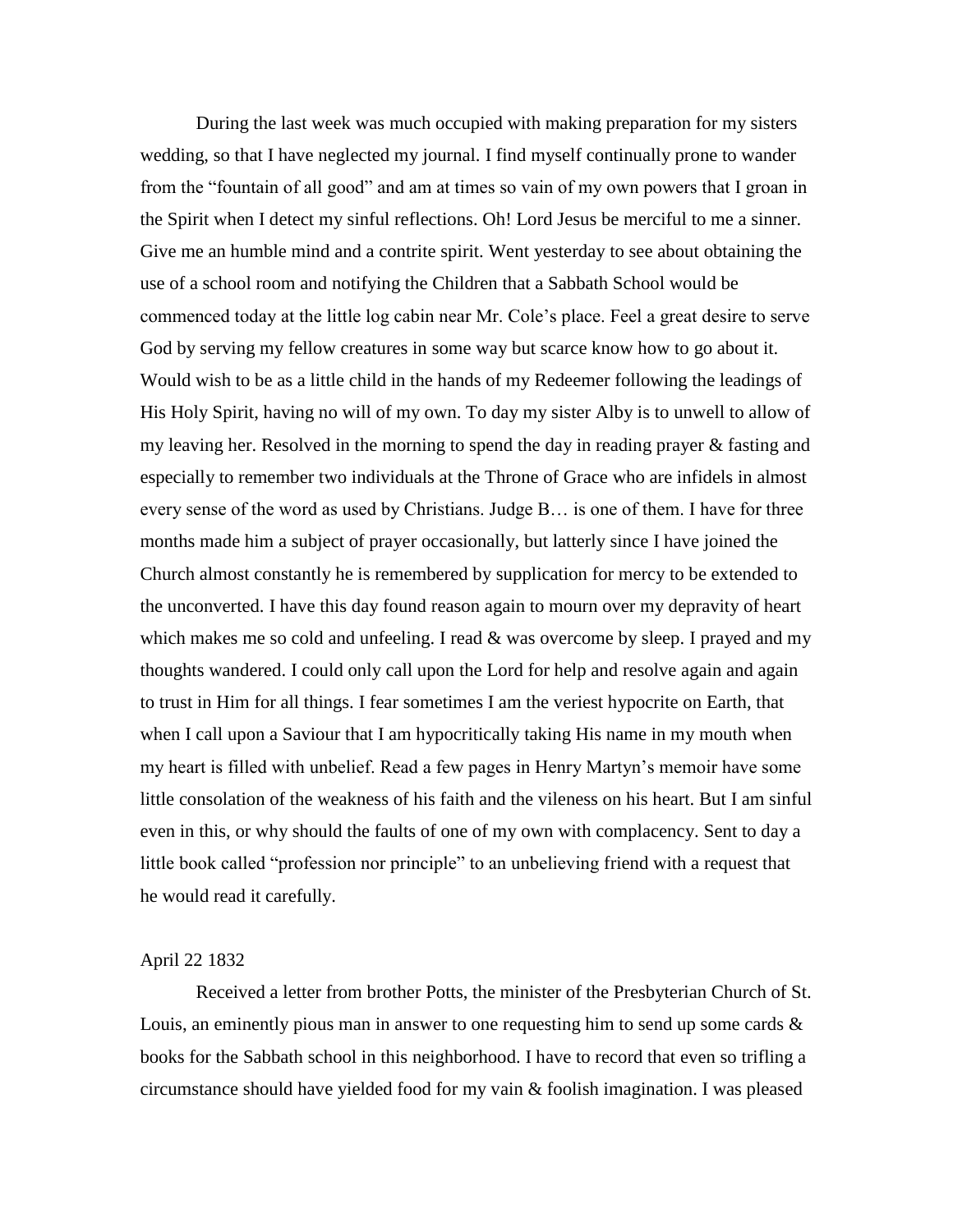that he should have given me credit for my piety. What is man, that we should be vain of his approbation? Lord it is thy approbation that is alone to be depended upon and we can do nothing to claim thy approval. We are indeed poor worms of the dust: but thanks to the precious love of our Saviour in His strength we may obtain the commendation of "Well done thou good and faithful servant enter thou into the joy of thy Lord" – Grant Heavenly Father that I may live  $\&$  die by faith in the Lord Jesus seeking  $\&$  wishing for none other Saviour than the Lamb of God who taketh away the sin of the world.

### $29<sup>th</sup>$  April

Went this morning to the neighborhood Sabbath school – owing to the appearance of rain only two of the children were their. After hearing them their lessons returned  $\&$ went to Town hoping to get in, in time to hear an afternoon sermon. I found that I had lost the pleasure of hearing a most excellent sermon from Mr. I. W. Douglass in consequence of being at the Country School. I almost regretted having gone as there were so few children but it was my duty as teacher to be at my post. No sermon in the afternoon, but attended Bible class. On going on to the house of a friend unexpectedly met the individual o whom I sent the book mentioned above. He told me that he had not yet read it, but would do so. I was so anxious to meet with a favorable opportunity to say something to him that would induce him to seek the :Kingdom of the Lord" that I committed sin while at the Bible class by thinking what I should say to him instead of thinking upon the Word of God we were studying and I was justly punished for my presumptions for although I was in the house where he was two or three hours after the Bible lesson was over he gave me no opportunity to converse with him. Oh When shall I be able to serve my god without mixing with my attempts so much that is selfish and unworthy of a follower of the \_\_\_\_\_\_\_\_\_ Jesus. Oh! Lord in thy mercy purify an sanctify my heart to thy service.

## 6<sup>th</sup> May

This day came forward the second time to the Sacrament of the Lord's Supper. Sermon in the morning preached by Mr. Douglass from Ps.  $15<sup>th</sup>$  "Lord who shall abide in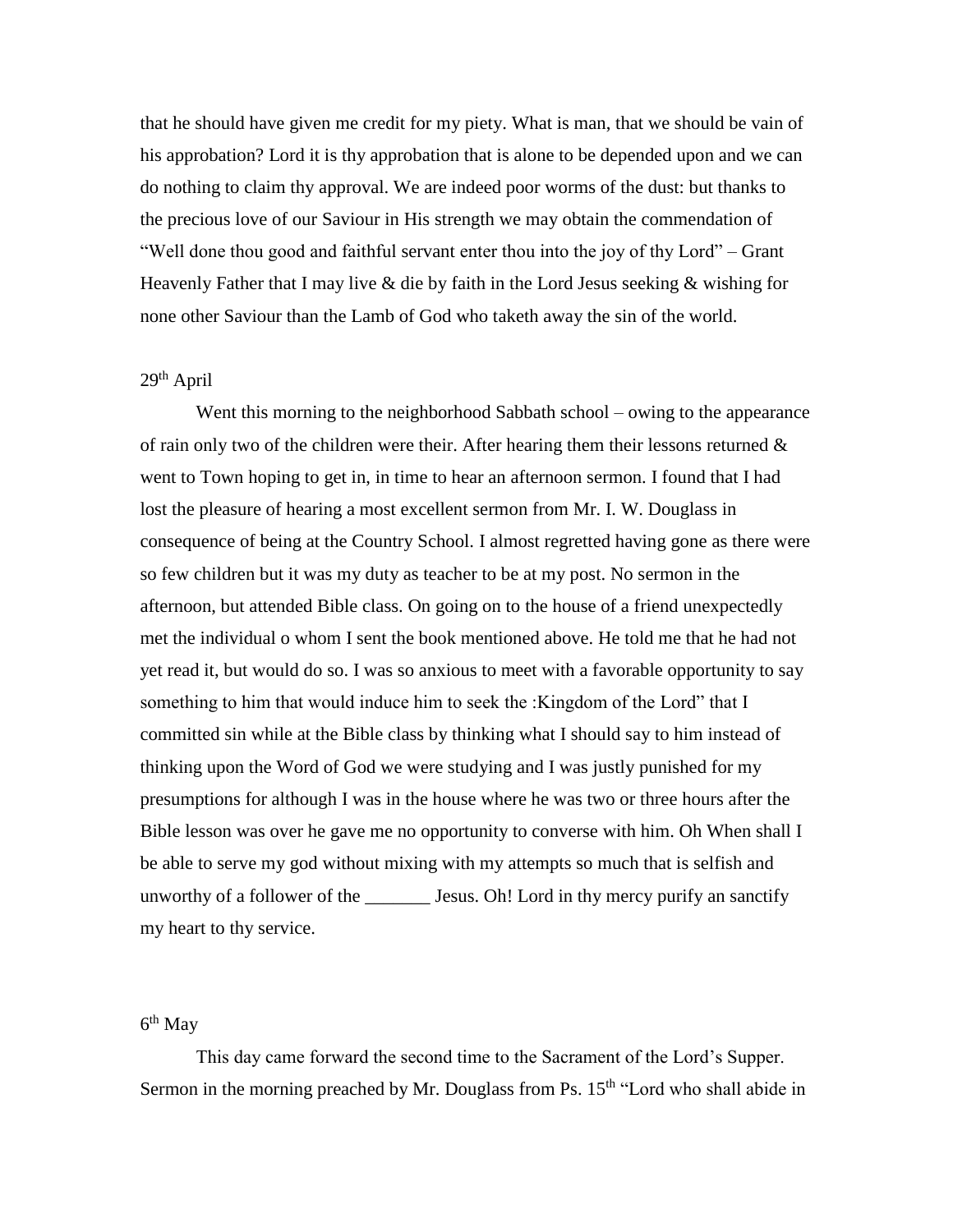thy tabernacle" Or it was a sermon well calculated to induce Christians to "purify themselves." I felt so exceedingly depressed by a conviction of my own unworthiness  $\&$ so fearful that I might eat & drink unworthily "that I could only agonize in prayer to be made meet for his service and so anxious was I to have more faith that, more love, more knowledge, that I was unhappy \_\_\_\_\_\_\_ than otherwise throughout the day. At night Mr. Douglass preached from the text "And they went forth to go into the land of Canaan". The idea occurred to me, "To whom am I indebted for being among the number who hoped they had gone forth? To my Gracious Redeemer surely, and here have I been so ungratefully whining all day that I was not better prepared to proceed on my way when I should more properly have been rejoicing & praising God for his goodness in starting me on the way: I felt a sweet conviction immediately that if I would have confidence & trust my all to him that He who had so kindly pointed out the road to the land of Canaan, and enabled me to take leave of my worldly friends would faithfully land me safe upon the shore of the promised land. Joy & peace filled my heart.

### $13<sup>th</sup>$

The Methodist brethren had a meeting & administered the Sacrament at the brick Church in St. Charles. The morning was rainy and we expected to be deprived the pleasure of attending Divine service, but the clouds breaking away some of the neighbors calling by afforded us the opportunity to go. I was much pleased with Mr.  $\cdot$  is sermon and remarks on the subject of baptism. A number of the Presbyterian congregation who were there communes with them. It sickens me almost to think that Christians will suffer their pride to heart, to get to better of that meek and lowly spirit heir Saviour taught them they should posses, and had hem o make doctrinal points which every sect admit not essential to the Salvation a subject of contention, and sometime excuses to harbor bad feelings towards our brethren. Our Saviour said, those who were not against Him were for Him. When his disciples betrayed just such an uncharitable spirit as we sometimes see now a days – And shall we, who acknowledge the different protestant denomination are for Him, however we may disagree of some minor points, be so narrow minded, so self righteous, as to condemn all who differ from us in their attempts to Serve God? The very circumstance of believing ourselves right, engendered a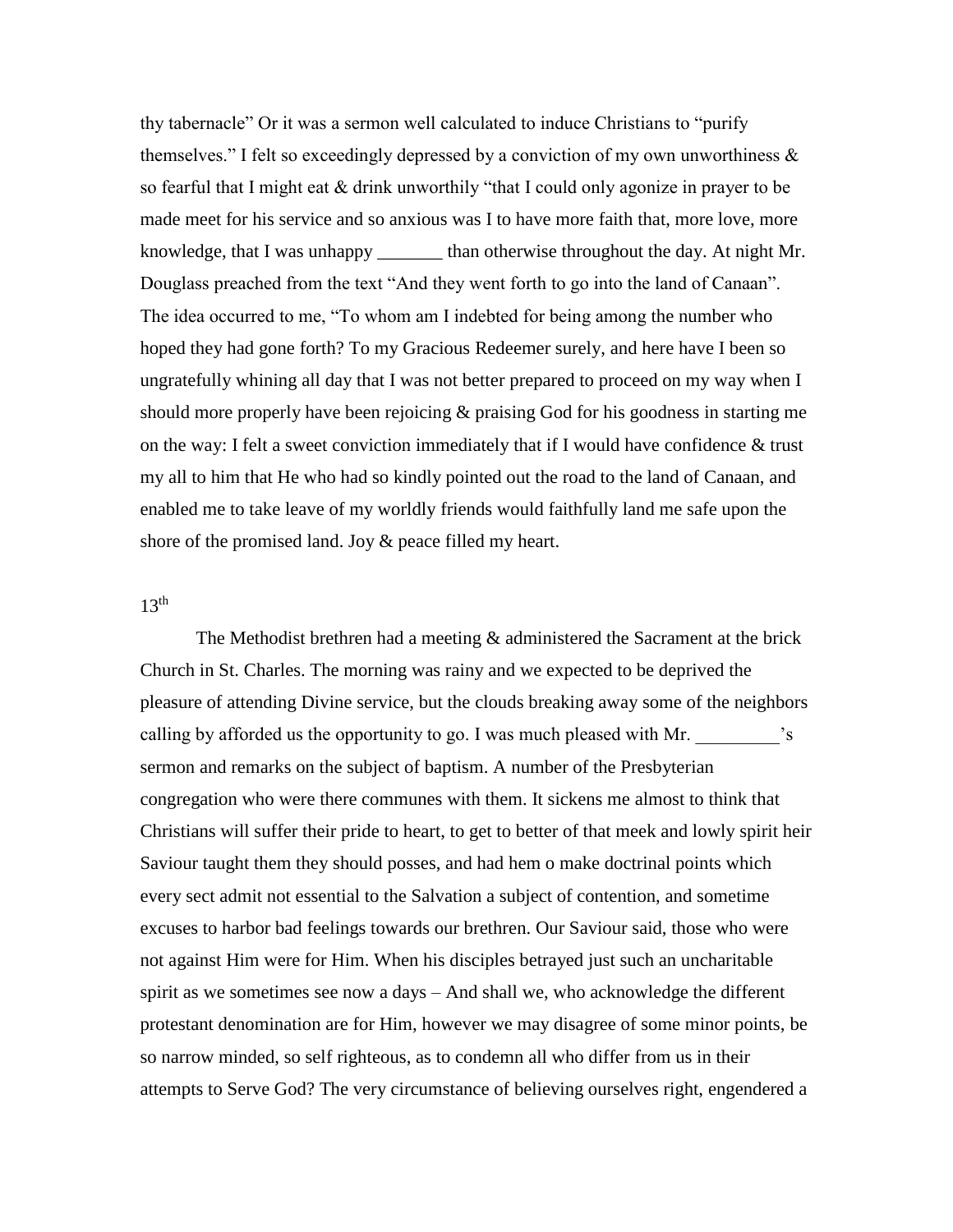disposition to do wring. This appears at first \_\_\_\_\_\_\_ contradictory but it is strictly true – Unless we continually remember we are poor, frail, ignorant creatures, just like the rest of fellow beings only so far as we are enlightened by the influences of God's Holy Spirit, we are apt to suppose all must be wrong who do no agree with us, and even criminal, because we agree "truth is one/ I have ascertained what truth is, they could do so too, if they would take the right method, they will not do it, therefore they sin." & I am not allowed to tolerate error. "thus we argue ourselves into the belief that it is justifiable to condemn those who do not see as we do. The more certain we are that we must be right the more intolerant do we naturally become, when we apply the rule to others which we have laid down for ourselves. The only safety, is the check given by the remembrance of the many admonitions given in Scripture against indulging a self righteous Spirit- Thou are inexcusable, o "man whosever thou art that judgest another, thou damndest thyself; for thou that judgest, doest the same things" –

### June  $22<sup>nd</sup>$

I have to mourn that among my other sins a disposition to procrastinate, to put off the performance of a duty to some other time stands conspicuous. For this reason alone my journal has been neglected altho' I have passed through some interesting scenes during the past month which I should have liked to have noted as they at the time  $-$  Now I can not recall their vivid impression so as t make an intelligible record of them. I have this day, being Friday before communion, appropriated to reading prayer & fasting. My dear friend, Elira Baker agreed to unite to day in praying for the conversion of my Dear Mother-

I have felt the burden of my sins exceedingly this day. The weigh me down to the Earth, I feel humbled in the dust, all my attempts to draw nigh unto God in prayer are cold, my thoughts are so wandering. I feel deeply how unworthy I am to open my mouth in supplication for any one – But thanks to the mercy of my Saviour he can find a reason in himself why sinners should be saved for his own names sake he will hear the prayer of the afflicted – Mr. Douglass preached after candlelight – my friends are generally opposed to my attending night meeting. I have not thought it my duty yet to yield to their prejudices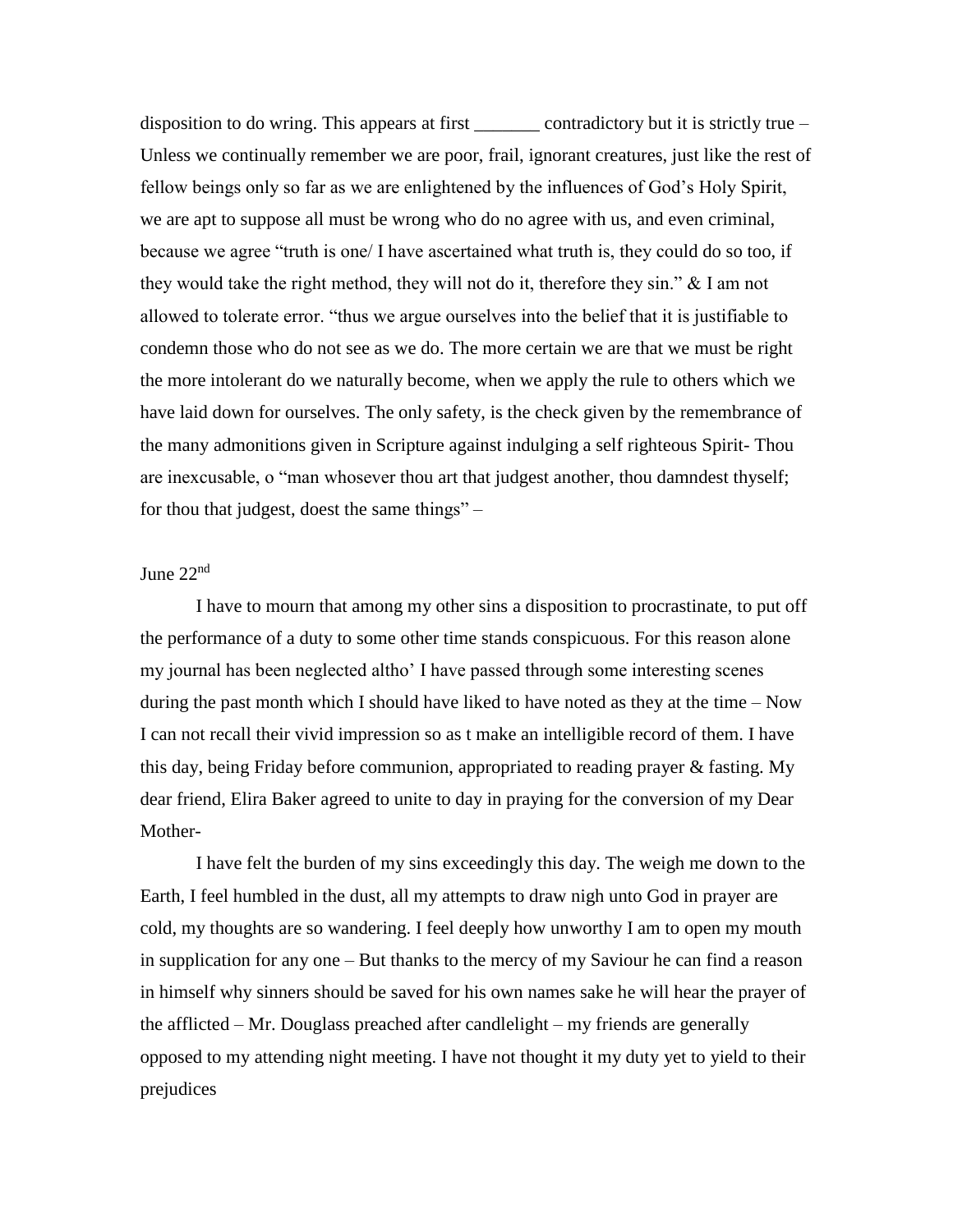June 22<sup>nd</sup>, 1832

.

I pray that my Heavenly Father will not suffer me to take any step which would be an injury to the cause of religion – Strange that in my days of worldly folly  $\&$  gaiety they never thought of finding fault with me for attending Balls, parties, theatres, etc. at night – as I have neglected to write down in the order in which they occurred some circumstances I wish to keep in remembrance I shall here copy two letters – one to Mrs. Becket of Columbia S. C. & the other a note addressed to the Elder of the Presbyterian Church of St. Charles – "Dear Madam – Mrs. Robinson informed you in her last letter that I would write to you. I owe "both you and her an apology for deferring so long to fulfill my promise. In truth "so many incidents of exceeding & heart stirring interest have followed "each other in such rapid succession since the commencement of the illness which ended in death of my dearly beloved friend, that my mind has been too much excited to write an intelligible narrative of the circumstances attending and following that event. And now I scarcely know in what manner I as a stranger ought to address you – But I will remember you are the Mother of my very dear friend who has so recently gone to her Heavenly Father's house, and that we too profess to belong to that Father's family and hope to be collected together with all His children to sing the praises of Redeeming love. Then why should we consider ourselves strangers here! All of god's people should be of one mind and one heart, and love each other wherever they are and in whatever circumstances they may be placed. Mrs. Robinson has related many particulars that cannot fail to be interesting to the friends of the deceased. I could tell you verbally many others that would go to prove the holy and humble walk of our sister in life and her peaceful and triumphant departure in death. But the limits of a letter will not permit me to give all those minute circumstances necessary to the understanding of every particular expression on her death bed that were more immediately addressed to me. Our relations for a long time were that of sinner  $\&$  saint. I was the sinner, careless and unbelieving (unbelieving in every sense of the word so far as regarded the Christian religion) but anxious o know what truth was  $\&$  where it was to be found  $\&$  occasionally inquiring, at other times indifferent. She was the saint watching over me with the tender care of a Mother, praying unceasingly for me, taking every opportunity that offered to lead me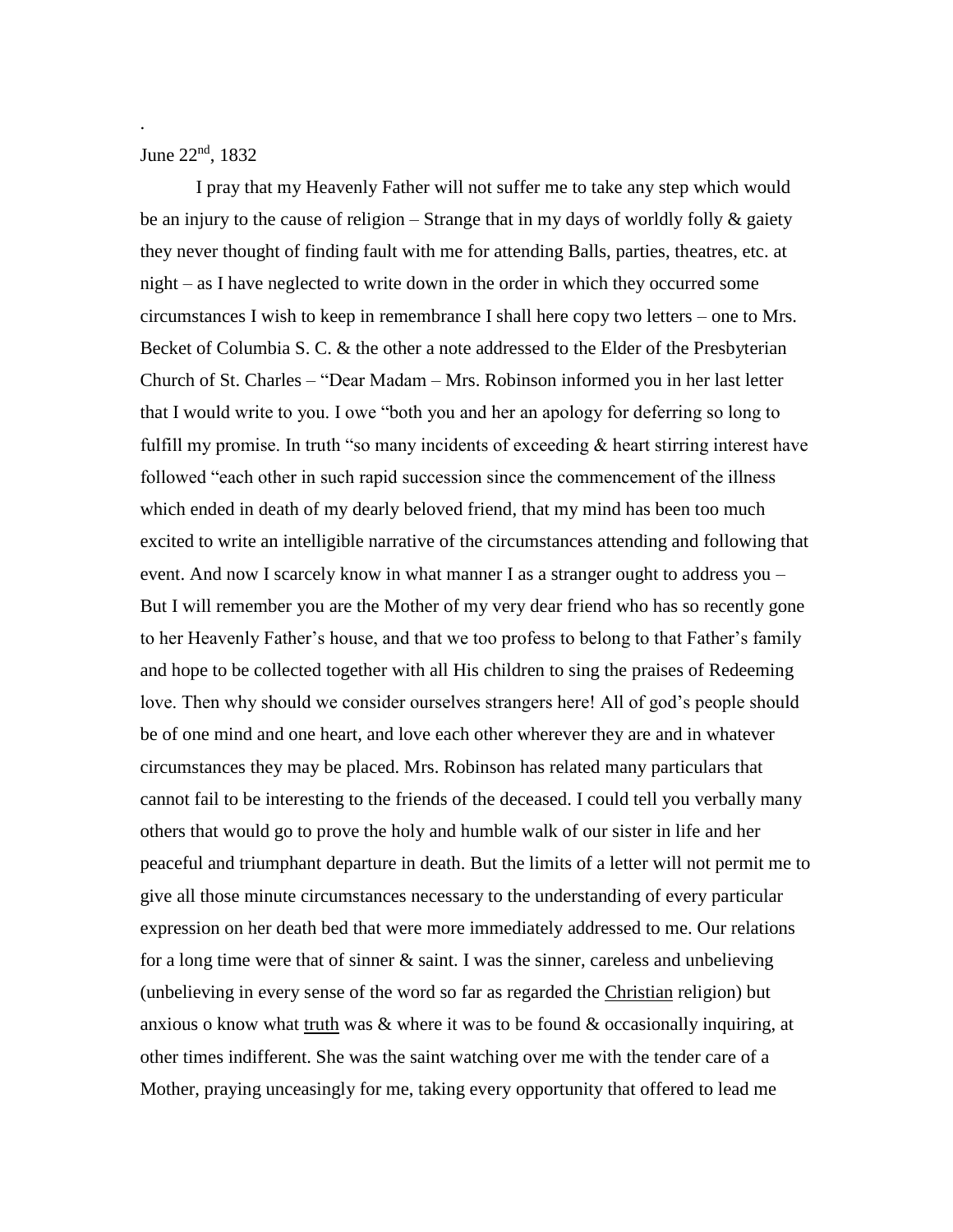gently into the way of life, never out of patience with my forwardness and open ingratitude of my Maker, at my bold avowal of the principles of infidelity, although she must have felt frequently wounded by my expressions. And all this she was doing for Christ's sake. While I was ignorant that she regarded me in any other light than as an amiable acquaintance. About two years after our friendship commenced on me avowing to her that the external and internal evidences satisfied me that the Bible contained the revealed will of God, and that I felt I could do more for myself, for after acknowledging this kind of belief I found there was another spoken of which all my researched  $\&$ investigations would not give me. She told me how much interested she had been for a long time in my eternal welfare. Then she sometimes almost despaired, and was tempted to give up all hope of my conversion, but now she felt thankful that she had persevered – for she was assured I would be brought into the fold of the Good Shepherd. This was late last fall – During the winter, owing to the severity of the season we seldom met altho' we had set different times to meet at prayer meetings and one of Mr. Lindsay's men (Bunyan) having married one of our women, when he visited his wife afforded us the opportunity to exchange a few lines almost every week – I enclose to you supposing it will qualify you to see it the last of her notes, which I think probably was likewise the last of her writing of any kind except a few lines to me when she first took sick, merely requesting me to go over and see her as soon as I could make it convenient – not knowing she was much indisposed I did not go immediately, as I has some friends here on a visit from St. Louis. When I did go I found her quite sick, but I thought by no means dangerous. I stayed that night and returned home the next morning hoping she would soon be well. The second day after she had become much worse and sent for me, I found her indeed worse and a number of friends who were there with sad countenances seemed to forebode the worst. When I came to the bedside of my dear friend she gave one of her beautiful smile & as I knelt down beside her unable to control my feelings she said to me, "Oh! I am so glad to see you! You are my own dear child, I have wrestled in prayer for you & glory be to my Saviour He will rescue you from the pit of destruction." She said a good deal more expressing her belief that she would die, and her resignation to the will of God, but her voice was weak & I was so much grieved. I did not treasure in my memory her exact words. She then told her friends to go out of the room, and let her rest and I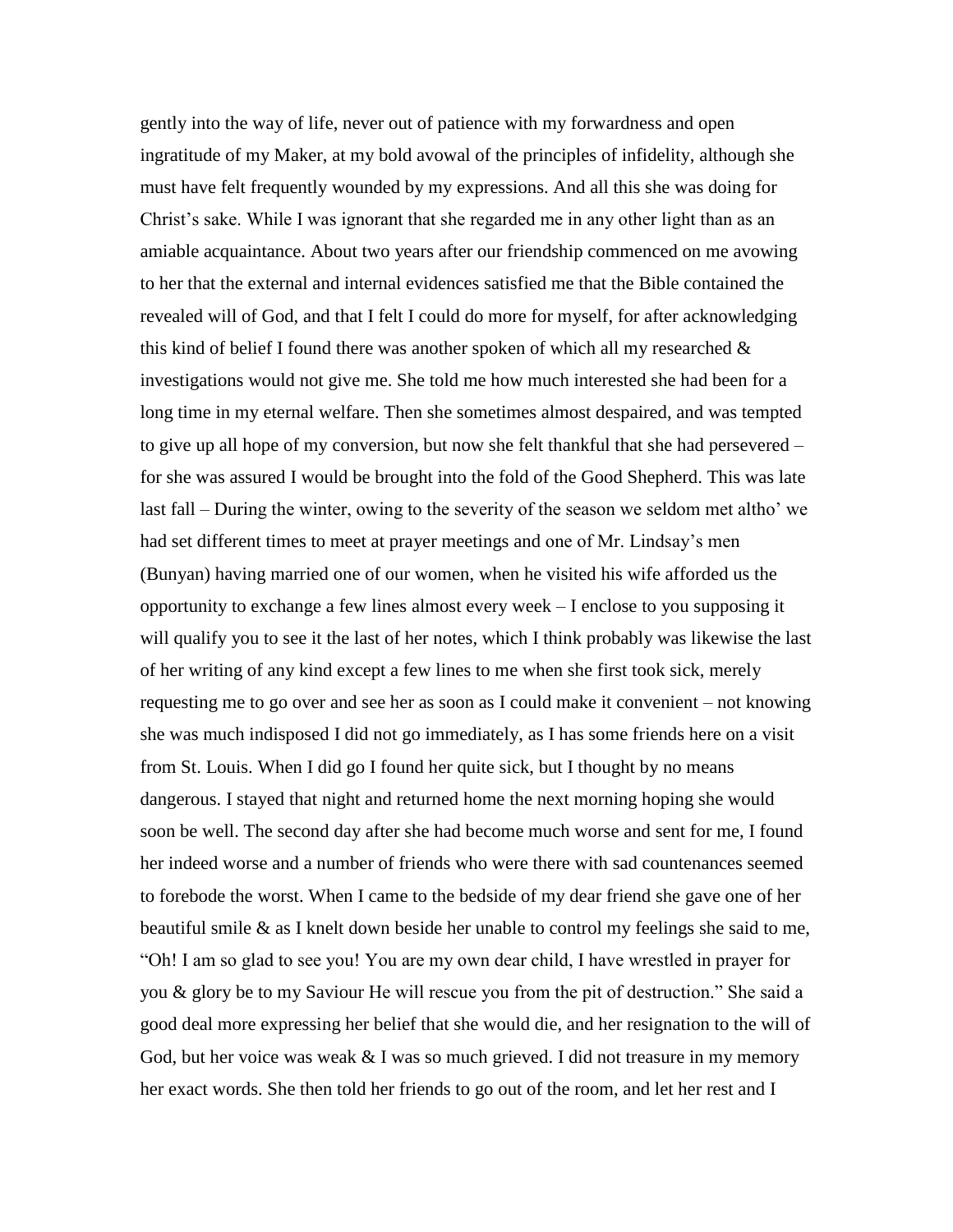might sit with her. She observed she had a great deal to say to me but now was much too exhausted to talk. After lain still about fifteen minutes she opened her eyes and seeing me she said – "O! My dear Mrs. Sibley you will have to go in the other room, they will think I am partial; perhaps I have hurt their feelings by asking them to go out of the room." I did as she desired and mention this trifling circumstance because it is characteristic of her. She was always so kind and attentive to the \_\_\_\_\_\_\_\_ of those around that \_\_\_\_\_\_ in the midst of great harm when most persons would have been taken up with themselves she thought of the comfort of others. I believe this was about a week before she breathed her last, I did not leave her but for one night, except for two or three hours to attend a meeting by her particular request. I never saw so much patience, mildness, uncomplaining endurance of pain – So much thankfulness for the most trifling attention conferred, such a continual attention to the feelings and comforts of others exhibited by any one. She had told Mrs. Robinson to tell me what she wishes done "for" as she observed to me afterwards, "Poor Jane will not be able to attend to any thing." She had the dress that she wished to be buried in laid in a drawer, directed her to tell me where to find the articles, to buy some muslin to make her a handkerchief, to cut off her hair, and send some to you and to give some to any friend who wished to have it. During the last five days she did not say much except on the day of her death. She expressed herself very anxious on day to go home to her Heavenly Father. I observed to her, "perhaps your work is not done here; you are not, I hope, unwilling to stay if it is God's will." She said "I would rather go," then hesitating for a minute, she continued "Oh yes His holy will be done." Two days before her death, she enquired very particularly about who attended the meetings in Town. And calling me to her bed side she said in a low voice, "if you feel any change in your feelings while attending this meeting, you must just write a little note to me & tell me all about it." I promised her I would, if any changes should take place, but that I did not intend to leave her again while she was so sick; that I felt her sickness had already softened my heart and that I thought I could pray much more in faith than formerly. She observes in reply, "I hope so, what a precious Redeemer we have. I have no other strength but in him, I know he will keep what I have committed to his care" – On Thursday morning about one o'clock she became much worse and I suppose the death struggle commenced – She seemed to think she would go immediately; The Doctor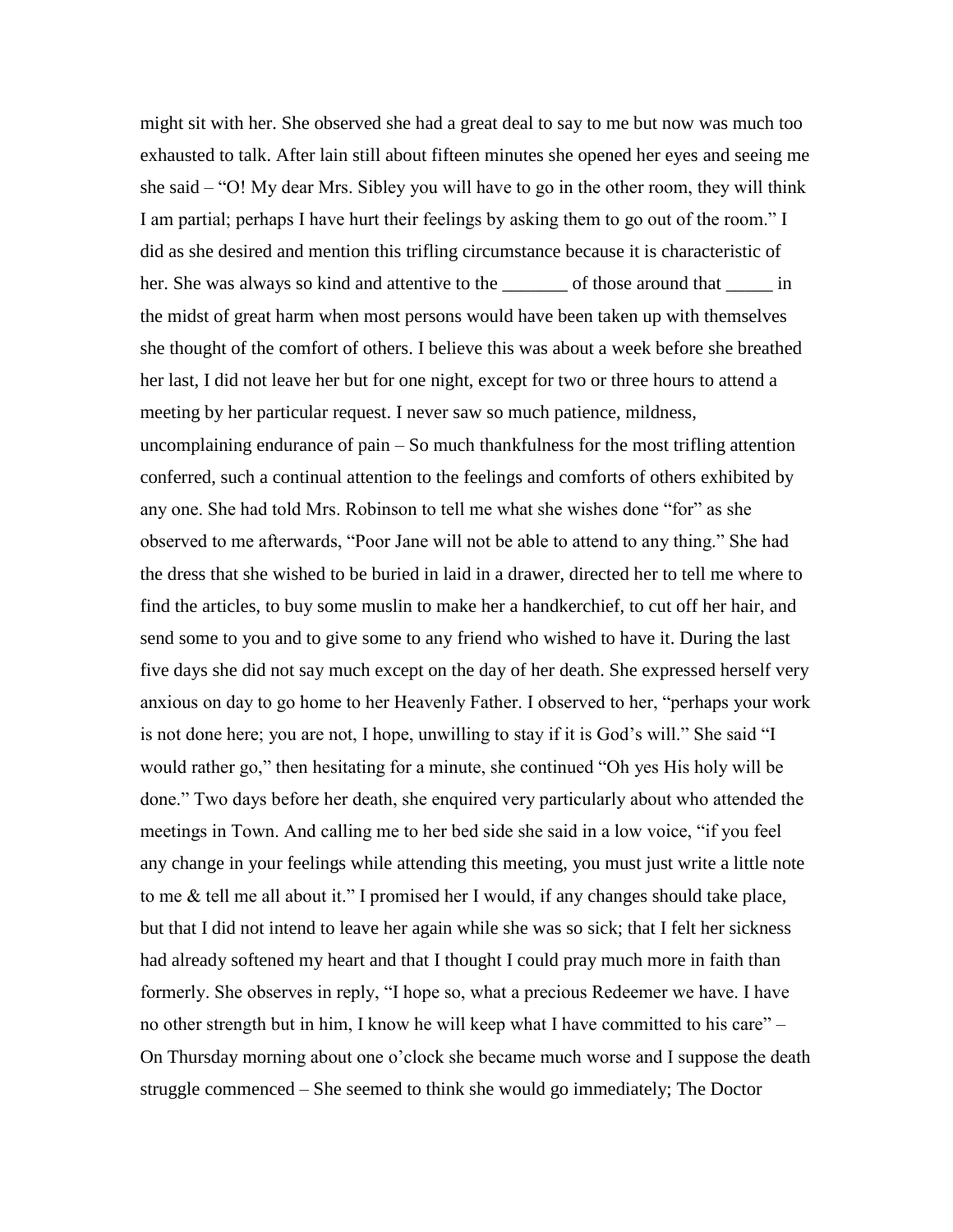thought she would expire about 10 o'clock and although she wished me to go to meeting, I would not consent to go because I feared she would die before I could return. A number of her friends collected during the day, among the numbers Mr. Potts the pastor of the Presbyterian Church of St. Louis and Mr. Wood a missionary – She spoke to all occasionally and considerably to Mr. Potts of her precious Redeemer, of her desire to be "absent from the body and present with the Lord" – Contrary to our expectations she lingered on in great distress from shortness of breath until evening when it became time to go to the night meeting appointed in Town – she wished all to go – A number of her friends went – We returned about 10 o'clock at night & found her still alive, and our afflicted friend Mr. Lindsay even had some hope she would recover – She asked who were among the anxious enquirers at the meeting and expressed much joy at hearing so many were seeking a Saviour – She was wearing away fast, very restless, appearing to endure much bodily suffering, but I could think of nothing to relieve her, at last a little after 2 o'clock on Thursday morning it occurred to me that it would soothe her to read, if her mental powers were yet active & I took up a bible an read in clear and distinctive voice (for I doubted whether \_\_\_\_ faculties of her mind were not failing) the words of David from one of the Psalms. Her restlessness immediately left her and she became composed, and when I stopt she said in a whisper "oh do go on" – I read another Psalm and then observed t her friends that reading from the word of God seemed to do her much good perhaps singing would be agreeable – we commenced to sing a hymn, when through, she said "O how delightful!" I asked her if it disturbed her to hear us sing. She replied "no, it is very sweet" – We then selected the hymn "Awake my soul to joyful". She joined with us in singing the closing line of each verse. When we stop'd she repeated over to herself two or three times, "His loving kindness O how great!" The thought seemed then to occur to her, it was strange that when His loving kindness was so great she should be suffered to linger so long in bodily anguish, for she turned her face to me, and said "what is the cause. There must be some cause why I can not be "absent from the body and present with the Lord," do see if you can't find out the cause, I know his loving kindness is so great". Not knowing what to answer, I observed perhaps the Lord is permitting you to linger in order to show us how hid children ought to die, that your example may do us good- She did not reply but closing her eyes a few moments appeared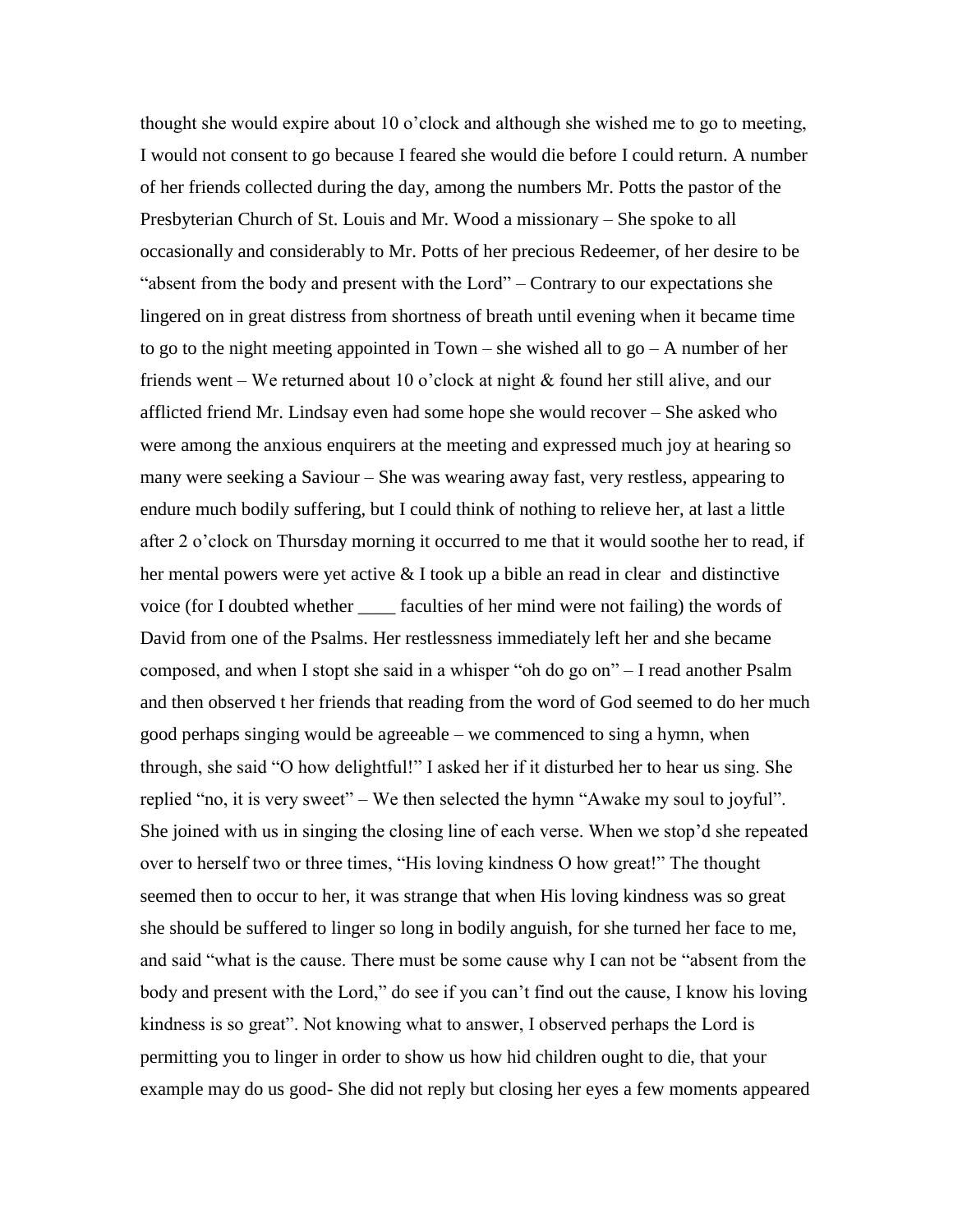to be reflecting – then observed in a low voice tho' with some animation might so speak on making a pleasant discovery "the cause must be that you are all unwilling to give me up but you must resign me" – then turning to her husband who sat on the other side of the bed, she exclaimed "do give up! Be resigned to the will of my Saviour, then I shall go"- Mr. Lindsay conversed with her a minute un low tone  $& I$  did not hear distinctly what either said, until hear Mr. L. say in a heart \_\_\_\_\_ voice, "I do give you up Margaret, God's holy will be done"- She immediately became composed & we sang another Hymn- She then said "Let us look at the promised land," not being much acquainted (to shame be it spoken) with Sacred songs, I did not understand what she wished sung, but her sister who sat by me instantly knew she referred to the Hymn "There is a land of pure delight". I asked her if that was what she wanted, she bowed her head in assent & when we sang she joined with us in a sweet low voice, keeping time with her hands and giving a gentle inclination of the head when a line particularly pleased her. She said, "Sing one more verse and I shall go," but before we go through we perceived her eyes were set, and out dear Mr. Lindsay as we all knelt down around her couch, offered up a prayer to her Saviour, to receive her Soul – I can not dwell on the scene that followed. The departure of one so beloved as Mrs. Lindsay was \_\_\_\_\_\_ created a great sensation throughout a large circle of friends and acquaintances – She was universally beloved by old and young, black  $&$  white – wherever she was know- A very large concourse of people attended her funeral – Three clergymen were here – Mr. Potts delivered some very appropriate remarks, which with the attendant circumstances produced deep feeling in all present - - The smile on her countenance remained to the last, and when we looked at her, we almost fancied she was just going to speak with her usual benef\_\_\_\_ expressions of kindness and good will – The Tabernacle was beautiful, what must the soul be, that could have such an angelic impress upon the cold clay? I hope my dear Madam you will excuse the egotism I have displayed in giving you so much of my own history – To comply with Mrs. Robinson's that I would relate to you some of the remarks of your daughters \_\_\_\_\_\_ to me (she having already given an account of her general conversation) it was necessary you should understand something of the nature of our friendship & intercourse in order to appreciate properly her expressions……. (This dearly beloved friend whose death I gave an account of to her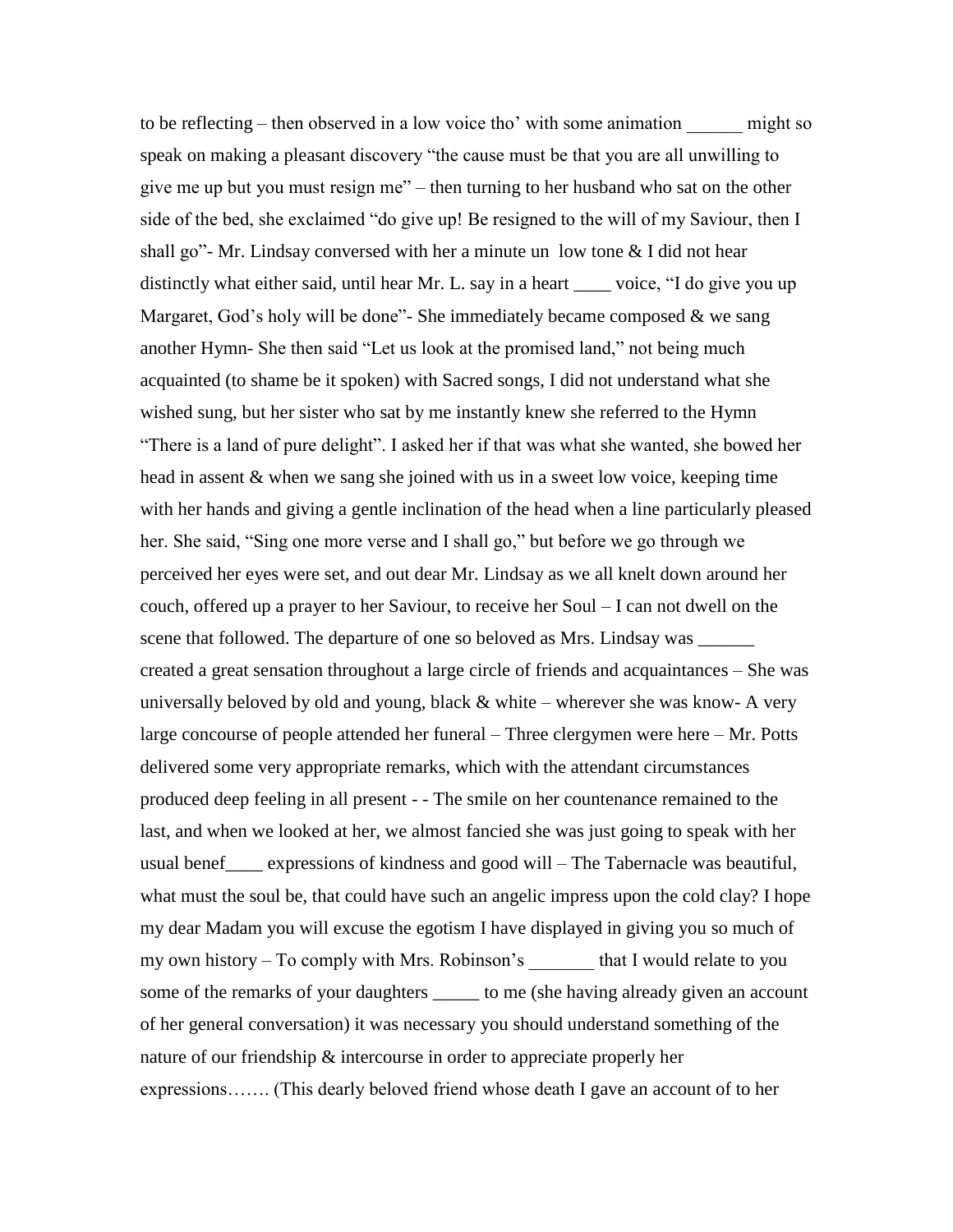mother in the above letter dies  $\&$  was buried on the 15<sup>th</sup> of March 1832 – on the 25<sup>th</sup> March following I joined the Church to which she had belonged ever since it was organized & I may add was an ornament of I to the hour of her death)

The two following notes I copy here, for the purpose of ascertaining at some future day if my motives in writing them were reprehensible or not – I believe them to be pure as most human ones are, now I suppose myself to be actuated by a laudable zeal for the cause of religion. "The heart is deceitful above all things" – time will determine how far mine is deceiving one –

Linden wood June 8<sup>th</sup> 1832

To Mr. T. Lindsay Sen- Elder P. C.

Dear Sir; (copy)

It is evidently Mr. Woods intention to become our minister and he expects obtain the place through the instrumentality of such persons as voted him, his last years subscription – In no other way can we account for his proposition of last Sunday, that the congregation should appoint the committee to receive the subscription on the new plan proposed to the church by Mr. Douglass – If the business of the Church is to be done by those who do not care for its interests, it will be badly done – and if the choice of our pastor is to be made for us, by those who will scarcely ever go to hear him, I for one shall fell disposed to rebel. Those persons who may have voted him in are at liberty to stay away from the Church. But, the members of the Church are bound by Church regulations to hear the Minister however much they may dislike to hear him – Now, as the gov't of the Presbyterian Church is republican if the majority of the Members of the Church here elect Mr. Wood I will submit and not say another word – but if such persons as Mr. Taylor, Mr. Lynch, and Mr. Cunningham or I are allowed to say who I shall be obliged to receive as my instructor from the pulpit, I shall take the liberty of saying, I shall consult my own feeling as to whether I go to hear him or not. I shall conduct myself as free to reject their decision, because I never bound myself to be governed by the population of St. Charles – I state here my feelings freely, because I suppose them to be such as many other of the members of our Church have & because you know me well enough to believe I have no other view than to secure the best interests of the Redeemers cause. A gentleman told me today, that if the People of St. Charles have a voice in choosing our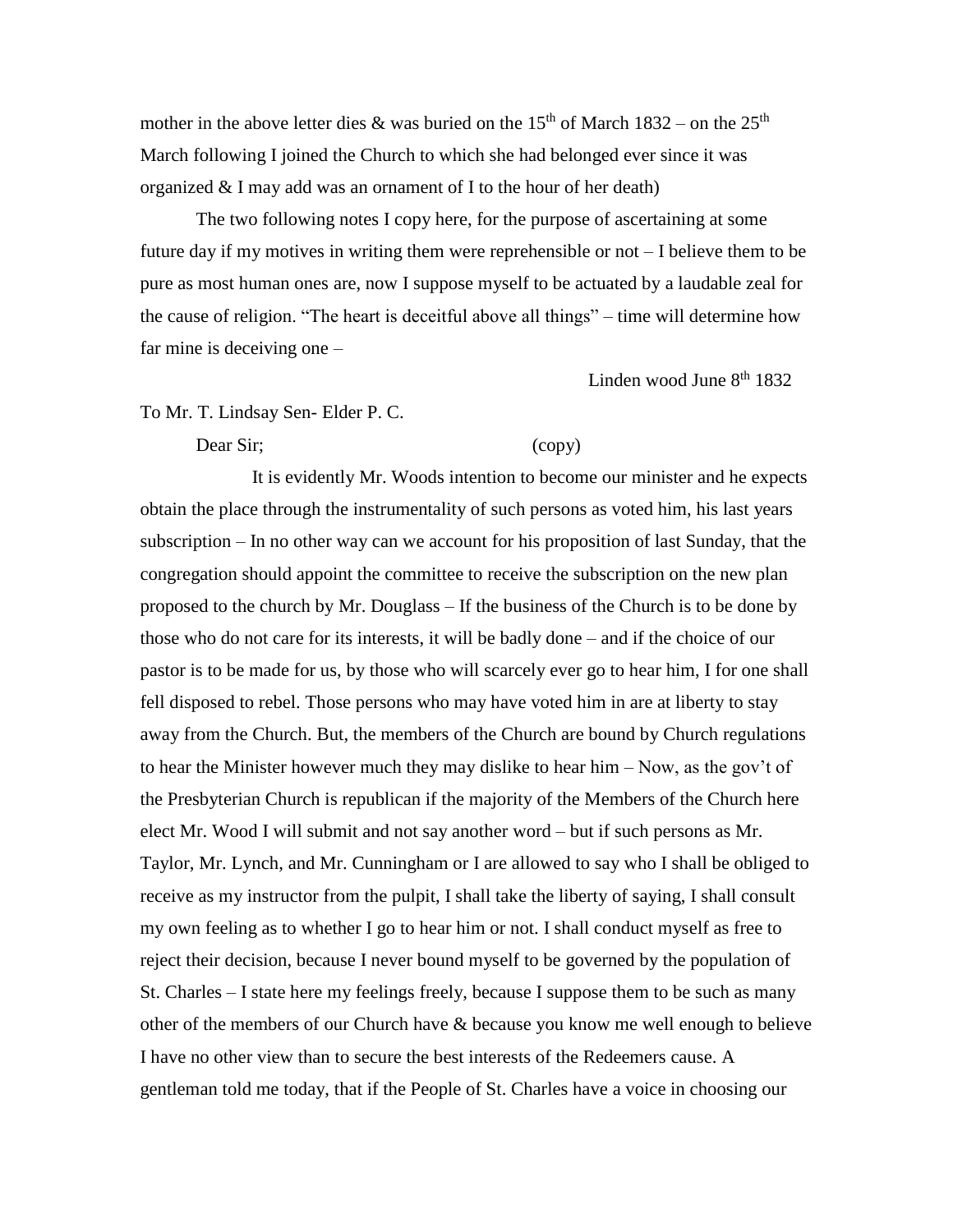Pastor that every one who was opposed to religion and a strict observance of the commands of God would vote for Mr. W. That they dreaded o have a minister chosen who would be a powerful agent in the hands of the Almighty of turning many to righteousness – And would therefore do their best to keep Mr. W. here. Those who consciously believe Mr. Wood will never do any good here should be up and apologizing, & check every attempt to give the enemies of our religion a voice in the Church…..

(copy)

To Mr. Thomas Lindsay Sen Linden Wood June 29<sup>th</sup> 1832

Dear Sir- Mrs. Robinson tells me she heard at Mr. Wood's that there was a subscription papers out inviting Mr. Douglass – I hope if any such thing is attempted it will be done properly and not started & suffered to go half through, as if on purpose to show we do no want him. If any one has started such a thing either for mischief or otherwise, I think you & Mr. Cass & Mr. Watson ought to take it up and carry it through, getting all both at the Point & the Dardenne to join. I fear the thing has got on foot by some one purposely to have I prove an abortion, so that Mr. Douglass may thing we are satisfied with Mr. W. I do not sat it is so but hope you will look into it. If true please let me know & let me have a copy of the subscription, I will exert the little influence I have to make the invitation respectable although I fear it will not be accepted. I do not believe one word true of the report that Mr. W. intends to go away immediately. There is what the French call 'ruse de querre' in the Church Militant (let us be on our guard) as well as among those who engage in a temporal warfare – I am told Doctor Fwyman and some other Catholics are perfectly willing we should keep Mr. Wood but object strenuously against any one's coming here who has so little discretion as Mr. Potts if Mr. Douglass and one of our American citizens says he does not see why if we are so anxious to be good we can not do so under Mr. Wood's preaching? Without getting such fellows as Mr. P & Mr. D" – H, to be sure does never put his head into a house where he might be in danger of hearing any one of them, but he wishes those who do to enjoy their religion without disturbing him with even the echo of truth. The reverberation of the sounds of Godliness are annoying to some ears & they will smother them if they can.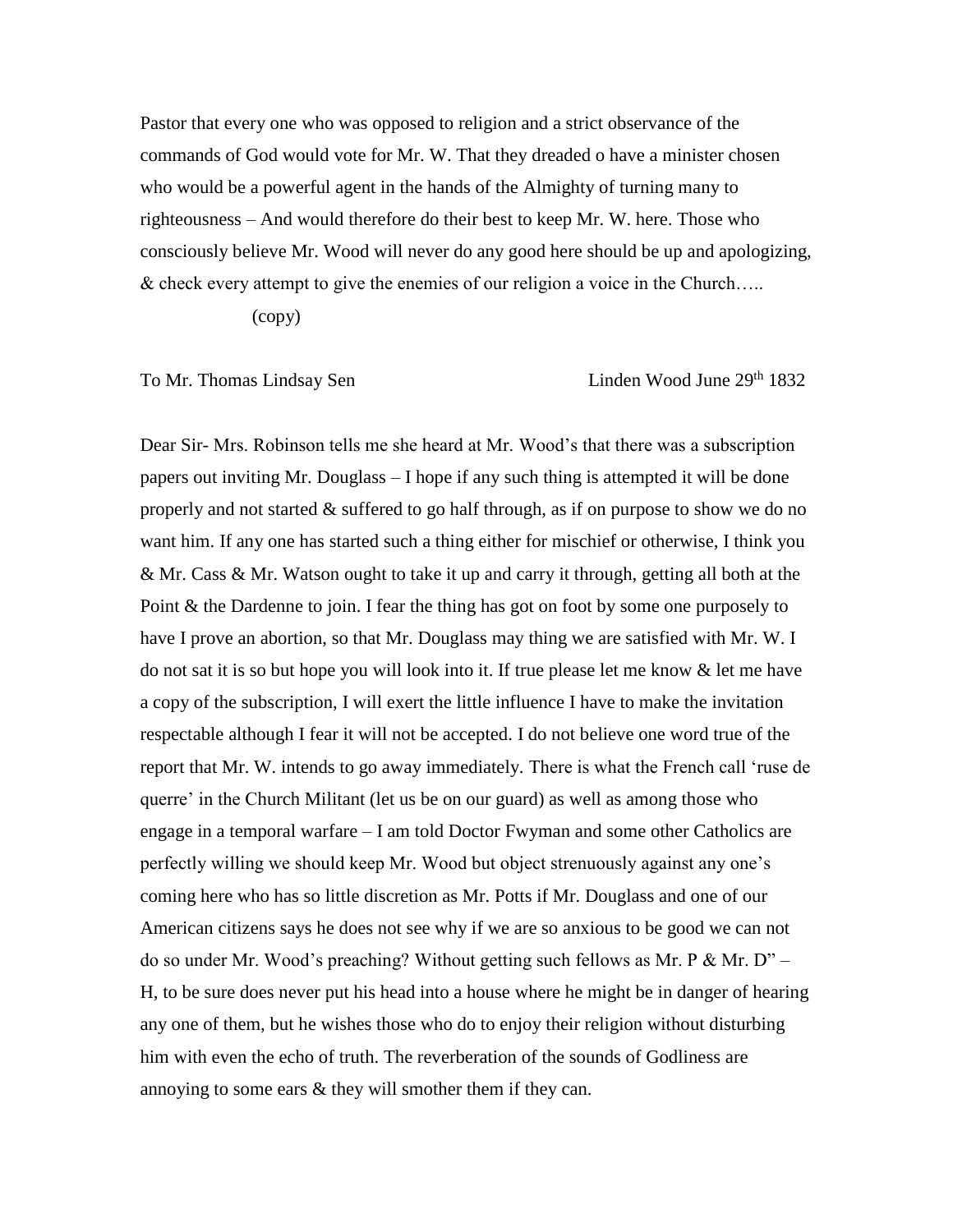I have had as usual on communion day many strivings against those inward sins, (if I may use the expression) which I find so annoying as to make me mourn all the day  $-I$ know not how it is, but altho' I have been so distressed at these times I would not for any temporal consideration give up the privilege of meeting with Christians. There in a "joy in grief" on these occasions that is pleasant and mournful to the soul- I would note two circumstances this day for the benefit of future meditation. One is that I felt it might be, I was encouraging feelings towards Mr. Woods that were not consistent with a Christian spirit. I would not it is true, tax myself with feeling any hostility against him in any respect what so-ever, expecting whenever I thought of him becoming our pastor, & altho' I flattered myself my object in objecting to him on that ground was the good of the cause it might be I was encouraging self conceit, price & arrogance and therefore made it a subject of special prayer, and prayed for him with all the sincerity my wicked heart would let me. The other is that in the afternoon, knowing that Mr. D. was to preach, I felt a great anxiety to have my unconverted friends attend meeting- both in the evening and at night – I have sometimes latterly wondered at myself for feeling so strong a desire they should go. If I had been certain they could be converted in no other way, and that this was the last opportunity hey would ever have of hearing the Gospel preached I could not have been more disappointed, it appears to me, than I was this evening at seeing so few of my friends at meeting. I had made the attempt personally to induce some to attend, perhaps it was this failure that grieved me more than the consequences of them, or a desire to do something for God's glory – Oh! The treachery of the human heart, it betrays its vileness continually. When I would do good, evil is present with me- As I have mentioned an individual who has been a subject of prayer with me, I will here make an extract from a letter in which his present state is mentioned to a friend, who is in a situation similar to

"Mr. Barton boards at Dr. Wilson's, and spends his days pretty much in listlessness without an object and without a motive. Having outlined whatever in his younger days may have interested him, he feels the utter incapacity of worldly pursuits to fill the mind and satisfy the longings of an immortal soul. Yet he is content to grovel in

 $24<sup>th</sup>$ 

his –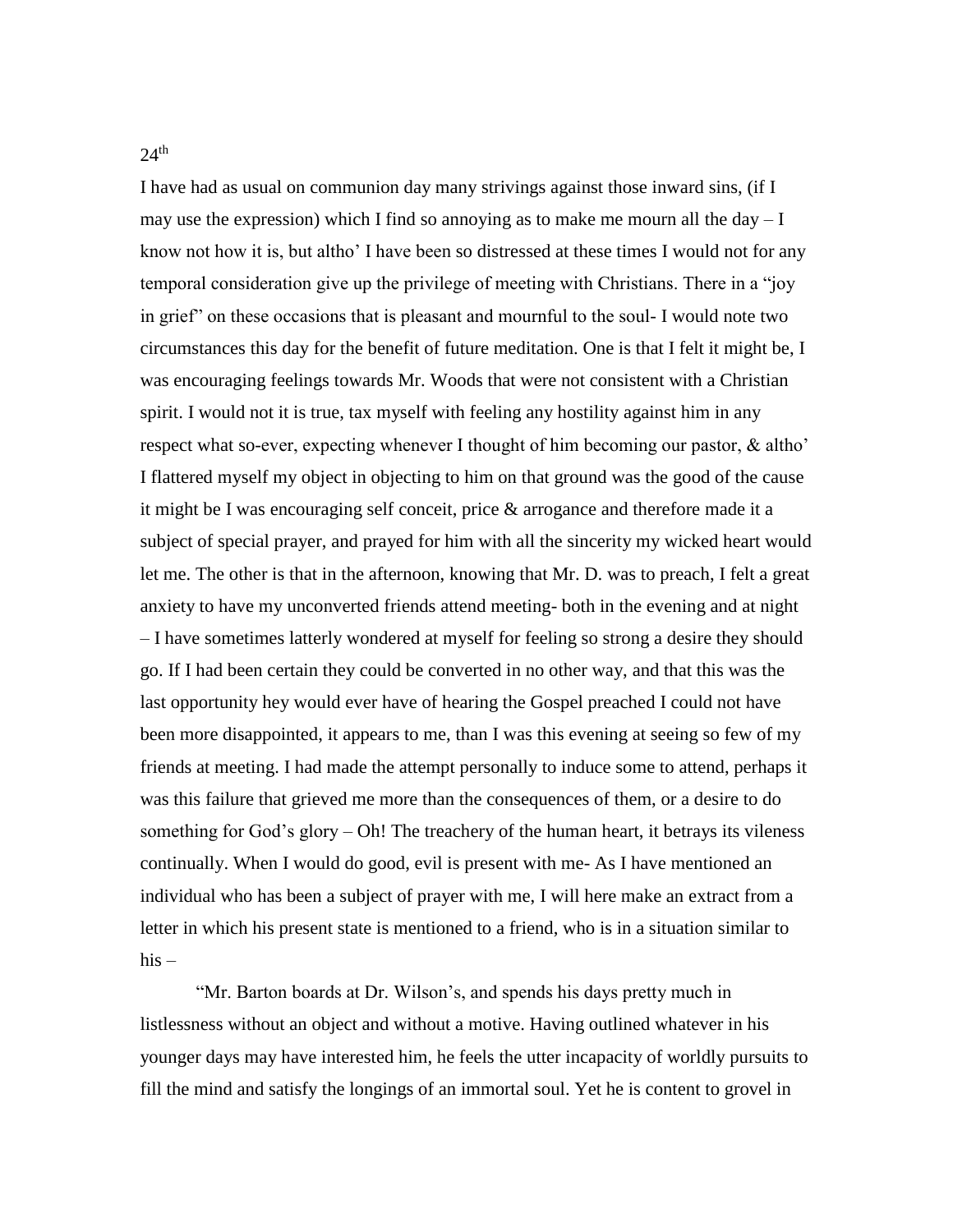the dust, rather than run the risk of being called superstitious by looking forward to a nobler existence & preparing for it by a life of usefulness and self denial. Christianity in its purity requires the faculties of the mind and body to be employed in the service of God  $\&$  his creatures – God came into this world in the form of Humanity and set up a kingdom, a spiritual kingdom whose laws were at war with all sin. The preparation of the heart necessary to enter this kingdom is from God, but he has promised that all who seek it shall find it. Can there be any created being so full of pride as to scorn to acknowledge its creator? Yet so it is, many would rather run the hazard of Eternal perdition than admit & yield to the Sovereignty of God by humbly seeing direction from Him through the guidance of His Holy Spirit. Regeneration is simply voluntarily submitting the soul God has breathed into existence in him to be saved an enlightened by Him through faith in the Lord Jesus Christ, "Who is God manifest in the flesh" for the purpose of purchasing the salvation of sinners and the right to fit their characters for a participation in the joys of Heaven. This preparation of character is made by the influences of the Holy Spirit, and these influences are promised to all who submit to be saved in the manner God in His wisdom has thought best they should be".

### July 1st 1832

Attended Sunday school in the country, the cabin full, mostly Dutch children. They appear very anxious to learn. Had to lecture them upon the propriety of keeping silence during the time of prayer – and to do it through an interpreter, a little boy, the only one among them who can speak English. They understood what I meant when I told them that altho' they could not when we were praying understand me, God understood both their language and mine and that they must take care that they did not commit the awful sin of mocking God.

# July  $5^{\text{th}}$  1832

At the particular request of heir parents I consented to board & teach about half a dozen young ladies a year. Among the number is one who belongs to the Catholic Church, a grand Daughter of the Judge Lucas. Her mother when placing her under my care particularly desired that no undue influence should be exerted over her to induce her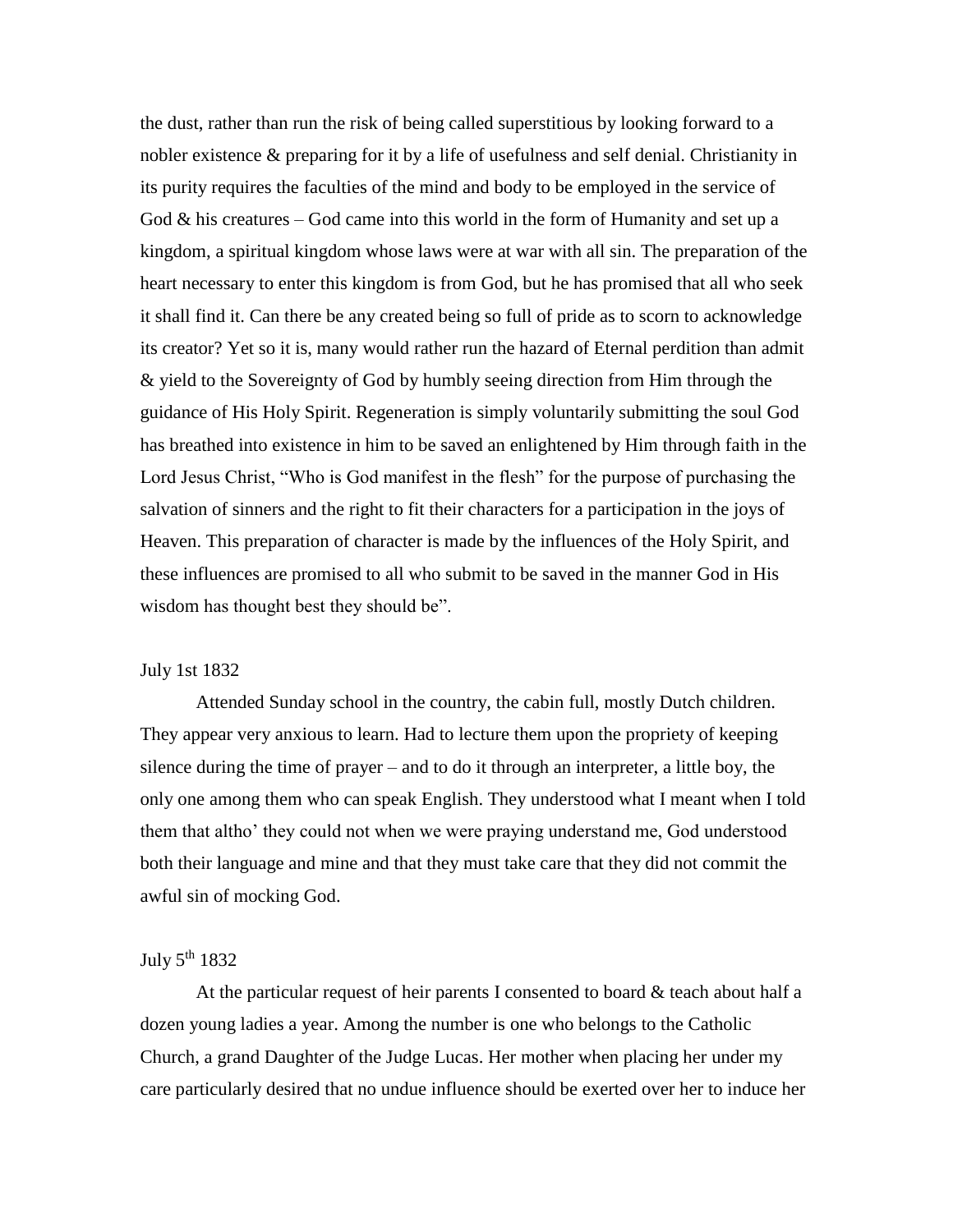to abandon her religion (or rather I should say her obedience to the Church of her Forefathers, for religion in reality neither she nor her mother know much about). I, of course had no disposition to take particular pains to make a convert of her unless the simple assertion of what I believed truth should have that effect; if it did, I would not justly be blamed with deceiving her Mother, yet still as I consider it my duty to act differently in some things now from what I did when the Daughter was committed to by charge I thought it but jus, obeying the rule laid down by our Saviour "to do as we would be done by" to give her an opportunity to withdraw her daughter if she thought fit to do so.

I herewith copy a part of the letter addressed to Mrs. Hunt on the subject - - "As I have endeavored to deal with the utmost candor towards you in all things that respect Theodosia's welfare, I have intended ever since I became a member of the church of Christ to give you permission to alter your voluntary engagement to keep her with me a year. You have seen me in the exercise of my religious duties, so far as hey have the least influence of those under my care, and can judge how far they may endanger the peculiar religious tenets you wish your daughter to abide by. If you fear the consequences you are at perfect liberty to take her home. It will not wound my feelings for you to do so. When you placed her under my care, I was not a professor of religion, being now I trust a follower of Him who said "My kingdom is not of this world" and of those who believed on Him; "They are not of the world, even as I am not of the world". The necessary consequence is that I must b somewhat changed in my opinion, feelings and actions. I hope the change will not make me less alive to the responsibility of my charge – nor less attentive to those duties devolving upon me as a teacher. Theodosia evidently improves, though not as rapidly as I would wish. She does not possess an investigating mind and wants application. These qualities though they will prevent her from progressing very rapidly in her studies will on the other hand secure her from the contamination of what you consider heretical opinion. Theodosia is extremely amiable and is gifted in several excellent traits of character. We are all attached to her, but if your judgment decides it would be more to her advantage to place her somewhere else I shall cheerfully acquiesce to your decision. Julia would improve more rapidly here than Theodosia, because she has more ambition, but she will likewise be more apt to become a Protestant, if she ever turns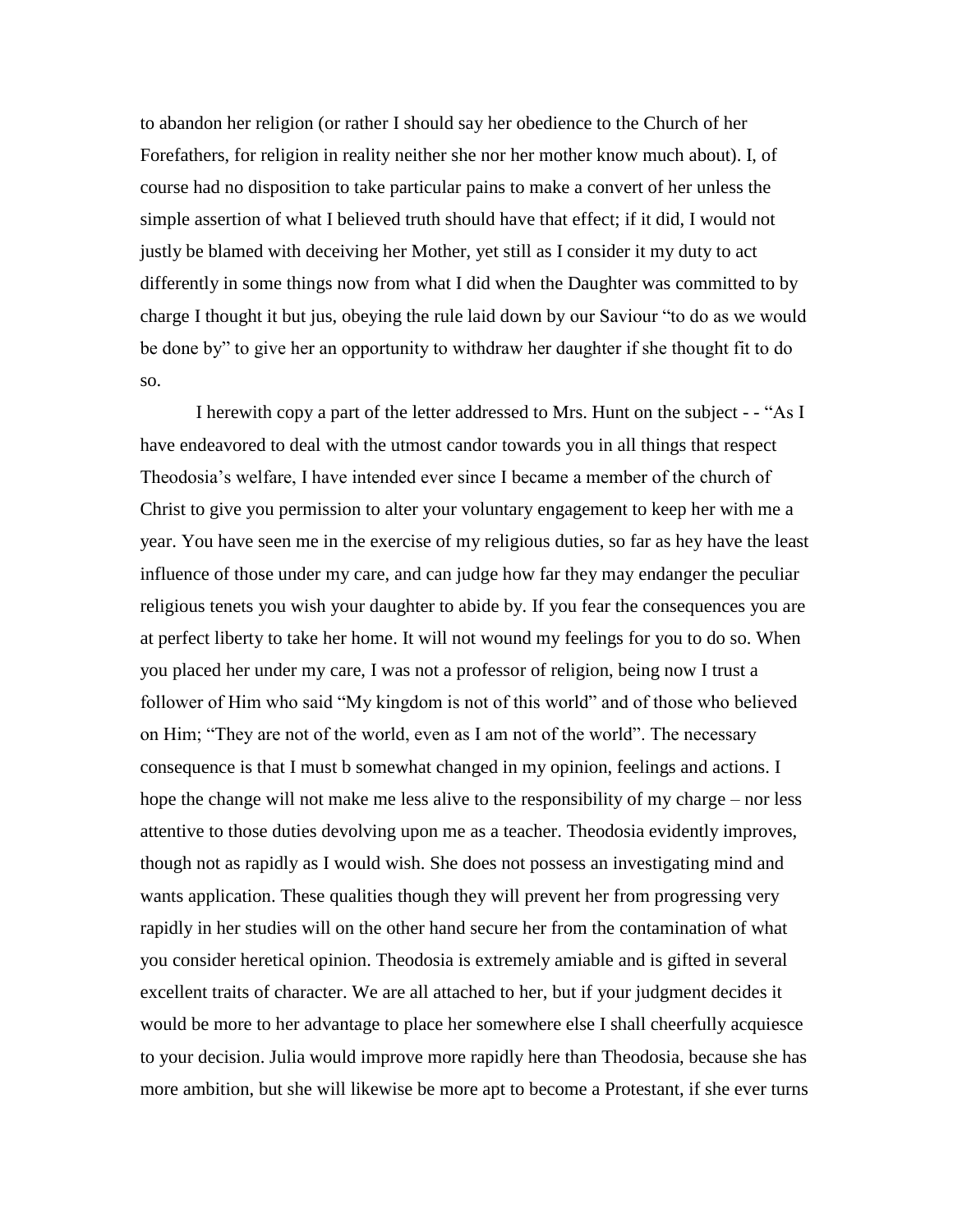her attention to the subject of religion. She has a mind that will lead her to demand he why's and wherefore's before she will take any thing for granted". 8 th

Attended my country school, went to Town in the evening & heard a Methodist sermon. Felt very unhappy all the afternoon because of evil thoughts & impure motives in all my attempts to do good and to join in the religious services. 9 th

Mr. Douglass called to bid us farewell previous to his departure for Cincinnati – Having much benefited by his discourses from the pulpit and having been baptized by him and also believing him to be a pure Christian, a humble follower of Him who is likewise my Master, I of course feel for him much affection. He prayed and sung with us before he started. It will not be long before we shall meet in the Kingdom of our Father; the separations of time are nothing, but Oh! The separations of Eternity, the consequences must be dreadful to one or the other where a separation must take place beyond the grave.

# July 10th 1832

Wrote a letter to a friend which contains some of views of duty therefore I will copy a part of it – "If I was able to keep a free school I would be willing to devote my time to the disseminating of the truth for as Soloman says "Wisdom is the principle thing; therefore get wisdom & with all thy getting get understanding." I hold our Country will never prosper unless the people get knowledge. They will always be the dupes of Political demagogues, Jesuits and of their own evil passions & depraved hearts if they found neglect to get "wisdom from above (which) is pure" - - and I is to be found in the word of God by those who seek it. In this I am borne out likewise by Solomon who says "Where wisdom entereth into thine heart  $\&$  knowledge is pleasant unto thy soul; discretion shall preserve thee, understanding shall keep thee, to deliver thee from the way of evil men" \_\_ and this may apply as properly to Nations as to individuals. I do not know that I would now be willing, if I had thousands to spend my days with no other or just in view, than to study my own gratification in the trifling vanities of life; fashion, dress, the applause of the world given to her volaries by their fellow worms of the dust, appear to me now so perfectly contemptible, so much beneath the exclusive attention of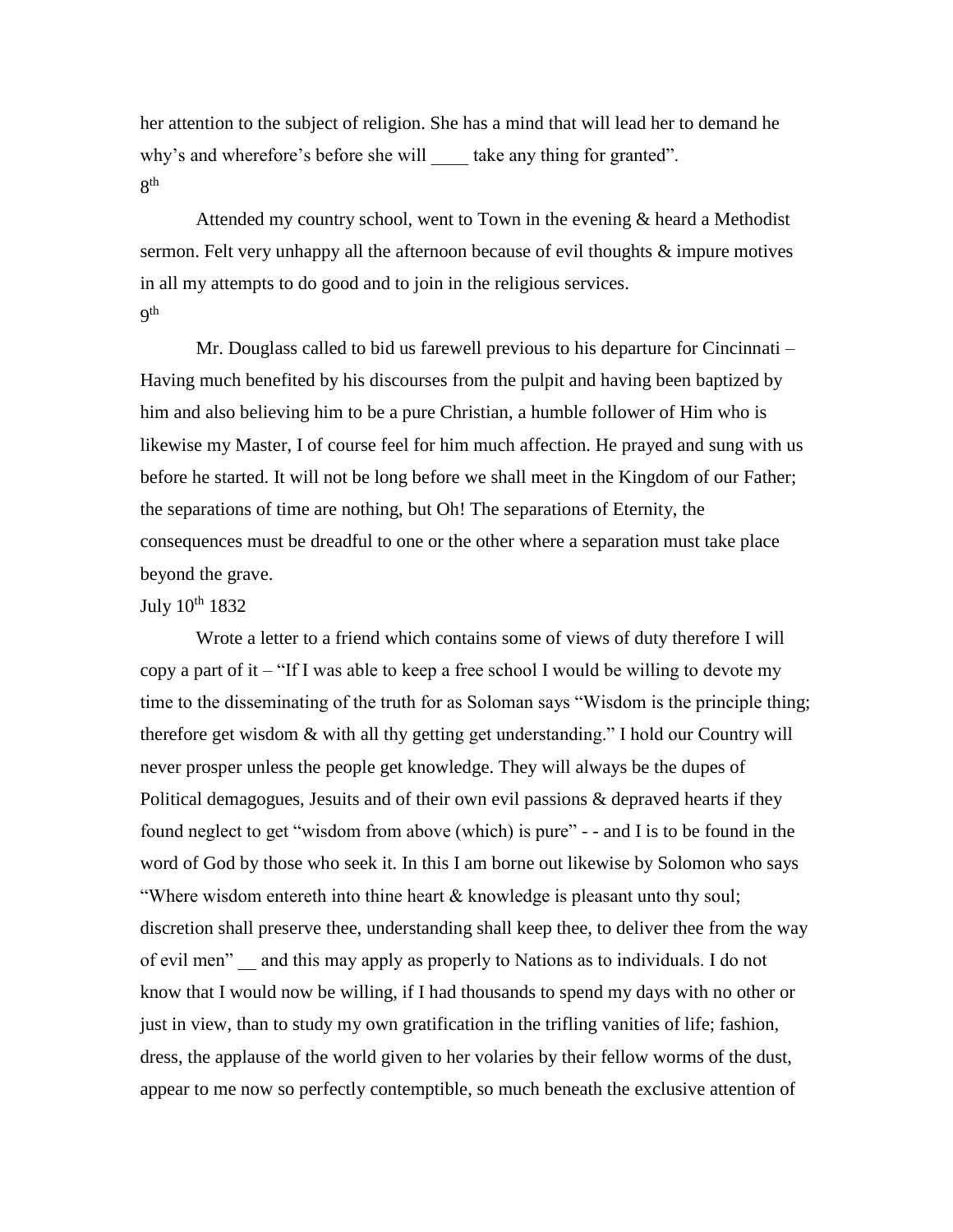immortal beings that I would have to undergo a change before I could again relish a life of such utter selfishness, uselessness, & folly - - The first great question to be settled by us is, What is the design  $&$  end of our creation? What were we put here for? The rational answer is the one our Saviour gives to "Love the Lord thy God with all thy heart & thy neighbor as thyself – on these hang all the law". How can we love our Maker unless we desire to please him? How can we please Him unless we know His will and obey it? If we know His will and obey it and are happy ourselves in consequence of that obedience, how can we love our neighbor without desiring that he too, shall share in the happiness we have found? In all God's plans, commands or \_\_\_\_\_ there is perfect harmony – Cause  $\&$ effect – means to be made use of to obtain the end desired – the end desire, is the glory of God and the good of his creatures- and can either of those be attained by every one's consulting his own selfish gratification?"

## $15<sup>th</sup>$  July

Spent part of this day at the Country Sabbath School – not many scholars in consequence of the attendance of the Dutch children at the Catholic Church; the Bishops being up from New Orleans it was a great day with them. Went in the evening to try and prevail upon a woman who has a large family of children growing up in ignorance to send one of the sons to a day School to which I subscribed one scholar for a quarter & to send the \_\_\_\_\_ to Sabbath School. Distributed some tracts – Had some conversation with a man who is a respectable farmer & the head of a large family & has imbibed the universalist notions from papers he takes published by that body. He told me that he had been in work in his wheat field while I had been to work teaching. I though proper not to enter into the relative merits of the work of either  $\&$  let his observation pass without noticing its drift. He afterwards spoke of the various denominations of Christians, how impossible it was to come at the truth if we believed what they all told us for every Sect thought itself right and all the rest wrong. I told him this only proved the truth of the Bible for when we felt that there was no dependence when Man we would be in that frame of mind declared by our Saviour essential to salvation. "Except ye be converted and become as little children, willing to be taught by the Spirit of God ye shall not enter into the Kingdom of Heaven". When we felt our dependence entirely rested on God  $\&$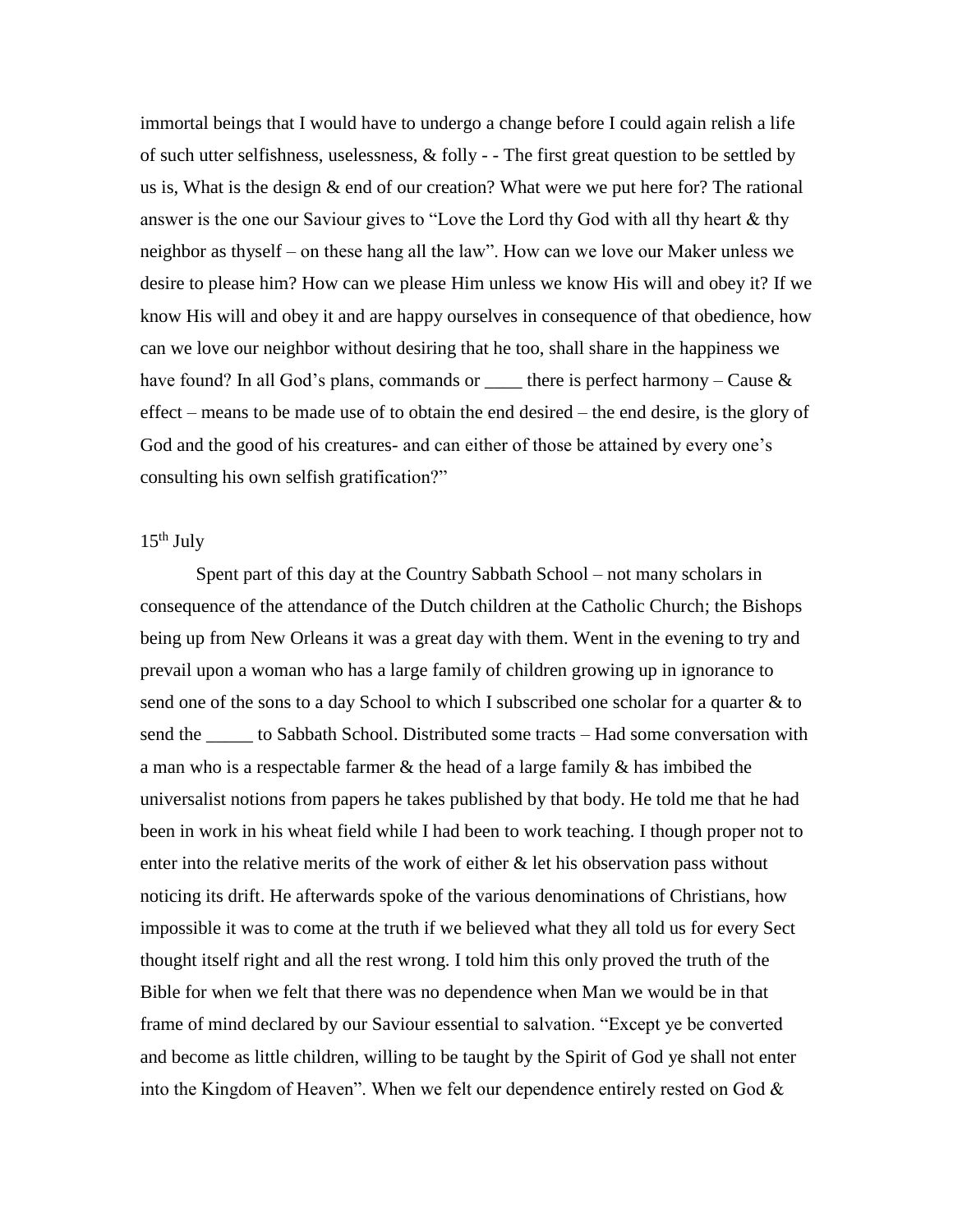sought from him the truth we had the promise we should find it. "Seek  $\&$  ye shall find, knock and it shall be opened unto you"… Yesterday spent the day with my friends Mr. Lindsay. I wept not because she has left this world, I would not recall her had I the power, ,but for my own sinful State that notwithstanding all the blessings & privileges I had received from my Maker my heart was so cold & unfeeling, so little devoted to the service of my Saviour. How different are the sentiments & feelings of a Christian from those of an unregenerate person. I was once a great admirer of Lord Byron's Manifest; the feelings which inspired his hers to invoke the spirits of Earth, air, and heaven, to grant him a sight of the beloved of his soul. I then sympathized with, the yous? of a sensual existence in the gratification of affections which have been enabled solely by the Spirit of romance and the Salvations of the imagination appeared then to me as all that this life or the next had to give and I could admire the Author for the knowledge of human nature he displayed and weep over the unhappy destiny of Manfred. What is the character of Manfred devoted to the interest thrown around him by the genius of the author, in depicting the passions and noblest affections of human nature in its natural state? A tissue of the selfishness, arrogance, pride & ambition. The Prince of Darkness with all his power could never satisfy the cravings of a being whose ruling passion is self gratification And if the Almighty was to allow every wish of the de **?** heart to be gratified the instant it was formed, the being possessed of the heart would only be more & more miserable because every step he took would carry him farther from God th fountain of good. Created beings can never be happy so long as their will is at variance with the will of the Creator -- The exercise o the free will in the unregenerate for which they contend is only the right to differ from God & consequently if granted increases in their misery. We may say, it is contending for the right to be miserable in spite of all the kind warnings of t tender Father we prefer endless torment to giving up this boasted independence. The very Spirit of Satan himself.

July  $30<sup>th</sup>$ 

Yesterday being the Sabbath attended my Country School – not many scholars. A young man who has been a cripple from his birth, son of Mr. Cole, a respectable farmer and a universalist, has attended constantly at the School for more than a month. His object appears to hear what I have to say on religion. I have been told he is very wicked as far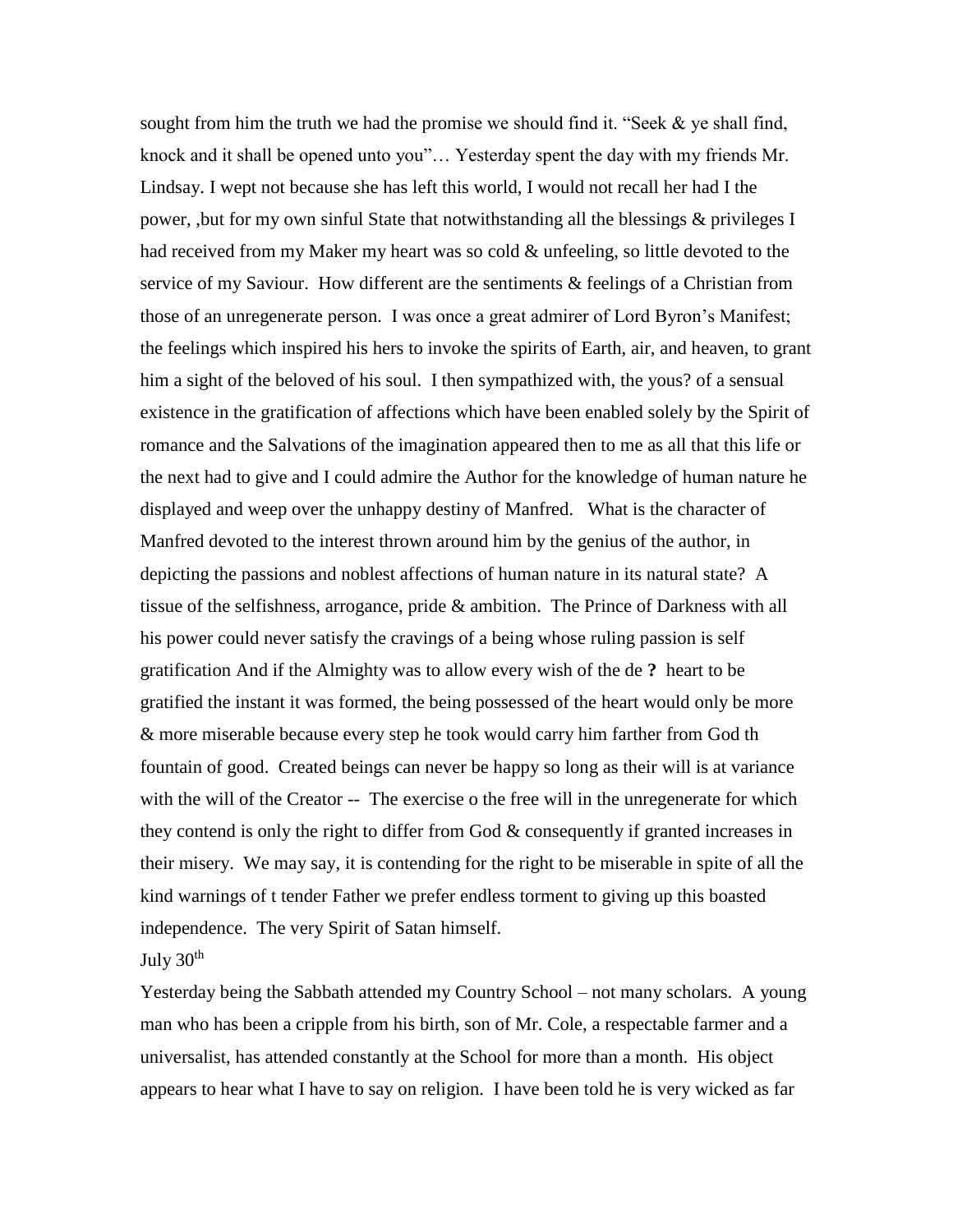as blaspheming the name of the most High God and the neglect of the Sabbath is concerned. He told me yesterday that he had just begun to feel the importance of having a good education & that he wished to go on in the fall to one of the Eastern Colleges. I promised to make some enquiries for him. As to whether he could get in at one of the Schools established on the plan of manual labor & for how much. Poor young man, may the Lord have mercy upon him and convert him. To one so deformed, so unfit for the enjoyments of this life, if he have not hope of the next how dreadful is his situation. My prayer is that he may be created anew in Christ, then his Soul will be lovely & prepared to inhabit a regerenerated body at the day of resurrection.

## September 26<sup>th</sup>

Again & again have my resolutions been broken, not only as regards my wish to continue my journal with some regularity but also in relation to my repeated determinations to live more devoted to the cause of religion. Oh! Who that has ever tried to do their duty, but feels & confesses the depravity of their nature, & how far short they come, in their attempts to keep the pure  $\&$  holy law of God. If we were left to save ourselves what would become of the very best of us? Oh! I bless God, I thank him with all my heart that he has not left our salvation to be accomplished by any on less mighty, less powerful than the Lord of all the Earth. On Sunday last I had the happiness to sit again with the Lord's people at His table. The sermon in the morning delivered by Mr. Potts of (there is a sentence the seems to have been cut off by a copy machine) was a feast of the soul. I found myself much benefited by his remarks, and was much struck with the forcible man (extra space) a few lines in Scripture reveals great & important truths when understood.

Spoke to Mr. P. about getting a place for Hiram Cole and he has promised to write to Doctor Beecher the President of the Illinois College to ascertain on what terms he can be admitted there. My dear mother has been ill since Saturday, I have watched \_\_ with her two nights. And feel alarmed for her safety. Not because I look upon death as an evil, but because she is not prepared to meet her Judge. Oh! I feel as if I would willingly resign her to the Lord if it was his will to take her to Eternity, but how can I say "thy will be done" if she is to go unconverted unreconciled to her Maker's \_\_\_\_I know His Holy will is right. "Shall not the judge of all the Earth do right? – Yes Surely- I know not what to do, sometimes I think it my duty to talk to her and urge upon her the necessity of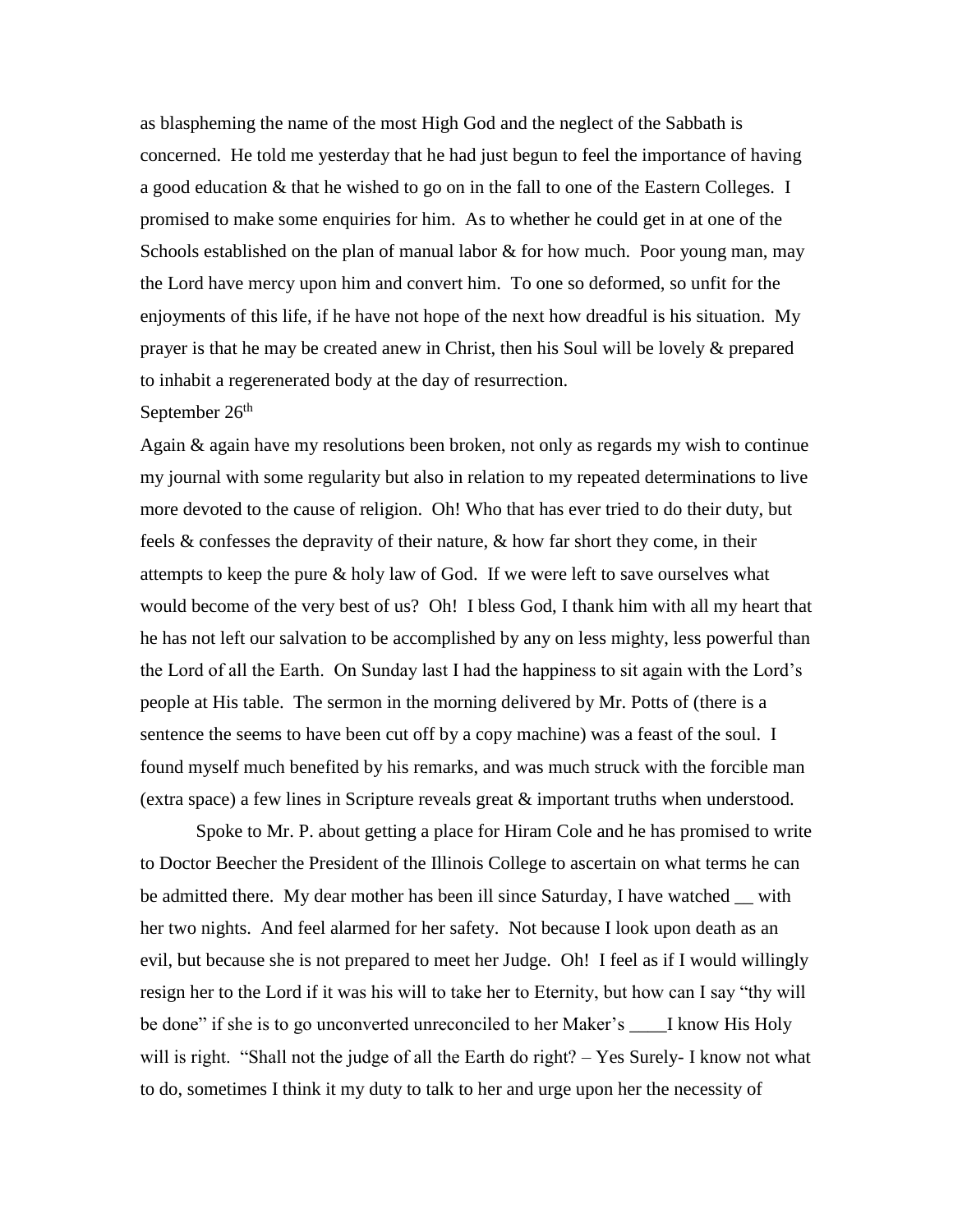seeking a Redeemer, then again I feel as if I should do more harm than good if I agitate her mind on a subject it is so easily aroused to anger upon. Oh! Those who hads't compassion on all who applied to thee to be healed, have mercy  $\&$  heal her whom thou hast afflicted with sickness, of that disease more deadly than any bodily infirmity which the human race was ever afflicted with. There is no help but in Thee! Though dear Saviour of lost & sinful creatures.

### November 13<sup>th</sup>

Since the date of my last notices in this book many interesting circumstances have transpired which I have omitted to notice in their order. Mr. Wood & family have removed to Palmyra & thus relieved the church of the difficulty of keeping a minister whom so many thought not competent to do good in St. Charles. An effort was made to retain him by a subscription paper inviting him to remain. Those who objected until some time after it had been out. When accidentally hearing of the circumstance they signed the following which I drew up ---(copy) "Saint Charles Missourit August 1832

We the undersigned members of the Presbyterian Church of St. Charles understanding that a paper is going the rounds, containing a very pressing invitation to the Rev George G. Wood to remain here as Pastor; and believing as we do conscientiously that the good of our Redeemer's cause requires peculiar and various qualifications in the minister to whom such an important trust is confided, we beg permission to be allowed to express a different opinion from the one contained in the paper referred to – Entertaining ad we do, as high regard for Mr. Wood as a Christian brother esteeming him as a useful citizen, we nevertheless feel he is not calculated to do as much good in a place like St. Charles as some other person might be. WE do not wish to let our sympathies & partialities blind our judgments and lead us to forget that in choosing a pastor it is our duty rather to consider who will be most likely in the hands of the Almighty to "turn many unto righteousness" than to consult our own predilections favor of any individual whatever. The constitution of the Presbyterian Church is republican and every individual has a right the expression of his opinion, and though he may be in a minority that minority has the right to make its voice heard. And as those our brethren who call themselves the majority have chosen to adopt the plan of subscribing to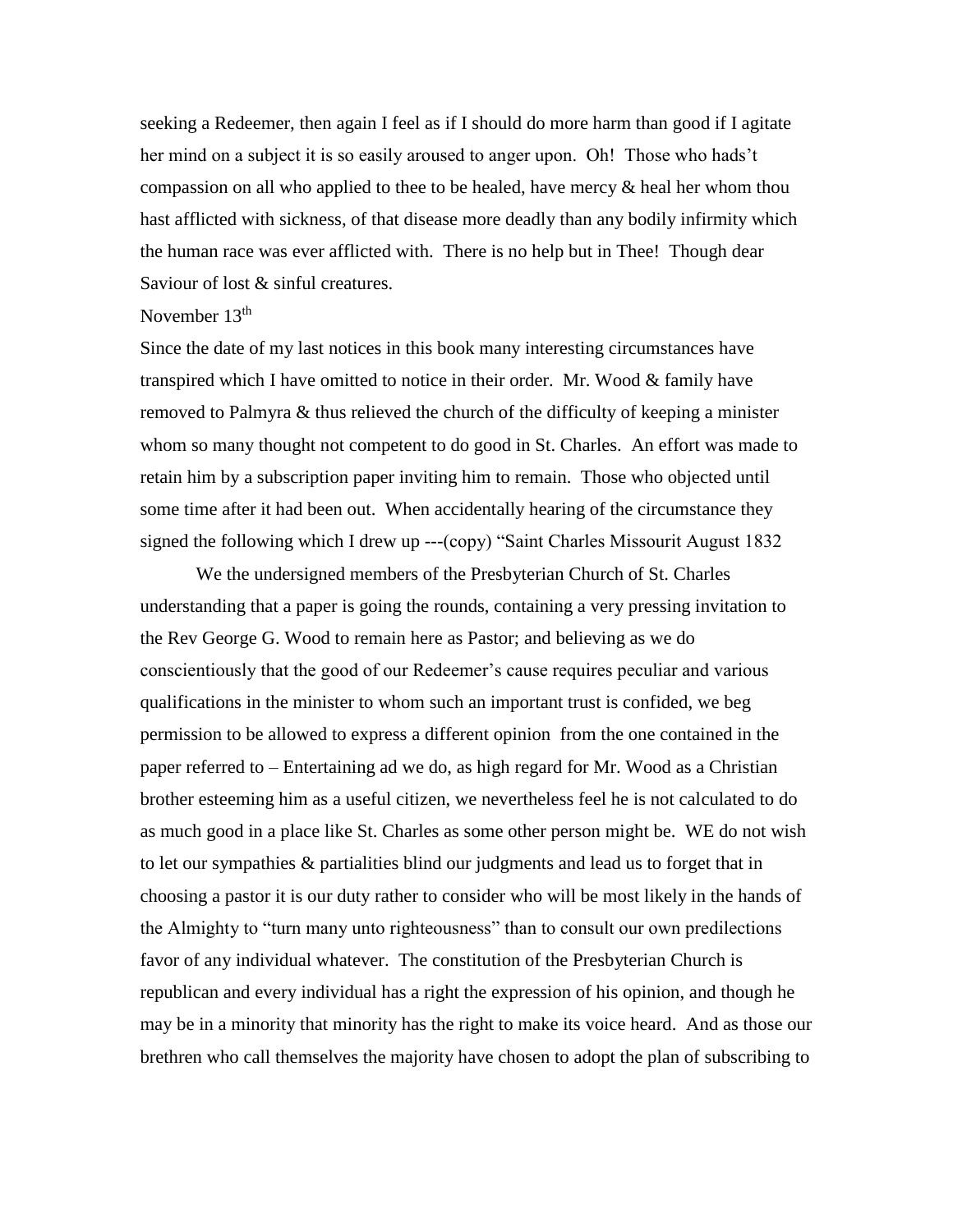their opinions we follow their example, not that we by any means approve of the mode they have chosen –

| James Lindsay Jr.  | Margaret Lindsay  | Mary Machall      |
|--------------------|-------------------|-------------------|
| Thomas Lindsay Sr  | Ann Lindsay       | Elisa B. Hartford |
| James Lindsay Sen. | Agnes Lindsay     | Samuel Watson     |
| Mary A. Watson     | Charlotte Lindsay | Mathews Watson    |
| Jane A. Robinson   | Mary E. Sibley    | Thom Lindsay Sen. |

Mr. Wood after hearing of the above gave up all thoughts of staying in St. Charles, though not without saying many hard things of those who could not desire to have him stay.

My mother had not entirely recovered before I was taken with fever  $\&$  sore throat – was confined to my bed 10 or 12 days & suffered some considerable pain, but I had so many comforts, so many kind  $\&$  attentive friends that I had more reason to be grateful to my Heavenly father for blessing them to re? my afflictions. I thank Him that I was enabled to bear the pain as well, as the disappointment in my visit to St. Louis, for I had promised myself the pleasure of a visit there during the meeting of the Synod in October) with some degree o patience and resignation.

Though I acknowledge I had not half the disposition to endure suffering with calmness as I ought to have had, considering that I ought to have known that God afflicts his children for their good. Soon after my recovery and the last Sabbath Mr. Wood was here; Mr. Hall preached. He is a young many sent on here by Mr. Douglass, from Kentucky, where he was educated at the Danville College  $\&$  studied for the ministry. Mr. D. found him on the eve of a departure for the South & advised him to come to St. Charles.

He appears to be a pious and unassuming young man, is highly recommended by Mr. Douglas, and altho' the first Sermon he ever preached was on the Sabbath spoken of above, it was thought by every one who heard it to be very good. After having preached here four or five times, a Church meeting was appointed to decide whether the members would agree to keep him. The meeting was held on the first Monday in this month at the Methodist Brick Church. Being a rainy day very few attended, those who were there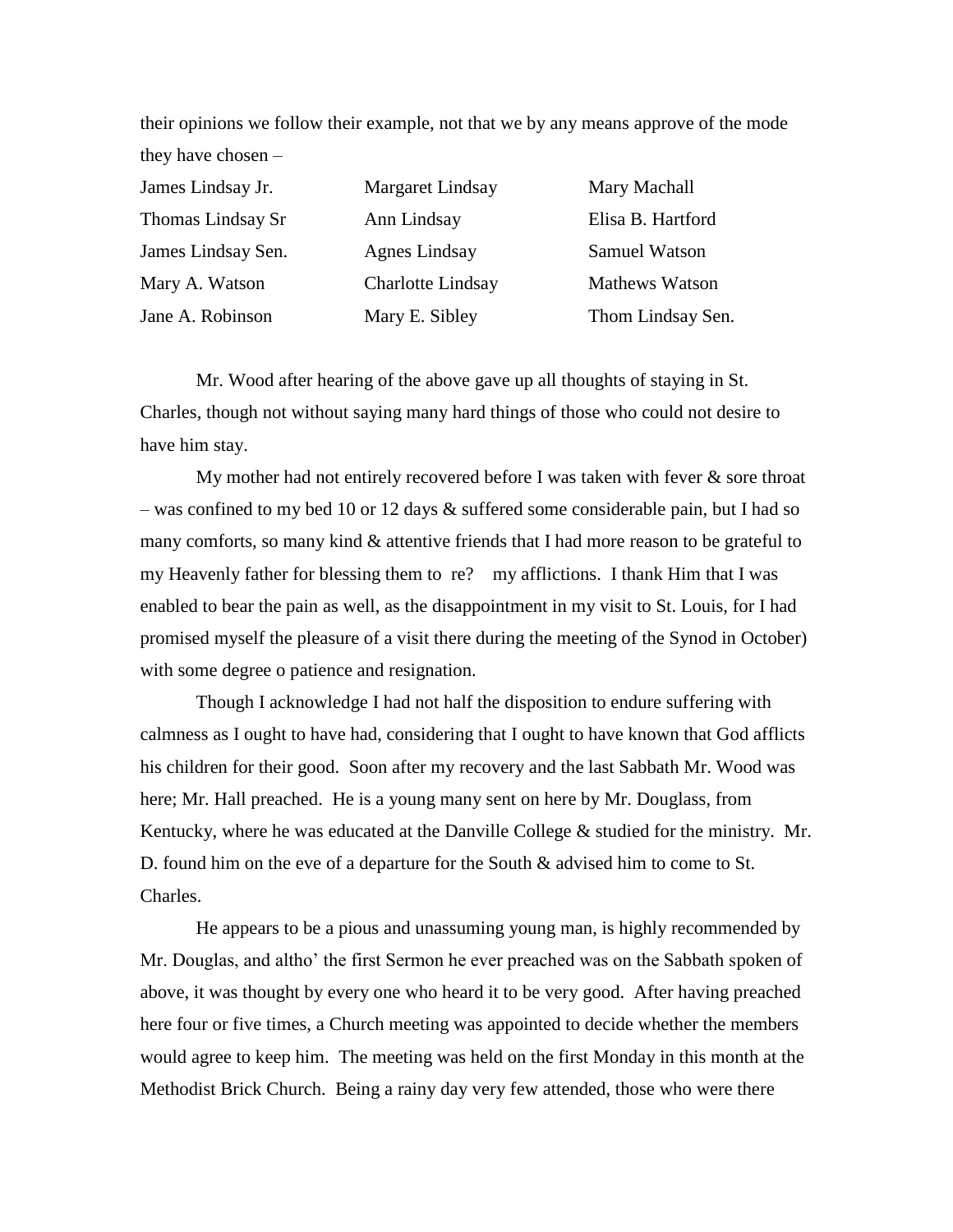gave Mr. Hall an invitation to remain with us a year. Mr. Sibley was in town at the Presidential election on the same day & when he returned in the evening told me that a charge had been publicly made against Mr. ? of a character not to be passed over in a minister of the gospel. That Mr. \_ton a Citizen of St. Charles who desires the stage between St. Louis & St. Charles & had accused Mr. Hall of telling him a lie for the purpose of avoiding to pay the carriage on one of his trunks, & told all the particulars to a number of persons that as he said they might know what they were about before they chose Mr. Hall for a Pastor. I do not know when I felt more grieved than I did at hearing this charge. I shed tears of sorrow and prayed to the Ruler of the Universe to watch over his people & deliver them from the oppressions of the ungodly. If true, what depravity one so young and apparently so devout, to act in such a manner proved him a hypocrite of the blackest degree. If not true, as I was disposed to believe alas! For poor human nature! What vileness to fabricate a story to injure the character of a Stranger a poor youth, who had nothing of this worlds' good but his unblemished reputation which is now to suffer from the effects of the infidel calumniator. I immediately let a friend know the foul charge made against Mr. Hall that she might communicate the circumstance to him as he was residing at the house of my friend. She informed him, and he denied positively having told Mr. Sexton that the trunk belonged to any one else. That both were his, he remembered distinctly telling Mr. S. so.

How the matter will turn out the Lord only knows. We had hoped  $&$  do hope that Mr. H. is one of the children of the Kingdom of the righteousness sent here by our Heavenly Father in answer to the earnest prayer of many. Last Sabbath day the Methodist Brethren held their quarterly meeting, and administered the Sacrament of the Lord's Supper. Heard an excellent discourse from Mr. Monroe & partook with them of the emblems of the broken body  $\&$  shed blood of our Redeemer. How very great are the privileges I enjoy and how cold & ungrateful I feel in view of them. I do desire if I know my own heart to serve the Lord, but so many temptations meet us at every turn that I am forced to acknowledge myself an unprofitable servant.

I expect to go to St. Louis tomorrow. The Cholera has been  $\&$  is still there. With those in Mercy O Lord watch over thy unworthy servant and keep her in thy keeping, that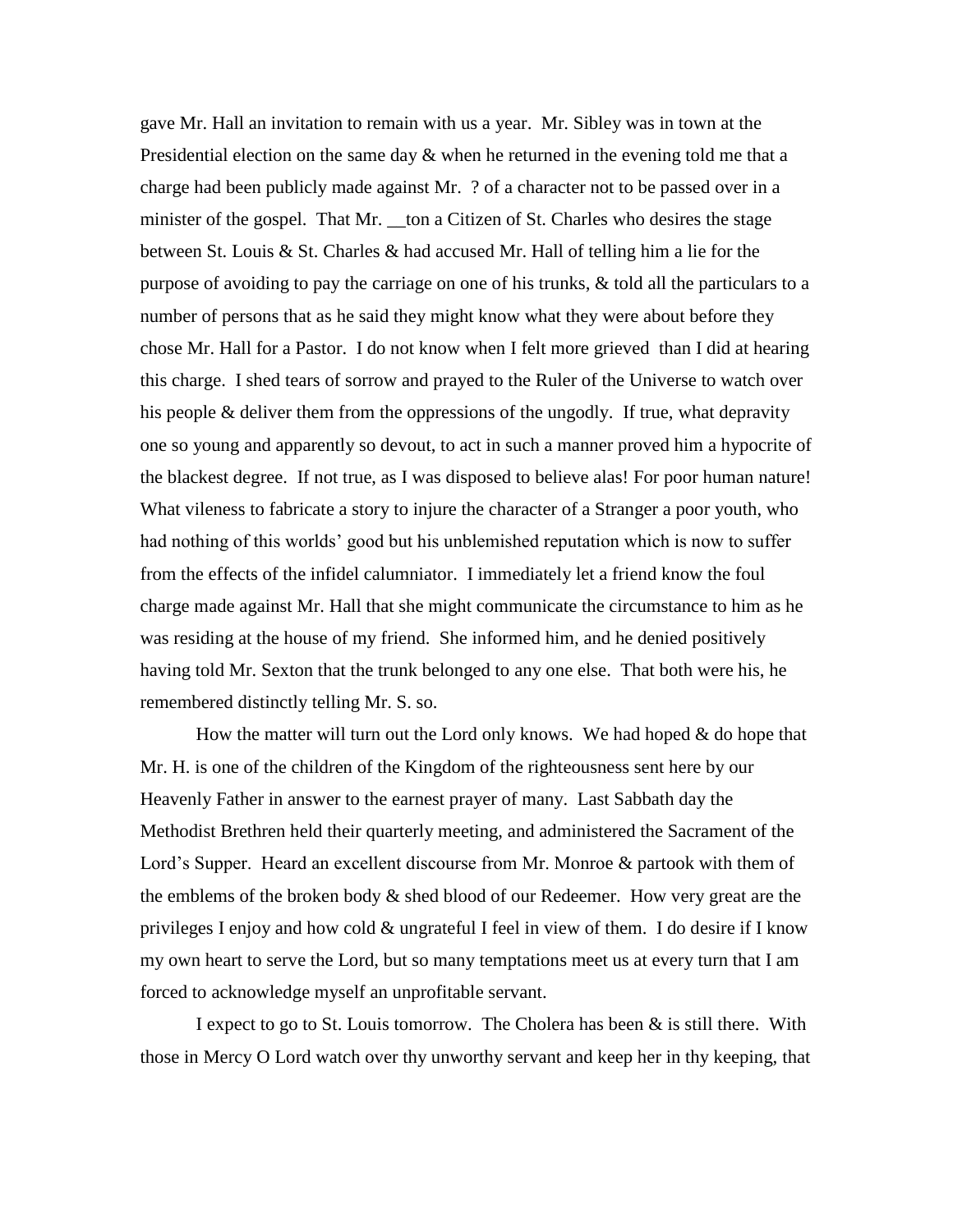she may not stray into forbidden paths or so ought that will cause the religion she professes to be evil spoken of.

# January 11<sup>th</sup> 1833

My journal I fear no longer deserves the name: so long an intermission has been being principally to not having the convenience of a private room and somewhat to indolence  $\&$  an indisposition to overcome difficulties. I have found long since, that we are continually breaking our resolutions, and if I had no other dependence but on my own strength I should never perform one good act. As I wish to keep up the history of events connected with my spiritual welfare as well as to record the exercises of the mind in my progress, I shall whenever I can keep the link unbroken by relating such circumstances as are interesting to me which may have occurred between the dates of the entries in this desultory diary.

During a visit of two weeks to St. Louis I enjoyed the pleasure of hearing Mr. Potts & Mr. Hatfield preach several times. The society of devoted Christians give me much more enjoyment than any other, in truth I believe I would prefer the company of worldly persons who are at open enmity with us than the society of your cold, indifferent, uninterested professors, and for this reason, while with the former I hope to be able to say a word that may do some good  $\&$  am on the watch to have some impression favorable to the cause of religion but with the latter it is a constant series of disappointments, where we never look for any; we are anticipating every minute that they will say something that will benefit us, but we find no interest manifested on those subjects we had supposed they would be most alive to, and are mortified with them  $\&$  ourselves. The Sunday after my return home it was announced by Mr. Hall that the Sacrament of the Lord's Supper would be celebrated the last Sabbath of the year 1932 – and that he wished the Church to pray for the Blessing of God to descend upon us and revive his work. We had an interesting day with Mr. H from St. Louis preaching an excellent sermon which was calculated to make Christians examine their hearts. My heart responded to some of his tests, but to others I found no answer favorable to myself—

### March 22<sup>nd</sup>

Alas! What shall I say; notwithstanding all my resolutions I have let months pass by and have taken no note of my progress either spiritually or temporally. Owing partly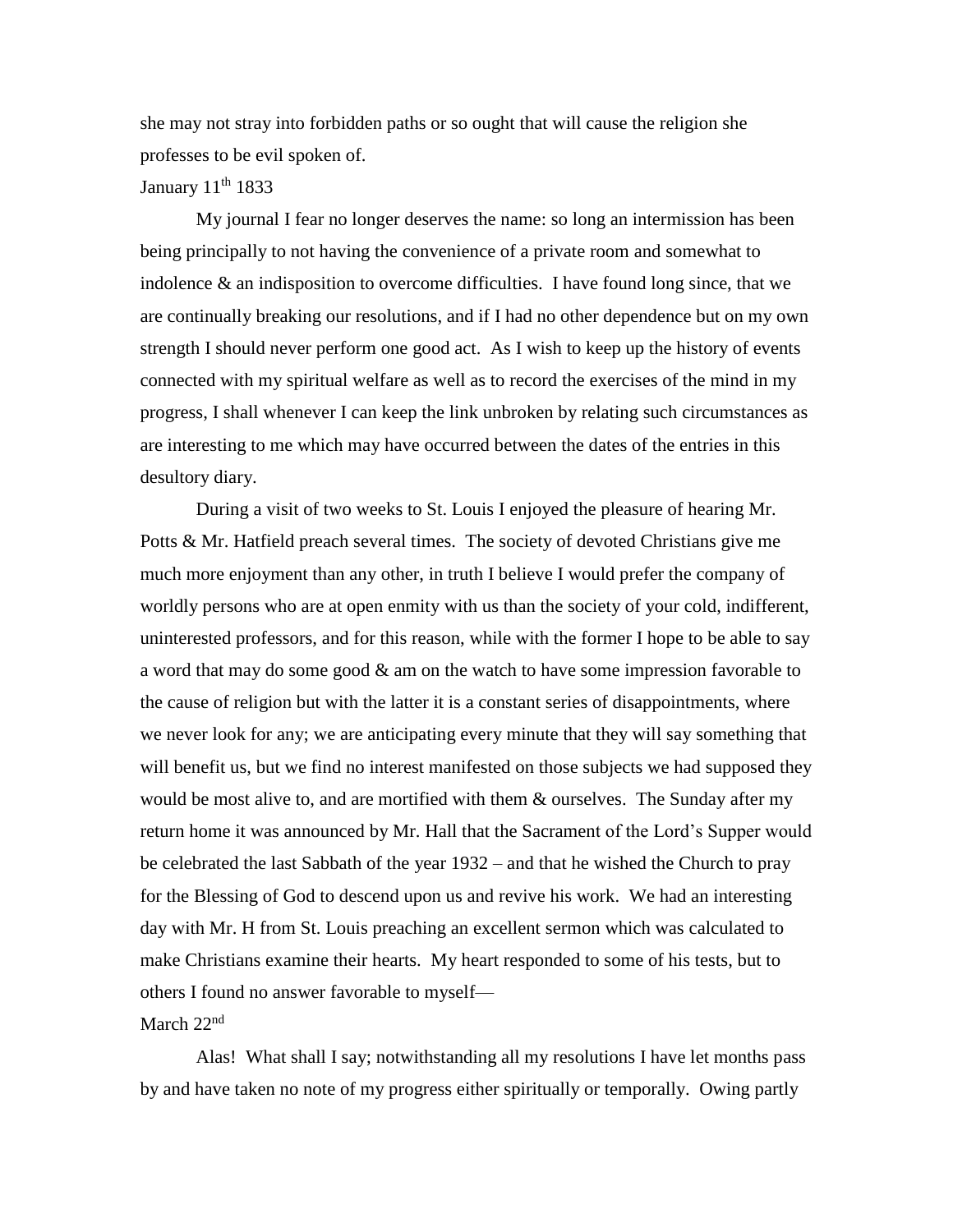to my having no retired place to write which is convenient and secluded from the observation of others but principally to indolence I have let day after day pass, still waiting for a more convenient reason, to continue my journal.

In a few days it will be a year since I connected myself with the Church. On the day after tomorrow our Methodist Brethren administer the Sacrament of the Lord's Supper, and the Sabbath following it will be held in our own Church. In anticipation of those meetings, I have this day fasted and prayed for a blessing on them. I find myself much troubled with wandering thoughts and a sense of great disparity of heart when I pray. And when I undertake to fast food the temptation to break by resolution great at particular times arising from the cravings of my appetite. I have had frequent occasion to praise and Bless my Saviour for His loving kindness & tender mercy" – Notwithstanding my unworthiness I have had peace  $\&$  joy almost ever since I made a public profession, in contemplating his Sovereign goodness, justice, truth & mercy. I have been most generally in a confiding frame of mind, willing to trust all to Him who is so wish & so good, & rejoicing at His unspeakable condescension in undertaking to be the friend of such poor worthless creatures as I. At times the burden of Sin has weighed so heavily that I have been absolutely miserable until I have taken hold of the precious promises made to those who trust a Saviour in his word.

### $23<sup>rd</sup>$

Attended meeting to day at the Methodist Church heard two sermons. Had some freedom in prayer for the conversion of unbelievers. Spent an hour very pleasantly with the members of our Benevolent Society conversed on the subject of religion and proposed to the Society to do all in their power to have a Colonization Society formed in St. Charles and to contribute towards it by a yearly subscription as the donation of the Female Benevolent Society of St. Charles.

### $24<sup>th</sup>$

Attended Sunday School at 9 o'clock. Heard a sermon at the Methodist Church at 11  $\&$ another at half past 2. prayer meeting at 4 o'clock. Enjoyed the religious exercises considerably. Could not pray for a revival with a fervor I could have wished. My husband who seldom goes to Church & when he does often finds fault went today and was much pleased with one of the sermons. Had some conversation with a member of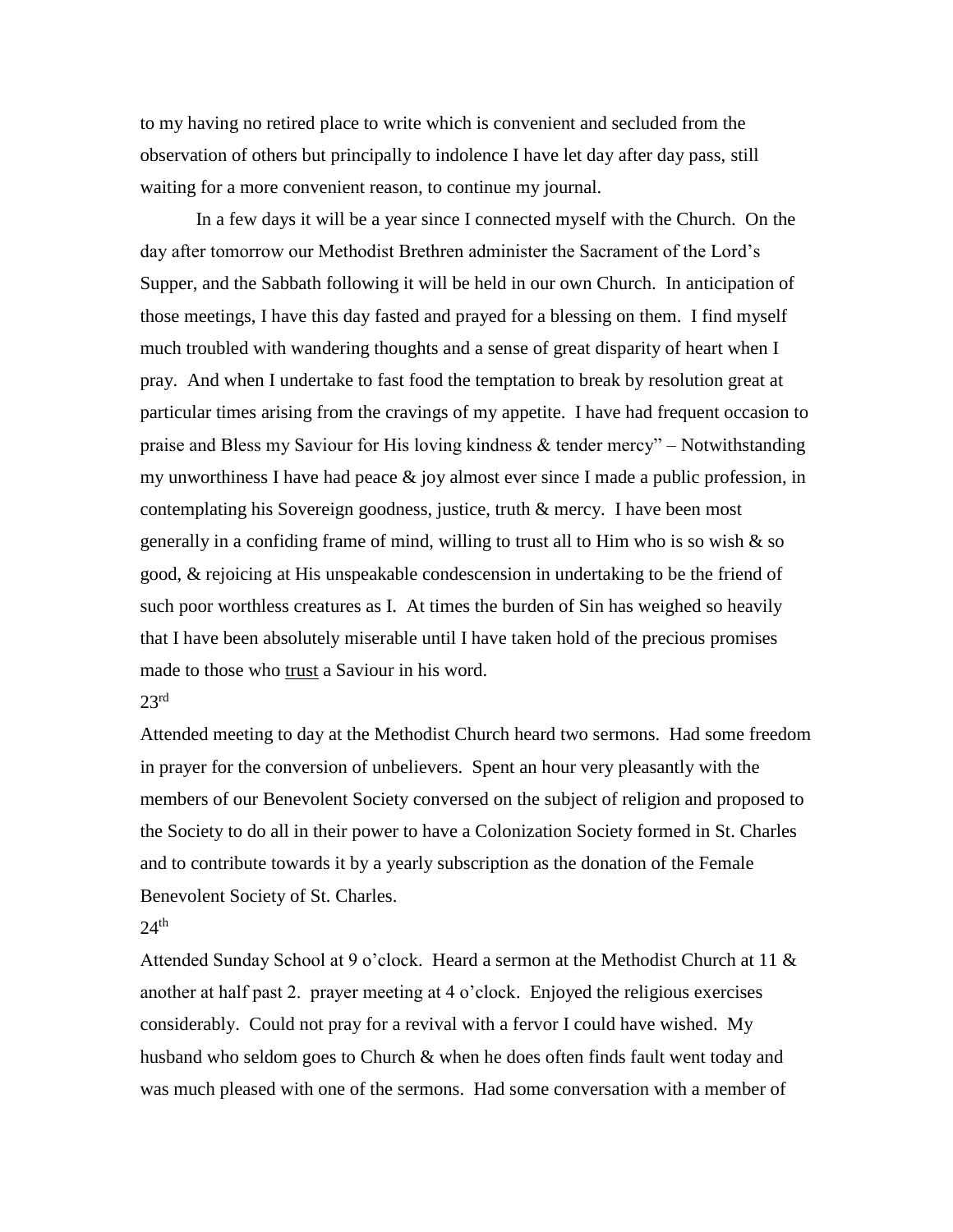our Church who joined it on the day I did. Her mind she said was in a distressed state She thought she was not a Christian her faith was so weak indeed she doubted whether she had any which was accepted by God.

25.

Went to day to see the person mentioned above, had considerable conversation with her, & tried to convince her the cause of her bad feelings was owing to her not submitting herself entirely to the sovereignty of God. Proposed we should fast  $\&$  pray on the same day of the benefit of each other. The Sacrament was not administered yesterday as was expected in the Methodist Church.

 $26<sup>th</sup>$ 

Prayed for the individual above mentioned several times.

 $27<sup>th</sup>$ 

Cannot feel as anxious as I desire to feel that our meeting may be blessed detected myself in mean prevarication and immediately asked forgiveness of Him who is ever present. Went to see some neighbors and tried to prevail on them to go to Church, but they Alas! Seem to think this world's affairs should claim their attention exclusively.  $28<sup>th</sup>$ 

Set a part to day to fasting, reading  $\&$  prayer (as much of it is I could consistently spend without neglecting my household duties) in conformity with the agreement made with my friend. I would that my heart was not so unfeeling. I do not realize as I ought the awful situation of those who have not given their hearts to God. Sabbath night. March 30<sup>th</sup>

"Bless the Lord O my Soul." Surely goodness  $\&$  mercy have followed me all the days of my worthless life. Our protracted meeting has been intensely interesting. Much feeling has been manifested by Christians and prayer has been offered to the Lord with much importunity for his blessing. Some few came forward to the anxious seat last night and great solemnity prevailed both last night  $\&$  the night before. I have to thank my Saviour for the privilege of again confessing him before the world by partaking of the Lord's Supper and for a Spirit of prayer. Some moments I have had of joy unspeakable in view of the love  $\&$  goodness of God – at other moments it seemed as if my heart would break unless Sinners represented  $\&$  acknowledged their obligations to such a perfect being who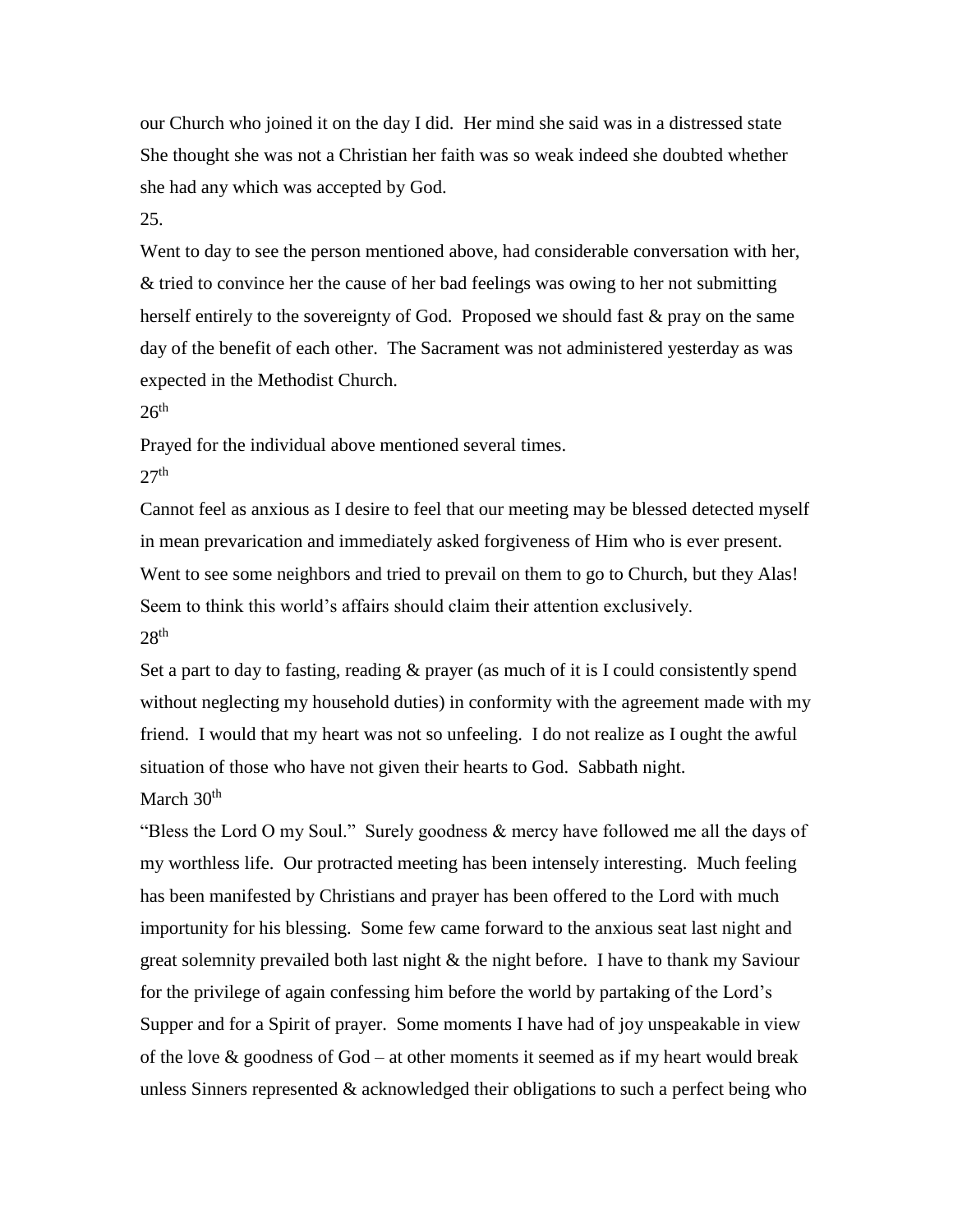had done so much for them at the moments I have been feeling dull and stupid. Like the disciples in the garden whom our Saviour set to watch & pray I would fall asleep until roused by his Divine voice calling upon me to "watch & pray," when again he would grant me power to watch & pray for the im\_\_\_\_. Among the number who came forward & joined the Church to day was my own servant woman. Who has been with me ever since I was married and had proved herself more faithful in her service to me than to her own Maker. I frequently urged upon her to attend meetings but she always manifested an unwillingness to go. I had not done my duty by her in not taking more pains to instruct her in the duties of religion but the last few days had prayed for her conversion but knew not the state of her mind until I heard her name called among the number who had resolved to connect themselves with the Church. When I looked up and saw her come forward before the congregation in answer to her name my heart leaped with joy gratitude  $\&$  thankfulness to God for his mercy so entirely underserved on my past  $\&$  I burst into tears and thanked Him for his goodness  $\&$  asked his forgiveness for my neglect in not more strictly performing my duty to my servants. O! I need to be all the time repenting and all the time to feel humbled for my neglect of duty. Father of Mercies please enable me to love thee more, to serve thee better  $\&$  better every hour of my life. If I know my own heart I do desire to adore so perfect so lovely a Being as is our God. April 1<sup>st</sup>

Attended a Church meeting this morning at 10 o'clock. Had a very solemn meeting. The members most of them with tears covenanted to pray every evening at Sun down for a blessing upon the protracted meeting just over and the one to be held on the return of brother Hatfield about three weeks hence. I feel tho' we ought to pray without ceasing for our impenitent friends. And have been myself in the habit of uttering at that hour to ask a blessing. After the Church was dismissed I went to visit a poor woman to get her to send an orphan child to school. She appeared very grateful for the offer and much affected when I referred to the situation of beings & their responsibility to God let their lot in life be high or low. May the merciful God be her comforter. She consented to send the boy and on returning to town I made arrangements with the teacher to take him and our Female benevolent society would pay for his schooling.  $2<sup>nd</sup> 3<sup>rd</sup>$  & 4<sup>th</sup>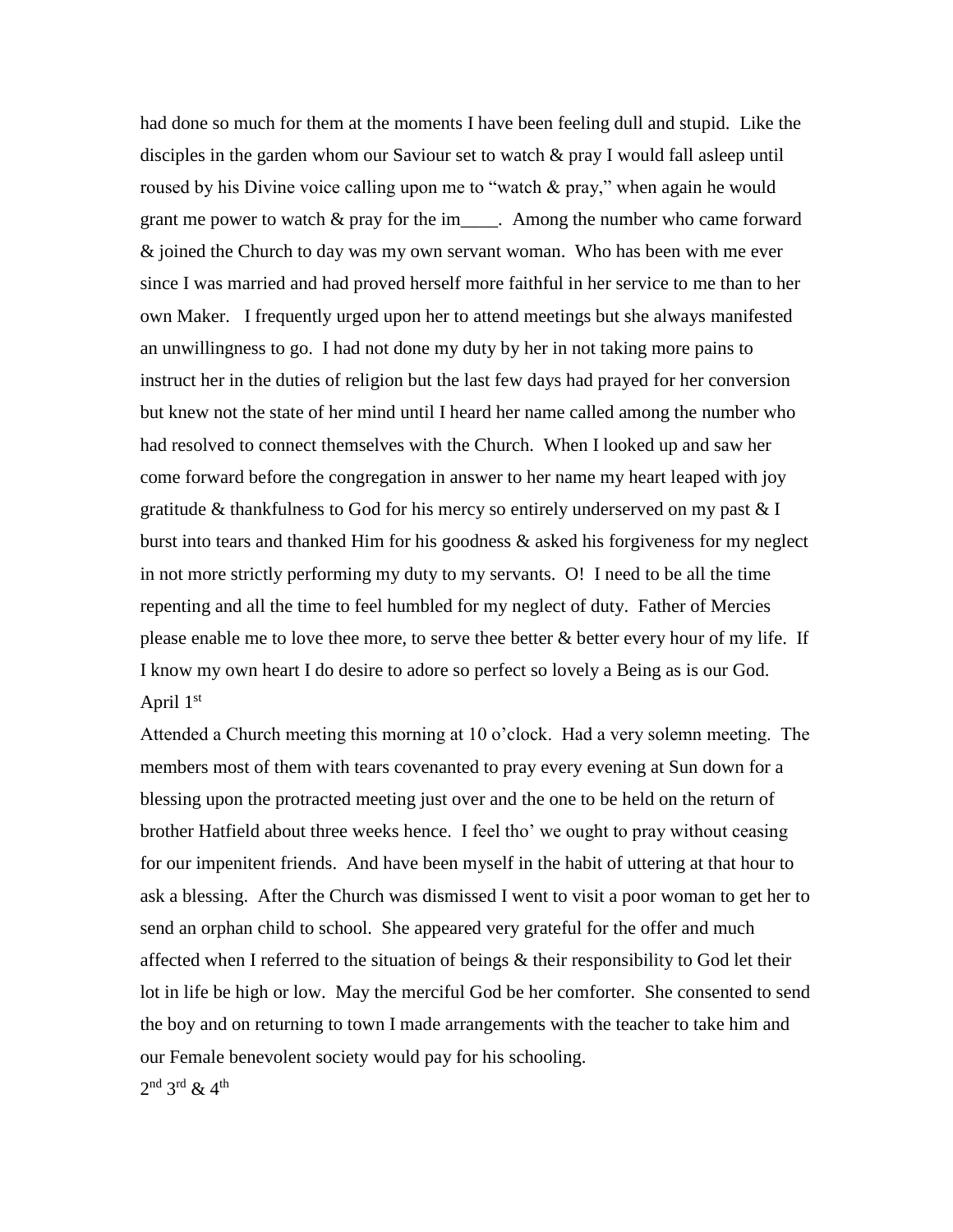Have been mostly occupied with household  $\&$  other duties. Wrote two or three letters in two of which took occasion of saying something on the subject of religion. Read several tracts which I found very interesting especially one on the operations of the Holy Spirit. At times have very little freedom in prayer, at others feel as thought I would never tire lying at the feet of Jesus. O! that I could always realize the instruction of thy Holy Spirit. My God & my Saviour.

 $6<sup>th</sup>$ 

Attended Benevolent Society considerable feeling in prayer among the members. Went in the evening to set up with a sick neighbor, took some tracts with me. The people profess to believe in Universal Salvation, but found they paid no attention to the observance of the Sabbath & many other of our Savior's commands.  $7<sup>th</sup>$ 

Rained all day & had to remain until evening, had considerable conversation with the Physician who is inclined to be a Roman Catholic. Tried to subdue all acrimony in speaking of that church, but could not think it the right kind of charity not to give my opinion that the doctrines are not according to scripture – prayed that God would enlighten the minds of all deluded persons that they might seek to glorify him.  $12^{th}$ 

Had several opportunities since Monday of speaking to some of my neighbors on the important subject of attending to the concerns of their souls, and gave a tract to a young man, who promised to read it. Fasted  $&$  prayed, but found not much freedom in prayer; The heart is so sinful it is forever taking to itself credit for the performance of duty – And it cannot be that my Heavenly father will smile upon such efforts and I must grieve for my sin  $&$  submit to His chastening –

### $13<sup>th</sup>$

Conversed with several persons on the subject of religion  $\&$  gave away several tracts – which I pray may be blessed to the persons who received them. Went to St. Charles to see Mr. Hall and advise him that if the building of the church (which has been some time in contemplation, and much differenced of opinion expressed about it) was to go on at all, a meeting must be called immediately to ascertain whether the subscribers would authorize the committee to proceed in expending the money as far as it would go towards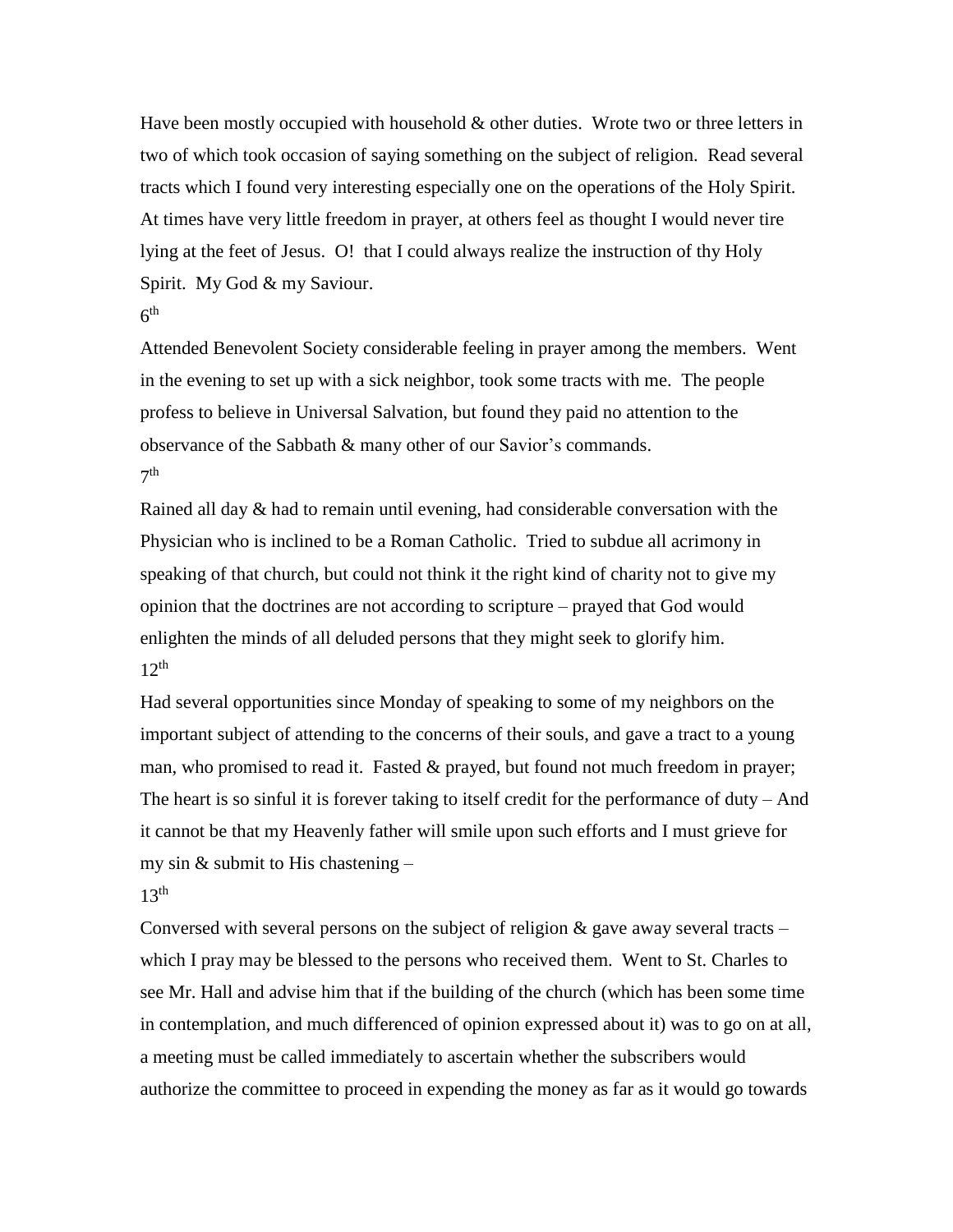the erection of a Church. Wrote to one of the principle elders of the Church urging him to submit to the majority, and give up his opinion & unite with the rest inputting up the Church according to the first subscription  $=$  Felt grateful to my Heavenly parent for affording me the opportunities to attempt something towards forwarding Redeemers Cause.

### $14<sup>th</sup>$

Sabbath day, Attended S. School at half past 8, have felt badly all day and could not refrain from weeping several times during the day, once in hearing the Bible red  $\&$ another time on singing a hymn in which the dying of the impenitent is depicted. The subscribers of the Church were called upon to decide, and there was considerable jarring among them so that it appeared as if we should have to give up all hopes of succeeding in building a house for the Lord. Was very much excited at seeing that Christians were so unwilling to make sacrifices to honour the Lord. So many meetings had been called  $\&$ the people were so weary of the matter, it was deemed a matter necessary to the accomplishment of any thing that the business should be attended to on the Sabbath. May the Lord overlook what his pure eyes may have seen amiss. It was at last decided by the majority that the Committee were authorized to build  $\&$  to pledge the faith of the congregation to the amount of \$500, over  $\&$  above the subscription if  $\_\_\_\_$  to complete the building as far as the plan proposed – and here request any friend into whose hand this book may fall, that should I die before this church is completed, they will see that \$300 of any money properly belonging to me in my own right shall be given to  $\equiv$  to complete said Church. Oh! That Christians could give more consistently with their professions. And they who talk about giving up all to Christ could be induced to act upon the principle – Father forgive us all, that we are so tied down by things of this world. Monday  $15<sup>th</sup>$ 

Went to St. Charles to get the consent of a Dutch family to send their daughter to school in the place of an Orphan girl who had been sent by the female benevolent society and had removed to Illinois. Had some conversation in the evening with Christians which gave me pleasure.

 $16<sup>th</sup>$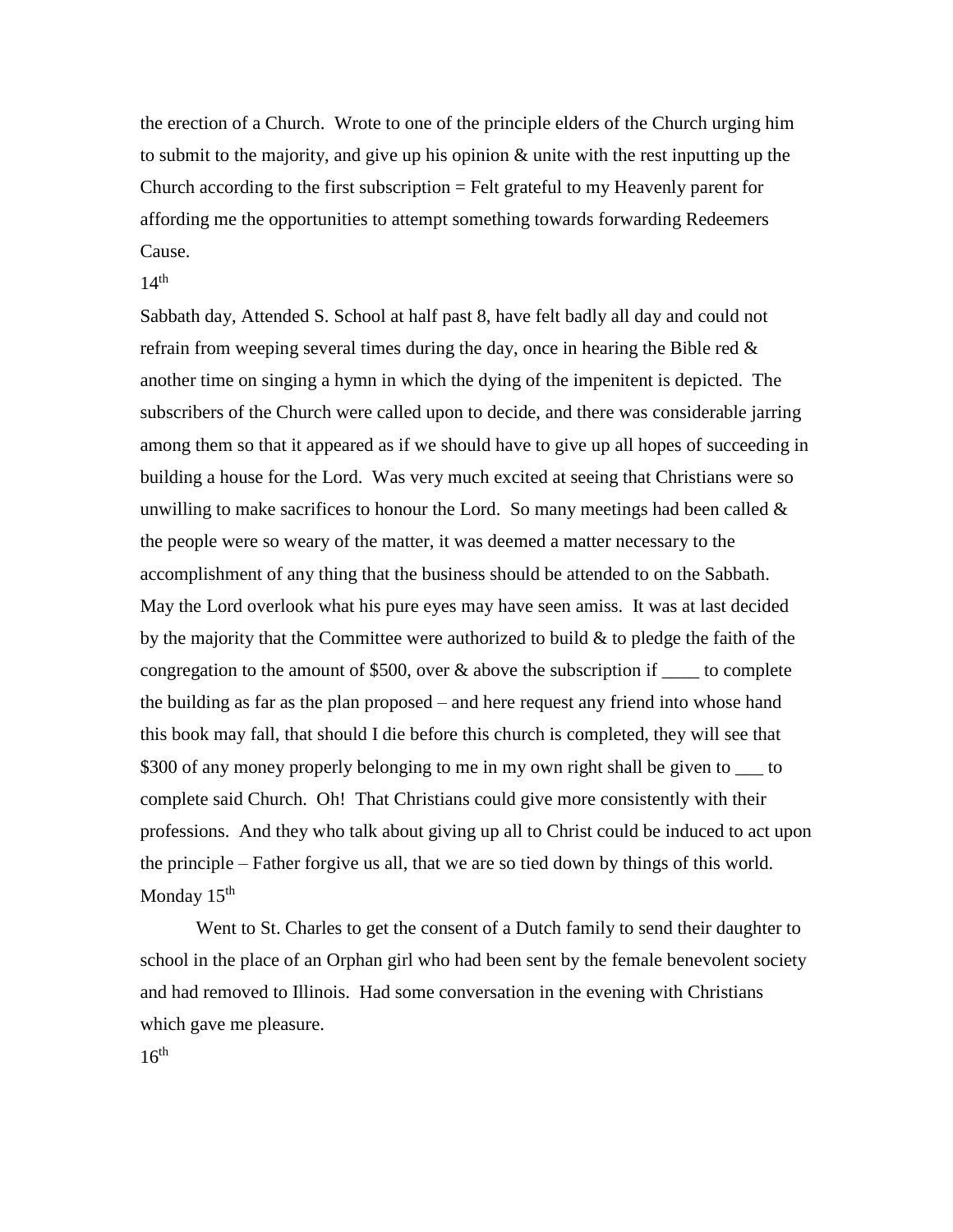Have to lament the breaking out of an impatient & peevish Spirit in attempting to teach and find my temper tried. I pray the Lord to subdue my depraved heart & give me a meek quiet spirit with more faithfulness in the discharge of my duty. April 16, 1833

Hearing my husband read the closing part of Henry Clay's speech in the Senate & being somewhat affected, it occurred to me  $\&$  shall that man, his country's champion, the idol almost of his fellow citizens, become shortly the companion of devils in the regions of woe; Shall I doubt the word of God & shall I doubt my Saviour's declaration, "Except ye repent ye shall all likewise perish"? No! I cannot doubt that until he is a Christian even Henry Clay must be lost forever. I resolved to make him a subject of prayer until I heard that the had become a follower f the Lord Jesus Christ. Give me strength Holy Father to keep the resolution – Thou art able to save to the uttermost.  $17<sup>th</sup>$ 

Visited a sick woman & read two tracts to her & left some with her.  $18<sup>th</sup>$ 

Visited some Christian friends, enquired of one of them respecting the truth of some reports about him calculated to inure the cause of religion found there was no ground for them & shall take pains to set the matters right in the eyes of thos who believe them. Friday 19<sup>th</sup>

Visited a family who are not pious, found no opportunity of speaking directly on the subject which I hope is nearest my heart. Left a tract on mantle piece. Visited a member of the Church who was sick, gave a person whom I found there & who I knew has been seriously disposed a tract on the Institution of the Lords Supper." Have been much troubled with wandering thoughts & coldness in prayer – Saturday as I was starting to attend the meeting of the Female Benevolent Society I was sent for to set up with a sick neighbor. It was a Universalistic family \* wife was very ill – Could not introduce the subject of religion, but prayed that if they construe the Bible wrong (as I think they must) that their eyes may be opened to see the truth. Left two or three tracts in the Bible which belonged to the house.

Sunday 20<sup>th</sup>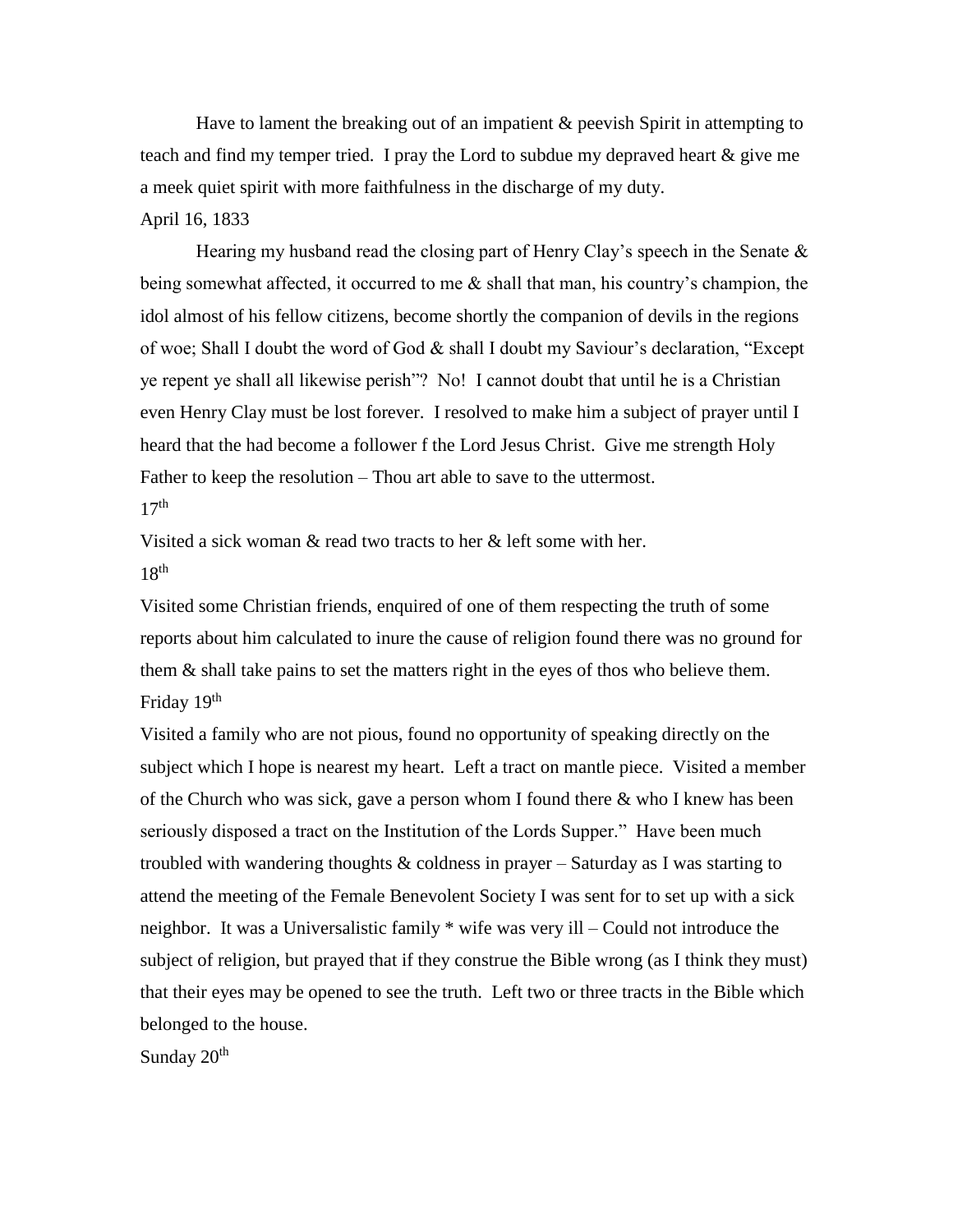Attended Sabbath School, few there, thoughts wandering. Mr. Hall at my request proposed the church should fast the next Thursday preceding our contemplated meeting. Oh Those Searcher of hearts thou knowest we ought to humble ourselves before – Our sins do continually rise up  $\&$  we can  $\&$  ought to cry with the prophet "Woe's me for I am a man of unclean lips" –impure, impure.

#### $24<sup>th</sup>$

Have been to much engaged with things of this world since Monday, have been dull & lifeless in my secret prayers. Visited a sick member of the Church but had no opportunity of communicating any good or receiving any other instruction than which is to be derived from comparing my situation with hers. The Lord has helped me with many comforts & luxuries which she has not, and yet in all probability I am more ungrateful.

# $30<sup>th</sup>$

Last night closed our protracted meeting. The Lord has seen it to ber good for us that we should be deeply disappointed with the result. We deserved to be humbled  $\&$  we have been completely so in the eyes of the enemy who triumph in the idea that the exertions of Christians have failed. My feelings were wrought up to a great pitch by the hope that our friends would be converted in answer to our prayers and the two last nights of the meeting I sorrowed & wept to see no apparent desire on their part to come out on the side of the Lord but I will not refrain, the Lord's will be done. We desire to trust him that when it is for the good of his Church he will answer our prayer in a manner to glorify our dear Saviour's name. We hope much good has been sown which will yet bring forth fruit to eternal life. Have enjoyed the summons & communion with Christian friends very much & still feel with all my coldness & want of faith that it is the great desire of my heart to love  $\&$  serve my Redeemer faithfully. Oh! Tongue cannot tell the depths of inequity He has rescued me from by bringing me out of natures darkness into the marvelous light of the gospel. I beseech thee Heavenly Father never leave me to myself, take thou the leadings of my mind & constrain me to obey thee continually. May 4

Attended Bible Club, troubled with wandering thoughts and altho' I have so much at this time to thank my Maker for I do not feel my heart warmed with love & gratitude to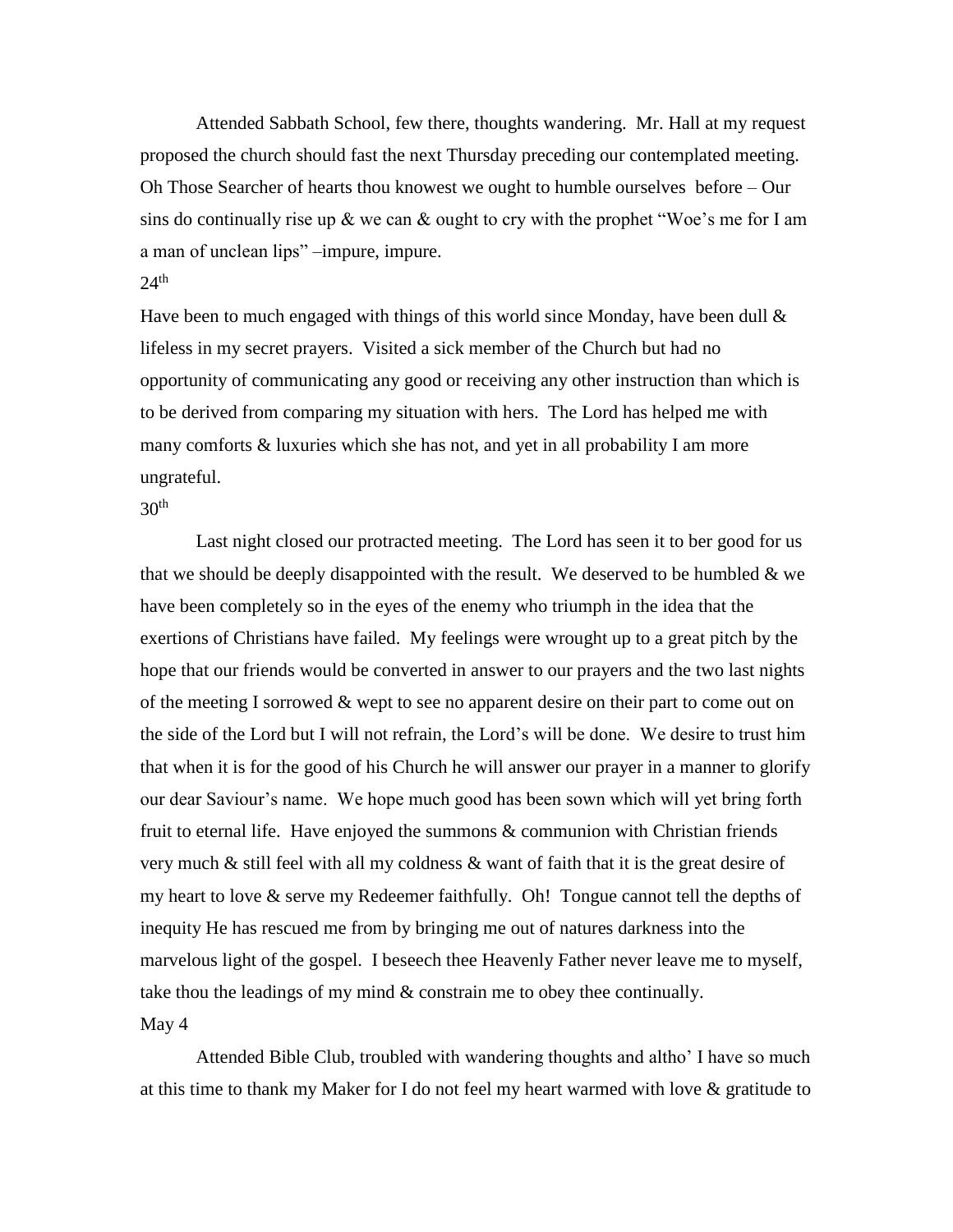Him. My sister whom I love very much arrived yesterday & brought with her two young ladies who are to remained under my care for a year. The responsibility of educating youth I feel to be very great  $& I$  pray that I may be enabled to perform my duty as one who is to give an account for all I have received.

 $5<sup>th</sup>$ 

Sabbath day. Organized Sabbath School in which I assisted. Not much sensible comfort in spiritual things.

#### $\_\$ th May

Heard today and yesterday afternoon a Sermon from a Miss Livermore, a woman who is on her way to the Indian tribes West of this State. She believes the Indians are the lost tribes of Israel and that she is sent to inform them of their approaching deliverance at the personal appearance of our Saviour upon Earth. Which appearance she holds will be in a very few years. When I heard her on Saturday I thought she preached the Gospel faithfully & with ability & that altho' she might be mistaken as regards her opinion about he millennium, as many good Christians have been so, I thought I might be benefited  $\&$ that others might buy her preaching; but I have found no benefit whatever; on the contrary, my mind has been distracted by various opinions which I know it cannot be essential for me to believe even if true, and believing as I do the injunction of Scripture is not to suffer women to speak publicly in the Churches. I feel I have been wrong in spending the Sabbath so. I think sometimes I may err in not having sufficient charity for those who are of a different opinion from myself. I know we are all ignorant, self sufficient mortals, liable to misconstrue the truth of God's word  $\&$  to judge others through the medium of our own prejudices, & that our only safety is to ask God to instruct & enlighten our minds. As this woman has made considerable noise in our Village  $\&$  is popular with many Christians too, I here make a record of her appearance  $\&$ predictions & together with my own feelings, so that the event when ascertained may prove whose impressions are to be relied on. She says among other things of the same nature that in a few years (within three I think) the "Beast" mentioned in Rev, 14(?) 19.20 was to arise with great power & persecute all true Christians, that the mark of the "beast" would be some likeness of a great autocrat on a medal or ribbon which it would be fashionable to wear & that all who did not wear it would be slain or persecuted. That so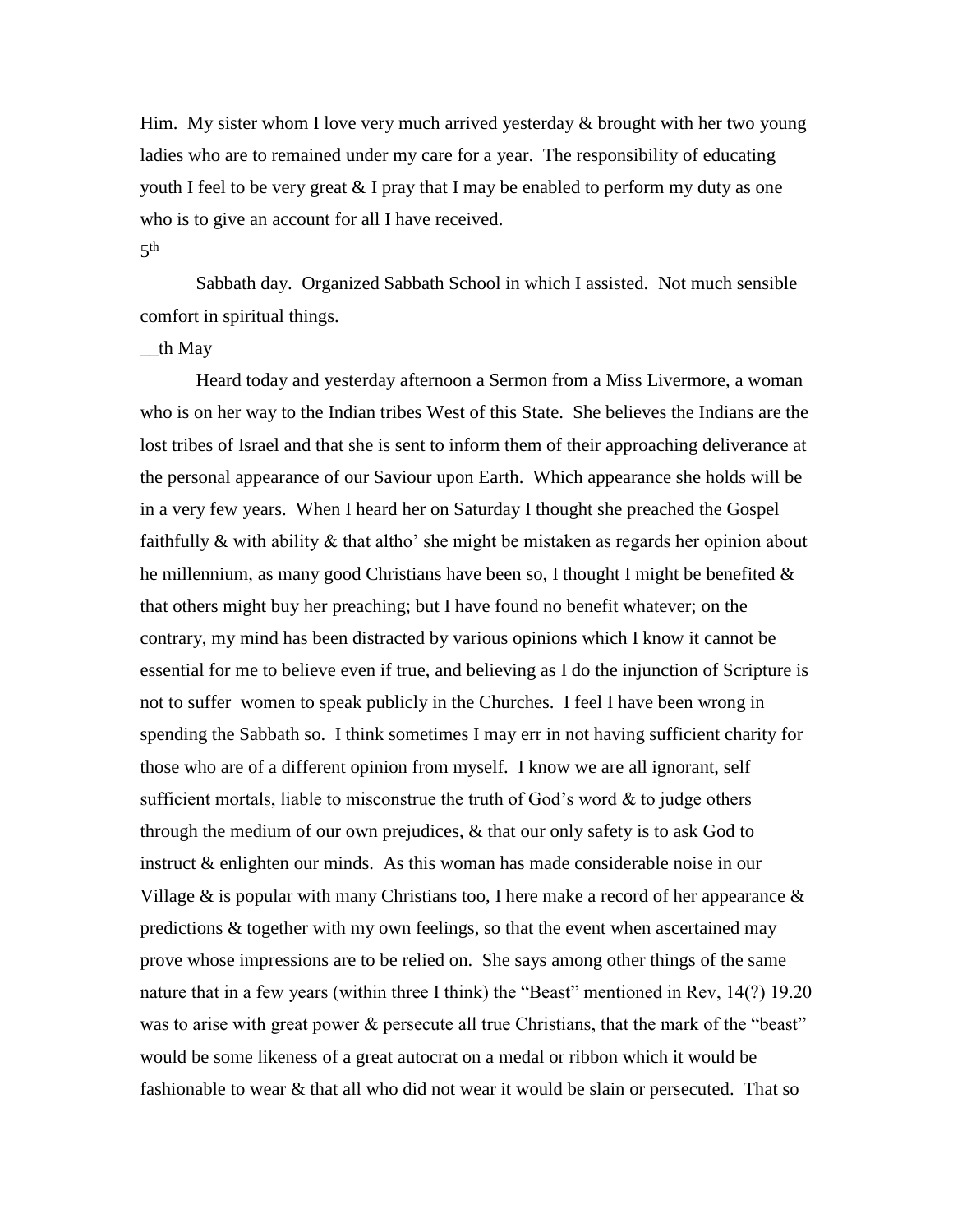soon as his reign is at its highest our Saviour would appear in person upon Earth with the raised from the dead  $&$  execute judgment upon all his enemies. She holds likewise that those who believe as she does constitute the Church of Philadelphia, one of the seven churches mentioned in Revelations. Which Church is not to be subject to great temptations during the reign of the "Beast" which the other six will be. She says too that those who deny the personal appearance of Jesus on Earth at the commencement of the Millennium deny his name (Emmanuel) and consequently they are doubtful Christians. Except when on these subjects she appears to preach the same doctrine as the Methodist brethren - & says a great many most excellent things – But I can feel no fellowship with her as a Christian.

# $19^{th}$  &  $20^{th}$

Yesterday heard a sermon from a Baptist brother, much troubled with coldness in worship.  $-\&$  find I have occasion to say to day as applicable to myself "the heart is deceitful about all things and desperately wicked, who can know it." My sins weigh heavily upon me I try to repent, but can not feel thou of heart which I ought; O! what inconsistent beings we are. "Against thee have I offended & thee only O my God." Do not forsake me, & give me up to follow the devices of my own wicked heart. June  $17<sup>th</sup>$ 

Since writing the preceding I have been very much engaged with my school and in receiving the visits of two of my sisters who live at a distance. The state of my devotional feelings have been far from what they ought prayer has been frequently a task to me and I have felt at times as if I was given up to follow after wickedness. My journal has been neglected partly in consequence of this state of mind & partly because I have no retired place to write freely. I have however \_\_\_\_ tolerably active in some duties, I suppose mechanically, such as attending Sunday School – endeavoring to obtain subscriptions to the building of our Church \_\_\_\_ foundation of which is to be began to day after a great deal of trouble  $\&$  on the part of those who have had any thing to do with it. On Friday I attempted as a fast day, but my duties requiring me to be actively employed I could only keep that part of it which related to abstinence from food \_\_\_ some .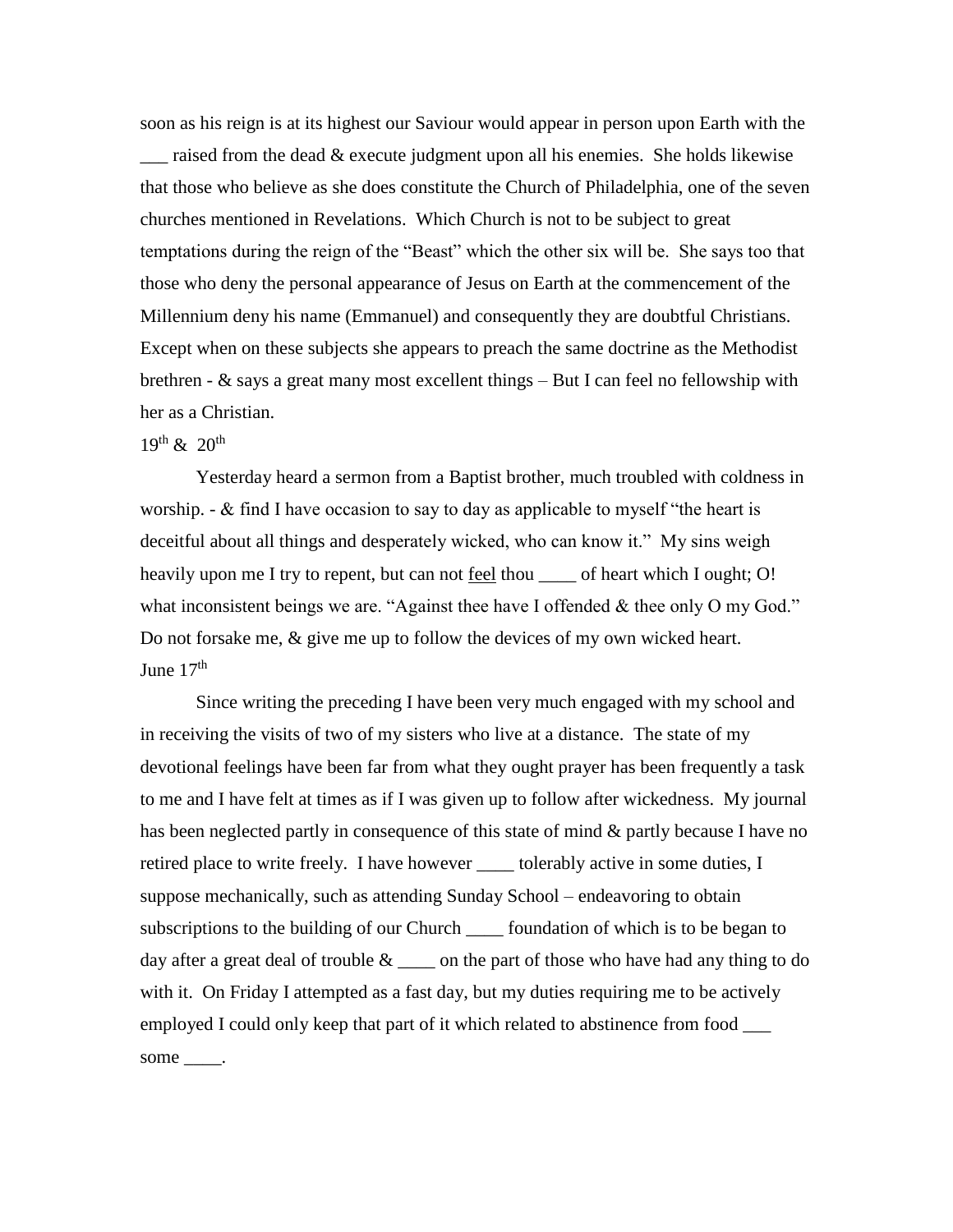I heard a Sermon yesterday with which I was much pleased and can say Thanks to my God I can trust my Saviour in these times of Pestilence & peril that all that he does will be right. We have heard of the raging of the Cholera in the Towns around us. It is said there are a few cases in St. Charles and the death of one of our friends is reported to have taken place in Palmyra. I feel wearing for my unconverted friends, it seems to me if they were only humble followers of the Saviour I could give them up freely. I feel so much confidence in my Saviour that I think now I should be willing to have this world whenever he calls me away. Oh! I pray that I may be always willing to trust my all to one so good so kind so condescending as is our Blessed Redeemer. July 2nd

Since making the foregoing entry I have been occasionally employed attending the sick and in one instance was with a catholic lady when she died as was supposedly by the Cholera. She was unconscious of her approaching resolution and I had no opportunity of ascertaining whether her religion would have given her any consolation in last moments. This is the second person I ever saw breathe their last. How different the departure of this Spirit from that of the first, my beloved friend Mrs. Lindsay; may my last hours be like hers.

Visited on Sunday last a poor woman with whom I had had some conversation last year on her neglect of religious duties. She was just recovering from a dangerous illness and appeared very much affected when I spoke to,  $\&$  said she was resolved if she ever recovered she would live more to God that she knew there was no consolation to one of a bed of sickness but that arising from the idea of having served God faithfully when in health.

My father was very ill some days since. I stayed with him during one night and altho' I believed him in danger I had not the resolution to say to him all that I ought to have said on the subject of the necessity of preparing for death. Indeed I could not bring myself to feel how dreadful his condition must be if he died without repenting  $\&$  faith. I expect there is no duty in which most Christians fail more lamentably in performing it than on that of warning the own most near \_\_\_\_ of the danger of neglecting the gospel offered of Salvation. I find myself hard hearted and unfeeling often on this subject and cannot bring myself to do what my \_\_\_\_ and the word of God tells me is my duty. We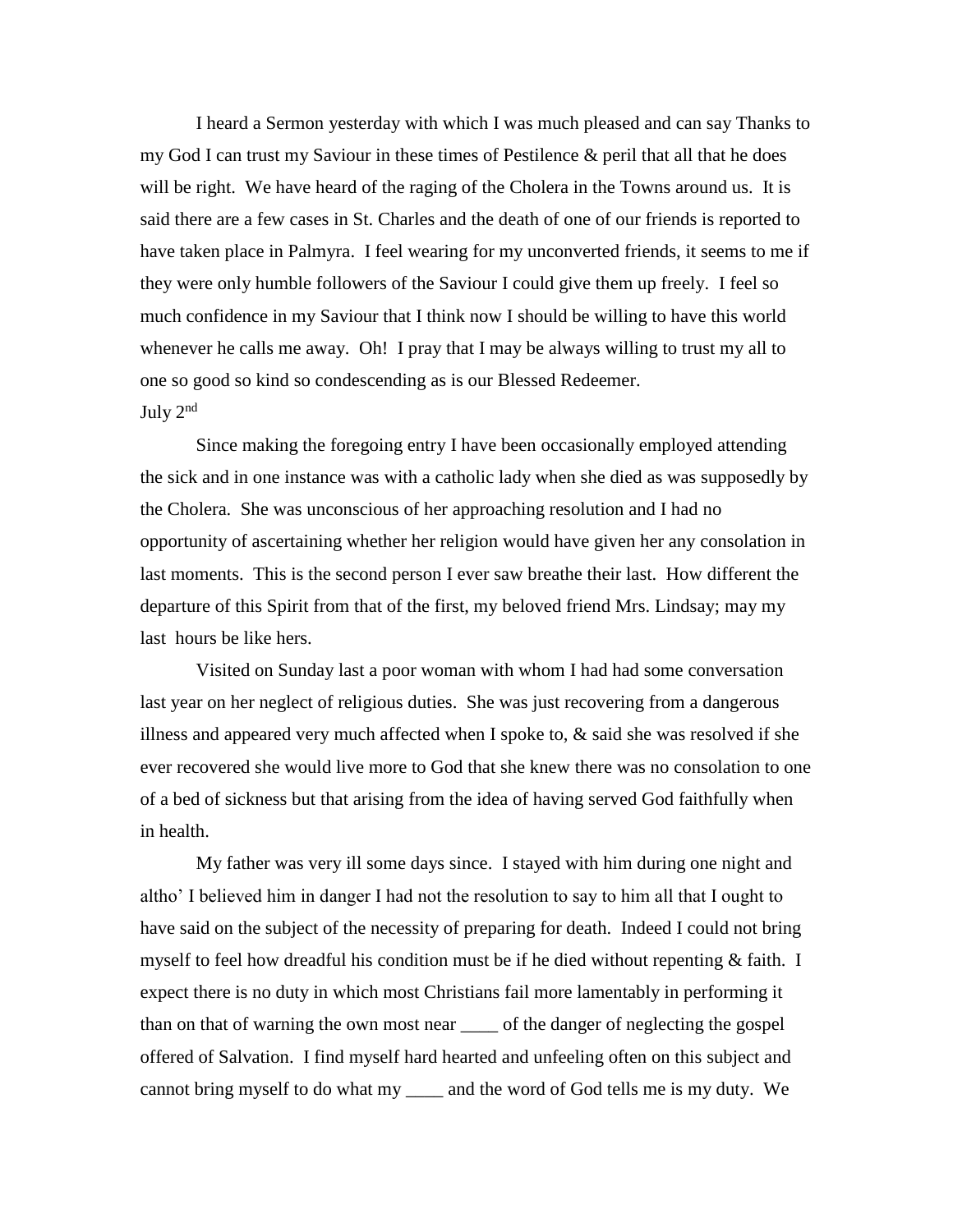set sin so much of selfishness notwithstanding our efforts to sub-due it, we are not willing to risk offending our friends by telling them the truth. I pray that the Lord will constrain me to do my duty even tho' it should lose me every friend I have in this world. If my Saviour is my friend I can do without all others.

# August  $1<sup>st</sup> 1833$

Within the lat month the Cholera has raged in St. Charles and its neighborhood and taken off a number of our friends and some of the members of the Church. A great deal of suffering has been the consequence from the scarcity of nurses owing to every family fearing more or less of the within itself and Some of the first cases among my acquaintances I had put (?) in my power to render some, and probably felt a little lifted up in my own estimation that I was superior to such a degrading fear. And the Lord was pleased to put a stop to my self righteousness by laying me on a bed of sickness where I suffered much bodily pain for about ten days I learnt that I should remember I had nothing but what I had received & that I should always \_\_\_\_ to myself the interrogation of the Apostle "Then why shy doest thou glory as though thou hadst not received it." The Lord was exceedingly gracious to me in my afflictions, for he permitted me to feel perfectly resigned to his will in the prospect of a speedy death. I was considered dangerously ill by my physicians and I thought myself twice near death's door. Oh! I have reason to exclaim Bless the Lord O myself twice near death's door. Oh! I have reason to exclaim Bless the Lord O my soul – for his loving kindness  $\&$  unbounded goodness. He gave me kind and attentive friends  $\&$ skillful physicians and every comfort that I could desire on a sick bed when hundreds as deserving & more so suffering for the want of many comforts. By the providence of Him who healeth above I was permitted to have the attendance of a very skillful physician who was on a visit for a few days in this neighborhood from Kentucky. He was extremely kind and attentive  $&$  I hope to remember him with gratitude. And if the Lord grant he will be remembered by me at the throne of Grace for a long time. I have resolved with the blessing of God to be more active and more devoted to the cause of my Redeemer when I am again permitted to go forth into the world. There is nothing worth living for in this world by to serve so good a Master & I pray fervently that I may be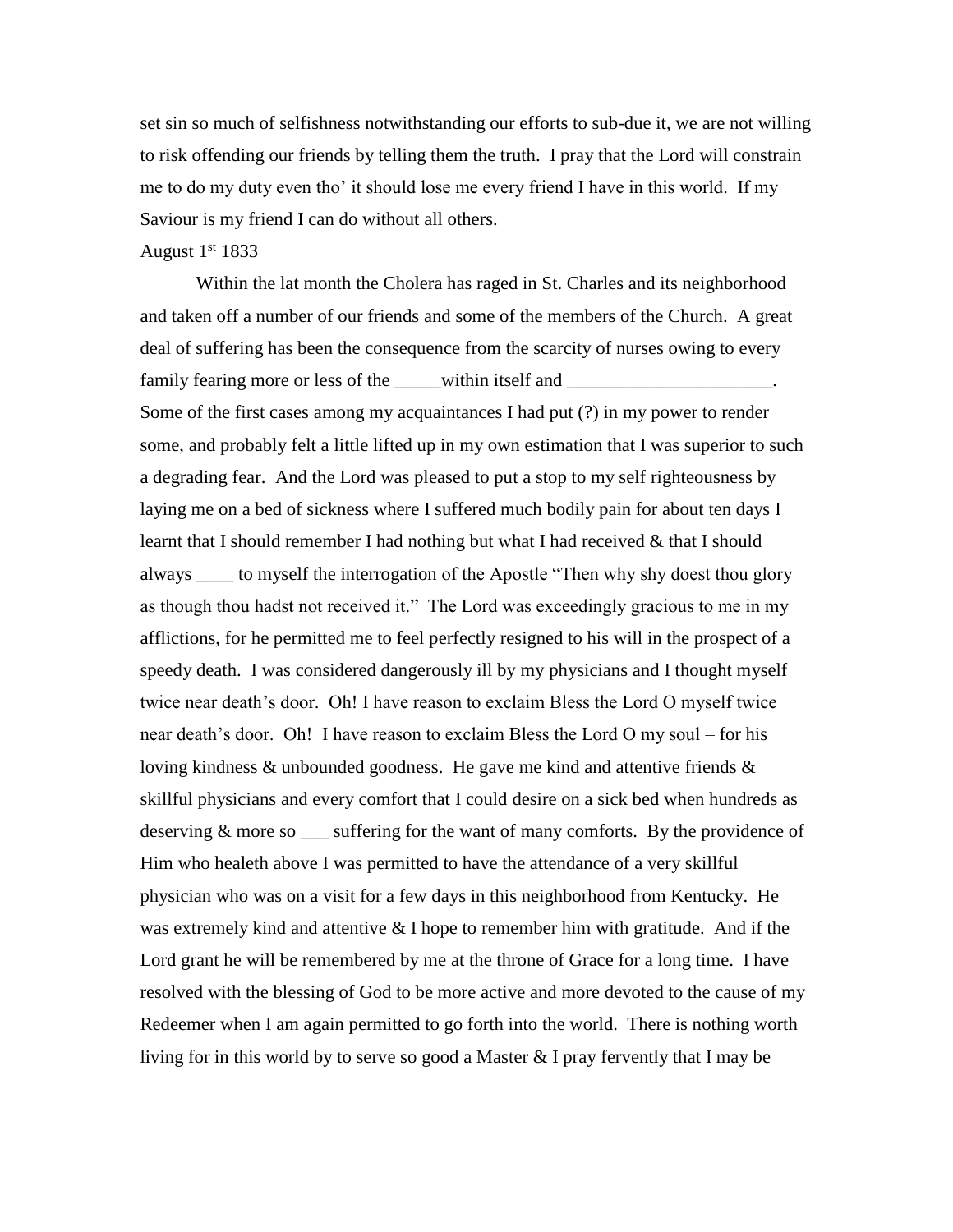permitted to love Him with supreme devotion & serve him continually with all my strength.

## August  $2<sup>nd</sup>$

Wrote a letter to M.S. & endeavored to say something to rouse her to seek the Kingdom of God. Find myself much disposed to indolence  $\&$  have resolved to write a number of letters during my convalescence in which I may have an opportunity to urge upon my correspond the  $\frac{1}{\sqrt{2}}$   $\frac{1}{\sqrt{2}}$  repentance. 6<sup>th</sup> August

Spend the Sabbath the day before yesterday in reading the Bible & "Baxter's Saint's Rest." Found Baxter's work extremely interesting, tried to judge myself by his "marks" of those who will inherit the Saint's rest. I can say that I fervently desire to love & serve my Lord & my God and that I would not give up the little assurance I have that I have been adopted in to the family of the righteous for all this world would live (?). O! Heavenly Father let me never wander from thee  $-$  Never forget they loving kindness  $\&$ tender Mercies – Wrote yesterday to Mrs. Lee of Louisiana & urged her not to neglect her soul's salvation. To day I have been indolent & forgot that I was to write to my sister – how often do we neglect the most important duties  $\&$  trifle away our precious time –  $7<sup>th</sup>$ 

Find the time somewhat wearisome for the want of active employment & exercise and they will not permit me to leave the house for fear of a relapse tho' I think myself quite well enough to visit my sick neighbors. I might to be sure read more than I do -  $\&$ pray oftener. Alas! We have need to pray unceasingly both for ourselves and friends. It seems as tho' people were if possible more careless and forgetful of God since that scourge the Cholera has been amongst us than before. O' Lord have mercy upon them  $\&$ have mercy upon my poor misguided father! There is not help for us, but in Thee thou Blessed On! Pity us –

9 th

Yesterday visited a neighbor for the first time since my illness. Had the privilege of speaking with some fellow Christians about the goodness of God. Wrote a letter to my brother bud did not say as much as I ought to have done about his eternal interests, but as the letter will probably fall into the hands of another person, I am in hopes the few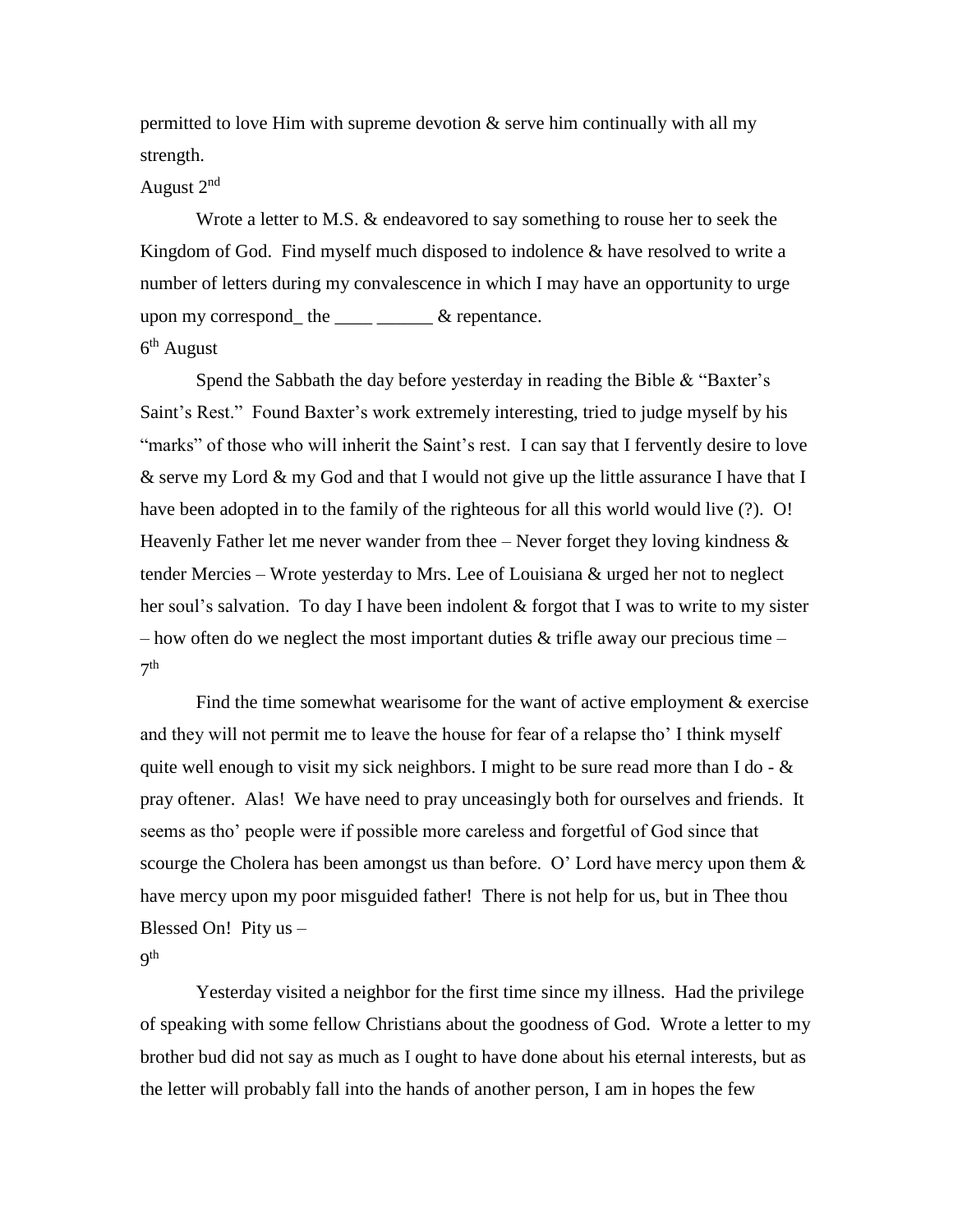remarks may make some impression. I have sometimes been able to pray with fervor  $\&$ in faith for my unconverted friends – and especially, since his departure for my late physician Dr. I will the Lord in mercy bless him with spiritual knowledge of the way of salvation and permit him no longer to abuse the great privileges thou hast granted him. O! that I could be yet more grateful my dying relatives & friends, but I am oftener stupid and cold to their Eternal interests.

#### $10<sup>th</sup>$

Visited some near neighbors with the determination of saying something to them about the necessity of repentance and faith. It was with great difficulty I could find an opportunity of getting in a world so anxious were they to avoid the subject. It is lamentable indeed to think how constantly we neglect the duty we owe to our friends of warning them of their danger. We believe and that if they die in their sins they must be lost  $\&$  yet day after day we will suffer to  $\_\_$  without so much as letting them know we consider them in danger. Wrote to my mother & sister Mrs. A.  $12<sup>th</sup>$ 

Yesterday was the Sabbath. Spent a pleasant day, found the "word" peculiarly interesting in the morning. Saw with wonder how plain the prophecies are – and how much we have to be grateful for, in the promises made to our sinful race – was enabled to pray earnestly for my friends. O! that I could be faithful in warning them of their danger. Wilt thou O Lord teach me my duty and give me strength  $\&$  courage to perform it, in the way to produce the most good.

## $13<sup>th</sup>$

Had the privilege of visiting some of my Christian friends this evening to whome I am much attached. Conversed nearly all night with Mrs. R. about the lost of so many of our Christian friends lately by the Cholera and about our own religious experience  $\&$ feelings. I had for some time thought it my duty to tell her that she made herself liable to be spoken about by the enemies of religion by her attentions to Mr. H., riding with him alone & I had heart that the subject had been spoken of before my illness & told the member of our Church who informed me of it that it was her duty to have put Mrs. R. on her guard. But we both disliked the responsibility of telling her – She took my advice kindly & I felt satisfied that I had done my duty.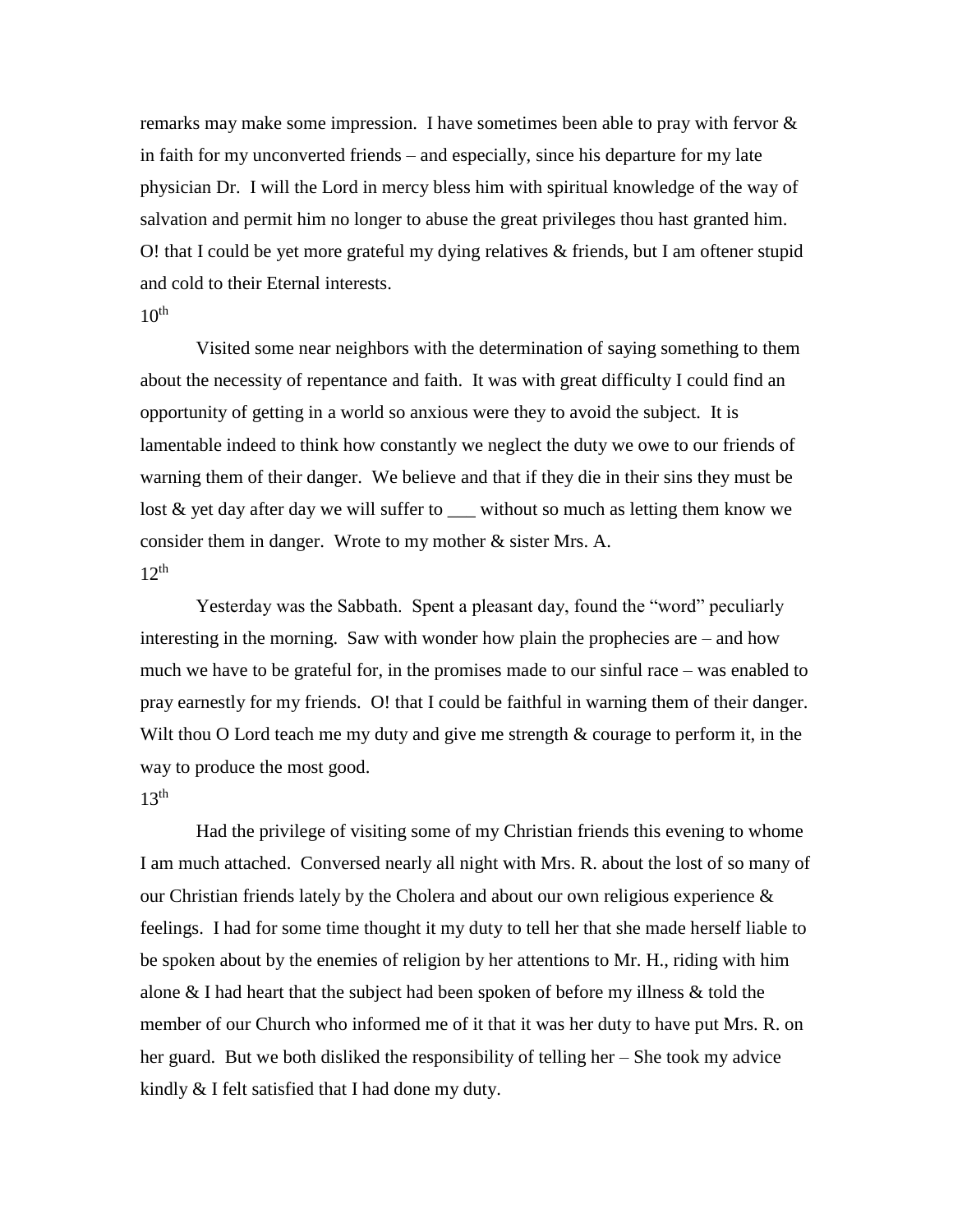Read with much interest two tracts – one in particular "The almost Christian" I thought extremely good and would be very appropriate to send to a friend of mine in Kentucky. I marked a few parts with a pencil and forwarded praying \_\_\_\_ to go with it. Saturday August  $17<sup>th</sup> 1833$ 

To day I have had a trial of a peculiar nature to undergo. Heavenly Parent may I be able to endure all such tribulations with meekness and humility, without being induced by the fear or favor of my fellow worms of the? to swerve from the performance of any duty. I owe to thee or to my fellow creatures – I commenced this spring the little school I had last year consisting of seven or eight young girls – on the plan I have long thought necessary for the good of the rising generation. That is the women instead of being raised helpless & dependent beings should be taught a habit of industry & usefulness. Especially that they should be made to consider it a privilege and duty to wait upon themselves to be perfectly independent of the enervating effects that slavery has produced almost universally upon the character of the people of west and South. In carrying out this plan it appears some persons have made themselves busy in circulating stories about my domestic arrangements in which there is not truth and in other cases have exaggerated so as to produce an unfavorable impression on the minds of some of the parents of the children; and induced them to request a friend of mine to inform me that they wished me to alter my course with regard to some particulars.

After explaining to my friend wherein these reports were false, I told him I should not condescend to listen to the gossip of a neighborhood, that I endeavored to do my duty to those under my care from a sense of responsibility to a higher tribunal than any erected by the opinions of the world or a few intermeddling individuals. That if the parents of the children had not confidence in my integrity and desire to promote the best interests of the children I wished them to take them away. Yet my wicked heart makes this a severe and sore trial to me because the good opinion  $\&$  praises of men is what the depraved heart is peculiarly pleased with. Had they taken hold of my religious arrangements and instruction to my pupils as a subject of abuse probably my spiritual pride might have sustained me – but as it comes I find it hard to bear with composure – Yet I see it is good for me to thus afflicted. How many times does my conduct displease my kind Heavenly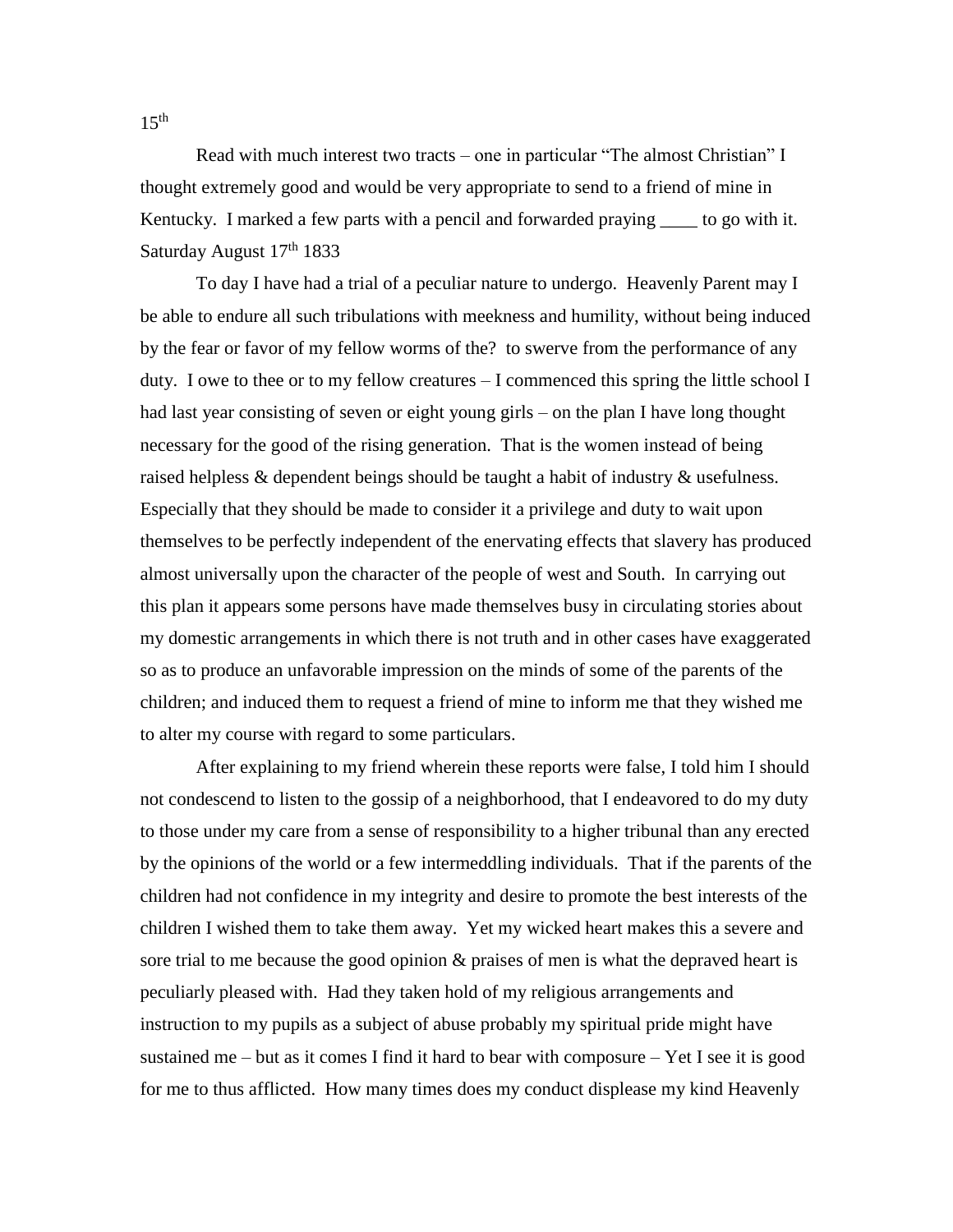Father, but when His disapprobation is expressed how little feeling do I manifest when I should be mourning in the dust, it makes comparatively little impression on my obdurate heart – Which on the other hand t he disapprobation of a few depraved & wicked beings like myself cause me anguish of mind, altho' I am conscious of having incurred it by the performance of my duty. Oh! the depths of wickedness in the heart of fallen man. What a dreadful state must they be in who in the world of fallen spirits are continually reproached by associates as wicked as they and from whom they cannot fly to any one who has the power or the will to relieve and comfort them. I have my dear Redeemer to flee to in all my trouble "Call upon me (says the Lord) in the day of trouble and I will deliver thee & thou shalt glorify me."

### August 19, 1833

Yesterday was the Sabbath as it is still considered by my friends imprudent for one to expose myself much, I was debarred from attending divine Worship. I feel extremely anxious to meet the friends of Zion once more in the public Ordinances. Found many promised in God's word very precious and was permitted to cast all my care upon Him who sustains the universe and to feel that if the Lord was with me I would be willing to become as the Apostles were "The filth of the world and the off scouring of all things". Who would not give up the horrors of such a world as this for the approbation of Him who made it. This day is the anniversary of my marriage. I was married very young and have spent many years in folly, vanity,  $\&$  sin. How much evil we can commit  $\&$  how little good we can do is a subject of mournful reflection. Our evil is natural to us & we love it. The good we are indebted for it to the constraining influence of the Holy Spirit. O! that the Lord would "work in me to will if to do, of His own pleasure."

I wrote a letter to the parents on the subject mentioned on Saturday as I may wish to refer to it at some future day I will copy it here – "Having reflected on the subject you consulted me about when last here "I sought the direction and blessing of "Him who rules in the affairs of Men". I have concluded to write to you, that you may inform our friends of my determination – I will not at any time condescend to notice the false reports raised by talking children and servants, exaggerated & circulated by ill-natured and intermeddling persons. And I would have you understand that I now write solely for the following reasons.  $1<sup>st</sup>$  because Major Phillips & Mr. Ridgely may not have understood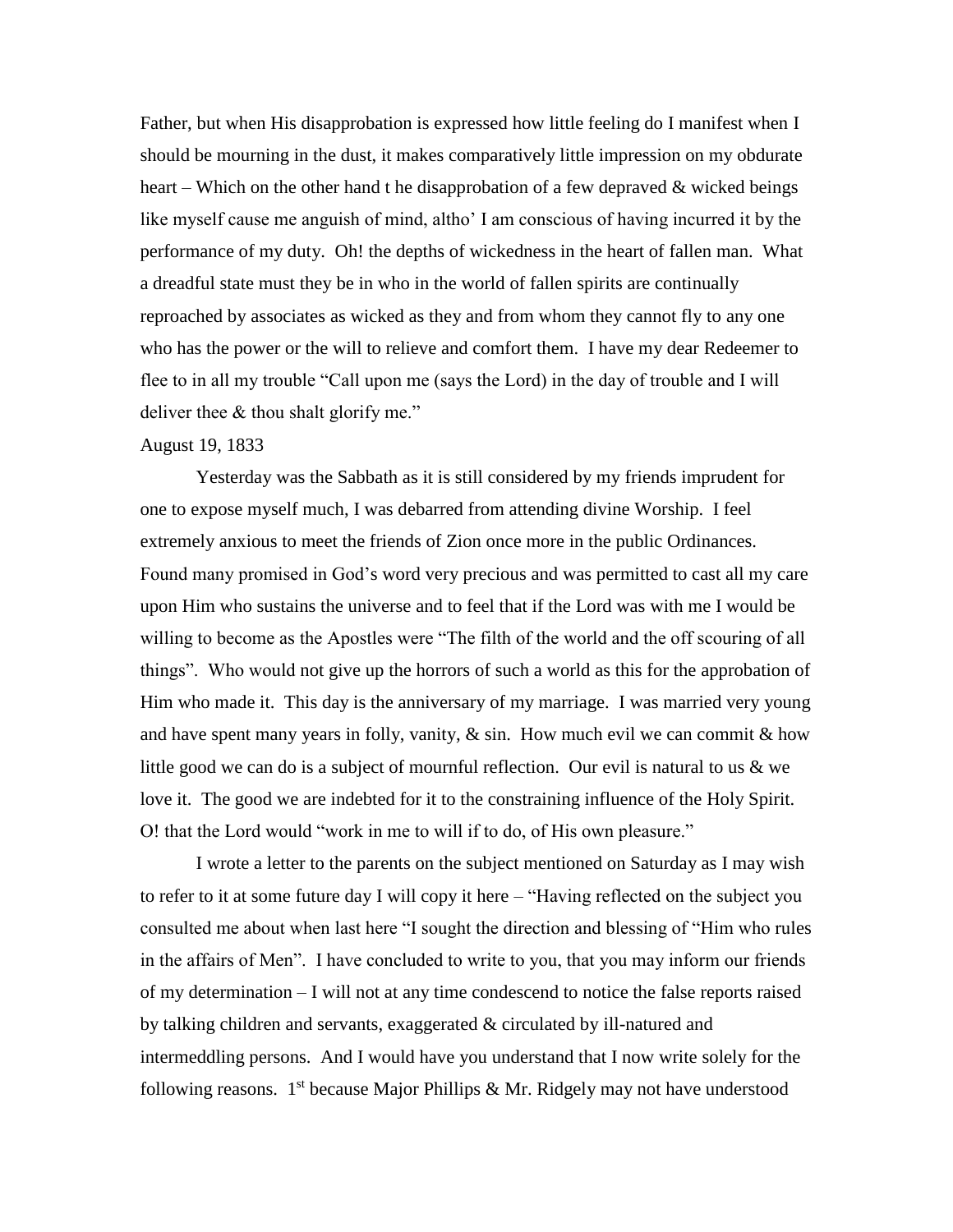my plan and object in devoting my time to the education of the few individuals placed under my care and  $2<sup>nd</sup>$  because, if they were not aware of them by any fault of mine it is but just, that they should receive the information, and be left free to act upon it. One of the great objects I had in view, indeed I may say the principal one, in undertaking such a task is that as far as my influence and example can go, it shall be exerted to do away that pernicious system of education, so common especially in slave countries, which turns upon the world thousands of my sex helpless dependent creatures, mere Doll babies dressed up \_\_\_ for exhibition decorated with external accomplishments, very pretty to hold in the Drawing room or Ball room but of no manner of use either to ourselves or their fellow creatures, when called upon to take their stations in society as wives, mothers  $\&$  heads of families. Then they need to be practically  $\&$  experimentally  $\&$  what is worth more than all habitually acquainted with all the various duties of Domestic economy  $\&$ arrangement. In proportion as they are so if, with this essential knowledge is combined a liberal education do they become the pride, the comfort, the stay of their relatives and friends, whereas on the other hand they become a burden to all with whom they are connected. Now to produce the results I propose so desirable in the education of girls it is absolutely necessary that I should have the entire control of their time and employments. That every one should be created precisely alike and obliged to conform to the same rules – That the young lady who when at home may have ten or twenty slaves at her heels should be on exactly the same footing as the one who is dependent upon her own exertions for a livelihood. And here I would observe, how often do we see, in the changes, the ups & downs of this transitory world these individuals changing places. The delicate girl who could scarcely bear the idea of helping herself to a drink of water is thrown at some period of her life upon this cold world an object of charity (and truly she is an object of scorn & rebuke for that very inability to help herself which has been produced by the injudicious course of education pursued. When the other by the same changes, rises in society and becomes still more capable of filling her station with honor in consequence of her practical & useful acquirements. But to return to the management of those under my care – It will likewise be seen that as I am in earnest about their being practically & habitually acquainted with domestic duties that I should defeat my own object if they merely had to follow a servant about the house and look on, While they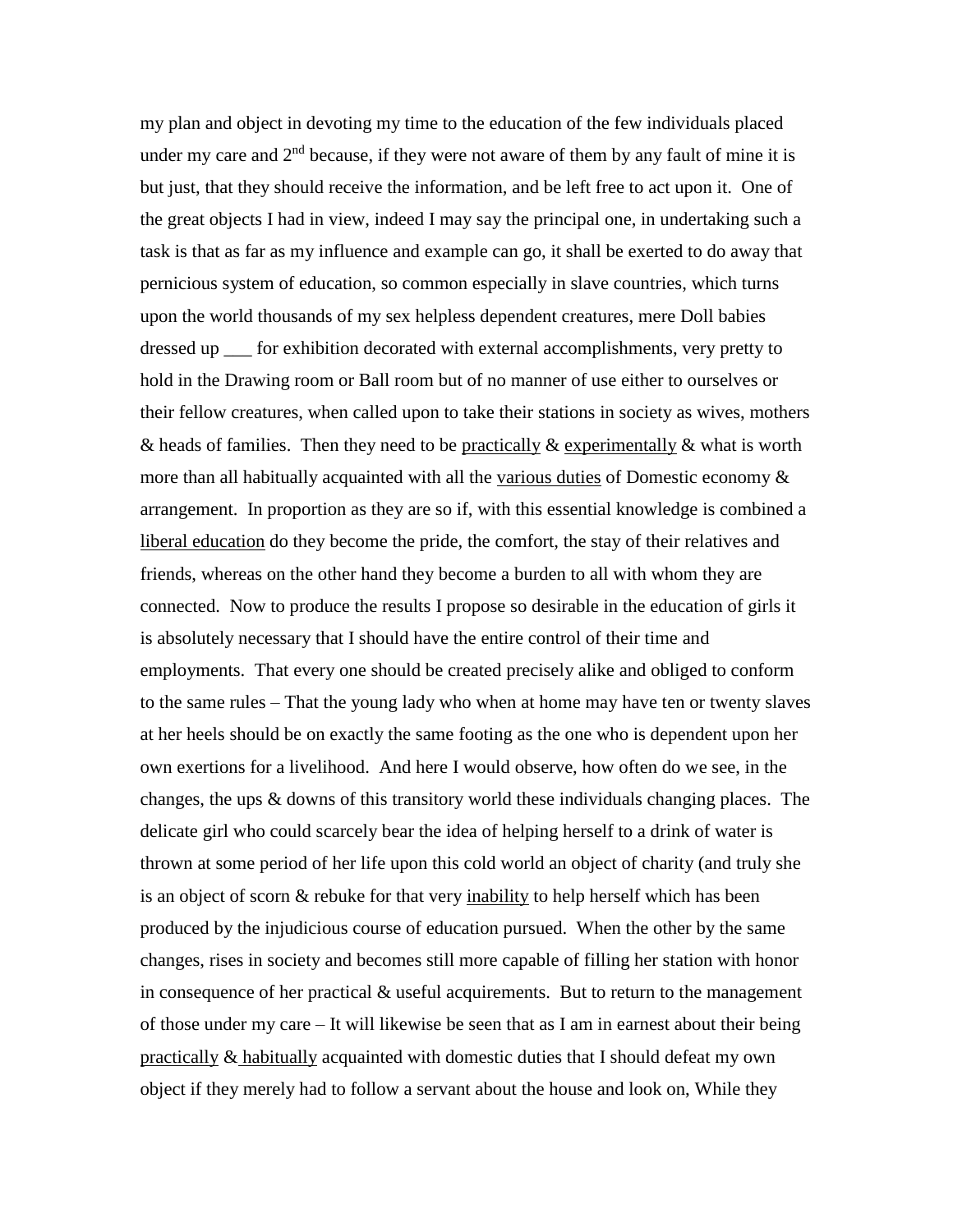themselves were perfectly idle. I should likewise defeat my object if I suffered every one to interfere and say to my children "you should not do this or you ought not to do that, it is a shame for you to do what servants do or –" I recognize no such right of intermeddling. If on due consideration with a full knowledge of my plan the parents think proper to place their children with us I expect them to have perfect confidence in my integrity & desire in all I do, to forward the best interests of their children. I should suppose it was hardly necessary for me to say, that their studies are pursued with diligence and attended to faithfully & that some of the parents have acknowledged the improvement of their children to have given them entire satisfaction and to have been more rapid than usual elsewhere. Such being the case and the children when here being contented & cheerful I find no good reason for altering my course. I expect there will always be found those who would properly appreciate the advantages of such a situation and whose good sense will lead them to rise superior to the prejudices which grow out of the overwhelming propensities of our people to encourage luxury, indolence  $\&$ efficiency. If not; it will be their loss; as for myself my leisure hours can be employed I trust in some – other way for the benefit of my fellow creatures. I will not be accessory to the guild of bringing up immortal beings in the manner too many are brought up in our  $land$ " –

#### $24<sup>th</sup>$

was sent for to day to visit a sick neighbor and friend, and member of our church. She is perfectly resigned to die and rather anxious to go to her redeemer where sin shall trouble her no more. How little do we realize the awful responsibility of living in this world. Ho much have we to do;  $\&$  yet how indolent we are  $\&$  how many duties do we neglect. I find every night reason to ask pardon of my God for doing so little & for living so little like a Christian & I may say feeling so little too – and the next day it is the same thing. Oh! If only our sins of omission were marked against us what a mountain would they make. If we had to save ourselves by our own merit alas! What would become of us.

#### $25th$

Remained this day with my sick friend – heard that very few persons were at meeting in St. Charles to day – How awful it is when the judgments of God make no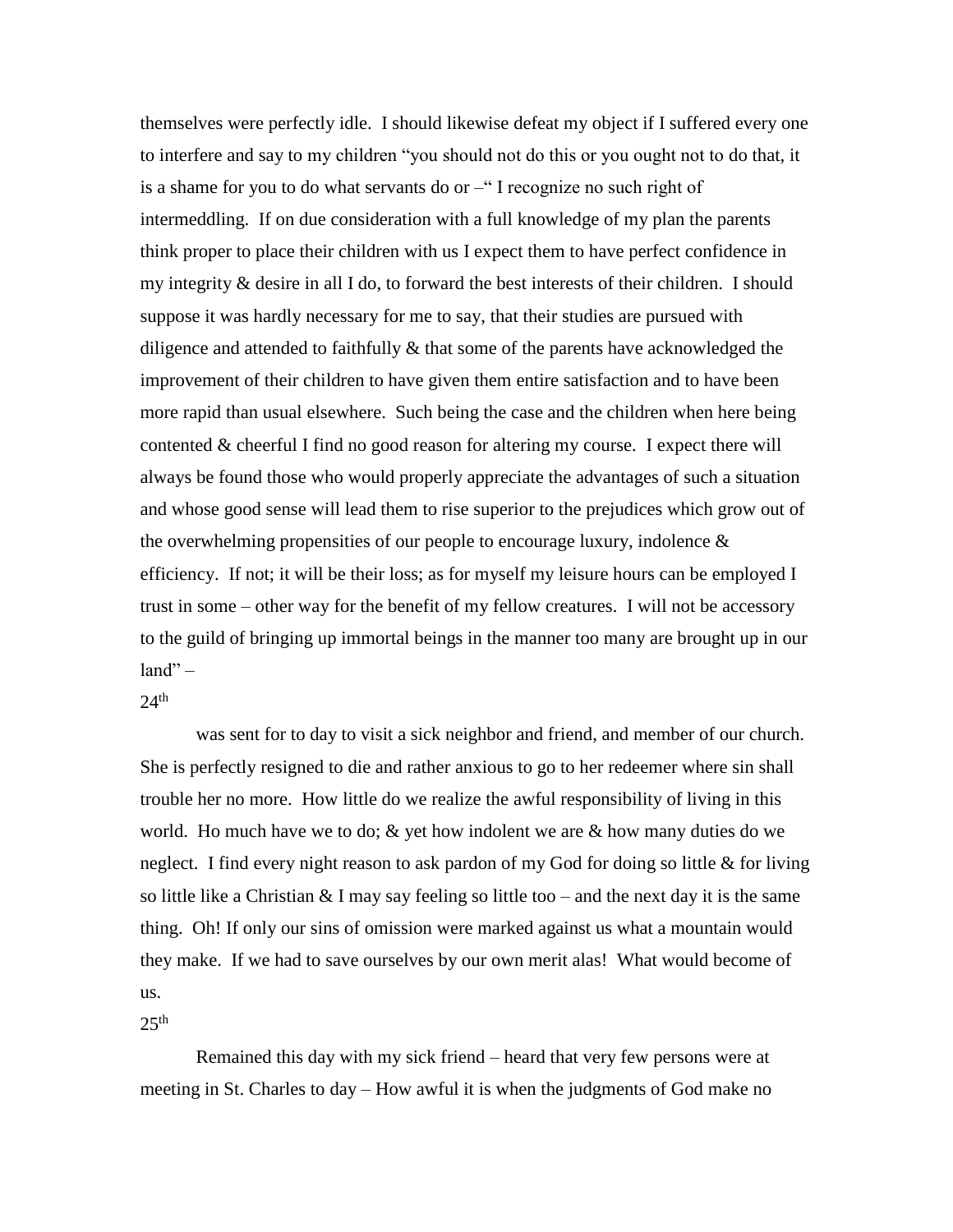impression upon the minds of a community. When they appear to be rather hardened those otherwise and some disposed openly to set at defiance the power of the God of Heaven. O' Lord have mercy upon this people  $\&$  may my soul bless thee for all they mercies to me thine unworthy handmaid. But a short time since I was as one of them – may I remember "Who maketh thee (me) to differ & what have I that I have not received? Now if I have received it, why should I glory as if I had not received it? Now if I have received it, why should I glory as if I had not received it?  $27<sup>th</sup>$ 

Attended as usual to my little school – received a letter stating that Major P. had declined sending back his daughter after reading the letter, a copy of which is on the foregoing page. That like most children was anxious to remain at home and to induce her parents to keep her there I suppose thought it necessary to make some complaint, in doing this I am sorry to say she made statements not altogether correct. I pray she may be renewed in the spirit of her mind and feel that it is not against me that she is sinning but agains the Lord her God whose commandment is thou shall do unto others as we would they should do unto us."

#### $29<sup>th</sup>$

Was sent for this morning to attend the funeral of Mrs. B. the lady I left on Monday morning. She died very composedly as it regards her \_\_\_\_, but suffered a great deal of bodily pain. I felt as thought we ought not to regret her death. She has made a glorious exchange. Spent the day in assisting the family  $\&$  returned home in the evening & regretted that even Jesus death \_\_\_ \_\_\_\_ marred so slight an impression upon our feelings & that our hearts are often hardened under afflictions.

# August 31st

Mr. Ridgely sent up his daughter to day & wrote to me that he entirely approved my course of education & that he was perfectly satisfied with the situation of his daughter here. I wish to be diligent in my duties as teacher – above all I would hope to do my duty as in the sight of my Maker. WE often seek the applause of the world in what we do. May this never be my governing motive in any thing!

2<sup>nd</sup> September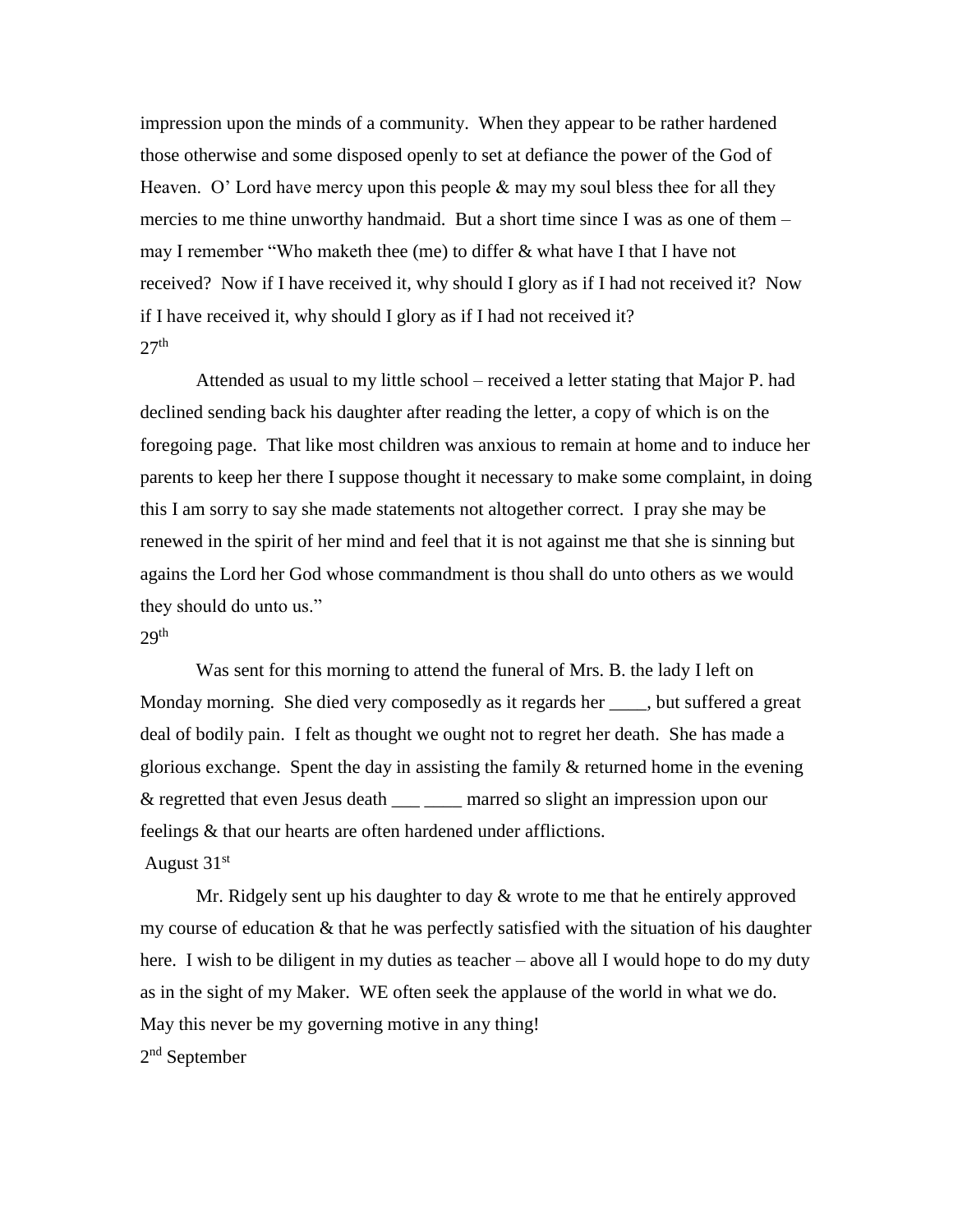Yesterday had the pleasure of attending Church for the first time since my recovery. During the first prayer I was overwhelmed with a sense of ingratitude  $\&$ harness of heart. For I stood in the midst of many mourners who had lost their relatives at the time I lay on a bed of sickness  $-\&$  I had received many temporal blessings and my dearest & nearest friends had been all spared, & had yet an opportunity to repent and turn to the Lord my God – while members had been called to mourn their departed friends. Oh! When will the time come when we can feel the realities of our faith  $\&$  live according to our profession. Help me Dear Saviour to be more grateful to love thee more  $\&$  more – To serve thee better & better

# 5<sup>th</sup> September

have been empty in my usual routine of duty attending to my pupils since the  $\qquad$ . I am enabled by the grace of God to find pleasure in meditation and prayer occasionally during the day – but I lament that I do not find more keenly the situation of the unconverted  $\&$  am not able to  $\equiv$  them on the arms of faith in the presence of my Saviour - \_\_\_\_ this day to visit St. Charles, may I not forget to watch for an opportunity to say something that will with the blessing of God \_\_\_\_\_ \_\_\_\_ \_\_\_\_ \_\_\_\_ to reflect. And may I likewise be humble  $\&$  meek in my  $\quad$  in all my intercourse with the world. Grant it Dear Lord for the sake of Him whose example I wish to follow. Heard this evening that my dear sister Rupella & her husband have joined the Church at Palmyra. Oh may I be thankful for all the goodness  $\&$  mercy of God to me  $\&$  mind. Three of my sisters thankful for all the goodness  $\&$  mercy of God to me  $\&$  mine. Three of my sisters are now members of the Presbyterian Church. Mrs. Gamble, Mrs Geyer & Mrs. Anderson. The latter was sent when about fourteen to convent to school while there she was secretly baptized by a catholic priest. The wonderful care of our Heavenly Parent is visible in rescuing her from the dark superstitions of the Romish Church and bringing her into the marvelous light of the Gospel.  $6^{\text{th}}$ 

I have to lament a disposition to neglect morning medication and prayer. I excuse myself by finding so much that seems to need attention in my family concerns. But I know that attention to the one thing needful is of far more importance and I feel guilty whenever I neglect the duties of the closet on many accounts. In the first place such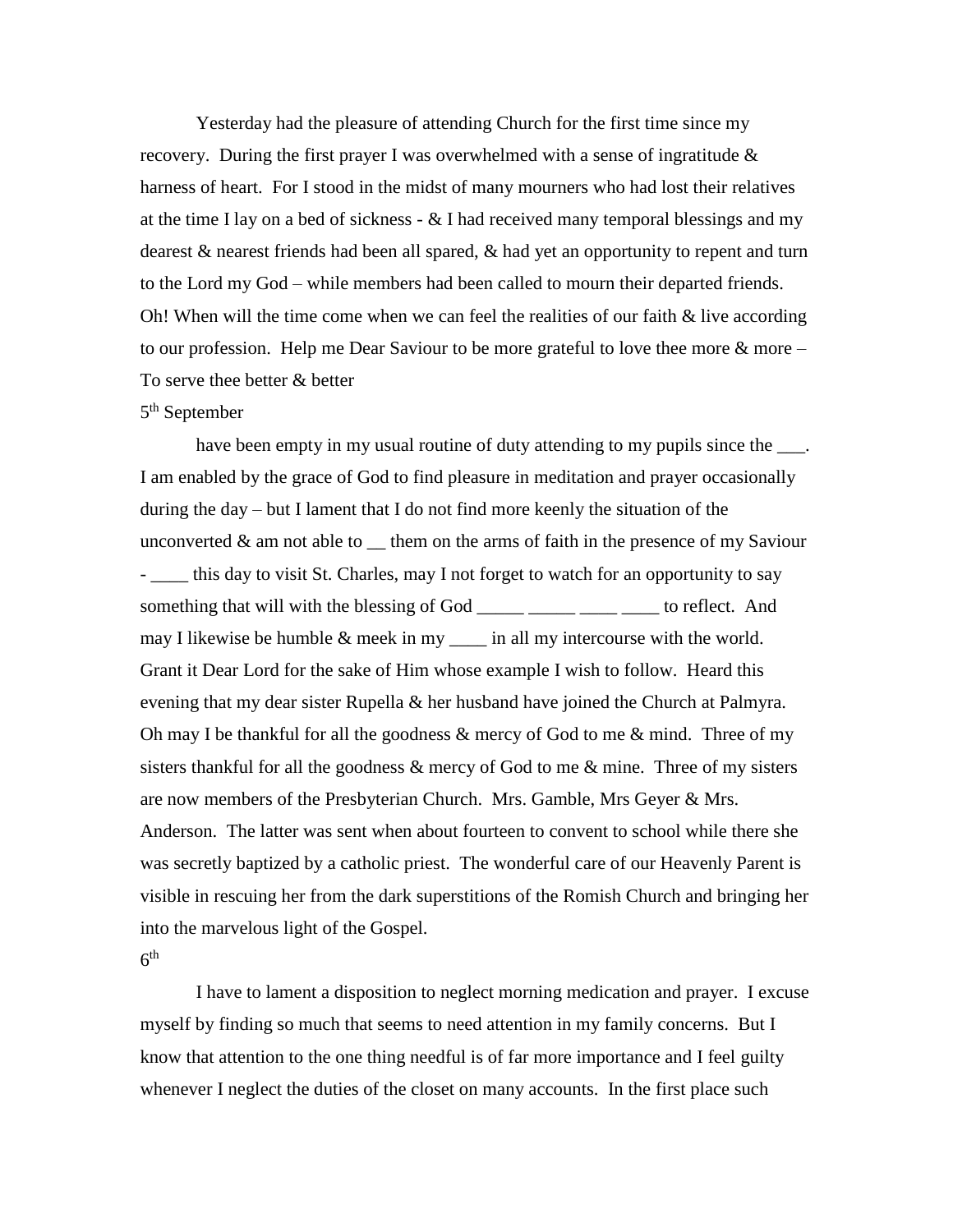neglect is highly criminal because it is the height of ingratitude to my Father in Heaven not to remember & return thanks to him for preserving me through the watches of the night and  $2<sup>nd</sup>$  it is the only way in which I can be qualified to discharge the duties of the day with fidelity to God & my fellow creatures.

8 th

To day heard a sermon from a very ignorant Methodist preacher but nevertheless I enjoyed the sermon very much. It was the gospel \_\_\_ laid down and explained experimentally. When the man first commenced I felt disposed to mirth at hearing his sad mistakes in grammar and in the use of English word but I checked myself with the reflection "But God hath chosen the foolish things of the world to confound the wise and God hath chosen the weak things of the world to confound the things which are mighty" and that notwithstanding my supposed superiority this poor ignorant man might be far more highly favored in the sight of our God than myself or any of our more learned brethren. In the afternoon went to visit a sick  $\&$  distressed family, set up nearly all night with the sick. Poor Mrs. Shannon has been confined to her bed two months  $\&$  is now delirious. Her family is large and helpless and her husband the Judge is so dissipated that his family must suffer frequently for the want of attention. Heard that Doc  $\_\_\_$  drank hard. O'will the Lord have mercy upon him. There is nothing will save a man who has acquired this habit & make him fit either for this world or the world to come but the Sovereign grace of God constraining him. 9 th

Attended as usual to my school. My brother-in-law arrived this evening, find him as usual disposed to cavil at religious people. I feel guilty that I do not think oftener what a dreadful situation he is in – An open enemy to the religion of Christ, he exercises a very pernicious influence over my sister  $\&$  her children. She was a widow with two children, both she & them had dedicated themselves to the Lord.

We have in this a proof of the wisdom of injunction of scripture "Be not unequally yoked with unbelieved." At the time she was married I did not think of these things as I do now. I now see that is is wrong for a professor of religion to marry one who is out of the Church.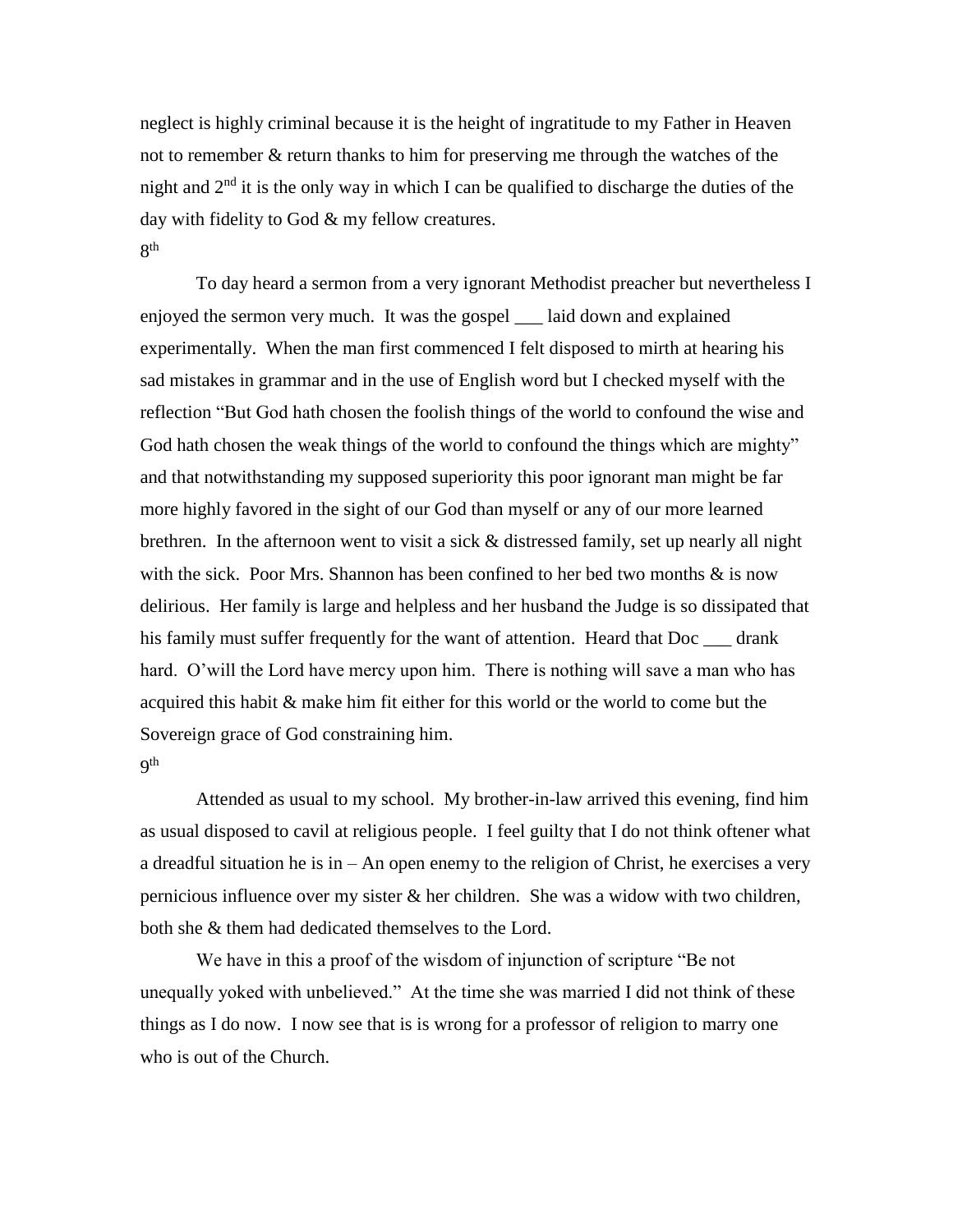Since Monday visited Mrs. Shannon's family twice. She departed this life on Thursday  $12<sup>th</sup>$  and has left a most distressed & helpless family. How little can we any of us do in this world to help each other or \_\_\_\_\_\_ \_\_\_\_ the evil effects of sin. The bad conduct of one individual can involve a whole family in ruin and distress which the good o \_\_\_ of a dozen can not remedy. Yesterday attended our Sunday School – few were there and comparatively few attended to hear the Sermon. Since the Cholera has left us the Church has been in a state of stupor and those of the community who oppose Christianity are apparently more wicked & inveterate \_\_\_\_\_ the Sacrament feast approaches.\_\_\_\_ hoped that the followers of the redeemer would \_\_\_\_ \_\_\_\_\_\_ from their lethargy – but many of our Church appears forgetful of their duties. I acknowledge my own wicked heart leads me to wish the Lord would do his own Work by the word of his power & leave us to take our case. I know we can do nothing to merit a blessing upon our friends or ourselves - & that they must be converted by the grace of God, but yet I know the Bible informs us that we have active duties to perform which if we neglect we cannot expect to be blessed. Oh our Father in Heaven pity the creatures and mark not our inequities against us, but for thine own Blessed names sake have mercy on this community. May the people see their sin. May they repent  $&$  mourn over their transgressions & turn to the Lord our God & love & serve Him.  $23<sup>rd</sup>$ 

We have had the privilege of attending the Lord's house since Friday & hearing several good sermons and engaging in public prayer with the elders of our Church. Yesterday partook of the Lord's Supper. My ingratitude & sins were heavy upon me yet I did not feel their enormity as sensibly as I ought to have felt them. Our meeting was rather badly attended and we all had need to humble ourselves in the dust before the Lord. Our brother given St. Louis Mr. Potts gave us some very interesting discourses. How sweet is communion with saints! If we have such pleasure conversing with poor frail human beings on the subject which revealed to us in the Bible how delightful it must have been to the apostles to listen to the conversation of him who knew no sin and in whom dwelt all knowledge & goodness. O! my Lord & Master dost know that it is the desire of my heart to be thine & wholly thine. To day we had a Church meeting to decide

 $16<sup>th</sup>$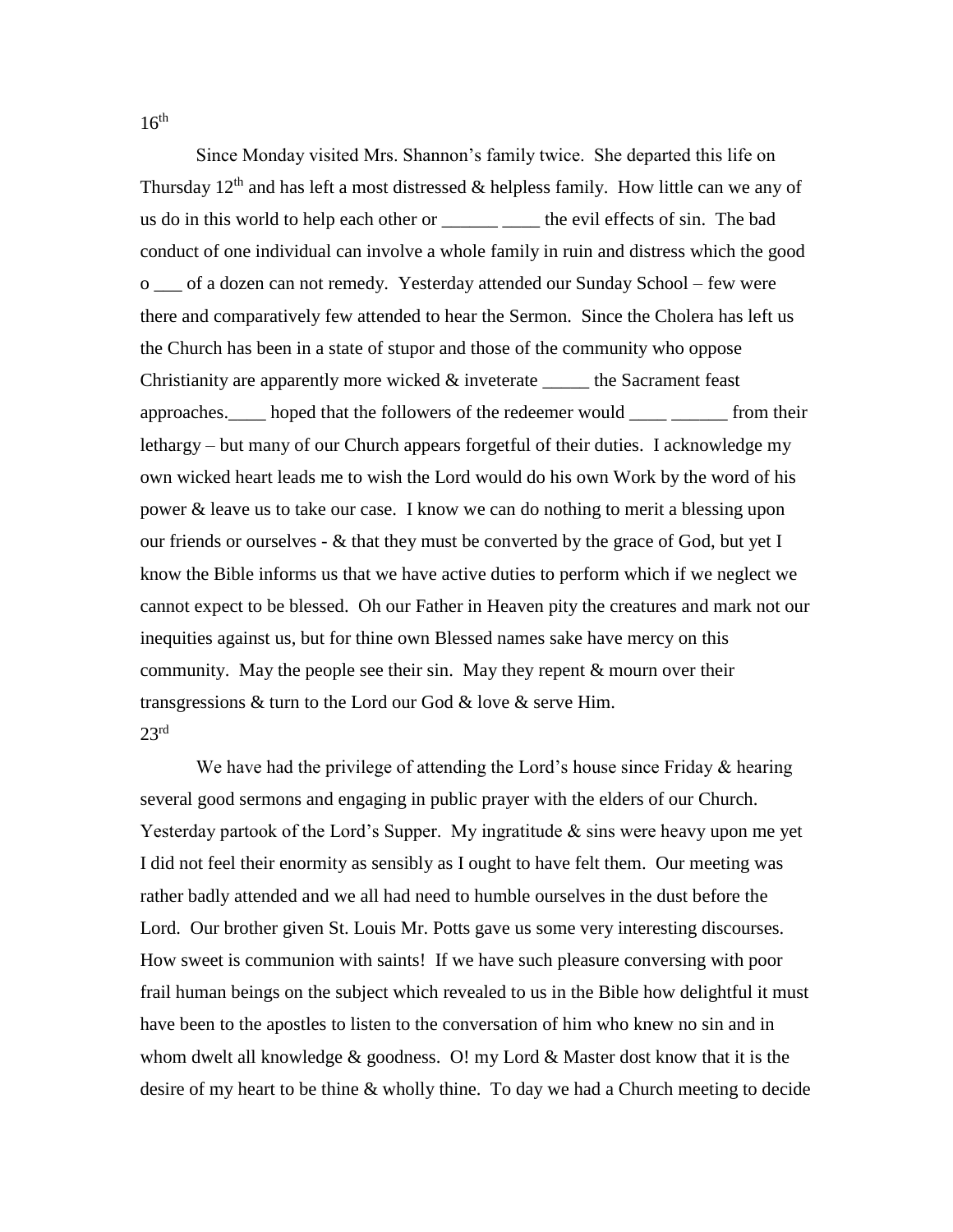who we should employ for our minister Mr. Halls year being nearly out. Nothing decisive was done. Some were anxious to settle a minister and others were willing to employ one by the year as we have done heretofore. Mr. Hall is young and inexperienced and the slanders that was abroad against him when he arrive has never been cleared up in any other way than by his irreproachable conduct since. We have great difficulty in procuring a Minister who will suit this place. May the Lord provide one who will be instrumental in doing much good.

#### $29<sup>th</sup>$

Have endeavored to be more particular in appropriating the morning hours to prayer and meditation reading. I rise generally before the sun, but find so many family affairs which beset me in the morning before school hours that I sometimes an involved in them before I know it an I am called to breakfast without having spent even one hours thought on my immortal interests. I always feel guilty during such a day and resolve that I will neglect if necessary my worldly duties rather than neglect my closest duties. We had a prayer meeting this morning in the neighborhood. Only two male members of the Church attended consequently we had but few prayers. There were a number of ladies & four young men not of the Church. Our house is more commodious for such meetings than any in the neighborhood but I cannot propose that the meetings shall be here because my husband does not approve of prayer meetings. The Lord will change his heart in his own good time. I am guilty that I do not feel more deeply the awful situation of my unconverted relatives  $\&$  friends. How weak is our belief of these truths we find in the word of God. We should never rest night or day importuning for mercy to be extended to our unrighteous friends did we firmly believe the threatening denounced against the impenitent. O! how miserably inconsistent are we all.  $30<sup>th</sup>$ 

Heard a very good sermon from Mr. Hall yesterday. Went in the evening to see some members of the church that we might agree upon either calling Mr. H. as our pastor or agree on some person for a stated preacher. We had our church meeting to day and decided to authorize the same of the Church to write to the Board of Home Missions to select one for us\_\_\_ would probably suit this people.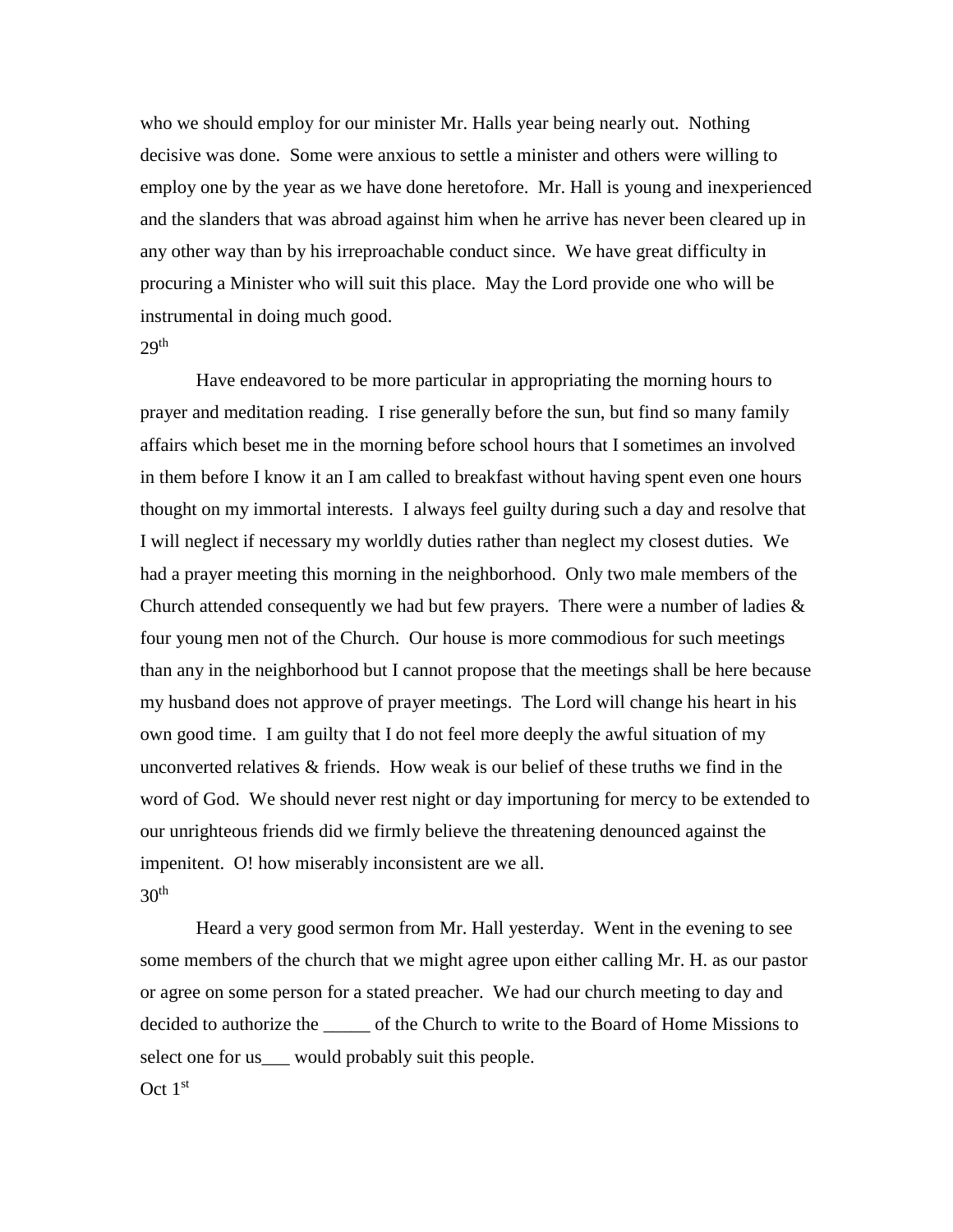I have nothing of importance to record except that I have been more impatient in Spirit for several days than is consistent with a follower of the meek & lowly one. I think those who attempt the task of teaching ought to be the very best of Christians. It is difficult for even a Christian to do always what is right when exposed to constant irritation. The Lord only can cure us of these infirmities (sins, perhaps I should say) and I find when I have neglected prayer more than usual that I always suffer my evil dispositions to get the better of me.

## Oct 2<sup>nd</sup>

Have had very little comfort in prayer & my fretfulness of disposition continues \_\_\_\_\_ me.

# $4<sup>th</sup>$

Attended prayer meeting this evening and had a very pleasant time. Mr. Hall who is to leave on Tuesday lead the prayers and appeared very much affected in view of his separation from us. May the Lord grant him strength to do his duty. Visited a sick family, members of our Church found them dispirited.

# $7<sup>th</sup>$

Yesterday heard a sermon from a Baptist preacher and saw the sacrament administered to the few Baptists sisters who are here. Felt what poor ignorant \_\_\_\_tils we all were – when even as Christians we cannot commune together – one or the other must be in error. There can be but one way laid down in the Bible but we are so ignorant and so much warped by prejudice we can not all arrive at the same conclusions – Set up with a sick girl last night = Tried during the night to read the Bible but became sleepy. Attended the meeting of the female Society, not enough there to transact business. We who were there resolved with the blessing of God to meet every Saturday in the form of a female prayer meeting – if we can find a house where we met to day the lady is a member of the Church, the husband who is not, objects to the meetings being held there. The whole Town seems to be given up to opposition to the Kingdom of Christ. \_\_\_\_\_\_\_ the prevalence of the Cholera – Attended the meeting for the monthly concert – few there – Came home and complain – when I should have remembered that it was my duty to bear patiently with the infirmities & neglect of others. If those who profess to the things of time have a powerful influence over them, the question may justly be asked wherein do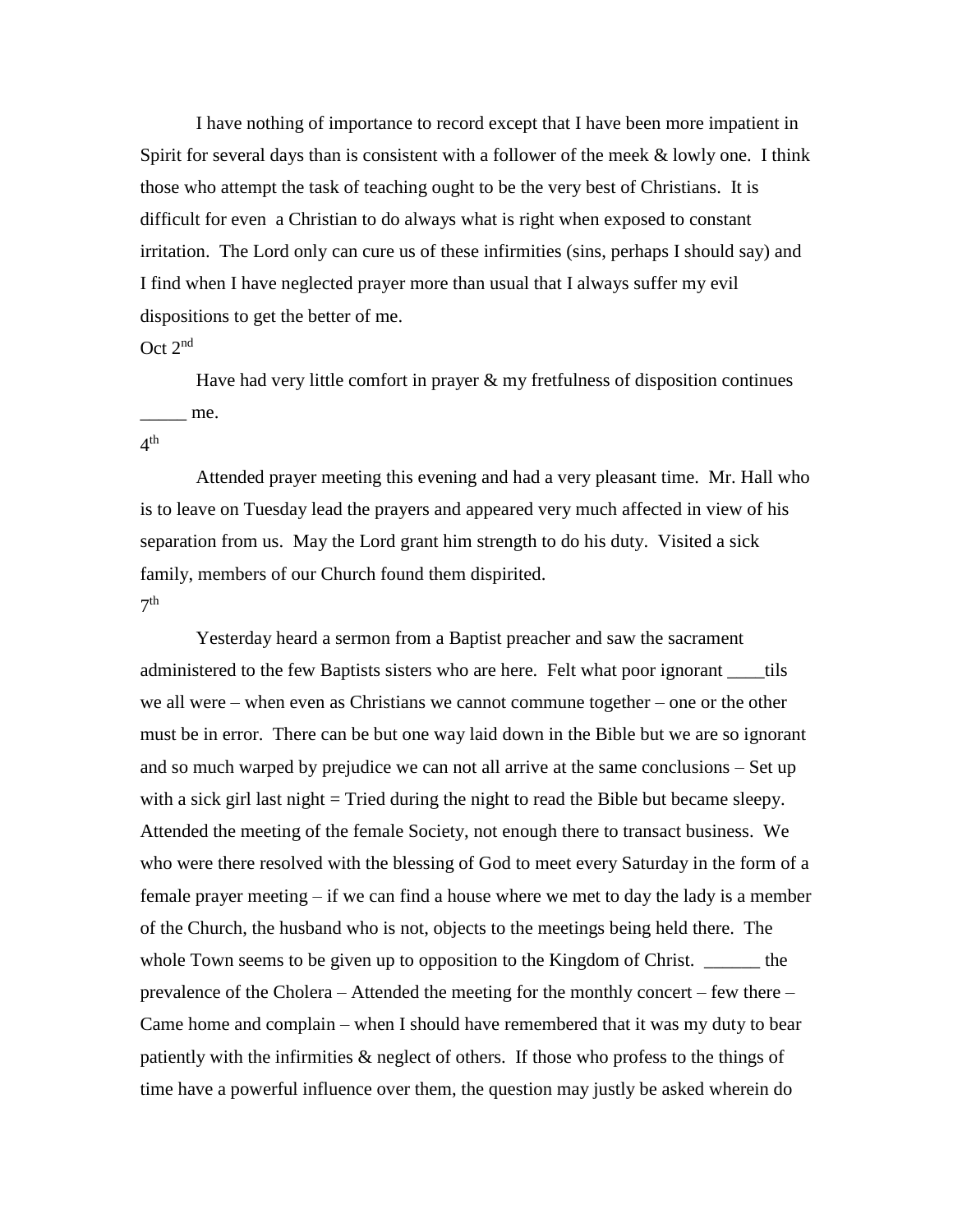the Children of light differ from the children of darkness. The light of Christians should instruct them to put a proper estimation when every thing belonging to this world. On Saturday  $12<sup>th</sup>$ 

Attended our Female prayer meeting. Still not numbers sufficient to trasact the business of the Benevolent society. We conducted our prayer meeting in regular manner and covenanted that we would try to continue the prayer meeting faithfully.  $13<sup>th</sup>$ 

Attended Sunday School and heard a Methodist brother preach as there was no preaching in the afternoon – took the opportunity to visit a member of our church who has since the prevalence of the Cholera appeared to neglect all his religious duties and to have suffered his family to do the same – talked with him on the subject. He seemed considerable moved with my remarks and even shed tears but attempted to justify his desertion of his Redeemer's Cause by blaming the ministers of the Gospel. He promised before I left him that he would send his children to the Sunday School but did not say whether or not he or his family would attend Church. Visited the same eveing a Methodist sister who was sick.

#### $24<sup>th</sup>$

Have had considerable company in the house and no comfort in secret prayer  $\&$ meditation

# 8<sup>th</sup> November

have been sick for several days confined to my bed two days of the time and had some comfort reflecting upon the perfections of God. Wrote letters yesterday to two friends. In one to Louisiana gave an account of the plan I pursued with the pupils under my charge and requested that he would mention to some of his friends that might send their daughters here. I am anxious to have it in my power to educate some of the young ladies of the South that they may carry home some of those principles of the Christian religion which are so little known to the inhabitants of the Catholic districts of Louisiana. I believe I can live in this respect to the Glory of God – by being faithful in the education of those I inculcate and be the means of doing good in the world.

It is a very laborious and arduous task the one I have undertaken and I think if it was not that I am sustained by a desire to do good I should give it up. The Lord enable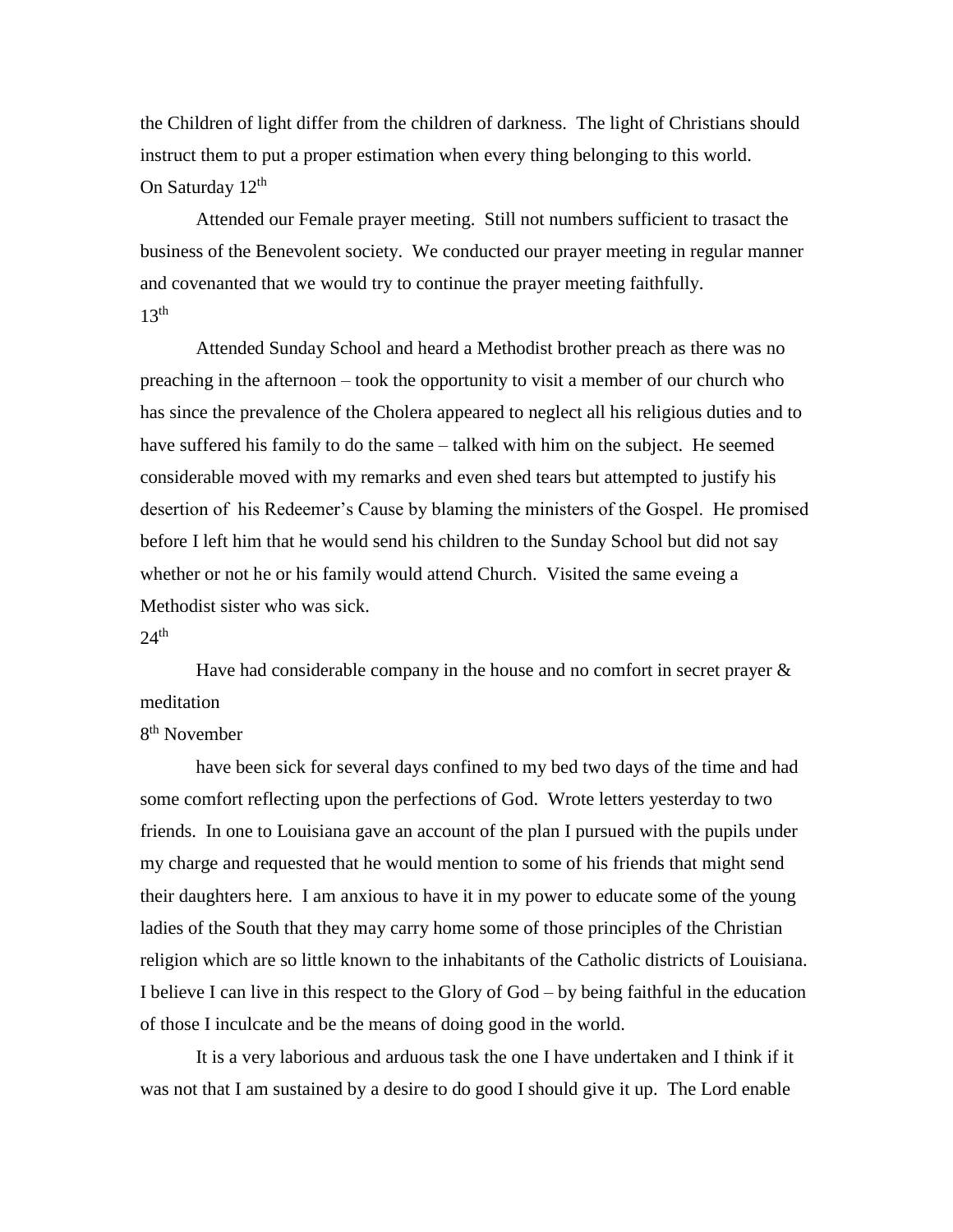one to serve Him by Serving his Creatures. Almost every moment of my time is occupied and I have no leisure for recreation and amusement & yet the only thing I blame myself for is for not doing more, & being more diligent in serving my God. December 11<sup>th</sup>

It has now been more than a month since I have made an entry in this Book of my acts & feelings, and yet almost every day my conscience has accused me for the neglect. Many things have transpired within the month of which I should have taken note. The principal of which is the departure of Mr. Hall (the missionary who has been with us the year last ) and the arrival of Mr. Nichols who has been invited by the Church to take Mr. Hall's place the ensuing year. As Mr. H. has been mentioned several times I will remark that during his stay here his conduct was sufficiently honorable and upright to exonerate him from the charge made against him on his arrival here, by the enemies of Christianity. But still some circumstances which took place not long before he left here involved him in the suspicion that his piety is not altogether as much above worldly influence as it should have been – And indeed what Christian's is? It is a lamentable fact that we do too often give the world cause to reproach us justly for living at variance with one \_\_\_\_\_.

The arrival of Mr. Nichols who takes Mr. Hall's place is a matter of considerable importance to us, as a church. We have been for some time without that evangelical preaching which is calculated to stir up the Christian to a sense of duty. As for myself I have been in such a dull cold state for some time past that I have performed my religious duties with a listlessness that has been a burden to me.

#### December 16<sup>th</sup>

I feel my sins heavy upon me but still can not feel that brokenness of heart for them which I know I ought. In view of my state while endeavoring to draw nigh unto my Saviour and my God I have come to the conclusion that I have not exercised self denial sufficiently and to put it in practice I have resolved to govern my appetite for food and as I am not appropriate consistently with my other duties a day exclusively to prayer & fasting I will deny myself meat a species of food. I am remarkable fond of and fast somewhere as Daniel did until Christmas Day the anniversary of all his mercies high upon my head that I am not more devoted to his service. What was I spared for when so many of my friends were taken from this \_\_\_\_\_\_\_ of action. Surely because the Lord had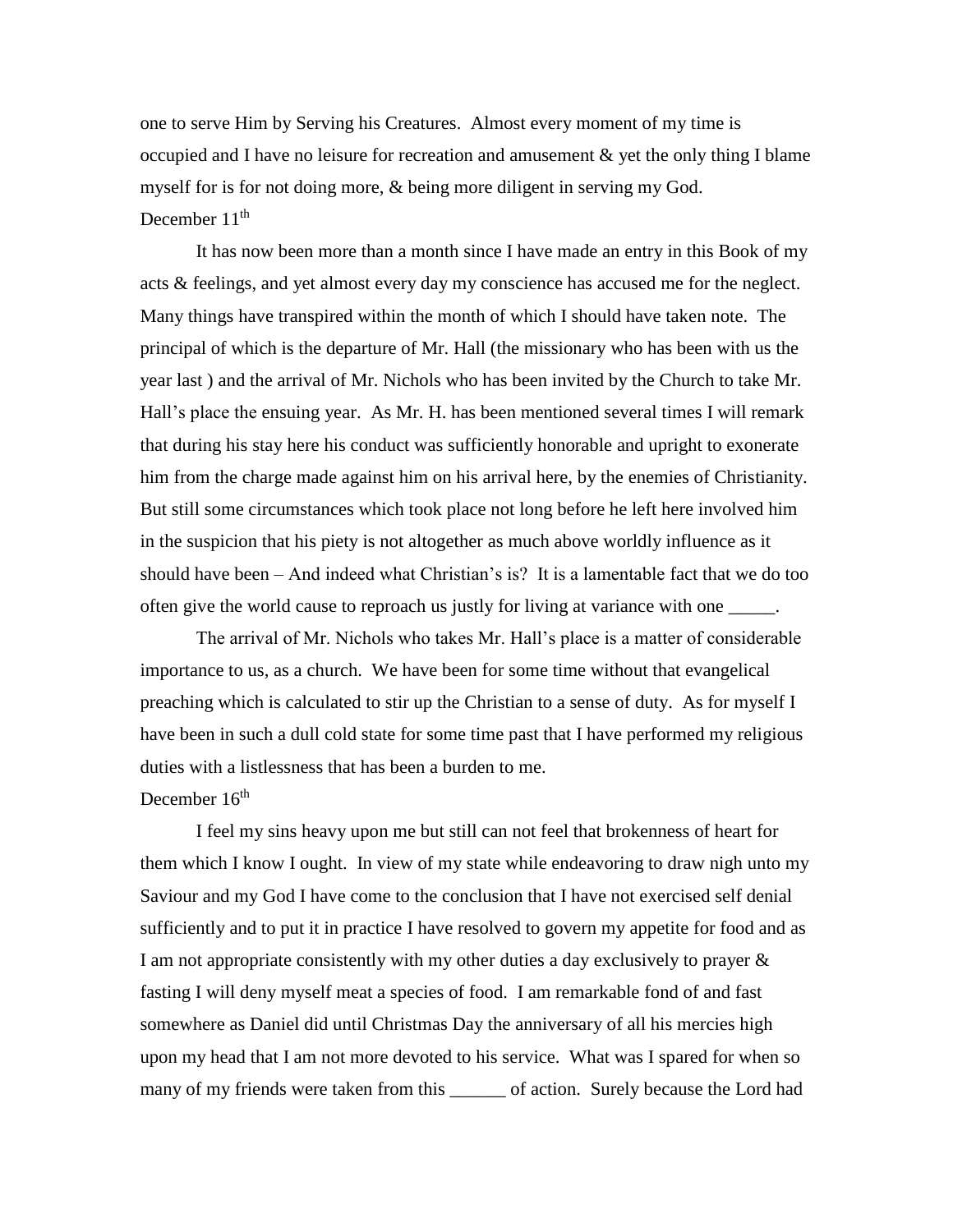yet some work for me to do. O'Heavenly parent let me not idle away the precious moments when I could be doing my Masters business in the pursuit or the vain joys this

can give.

# $18<sup>th</sup>$

My resolutions are broken again and again with regard to keeping this journal  $\&$ the only excuse I have is that I have so little time to myself or rather no place of retirement where I can be along – but still I might do better if I would use more self denial – and sit up later or rise earlier. I wish I could get into some regular habit but the early part of my life was spent in acquiring such irregular ones following my inclination and consulting my personal case so much that I cannot very easily break myself off from bad habits especially where the inclination goes again my resolutions. I am too fretful in my temper for these few days thus it is with our sinful hearts we amend one fault and strait way fall into another. O when shall we be perfect "as our Heavenly father is perfect."

# December  $10^{th}$

When shall I feel the reality of those things which the world of God tells us are true & which my reason, judgment & all that is withering, pronounce to be true, but which "the world the flesh  $\&$  the Devil" are continually tempting us to forget  $\&$  to reject as not necessary to our Salvation. Mine is indeed a continual warfare against my own sinful heart and I am sometimes tempted to believe that I am still and unregerated being. When the beloved disciple says "whosoever is born of God doth not commit sin." I would indeed despair since I know that my own heart I am not willingly a slave to sin, but do groan to be delivered from its bondage. O! Lord come and take unto thyself the kingdom of the earth & reign from the rivers unto the ends of the Earth". Mr. N called to day with an agent to the Colonization Society who is to preach to night. I wish the cause success with all my heart.

### $20<sup>th</sup>$

Went in to the village to hear the Sermon last night. It was on the subject of the salvation of Man – One, which ought always interest the heart of a Christian. But I do not know how it was but I felt was so light and frivolous I could scare give the common attention, every trifle wandering of the thoughts on vain  $\&$  foolish things of the world has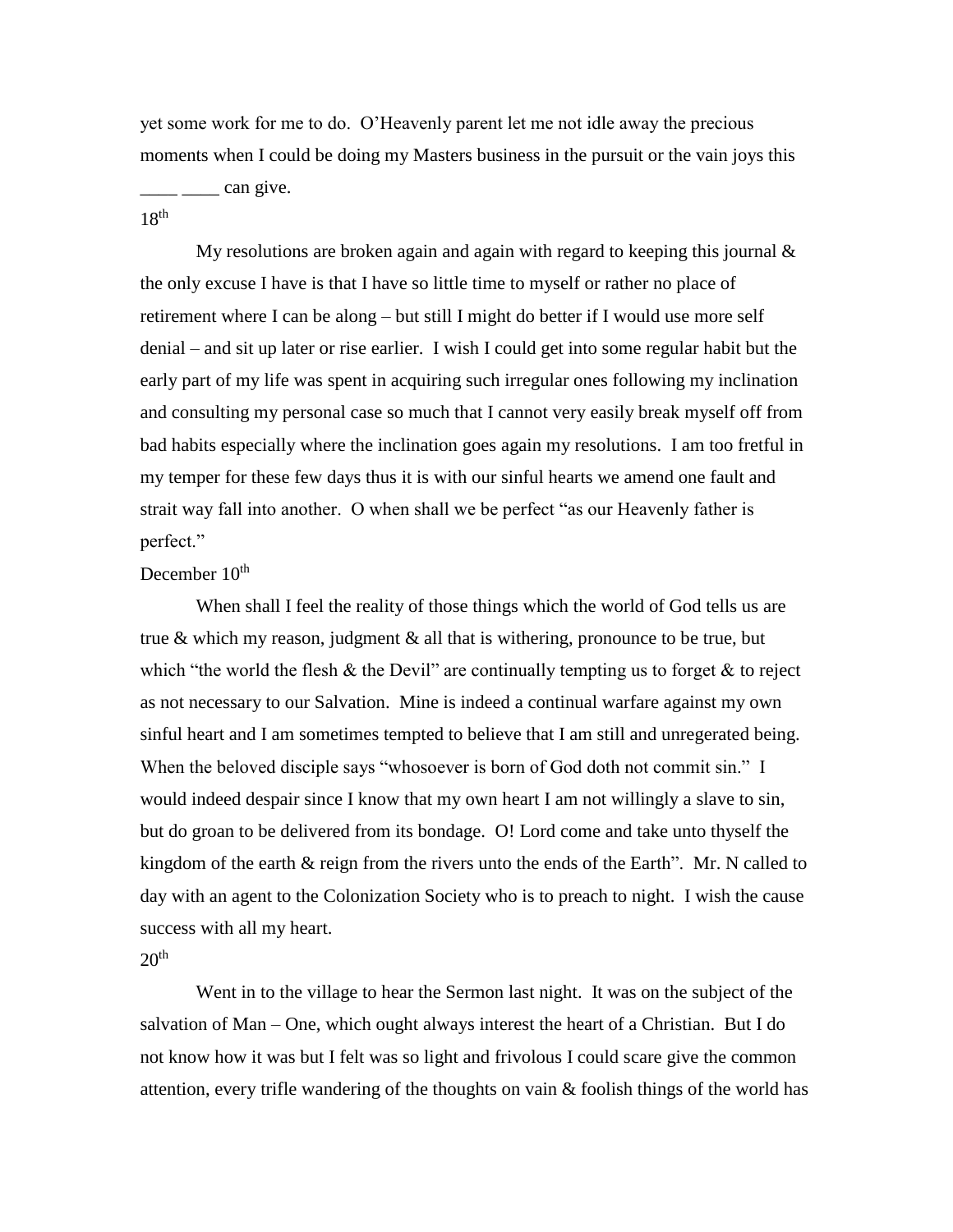troubled me very much latterly in my devotions. I do not feel the awful responsibilities that rest upon me or the dreadful condition of my unconverted friends.

23<sup>rd</sup> December at Sunrise.

One the day before yesterday went to the female prayer meeting, but four of us there. We had the privilege of pouring out our feelings before God for ourselves & our friends. I thank the giver of every Good that I had some feeling during my prayer on Saturday but that also yesterday on the Sabbath I was blast with a \_\_\_\_\_\_\_ sense of importance of what I was engaged in for a few minutes at a time. I was still much troubled with the intrusion of worldly & wandering thoughts. The agent of the Colonization was enabled after delivering a eloquent address to form an Auxilary Society and collect considerable for this place. I am a Member of the St. Louis Auxilary Soc. But thought I would likewise join His for the sake of the example. It is a cause that I feel very much engaged in.

# December 25<sup>th</sup>

Had intended to spend the day in devotional exercises but was requested by a young friend of mine, a member of our Church to assist in preparing for her wedding which took place on Christmas eve.

### Jan  $1<sup>st</sup>$

Had resolved to spend the commencement of the year in fasting  $\&$  prayer but several friends arriving on a visit I was again frustrated in my resolutions. Excessively cold weather coming on I have been deprived of the opportunity of making any notes of the passing moments in this book and now.

# Jan 7.

I am seizing the time when all the Family have retired to rest to write a few lines. Yesterday being the Monthly concert for prayer & fasting for the conversion of the world I kept the day as an Original Sin for the St. Louis Observer a religious paper Edited by some of my friends. In the evening went to Town to see if there was prayer meeting found not appointment had been made in consequence of the excessive cold and the failure of the Minister to keep his appointment to preach on the preceding Sabbath. Jan 8<sup>th</sup>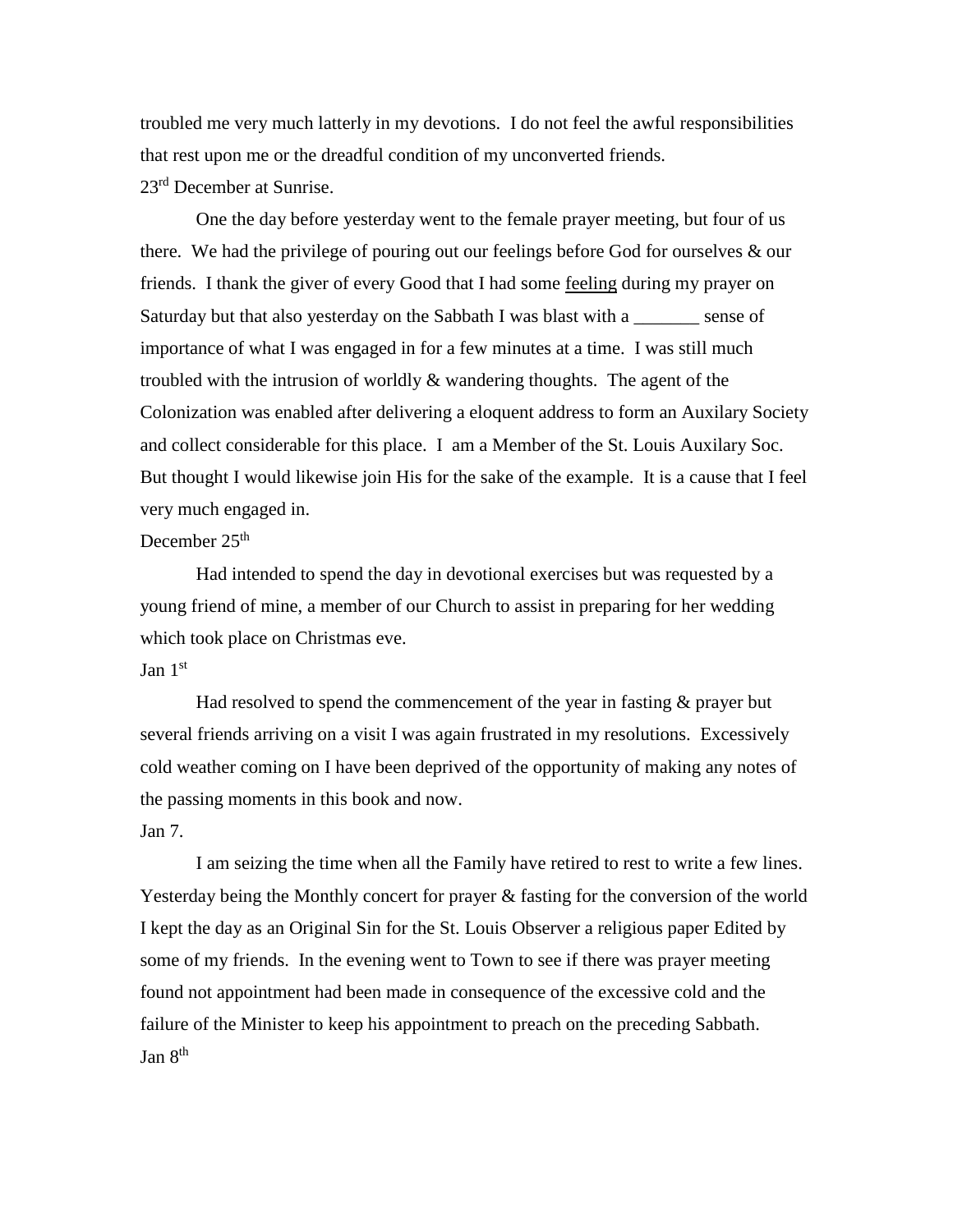Have prayed less to day than usual – Having neglected retiring in the morning, I forgot until on my way to the Village about 12 o'clock that I had had the temerity to start out on horseback without so much as having asked God's blessing during the day. I was so fully of having my remarks sent to the Editor in time for his next paper I could think of little else. Even when employed usefully of how apt am I to leave the most important matters undone. The world has still such a hold on me that the least praise makes me forget that I am a poor dying perishing sinner full of sin & inequity. In the last paper a brother of the Church under the head of "Reminiscence of a Missionary sketched some of the \_\_\_\_\_\_\_\_\_\_. – as of my conversion, and spoke in a flattering way of some incidents of my life – I have been puffed up with vanity every since. Thou O! my Saviour who all the secret sins of my heart grant me a deliverance from their bondage. I sometimes hate myself for not hating sin more. Jan  $10<sup>th</sup>$ 

Yesterday received a visit from the Missionary who has charge of our congregation the present year. He told me he was anxious to have a visiting committee appointed to visit the members. I do not know that I was right but my advice was rather against his plan for this reason – that there were not enough members of the Church that could be got to act as a committee, who piety was of such a stamp as to command the respect in any eminent degree of the members of the church. I told Mr. N. there were two (mentioning their names\_ who had the confidence of the Church and were highly appreciated for their religious character; but asked him where he would find two more who would not be looked on rather as intruders were they to visit officially. It is strange (we think so sometimes) tho' revelation explains the mystery, that so few Profession Christians live up to their profession and that so few them of intelligence out of a Community become converted. I have much to condemn in myself in my present state of feeling or rather want of feeling. Alas! When I look back and sum up my transgressions, my cold and formal prayers, my willful ingratitude to my Gracious Lord "I can hardly deem myself a Child". My only hope is that I have committed myself to the Lord and he is able  $\&$  willing to fit me for himself  $\&$  to do for me whatever is just  $\&$  right. Grant O Lord I may over confide in they goodness  $&$  truth  $&$  tho' I doubt all else may I never doubt thee.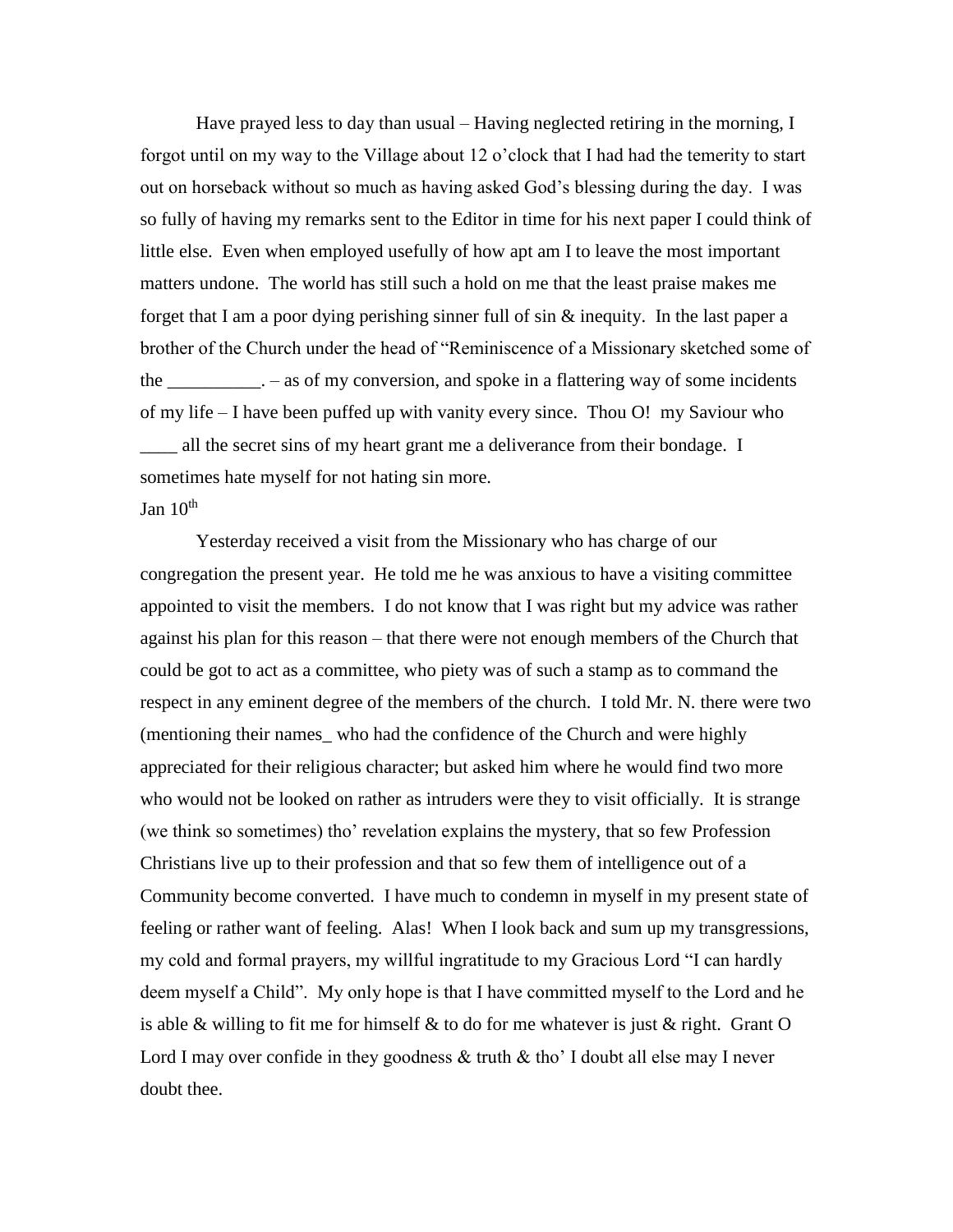$28<sup>th</sup>$  Jan.

It is two weeks tomorrow since I was called upon to bear a severe trial which had I not been permitted to see relief from on High I could illy have borne. My dear Mother in passing from a neighbours home in high spirits stepped upon a plank which rested on the ice and it giving away she was precipitated into a drain and injured very much. When we received the intelligence we were told she was almost dead. The shock nearly deprived me of reason for a few minutes for it seemed as if I had foreboding that some thing was to befall her and \_\_\_\_ now I feared realized. As I went in to see her my heart sent up a fervent and continual prayer that she might give herself to the Lord, that this affliction might be the means of bringing her to reflect upon her need of a Saviour. And this has been my unceasing petition ever since. I found her not so materially injured as was at first supposed. She will however it is \_\_\_\_\_\_\_\_\_\_\_\_\_\_\_ be confined to her bed a month or two. I have been with her almost every night for ten days. While sitting up I have written some for a religious paper with the hope it may do some good. On the  $26<sup>th</sup>$ my birthday I endeavored to spend as much as I could of it in contemplation and prayer. Fasted all day and felt an humbling sense of my unworthiness. I have had many a struggle as what is my duty to my parent in her present affliction whether I ought to speak to her on the subject of religion or not. O! my Lord and my God direct thy weak and ignorant hand maid in the path of duty. Let me not shrink from any task which will do good to any of thy creatures in its performance. I desire to dedicate myself unto thee again & again. O Lord Pity me for I again and again wander from Thee and break my best resolutions. I have reason too to rejoice for some things, I have been gratified to see oppressions in a speech of Mr. G's to the Senate expressions which seem to intimate him to be almost a Christian. Our bosoms thrill with delight when we observe any change in those for whom our prayer shave ascended day after day to the Searcher of hearts. When the children of the Kingdom meet in their mansion prepared by the Blessed one will it not be a source of heavenly pleasure to recall past scenes and understand the interest we have had for the salvation of each other in this world of woe. Tho' se may never meet in this world in that to which we are hastening there will be no strangers among brethren of one family in the presence of their Father & in their Father's House. The past year of my life has I believe been more usefully employed taking it altogether than any previous one;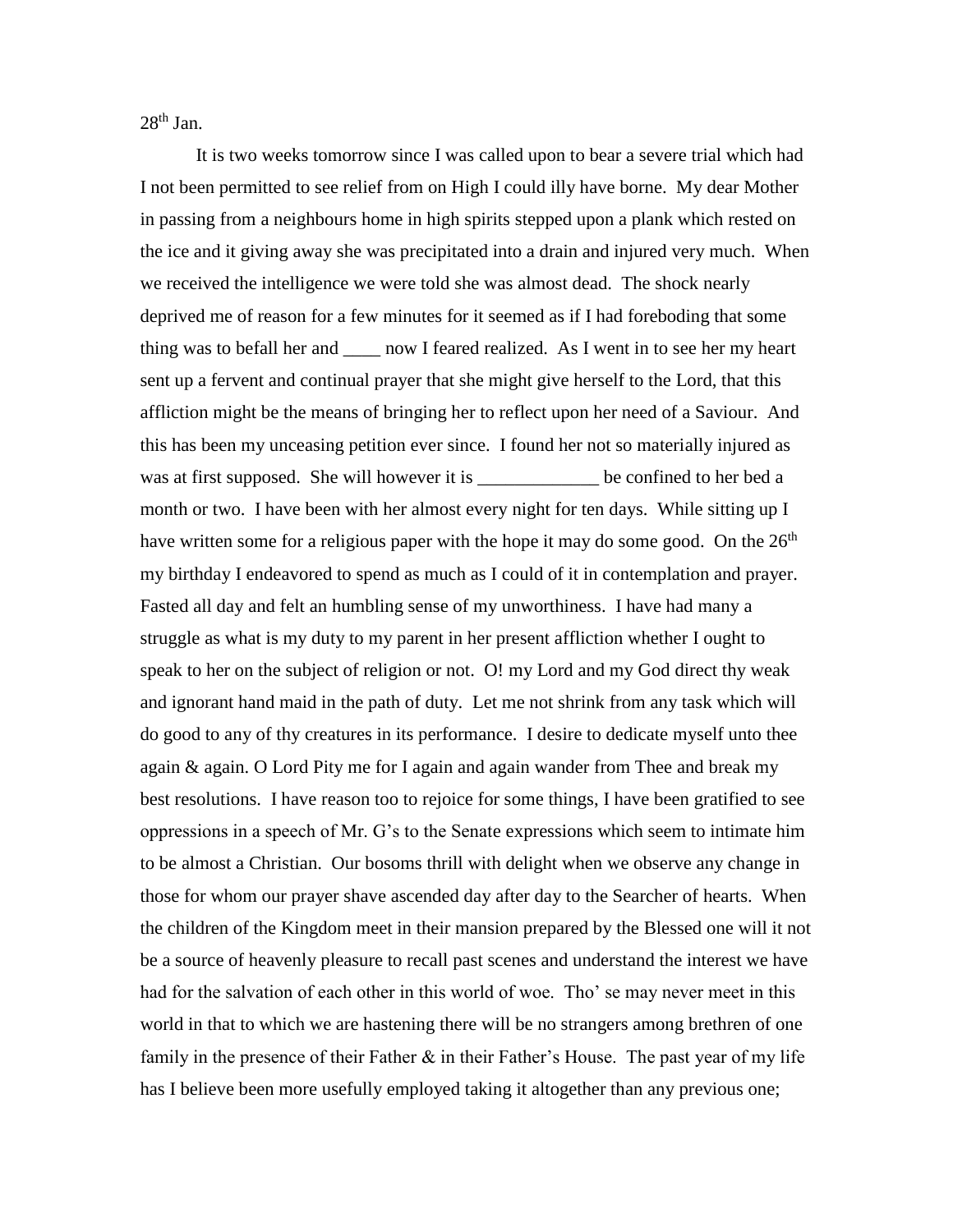tho' I have left many, many things undone, that I ought to have done. And now at its close I would lift my heart unto Thee thou Holy One in praise & thanksgiving that Thou hast been merciful & gracious to me, full of tender compassion and loving kindness. O! that I could love thee with all my heart strength soul and body and serve the faithfully throughout my whole existence, is thee fervent prayer of thy poor handmaiden. Jan 29<sup>th</sup> 1834

Was with my Mother last night, she is recovering slowly but does not appear at all affected by her affliction. I have not as much feeling it appears to me as the brute or I should be more grateful to my Heavenly Parent for all His mercies. I have been rather indolent for a few days pleading to myself as a kind of excuse having been a good deal disturbed in my rest at nights. But is it more self indulgence than any thing else.  $30<sup>th</sup>$ 

I have suffered this day to go by with attending very languidly to my ordinary duties as teacher mistress of a family  $&$  I have been reading a book lately with which I am much pleased "Young Christian" by "Abbot' I think the work calculated to do much good. I left it at my Father's house with the hope that my Mother might take it up and be enough interested in it to read it through. It is lamentable how we who call ourselves Christians do loiter away the time occupied in the trifling things of time when there is so much for us to do. Day after day goes by and carries no record with it of any thing done for the sake alone of Him who said "if ye give a cup of cold water in my name verily ye shall have your reward' O! that we could do better.

 $10^{\text{th}}$  Feb

Since my last entry several incidents have transpired which I ought to have recorded. My Mother \_\_\_\_\_\_\_\_\_\_\_\_\_\_\_\_\_\_\_\_\_\_\_\_\_\_\_\_\_\_\_\_\_\_\_\_\_\_\_\_\_\_\_ find that so far her affliction has not softened her heart and led her to see the hand of God. The Lord reigneth and he will order all things for his own Glory. I can trust him. Written several pieces for the Observer hope they may be the means of doing some good. It is I believe the desire of my heart to live to the glory of God, but my wicked heart constantly obtrudes self into every thing. I undertake. O my Father work in me to will and to do of they own good pleasure. The extreme severity of colds that last month put a stop to our prayer meeting and Sabbath School. I resolved and pray that I may ber able to keep my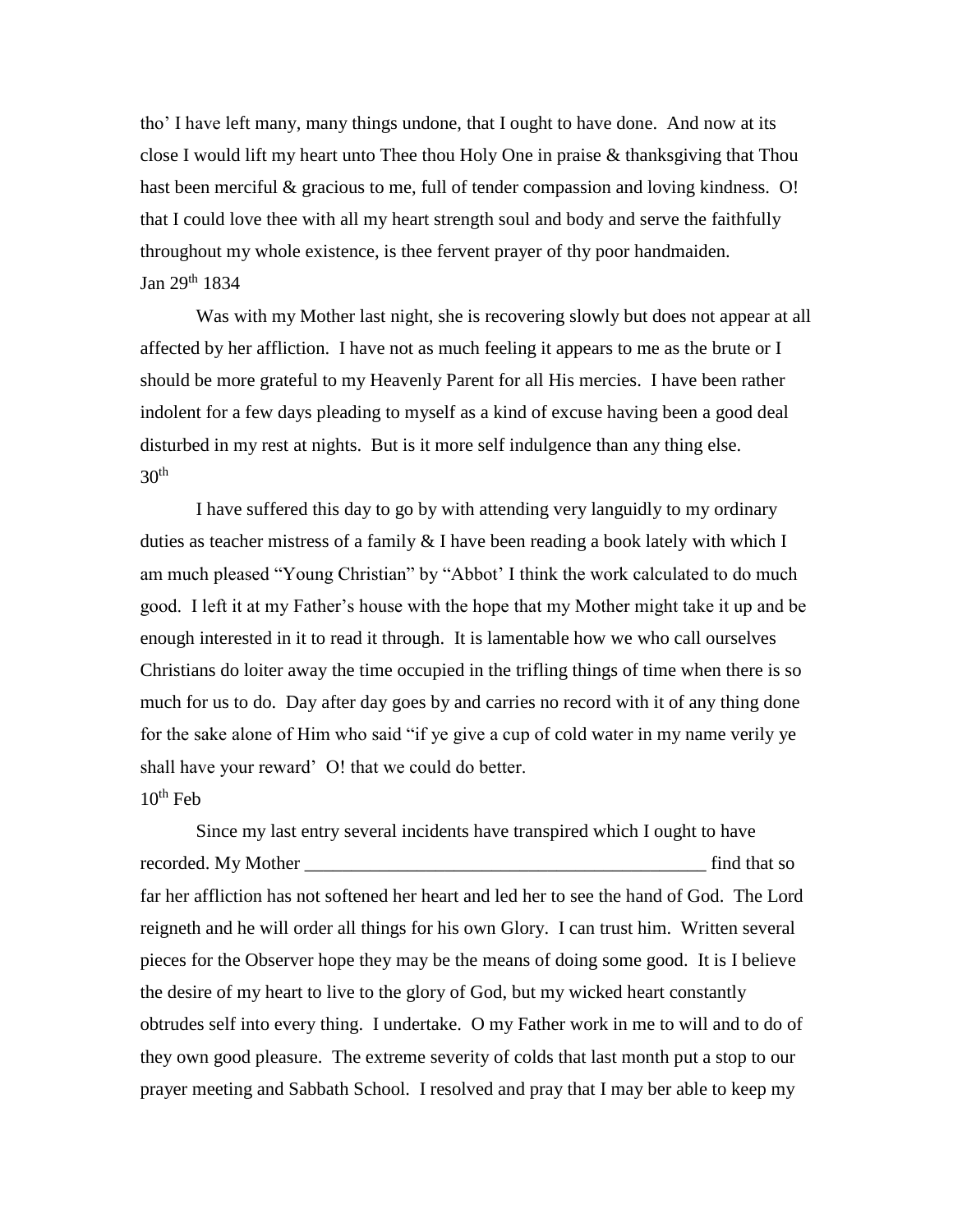resolution to lay by one tenth of all I receive to be appropriated to the cause of religion during this year 1834, and I supposed I had recorded my determination but on looking over the last few pages I have neglected to do so. In reference to what I ought to give I have been guided by the case of Abraham. It is a great blessing which we do not fully appreciate that the Bible contained direction for every situation in life and for every duty. One day last week a Jesuit Priest called here and begged Mr. S out of \$4 subject to build a nunnery. I did not see him for I feel that those priests are so far from doing their duty that I have too little charity for them. I know not how far we ought to let such feeling operate. We know however that we are not required to smooth over iniquities & not to feel any indignation at it. But upon the whole I think I was wrong in shunning the interview. We know not the heart and may sometimes let fall a word which the Spirit of God will impress deeply upon the mind of our associates. I believe firmly that the Jesuits and Romans are for the most part any thing but Christians but I hope I should be willing to make great sacrifices if by so doing they would open their eyes to see the truth.  $16<sup>th</sup>$ 

Went to town and stayed all night with my Mother. While sitting up wrote on the subject of slavery for the Observer. I pray that this stain on our national character may be removed.

#### $17<sup>th</sup>$

Commenced the day of yester dafter waiting on my Mother in reading the scriptures and meditation and prayed that I might be able to call in my wandering thoughts and fix them on Him who is alone worthy of all the attention a Universe could bestow. When I went to Church saw an aged minister enter pulpit who was a stranger. He rose to address us and we had a most excellent sermon which made by heart expand with love to the Dear Redeemer in the evening commenced an African School which with the blessing of God we hope to continue and make it the means of doing some good. Spent part of the afternoon with our Minister in company with the good old man who preached in the morning. He is from Washington City where he has been pastor to a Presbyterian Church. He is full of love to his 'Divine Master' (as he calls him) and his conversation is calculated to do much good I think.

 $18<sup>th</sup>$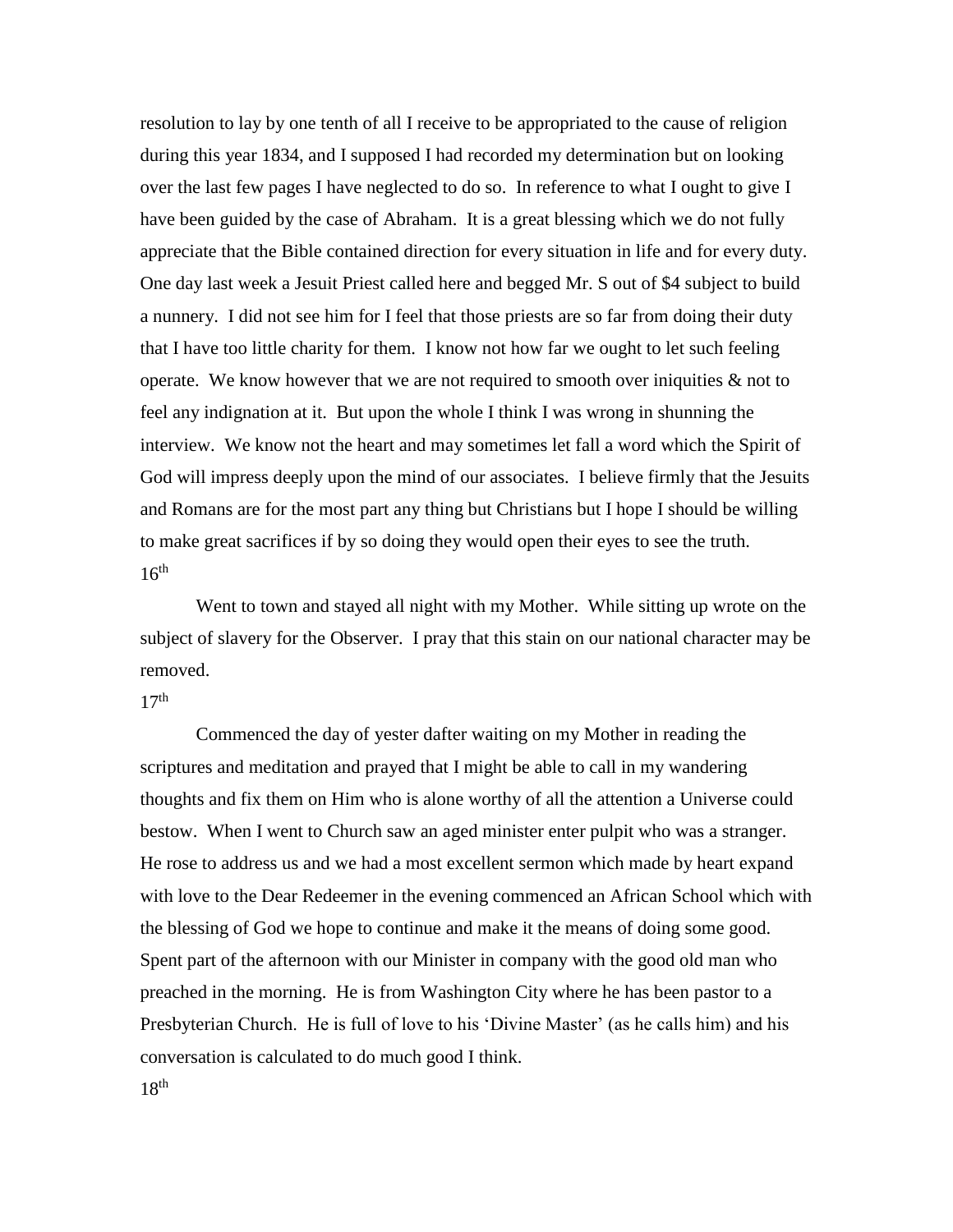A friend spend the day with us. It is a great treat to meet with a fellow Christian it is like meeting with a congenial soul a blessing that the worldly minded are ever romantic enough to seek for but never find. There is no congeniality of mind that binds  $\overline{\phantom{a}}$ together among the wicked. The good old Mr. Brackenrige preaches this evening and most of the family have gone to hear him. Oh! That he may be the means of doing much good here.

### $24<sup>th</sup>$  April

During the last week I have enjoyed the society of several Christian friends. I particularly enjoyed a visit to my old friend Father Lindsay the husband of my dear Sister Margaret Lindsay now a saint in heaven. I spent a night there on a visit to his niece who lives with him. After much persuasion the good old man agreed to let some of his writings be made public. He has studied the prophecies for many years and has collected many observations which no doubt would benefit the community. Yesterday attended the Sabbath School for white Children in the morning heard two good sermons and attended African School in the evening, this school has more than as an any again scholars as the Sunday before.

The black people appear very much interested. The simple prayer of these poor people at the closing of the school is really affecting. I have felt happier after closing this school of an evening than I have done for a long time in the performance of any single duty. I trust we shall be able to persevere and be instrumental of doing them soon good. Oh my Lord and my God thou seest how much of pride there is in my heart. It is indeed a "cage of unclean birds" O cleanse it' – and grant me thy blessing.  $26<sup>th</sup>$ 

Attended a Temperance meeting had the pleasure of seeing Mr. L take part in the good work and of hearing him advocate the cause of Temperance with ability. Heard a sermon in the evening by Mr. Brakensize. Felt edified and comforted by his views of the plan of salvation. But I feel a load of guilt resting upon me continually because I dnot feel a more lively interest for the Spiritual welfare of my friends. I do not make sufficient exertions to lead them to seek the Saviour. I ask too often as though I did not believe what I profess.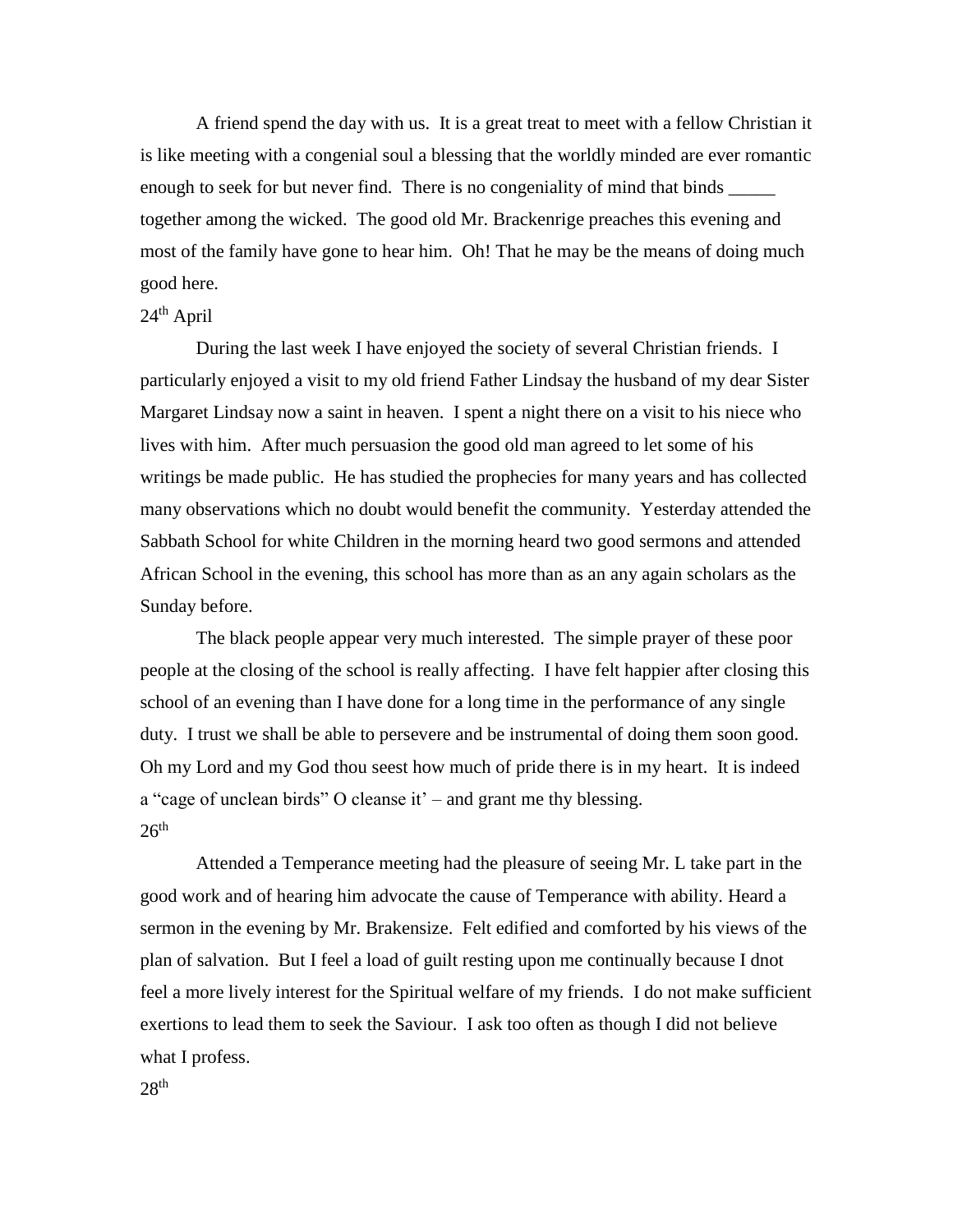Spent the day as usual in teaching school and what leisure I had in writing off some calculations of a friend for ascertaining the true time of our Lord's death or for the "Ob." Attended a prayer meeting not very much interest after my return in reading Abbots Young Christian to my girls & explaining the authors remarks. Received a letter from my beloved sister Rupella may the Lord shine down his choicest blessings upon her & hers . My mother is recovering quite fast but no impression appears to rest on her mind or her Heavenly Protector. Oh! My Saviour have mercy upon my Mother. O' that she would see her ingratitude and sin in thus neglecting thee  $\&$  thy commands. O that she would repent and turn to the Lord.

# 3<sup>rd</sup> March

Yesterday was a Sabbath of rich enjoyment and \_\_cisitude of feelings. While at the Sabbath School in the morning was present with a letter from a friend in St. Louis stating that my dear brother was considered as having undergone a changed of heart & has given himself to God. At first for a minute I felt as if I knew not whether to be glad or not, the first idea that occurred was, this will convey another pang to her bosom but there was soon a re\_\_\_\_\_\_ of feeling and I lifted my heart to God in praise & thanksgiving for his Goodness & mercy. My prayers were answered in the war that the Lord knew to be st. O surely goodness and mercy have followed me all the days of my life. Heard a most reviving sermon from Mr. Spaulding again to the Presbyterian Education Society. Had a pleasant time in the afternoon both in listening to the sermon and in attending the Sabbath School for Slaves. To day have been as usual engaged in my little school – have not been as patient as I should have been. Write a letter to Mr. Lovejoy, the Editor of the "Observer" on the proper manner as I supposed of conducting towards the Jesuits, Papists & Infidels, who are declared to be united in the latter days against the Children of God, to stop the progress of the Redeemer's cause. 21<sup>st</sup> March

Scarcely a day has passed for two weeks in which I have not felt that I was neglecting a duty in neglecting my journal. Truly I must not make any more resolutions on the subject. I often neglect this duty as well as many others, by putting it off to a more convenient reason. I had \_\_\_\_\_\_\_ of interest which I wished to record, but I have let the moments pass by when the recollections of passing events was fresh in my memory and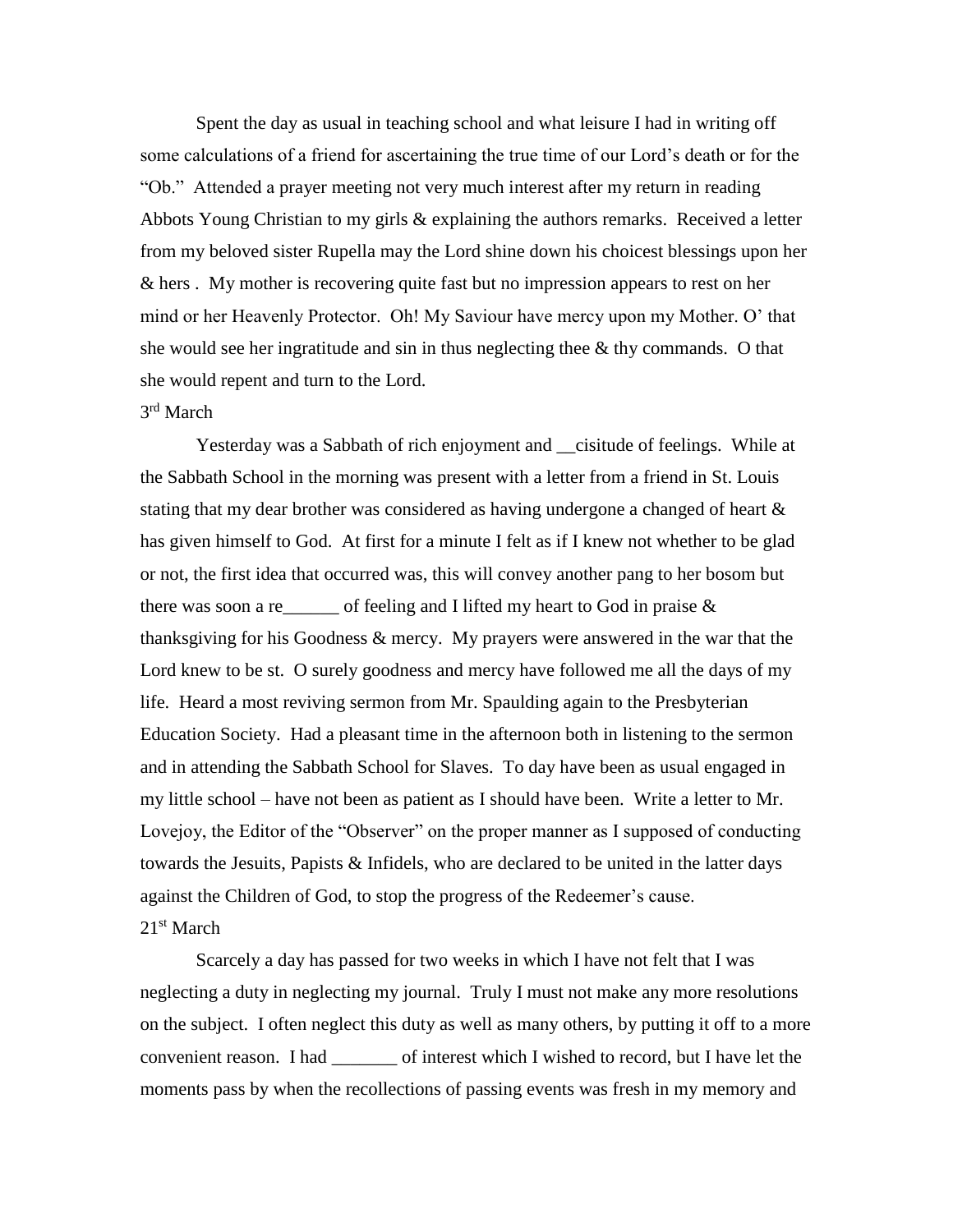now they have crowd on my mind in such confusion that I can not select any thing with any precision. By the request of my Mother I went to St. Louis to see a sick sister. I found my sister recovering and the rest of my friends in good. Healthy. Spent two delightful evening in the company of some of my Christian friends. Communion with the Children of God is indeed delightful and the numerous blessings which flow to us from this service should fill our hearts with the deepest gratitude to our Heavenly Parent. On my way down to ST. L. I had an opportunity of saying something to a gentleman who accompanied me & who is nominally a Roman C. How little I improved the opportunity thus given me to urge the truth up \_\_\_\_ I said something but not with that zeal and

\_\_\_\_\_\_\_ which every Christian ought to express their feelings in the view of the Great Atonement made for fallen man. Alas! The sins of one man are heavy upon me. It is now two years since I have had a hope that I might with time call myself by the noble title of Christian. And the little improvement I have made of the great and condescending kindness of my Blessed Master is a source of regret and I wish I could feel it as great a sin as it really is. The day after tomorrow is our Communion season  $\&$  part of this day I have had to myself to read & commune with my God. I have abstained from the use of meat this week and have fasted to day – not because I think there is any merit in fasting, but because I wish to exercise a self dying spirit and because the good men of the Bible practiced it & therefore it must have been productive of some food. I feel my affections cold & dead, no life or heart for fervent prayer. Oh! That the Lord would rouse me from this stupor and give one a heart & voice to praise his goodness. Surely I am vile when all these continued blessings are descending upon me & mine day after day that I can not love my benefactor more & more each day of my life. My Redeemer I am thine, I desire to be thine and as I again approach that table at which I am particularly enjoined thy dying love may I be enabled to make a consecration of my all to thee with a renewed zeal for thy Honor  $\&$  Glory. In truth though often straining  $\&$  only kept by thy powerful hand from ruining myself and deserting thee, yet thou knowest O'Lord the desire of my heart is to love thee supremely with a perfect love & perfect obedience.  $24<sup>th</sup>$ 

Monday Morning – Bless  $\&$  praise the Lord O my Soul for his Mercy  $\&$  goodness – I have been again permitted to sit down at the Lord's table and unworthy and vile as I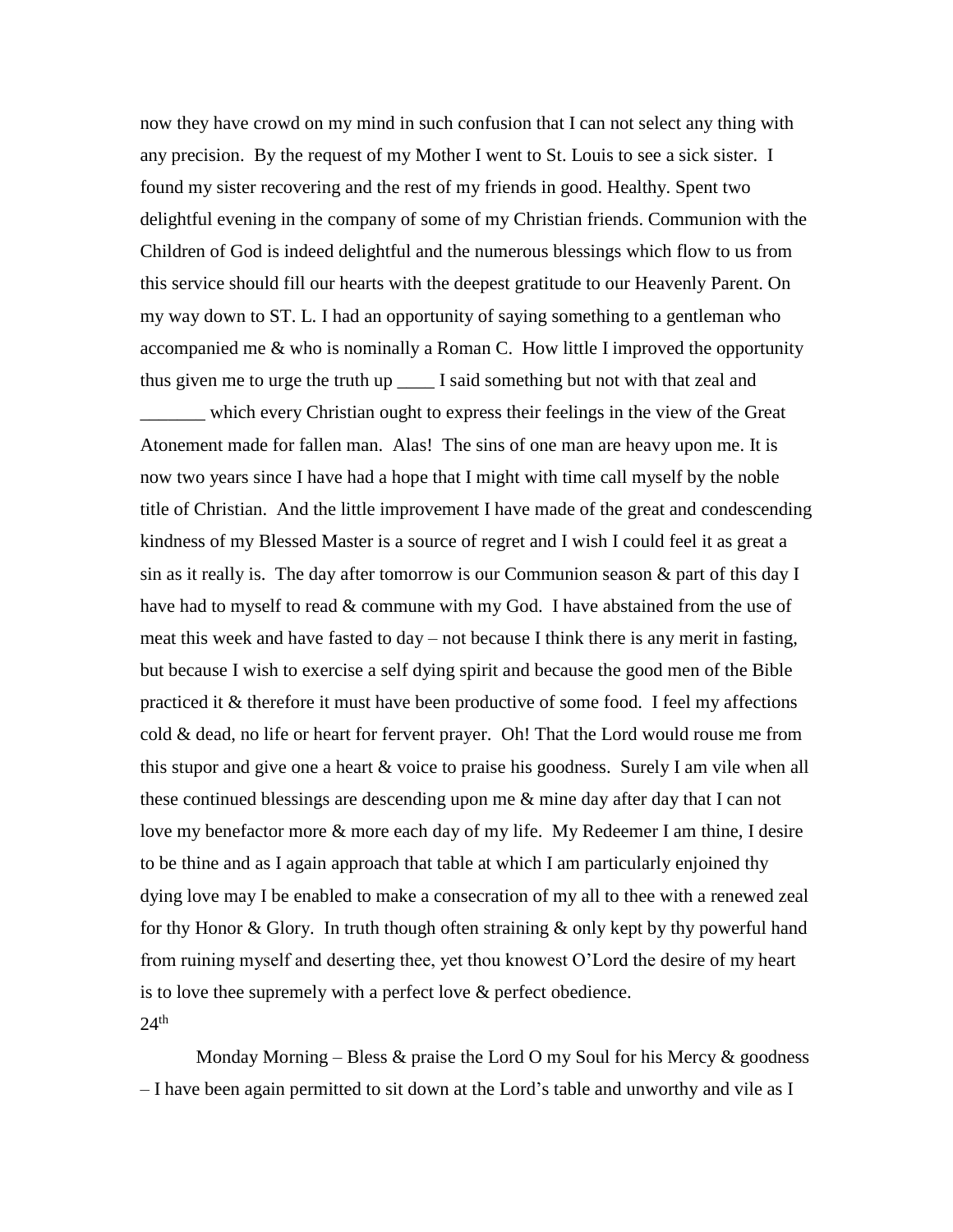have been & am my soul has been refreshed and I have been able to give my all into the hands of my Saviour with a perfect resignation to his will. It is hard to be resigned when we see sinners such as we of this Earth are casting dishonor on the Person of our Holy God. It is hard to see the efforts of God's people to inducement to accept of Salvation scoffed at and ridiculed and it is hard to bear the disappointment when our expectations are raised high  $\&$  we hope the spirit of the Living God is striving with man to bring them to repentance to see the pride of heart of a minister get the better of his humility -  $\&$ induce him to say something calculated to check the rising tear or repentance in his hearers – But O! Lord we will trust thee. Thou wilt over rule all things for thine own glory & bring light out of darkness. I was visited this morning by three ministers. They did not remain long. My husband was irritated by the course pursued last night in calling sinners to the \_\_\_\_\_\_\_ seat and did not meet them very cordially. When I read a chapter this morning in my school  $\&$  prayed there was great feeling manifested by my pupils  $\&$  I was blessed with a heart to pray currently for them  $\&$  myself. Oh! That the dedication of myself and them to the Lord made this morning might be acceptable to the Lord. Was greatly disappointed that there was no preaching to night and I begin already to feel dull & stupid. O Lord preserve me from sin of every description.

# $25<sup>th</sup> March$

It is two years today since I publicly made a profession of my faith in the Lord Jesus Christ. I have not had any reason yet to regret it. I have had more real peace of mind since than I ever had at any former period of my life – And tho I have made so little progress in Christian grace I would not give up the little hope I have that I am a Child of God's for the procession of a thousand worlds. My routine of duties are about the same every day. I sometimes \_\_\_\_\_ indolent and listless in the performance of them, and to day have been more patient than I ought to have been – Oh! How badly should I perform my duties of the Lord's restraining grace did not keep, guide  $\&$  protect me from coming cold in his sight.

#### $26<sup>th</sup> March$

After spending the fore part of the day in my school sent in the afternoon to spend it with the minister  $\&$  his wife who are missionaries for this place. Mr. N. mentioned to me that some of the members had spoken to him about my suffering my school girls to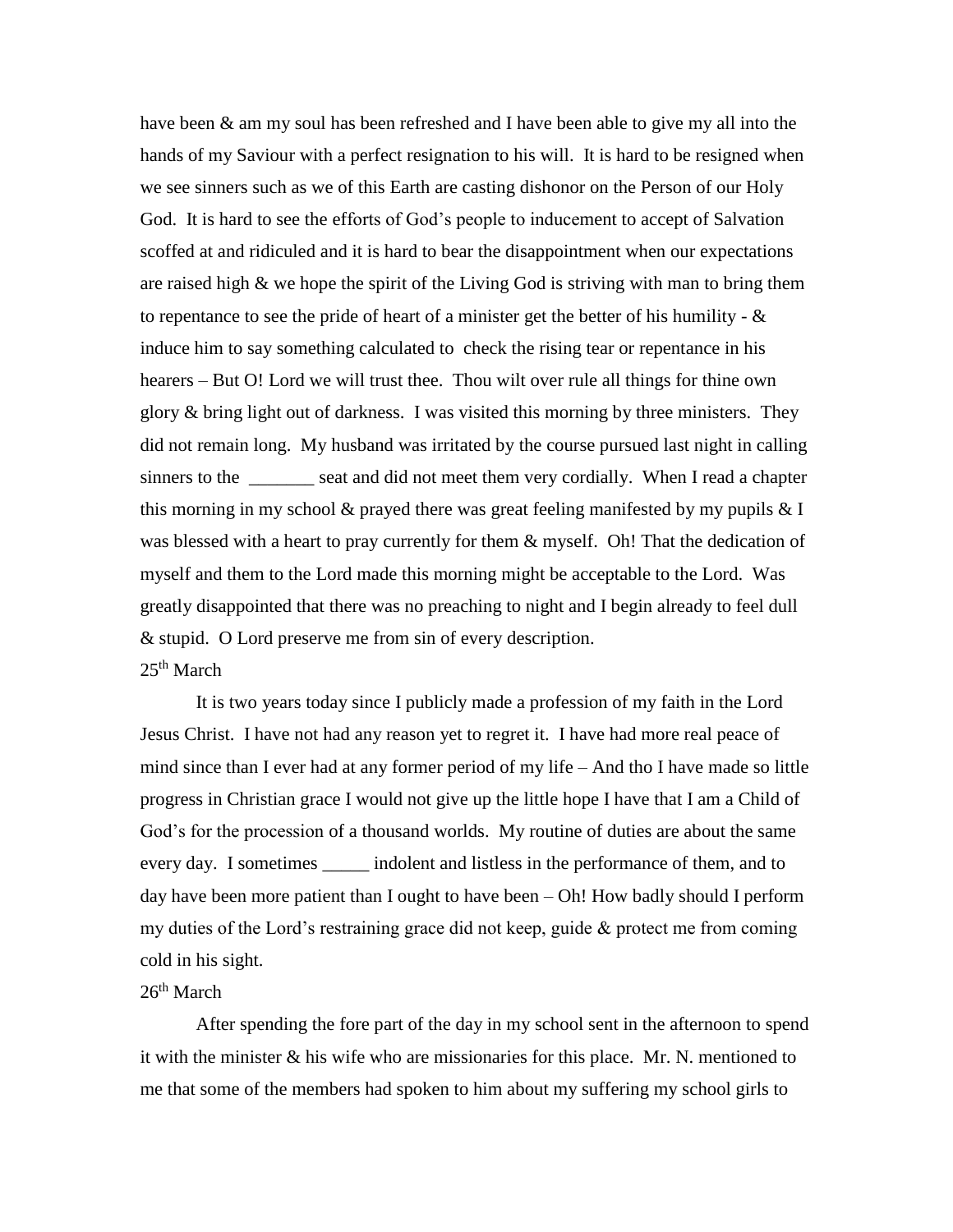dance by the Piano & they did not see any difference between going to balls and dancing at home. I told Mr. N. that I saw a very great difference – That during the weather in the winter when the girls could not get out to take exercise I had suffered them to dance by themselves to the Piano about an half of an hour in the evening after they had done their lessons for exercise but that I surely did not wish to do any thing which would be objectionable to any of my brethren or sisters in the Church  $\&$  by the grace of God I may say with the Apostle, "I will not eat meat so long as I live if it causes my brother to offend" – I told Mr. N. likewise that I should just as soon have received the rebuke from those who told him as from himself. That I had no intention of doing any thing displeasing to God. – I did not ask him who they were, nor do I wish to know. Surely it is my earnest prayer that all God's people shall act worthy of their high calling  $& 1$ humbly hoped I was included in the number of His people. Went after candle light to the weekly lecture & was sent for to stay with my dear Mother who was ill from the effects of a cold – remained all night with her and wrote some little on the subject of worshipping the "Virgin Mary".

# 27<sup>th</sup> March

Spent the morning & day principally with my scholars find them still reflecting seriously on the important things which make for their peace.  $28<sup>th</sup>$ 

Some Dutch people came here to day  $\&$  several visitors form Town. Gave the Dutch some tracts and engaged them to distribute more among their people as soon as I could procure them.

Went over to visit a sick neighbor and then in company with several others attended the prayer meeting. Had some freedom in prayer especially for several wild young men who were at the meeting. But still do not feel the importance of the salvation of the soul as I ought to. On our return home found Mr. Lovejoy from St. Louis spent an hour or two in pleasant conversation and after social prayer retired to bed at peace with God & man.

#### $29<sup>th</sup>$

Spent the principal part of the day in conversation and singing. When praying at night with my girls and another young lady who was here on a visit I felt for them more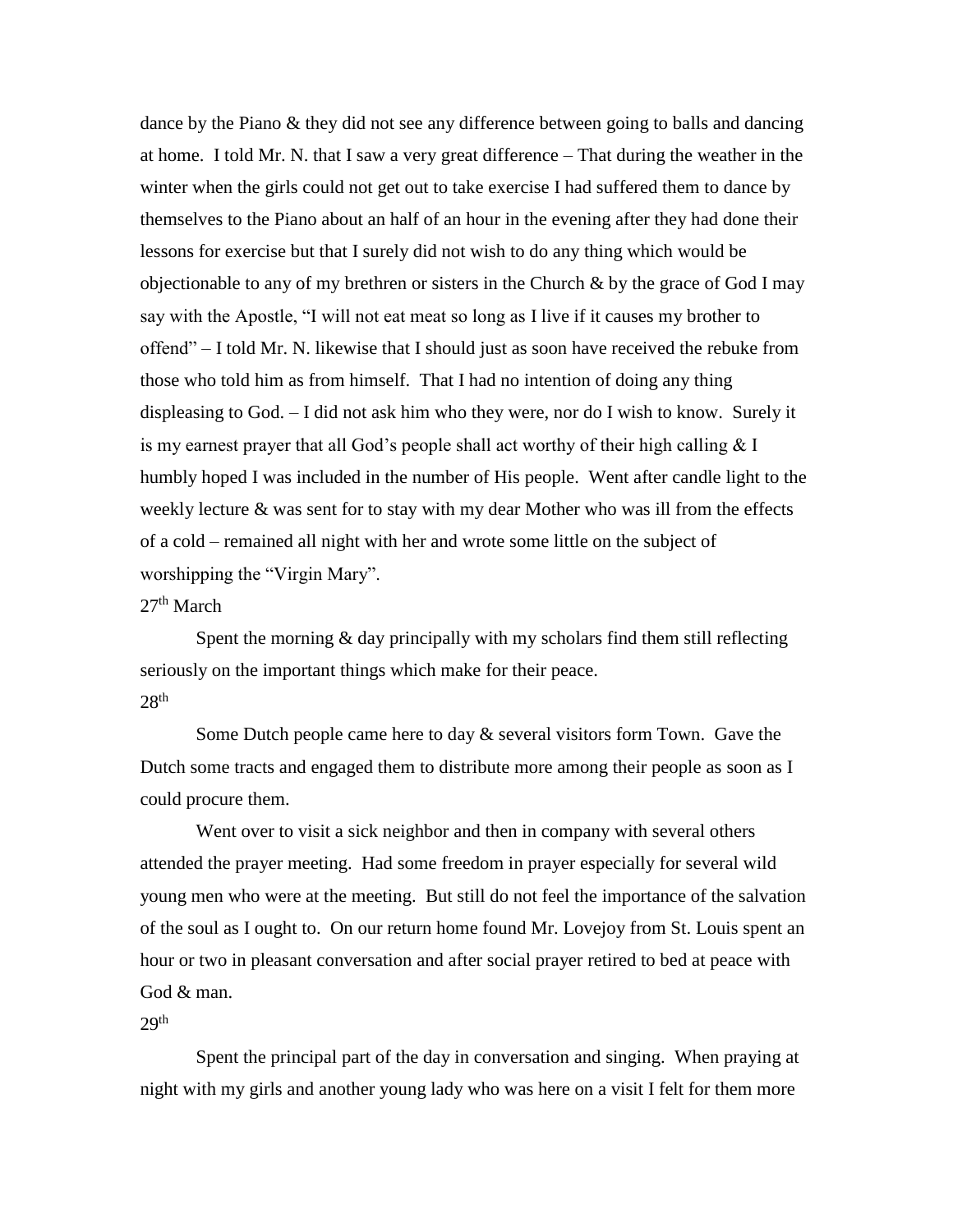than usual. It is a blessing for which we should be grateful to the giver of all Good, when we can know our duty and have the heart to perform it.  $30<sup>th</sup>$ 

Sabbath morning had some conversation with E.D. on the one thing needful. Went to the Sunday School. Gave instruction to my class on the duties which were brought up by a consideration of the lesson. Had the pleasure of hearing Mr. L. preach morning and evening. Attended the African school for the evening and gave the whole school advice & exhorted them to repent explaining to them the meaning of repentance. They were very much disposed to give attention to what was said. At night heard another sermon felt in the afternoon & during the evening dissatisfied with myself and sinful in the sight of God, vain thoughts would arise and pride & self righteousness would get the mastery. Had some conversations with Martha B. and explained to her what surrendering her heart to God meant. Mr. L. who came home with us from meeting introduced the subject of the same of persons upon the conduct of those around them in leading them to sin. My husband assented to the truth and acknowledged the importance of his not delaying to search the scriptures. He told Mr. L & myself that on the subject of interfering with those who were determined to serve God he was superstitious. That several circumstances had transpired which were of a nature to convince him that the hand of God was in it, one which he had never related to any mortal he told to Mr. L  $&$ myself. Which was that at the time of Mrs. Lindsay's death while lying by my side on the bed I being asleep he saw Mrs. L. appear & lean over me extending her arms to me and whisper something in my ear and then vanish. That this scene made such an impression on his mind that when I not long afterwards resolved to come forward and make a public profession it did not surprise him & his objections which he might have had previous to my taking such a \_\_\_\_\_ were \_\_\_\_\_ less. I could not see the faithfulness of the blessed one to all trust him. Mr. L. knew nothing of the change that had taken place in my mind, he had been accustomed to hold inside principals & told me boldly advocate them and tho' in this I had changed sometime before yet he did not know the extent of my convictions. That I had sinned against light  $&$  truth and I when I \_\_\_\_\_\_ the subject of joining the Church that he would oppose it strongly and tell me that I would know my duty as well out of the Church as in it.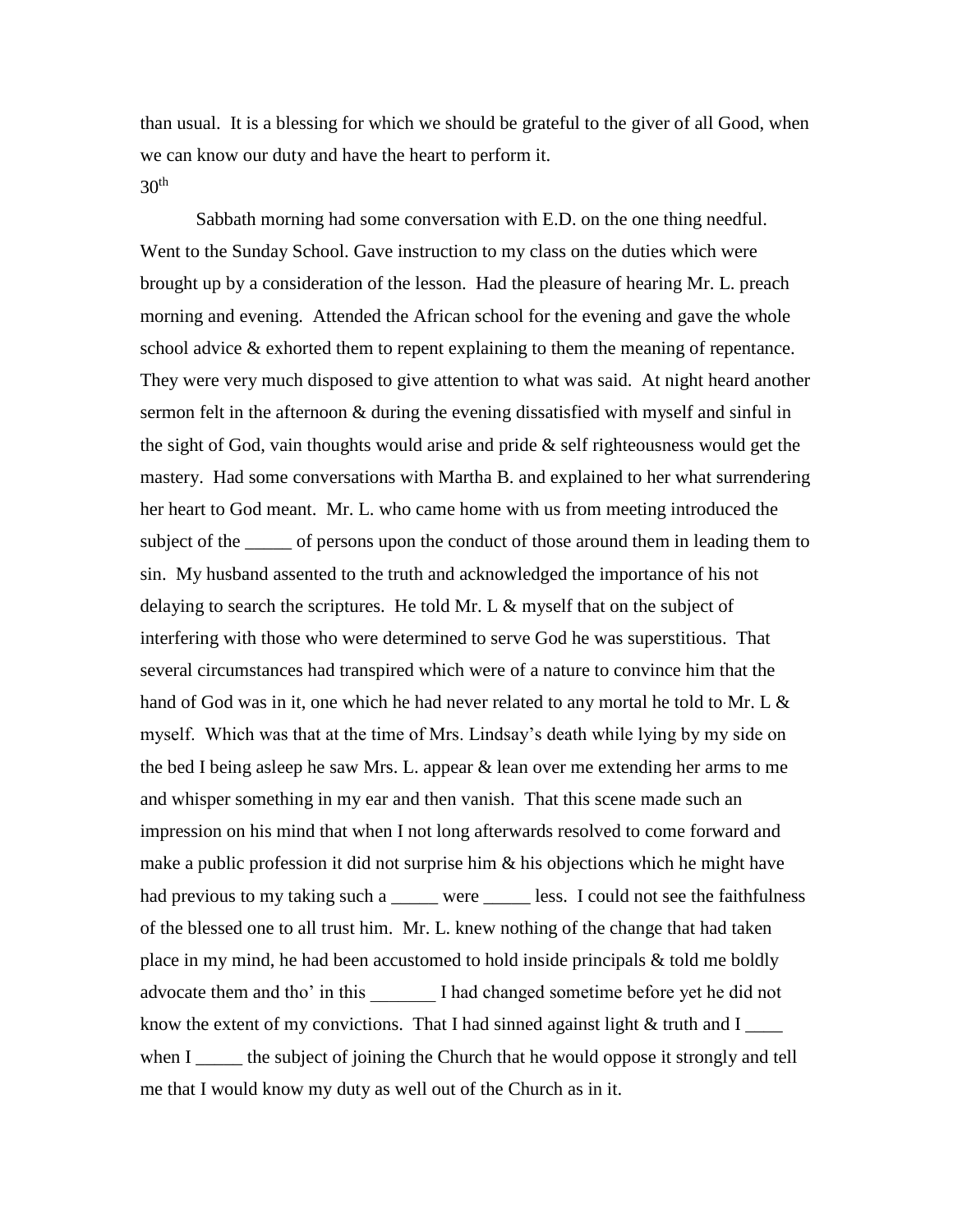Oh! How shall I ever feel or express the wonderful goodness of the  $Lord - I$  was guilty, or how guilty in the sight of the Lord yet he had mercy and rescued me from the pit of destruction. Alas! What secrets will the judgment day reveal. It would appear that there is a desperate struggle by the powers of darkness made to keep a lost soul who has served them zealously – Alas! Such a soul was mine – The Lord had given me talents but I had perverted to fashionable,  $\&$  intelligent Infidels of the day, admired  $\&$  caressed by numbers, reading the productions of Byron & other fascinating writers of the same stamp. All principles were lost, right & wrong were mere terms to \_\_\_\_\_\_ what was agreeable or disagreeable to the wicked and depraved heart or what the selfishness of the individual lead him to believe was his chief happiness. Among the fascinating young men of the day was one who had fixed his affections for some time on me without my being aware that he had any other friendship  $\&$  good will. Time  $\&$  opportunity were however afford and he had gone so far as to make known to me his passion, a thing he would never have dared to have done, had not my own wicked & infidel principles encouraged him. About two years before the time of the appearance of my beloved Christian friend in the manner related above, this young man died suddenly, and a day or two before he died Mr. S. had alarmed me  $\&$  the family by a dreadful outcry in the night of a most unearthly noise – he  $\text{did not at the time inform us of the cause} - A \text{ year or more afterwards he told us that he}$ had seen the young man above referred to standing by the bed & then departing to the world of Spirits & that the cry was intended to call him back. My guilty conscience told for whom this lost Spirit had come. He was cut off in the bloom of life suddenly, in the midst of his sins, which in all probability were unrepented of, his death made a great and abiding impression on my mind. I now see the loving kindness of Him who said, "All that the Father giveth me shall come to me" – And what am I , or what are any of my father's house that Thou shouldest "have had mercy on me." The astonishing condescension of the Saviour – Let me never depart from thee Blessed one \_\_\_\_ even in thought.

# 31<sup>st</sup> March 1834

Mr. L. left us after breakfast after making some remarks to my girls with which they were deeply affected. While reading & explaining to them a chapter in the New Testament, they were interested & affected one of my scholars soon after came in who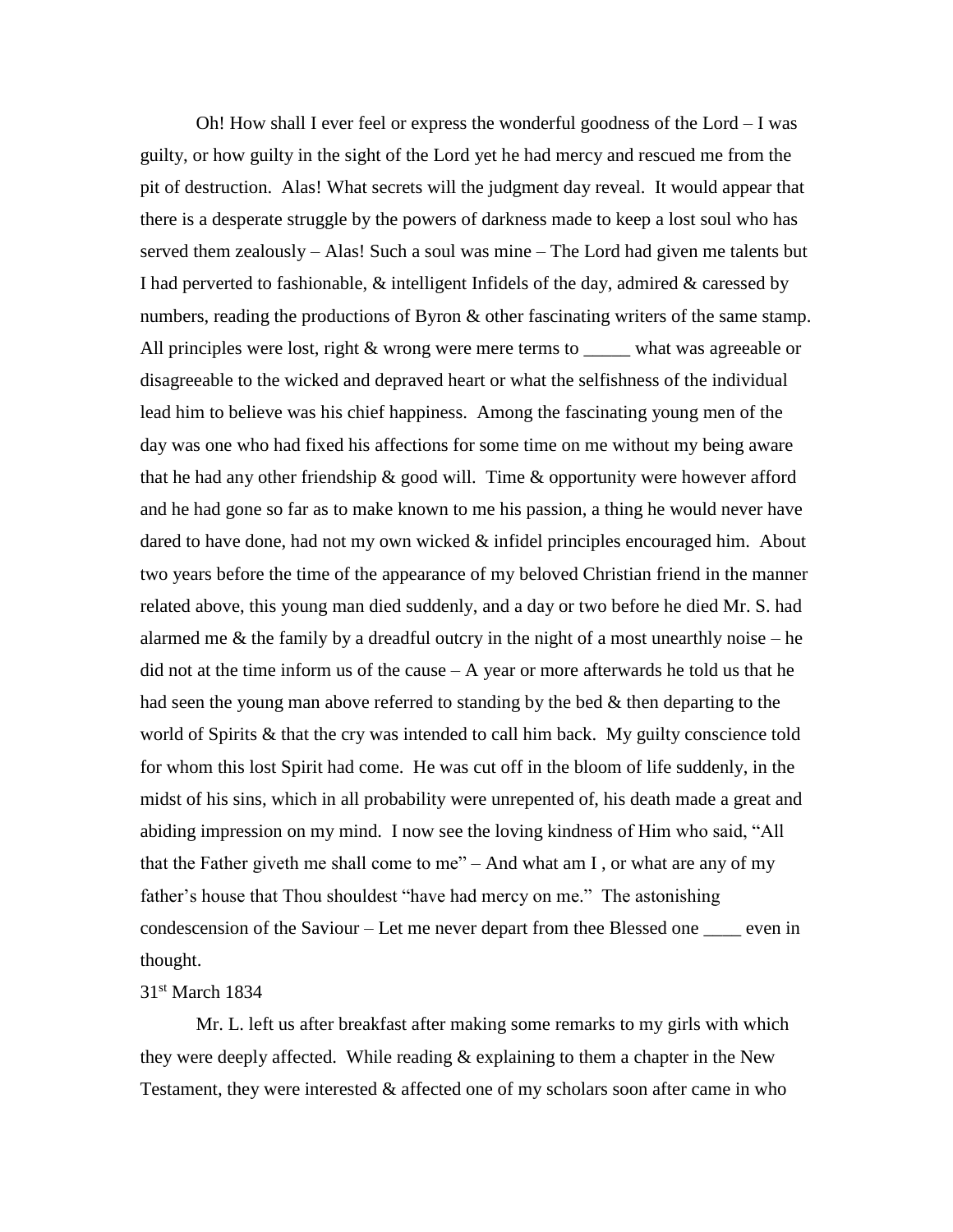goes home every Friday evening. She is rather gay & disposed to be wild, after sitting awhile she related a dream she had the night before. She said that she thought that herself & Martha Rupert one of the girls to whom she is much attached & myself were on a large block of ice in the middle of the river. The ice was cracking and giving away in every direction – That she was in great alarm as were the people also who were on the shore watching us that I kneeled down  $\&$  prayer with her  $\&$  Martha that I observed to the m never fear the breaking of the ice you & Martha & I will soon be in Heaven. When she had related her dream, I observed there may be truth in one sense in your dream – All are standing on as dangerous a situation as you supposed yourself to be, who had not bade their peace with  $\frac{1}{\sqrt{2}}$ . That in truth we knew not when the ice would break with us & we be into another world – At dinner time after we were through with the morning lesson before I observed Eliza went out of the School room and when I was called to dinner she had evidently been weeping considerably. After dinner I climbed upstairs to go to my private devotions and in the entry I found Eliza bitterly and Martha not far from her – I called them in  $& closed$  the door so we should not be interrupted. I then asked Eliza what distressed her she said she thought that her dream had given rise to she had been told that Martha was asking the Saviour & she could bear the idea of being separated from her eternally. I asked her if she had ever felt herself a sinner in the sigh of God. She answered yes she had done so some time ago  $&$  that she felt she was one now. After pointing out to her merits of Saviour & his willingness to receive all that come to Him, we kneeled down together  $&I$  prayed for her  $&$  Martha  $&$  myself. When I stopped Martha threw her arms around my neck and told me she rejoices in God her Saviour. That she believed she had made an unreserved surrender of herself to her Dear Redeemer & was accepted. In the evening of yesterday, she told me that he had never felt so happy in her life and this world appeared as nothing to her. That on last Sabbath she had longed to be with us at the Lord's table. Eliza & two others are under conviction I believe and O that I could pray more fervently for them. Trust the Lord O! my Soul. No one ever trusted him and was disappointed. I feel angry with my cold heart that in the midst of all these mercies my heart is so rebellious that I do not rejoice with joy unspeakable – On Thursday that \_\_\_\_ went in the evening to hear old Mr. Brakenrige.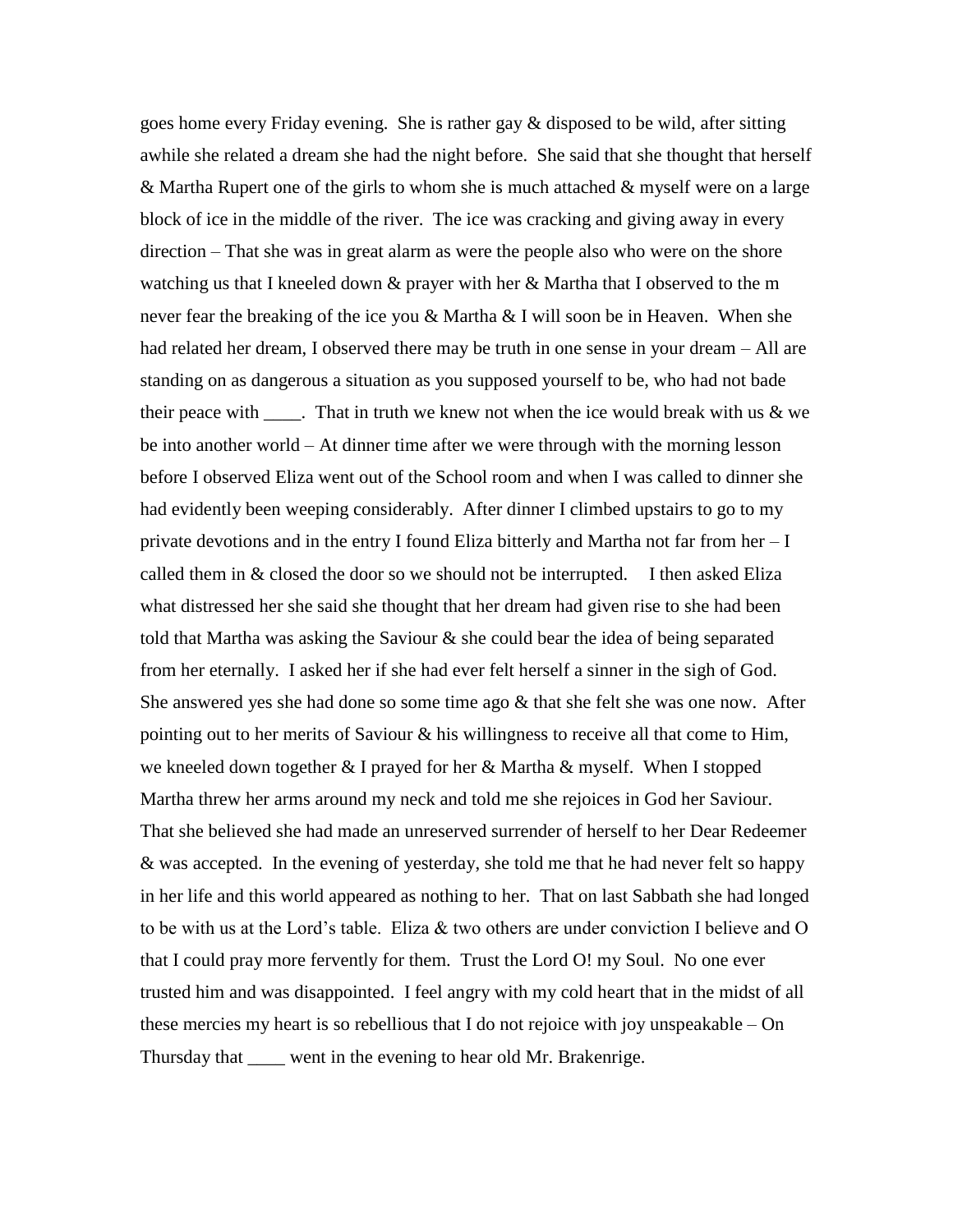The old man was taken ill in the midst of his sermon and obliged to stop. My Mother's house being nearest I obtained her permission that he should be taken there. I remained with the old man all night and in the morning he having recovered I came out home. As Mr. B. speaks very freely and his age commands respect I hope he may say something which will make an impression the mind of my dear mother. Spent the day Saturday at Mr. Lindsay's in company with Mr. B. Three of my girls went over with me as I hoped they would  $\&$  he benefited by the conversation. Sabbath day was an interesting day to me heard two good sermons & had an opportunity of giving away some tracts to a woman who seldom comes to meeting. Found the exercises of the African School very interesting. The school is increasing fast. Some however came & returned their books and said they were forbid to attend by their Masters. One woman appeared to be grieved about it very much. The other two had been permitted to attend the school until a man who has been opposing every good in the Village for a long time too the trouble to make to their master many misrepresentations of the school. We told the poor girls to pray for their masters and be obedience  $\&$  all would be well with them if they served God.

#### Monday

Reaped part of the day in attending to company, the garden & my school. Wrote for the O' on the subject of the sin of worshiping the V. Mary "as is done by the Roman Church. The Lord grant that I may be made the humble instrument of opening the eyes of some of these poor deluded people, who are so led a stray to designing priests – how many toil hard to propagate error and put to shame by their diligence in serving the power of darkness, those who are engaged in a holy cause. I feel myself ungrateful in a culpable degree that I do not feel is sensible the goodness of God who has given me so many many privileges and has brought me to a knowledge of the truth as it is revealed in his holy word.

#### April  $24<sup>th</sup>$

Since my last entry I have been called to watch with the sick and witness the death of a young man in the bloom of life. He had put off serving the Lord because he thought himself too young to give up the pleasures of the world on his death bed he felt his quilt and after a good deal of mental suffering on that account he became resigned to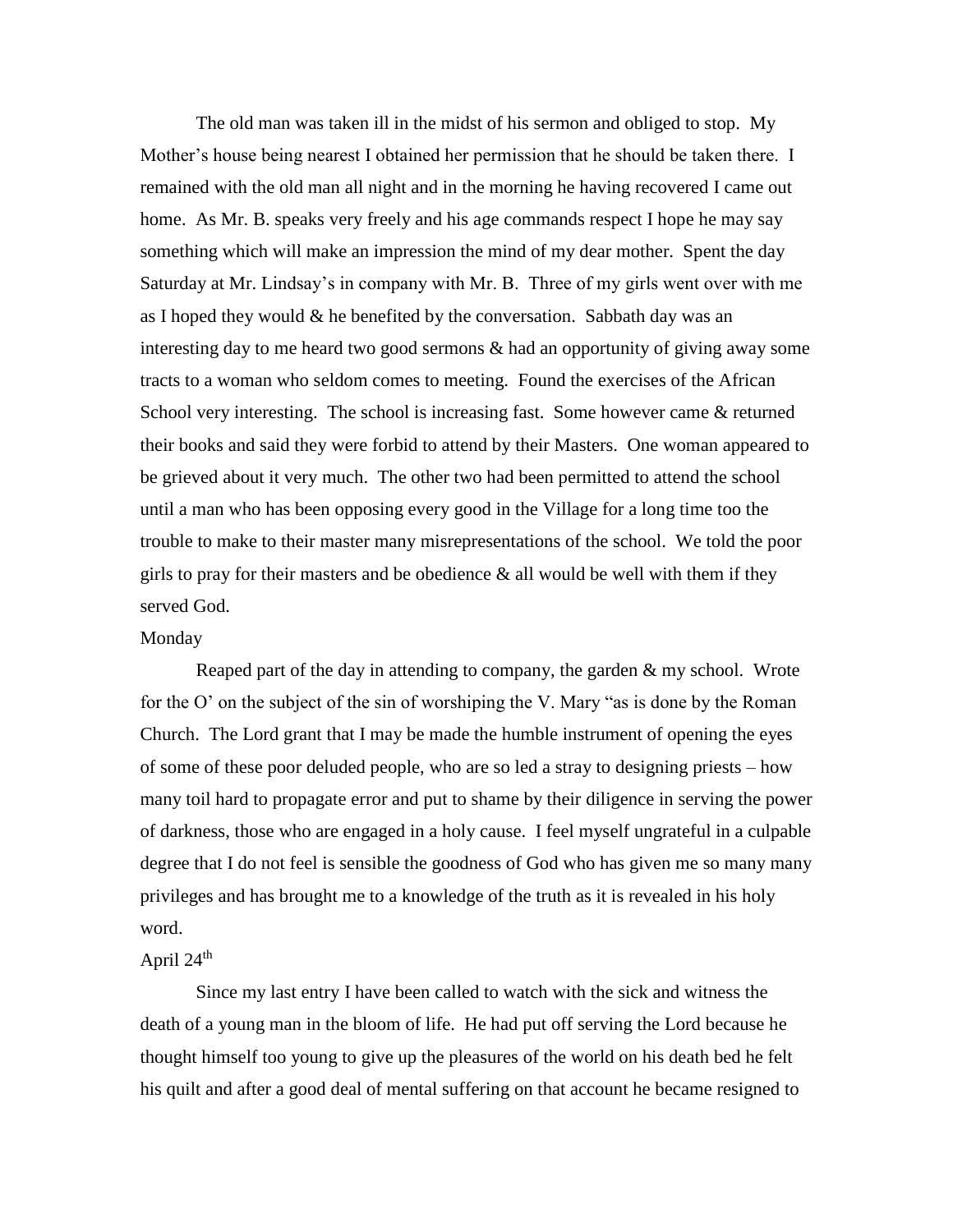the will of God and hoped in his death that he might be saved but he had none of those yous which are permitted to some of those whose lives have been spent in the service of the Lord. I have likewise spent some time nursing and watching with a young lady of our acquaintance who is much beloved in the community and who has had some serious moments but from some cause she has never openly made a profession – She did not express any opinion on the subject of religion or appear to be aware she was in danger of dying. Her mother requested me to inform her of her situation. When I asked her if God should now call her to himself would she be willing to go "She answered "I don't know" – after pointing her to the Saviour  $\&$  asking her if she knew the way of Salvation, she said yes" – I then asked her if she had ever given her heart to God – She replied "I have tried" –after endeavoring to impress upon her mind the importance of fixing her thoughts upon God & praying continually I left her. The information that her friends considered her dangerous did not seem to alarm her at all or agitated her mind in the least. I have been enabled to distribute several Dutch, French, & English tracts this week or two past. April 28<sup>th</sup>

Received a letter from a lady who has commenced a Sunday School about thirty miles from here. She asks for books and she has \_\_\_\_ 20 to 30 scholars every Sunday. I have concluded to purchase a few for her and write to her the method weadopt in out school to raise a fund by subscription to purchase books. On Sunday night watched with a young lady who came up on a visit to her friends and was taken sick the day after she arrived. She was dying yesterday evening apparently but breathed her \_\_\_\_ at about 12 o'clock today. She is another instance of the danger of putting off serving the Lord. She expressed to a young friend while yet in her senses that she had neglected the warnings she had received and treated with contempt \_\_\_\_ prayers of a pious sister and other friends. She left no evidence that can be any consolation to her friends. She asked her mother to pray for her one of the conversation above mentioned and her friends seize upon this to comfort them. But alas! It is true that a bed of sickness is not a time to repent. It should never be left to the hour of death. We know he calls upon us to serve him without delay – I have not enjoyed my praying hours as much as at other times. I am cold and my wandering thoughts trouble me- often when we are most employed in active duties we are more barren \_\_\_\_\_ spiritual comforts – we are so sinful by nature it seems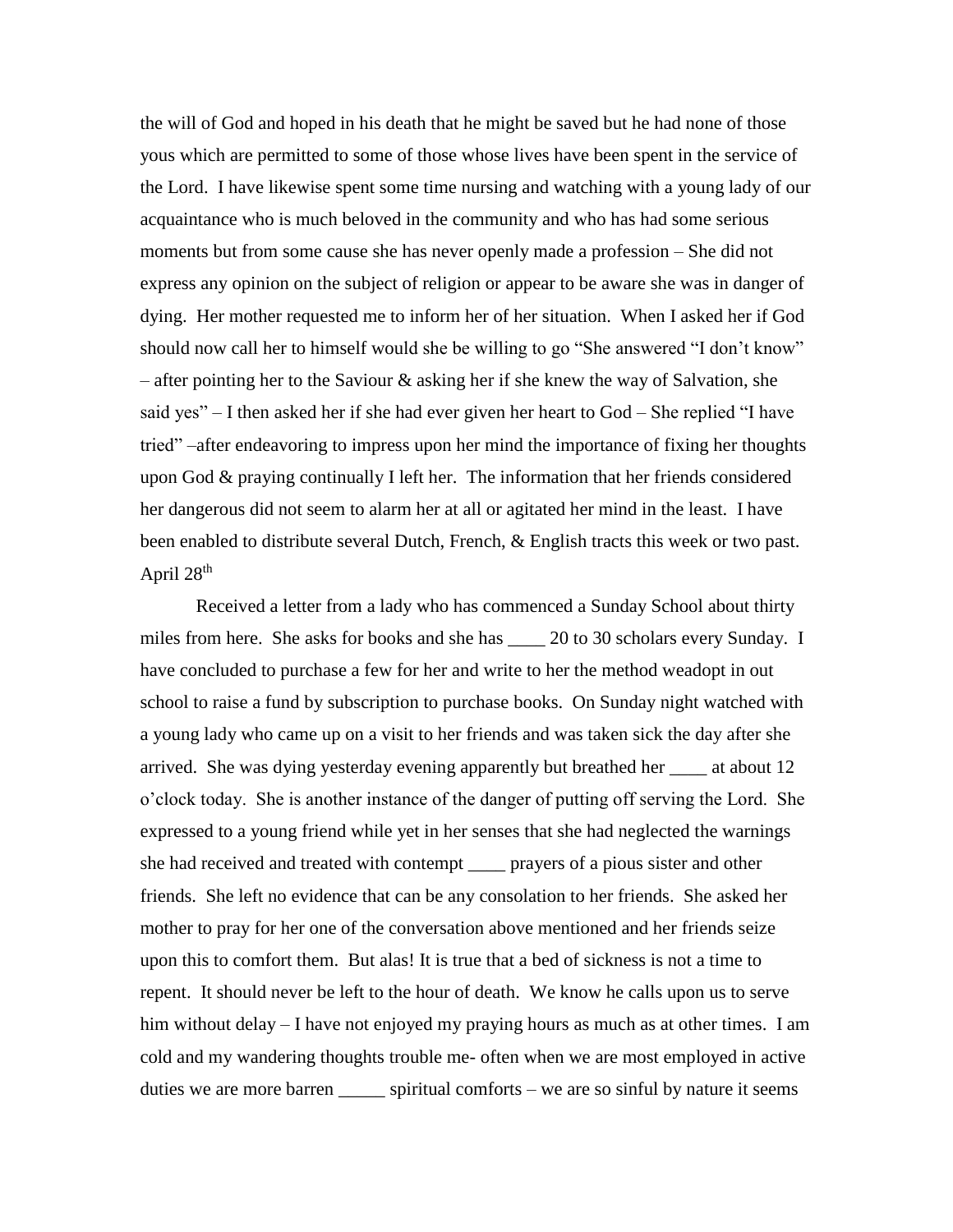we can not do more than one thing right at a time – indeed I know I should do nothing right if left to myself 'By the grace of God I am what I am' His be the Glory.  $19<sup>th</sup>$  May

I have been hurried and perplexed by a great variety of occupations and seem which have occurred lately. What with visitors and numberless other interruptions I have neglected meditation and prayer more than formerly.

# July  $25<sup>th</sup>$

Alas how is every duty neglected and how far we wander from God when we suffer either the cares or pleasures of this world to draw off the affections from God. We are apt only to fear the influence of pleasure but I have found the cares of this world have caused me to neglect closet duties and especially the writing in this book as I should have done – The scenes I have lapsed through in the last two months have been various and trying in the extreme.

I have been sustained and upheld by the goodness of God his Mercy ever undeserved on my part has been peculiarly great when I have been wandering far from Him – The first trial I have had to encounter came in the form of the resentment of the Father of Martha Russell. In consequence of his aversion to her becoming religious principally (though there we other causes) he came and took her home and expressed a great deal of anger that his daughter should have been converted by religious people. He said that it was strange children could not be sent any where to school now a days but their religious opinions should be meddled with. I told him that as to advising his daughter to join any particular church or to hold any sectarian doctrines I had never done it – but as to the great truths of the Christian religion which I consider essential to salvation I should always consider it my duty to impress upon the minds of my pupils their importance and would not receive any into my house to whom I could not speak freely on such an important subject. He went away in a great rage – Poor Martha, my the Lord preserve her amidst the temptations and trials she will meet with. On the  $5<sup>th</sup>$  July I was called to witness the death of my father. He left some evidence of having made his peace with God which is a consolation to me that I am thankful to my heavenly Father for giving. His life was for many years one of misery here and if he has gone as I trust to his redeemer he has made a happy exchange. I have fasted three days previous to two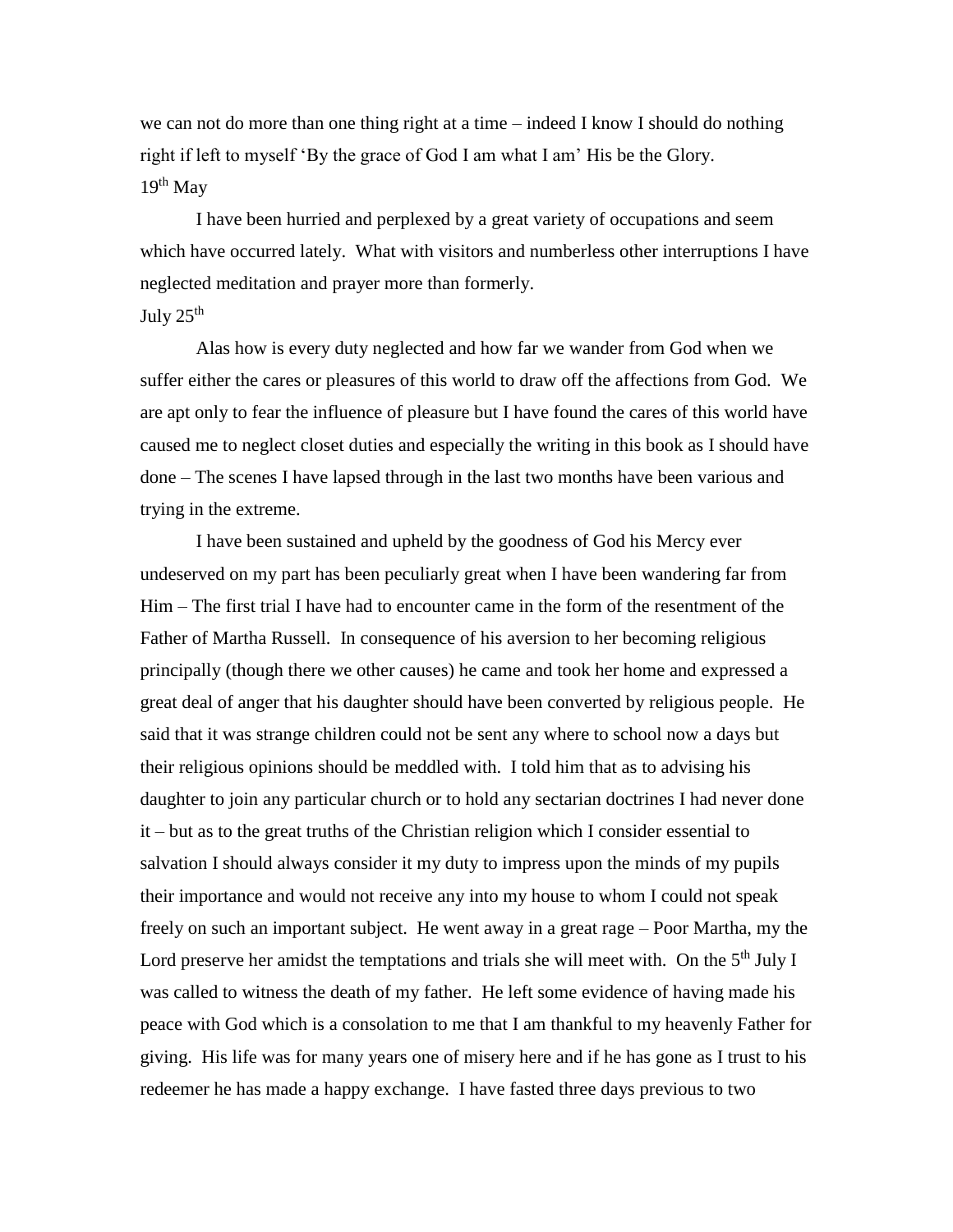Sacramental occasions one I partook with the Methodist brethren and the other in our own association. Brother Potts from St. Louis being here I was much refreshed by his remarks sermons or  $-$  On Monday last I stayed a night  $\&$  part of a day with Miss Fulton who was dangerously ill – on Wednesday night I was sent for and found her dying. She is a considerable loss to our community having been one of the most active & liberal members of our Church in St. Charles – yet she died without expressing either hope or fear – in the commencement of her disease she desponded very much and has during the whole of her Christian course been fearful she was not a Christian. Mr. Potts conversed with her and says he thinks it was owing to early impressions that she not satisfied with the evidences she had. She was looking for some supernatural evidence which it was not likely the Lord would grant her in this world – But she has now entered upon the reality of those things which to us here are eternal and \_\_\_\_\_\_\_.

# July 28th, 1834

Had the pleasure yesterday of hearing two excellent sermons – Messrs Kingsberry & Byington Missionaries who have been among the Choctaws for a number of years and ware on a visiting tour to the different tribes of the Missouri stopped here over the Sabbath and called at our house this morning. I had some interesting conversation with them. I do hope that the efforts of the Missionaries may be successful to preserve the remnant of at least some of those powerful tribes who once inhabited this vast Country. There is no hope from any other source – If they become Christianized they will adopt the habits of civilized life and thus provide for themselves the means of subsistence. Game is at this time so scarce that numbers of Indians who subsist by hunting perish every year from hunger. I was sent for to see a sick woman and visited her this evening. She has been a member in Kentucky of the Baptist & Methodist Church but since her removal to this place has neglected the ordinances of the Lord's house – Since his sickness a number of her neighbors have been in & out who are Roman Catholic and have as she says troubled her on the subject of her belief. The priest visited her and wished her to be Baptized by him, telling her the Baptism which she had received was only John's Baptism. She resisted his arguments and appears to be satisfied that her Saviour alone can help her. I gave her some advice on the necessity of serving her Redeemer better than she had done if she should recover. Told her that if she did her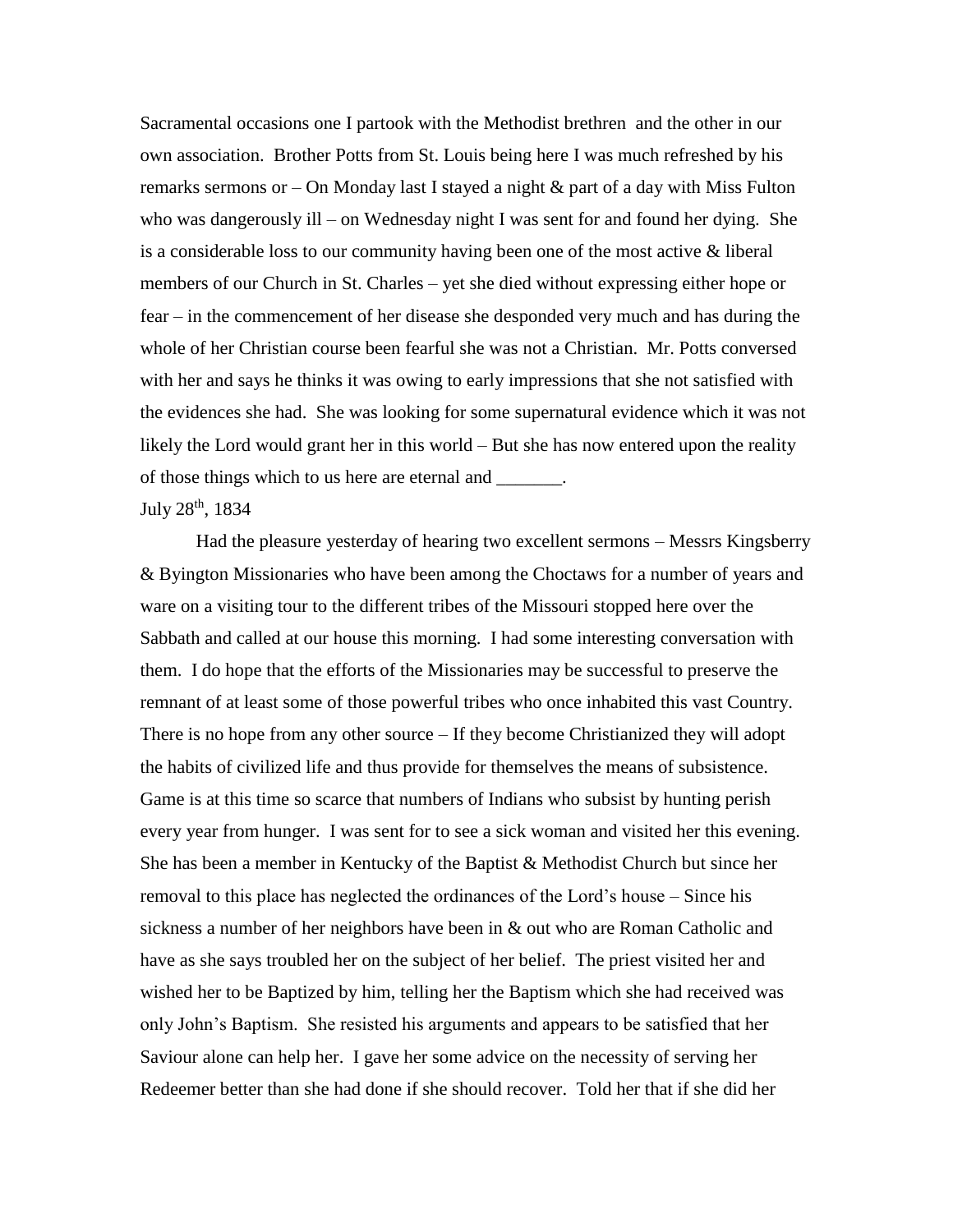duty in this respect & went to preaching often it would probably induce her husband to go and might be the means of his conversion 0 I asked her if she were not to die had she any fears of the consequences she said no – and intimated in the course of our conversation her firm belief that the Lord was able and willing to save her.

She was in a little cabin scarcely large enough to hold a bed and cradle  $\&$  a few benches and appeared to be destitute of many comforts which sick people usually require – When I reflect that at the same time last year I lay on a sick bed surrounded with every thing to make me comfortable I can not but say that my ingratitude to the giver of all good is of the blackest dye – I am continually receiving unmerited mercies from His beneficiate hand and am as often making no return of any kind for all His goodness – Grant me O Lord a purer heart O leave me not to myself, but make me what will be pleasing in thy sigh  $-$ 

## $29<sup>th</sup>$

Went this evening to see some sick neighbors. How backward do I find myself in saying any thing to those around me on the necessity of serving God any excuse to myself suffices to avoid the subject. O when shall it be my meat & drink to do the will of my Saviour –

# $30<sup>th</sup>$  July

I have done little to day to prove that I am not seeking altogether the things of this world. I frequently find myself giving way to irritability of temper which I ought to subdue. My trials, though of a petty nature, frequently, yet they are the more calculated to excite impatience – Went in to see my Mother this evening  $-$  O' that he afflictions would bring her to a Saviour.

#### 31st

Two of my scholars started home to day. My vacation commences on the morrow have been too fond of telling my own acts. I have determined over and over again to try to be more like my Saviour – Who directed us not let our left hand know what our right hand doeth – If we were more cautious not to boast of our actions we would do much more good – But what are resolutions made in our own strength, they are as easily turned as the idle wind  $-I$  am nothing  $\&$  do nothing only as the Lord in his mercy constrains me. 1 st August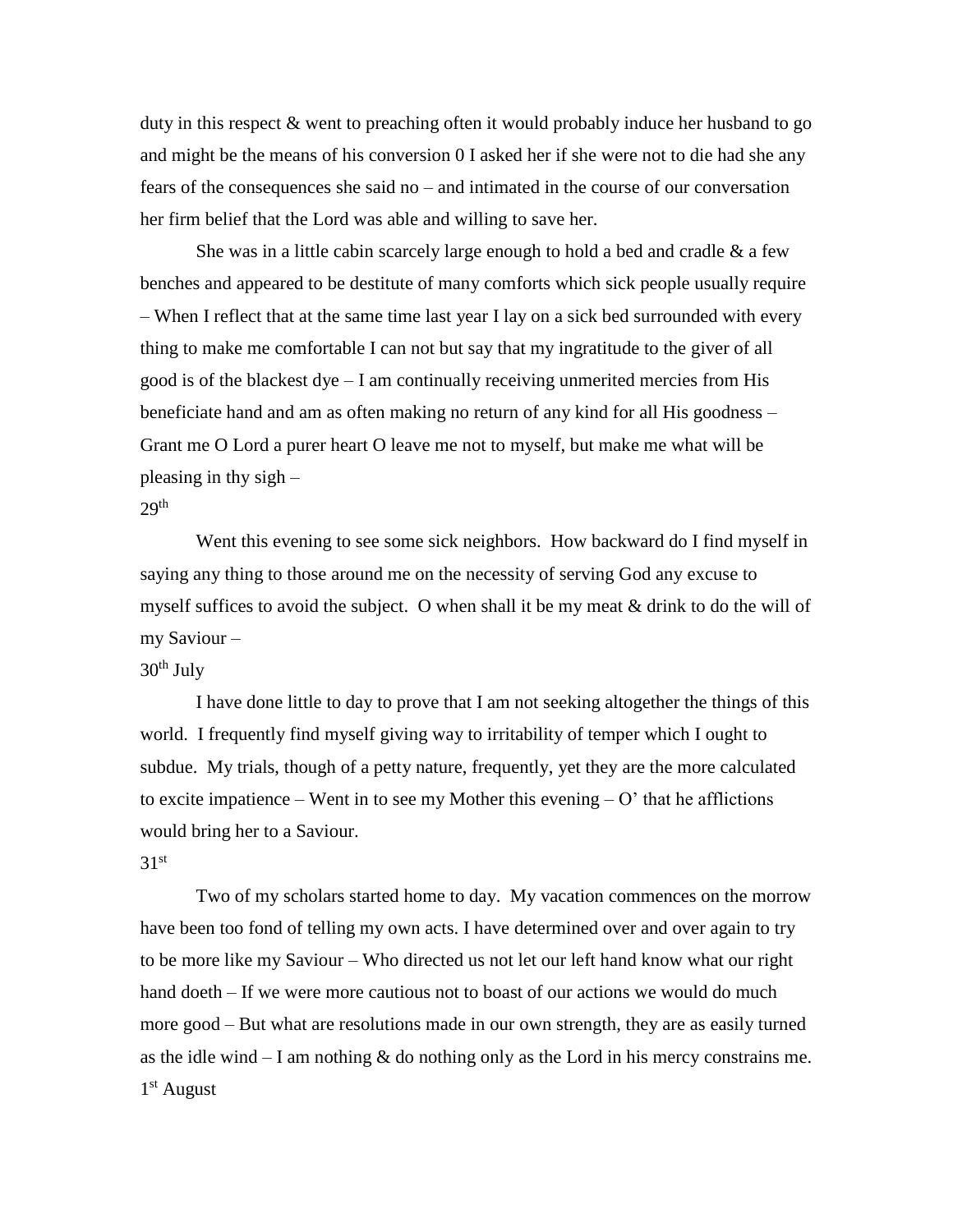-have spent most of the day in domestic work, read a piece in a N Paper which animadverts upon some writing in a Political paper who has been attacking individuals for helping Sunday Schools for Slaves. Our African School has succeeded her in some respects better than we expected – we who are engaged in it, think it our duty to do something to enlighten the minds of those poor benighted creatures on their souls Salvation – We think if the bible should be sent all over the world to heathen nations  $\&$  is entitled as the word of God to the attention of all His rational Creatures it would be strange inconsistency to say our slaves shall not be taught to read it or shall not know its contents. I believe it to be peculiarly the duty of every Christian head of a family to instruct his servants in the Bible himself or else place them in the way of being instructed – The Lord grant that who have undertaken to teach the few slaves who attend the S.S. of St. Charles may do our duty faithfully, and never be deterred by any persecution from serving our God according to the dictates of our conscience. Miss Fulton, who has gone to her long home, was one of the teachers in this School. She will not render her account at the judgment bar of God less willing for having endeavored to lead some poor ignorant Negro to a Saviour – What is the opinion of this world to her now. It is the approbation of her God she sought/seeks and "God seeth not as man seeth-" 2<sup>nd</sup> August

-wrote in the morning "Conversation between A Missionary & Chinese Mandarin" for the "Observer" took it with me to St. Charles where I went to send a part of the day with my Mother and sent it to P.O. – visited a sick neighbor in town and said a few words to her on the subject which ought to be always present in every conversation, but which our own sinful hearts keep at a distance  $-1$  mean the goodness of God  $\&$  our responsibility to him – Purchases some German & French tracts for distribution. 4<sup>th</sup> Monday Morning

-Yesterday being the Sabbath attended the school in the morning for children and gave away some of my tracts. The Lord grant they may be the means of opening the eyes of some of the poor deluded Dutch who are under the influence of the Roman priest here – had prayer meeting in the forenoon. Mr. Hurley preached in the afternoon. My Mother attended for the first time since she was hurt – O my heart was full when she came in  $&$  I prayed that she might be benefited by what she should hear – felt a disposition to pray for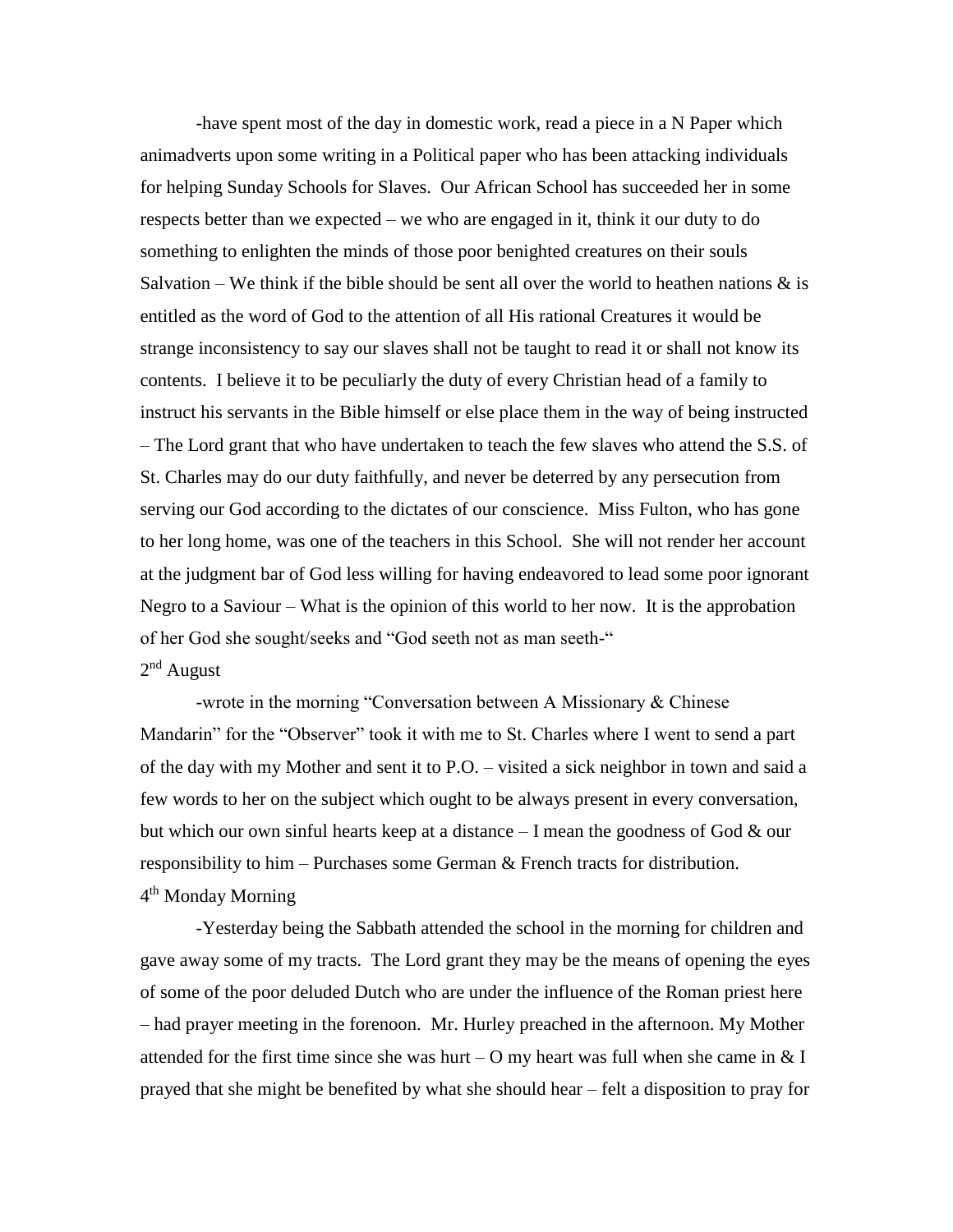the young men of St. Charles – Oh! That the Lord would bare his mighty arm in the midst of us and make known his salvation – Endeavored in the African School to impress upon the minds of the scholars that Jesus has a friend ever present. Went out just before night to see sick family in the country. Fasted this day  $\&$  was not stupid and sleepy as I had been the Sunday before – I am a poor weak creature undeserving of being heard, but the Lord is condescending and has promised to hear those who cry unto him and I have no right to doubt his promise. He will do all things well and shall result to his glory – When His glorious kingdom shall come the shall what appears dark  $\&$  mysterious be cleared up – Sometimes when we see to few "coming up to the help of the Lord" we are almost tempted to doubt if it is the Lord whose religion  $\&$  will is thus slighted – But He knows what is for His own glory

## August  $5<sup>th</sup>$

Tuesday Morning spent the day rather unprofitably but was called over after dark to assist in making a shroud for a neighbor. He was a man of considerable property but died without Jesus Christ for his friend. He had toiled hard to accumulate wealth which he never enjoyed himself but as it relieved the wants of some of his relatives whom he supported her appeared to think he had done his duty in this world – forgetting that he was an accountable creature to a diving Master for all that he had received, and that to relieve the merely temporal wants of those committed to his care was the least part of his duty or of their interest – They may not need his wealth longer than a few short days, but a preparation for Eternity  $\&$  treasure in heaven they will assuredly need -  $\&$  if half his toil had been spent in preparing himself & those dependent upon him for another world his time would have been much more rationally and profitably spent both for himself  $\&$ others – Heard that the attack in the political paper was made upon the St. Charles Sabbath School for Africans – And that the abuse is most gross  $\&$  outrageous – The Lord be pleased graciously to open the eyes of the writer of this article to his own true situation and lead him to repentance  $\&$  faith in him, who prayed for his enemies even amid the pangs of a cruel death inflicted by them  $-$  O, Lord my God may every trial of whatever nature draw me closer to thee, may I never shrink from any duty to thee thro' fear of what man or the powers of darkness can do  $-$  May my meat  $\&$  drink be to do thy will and may I learn to leave the consequences to thee who in Thy wisdom will dispose all events to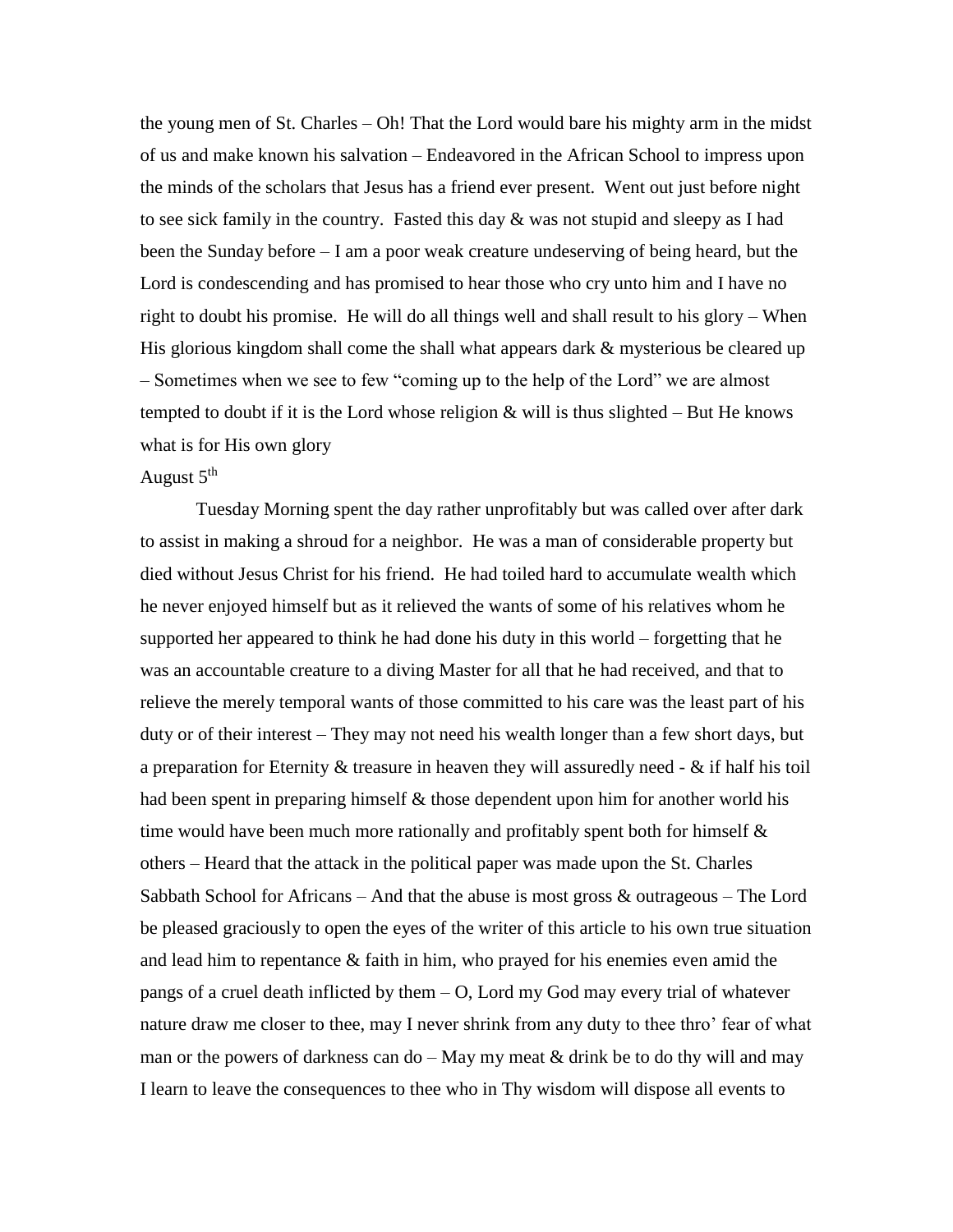thy own Glory. At the time the abusive article was probably written, one of the principal teachers was dying, another was absent attending a sick husband & another was mourning over the recent sudden death of a Father – what will sin not do – and what a Hell would this Earth be was it not for the sustaining grace of  $God 6<sup>th</sup>$ 

-was sent for just before dark to go to Town to see my little brother who was sick – Felt alarmed lest it was the Cholera with which he was attacked. I know that we deserve no mercy as a family from the Lord, an as individuals we might expect chastisement for not living to His Glory. And Sometimes feel as if I expected great judgment to fall upon us. Glory. And Sometimes feel as if I expected great judgment to fall upon us. I found my brother not so sick as I had apprehended and after giving him some medicine I left him this morning and went over about 10 o'clock to my Old friend's Mr. Lindsay's to spend the rest of day – We had much conversation on the subject of the division in the Church and particularly the difference arising out of what are called the doctrines of the Old  $\&$  New School – I feel distressed that when the church ahs so many open & avowed enemies that there should be dissentions in her bosom – If it was not for the consolation derived from the knowledge that a righteous God reigns who will bring good out of Evil and will not for sake those who trust in Him I should be in despair – It would seem that the friends of the Lord, those that are acknowledged such ought to be united in His Service.

## 11<sup>th</sup> September

A month today I left home on a visit to Pamyra where I have two sisters residing and after a pleasant journey arrived at home yesterday afternoon in good health & found my friends here in health. I have in the last month been peculiarly blessed and I feel that I ought to be a thousand times more grateful to my Heavenly Father for his abundant mercies than I am. I attended two Camp Meetings the  $1<sup>st</sup>$  I have ever been at held by Presbyterians or any other denomination.

The Lord blessed the efforts of his children and in the two meetings it is thought between 50  $\&$  60 persons were converted  $\&$  the second meeting had not closed when we left – It was a most solemn scene to be collected in the noble forests of the west a congregation of 2  $\&$  3 hundred persons and to behold the table of the Lord spread  $\&$  so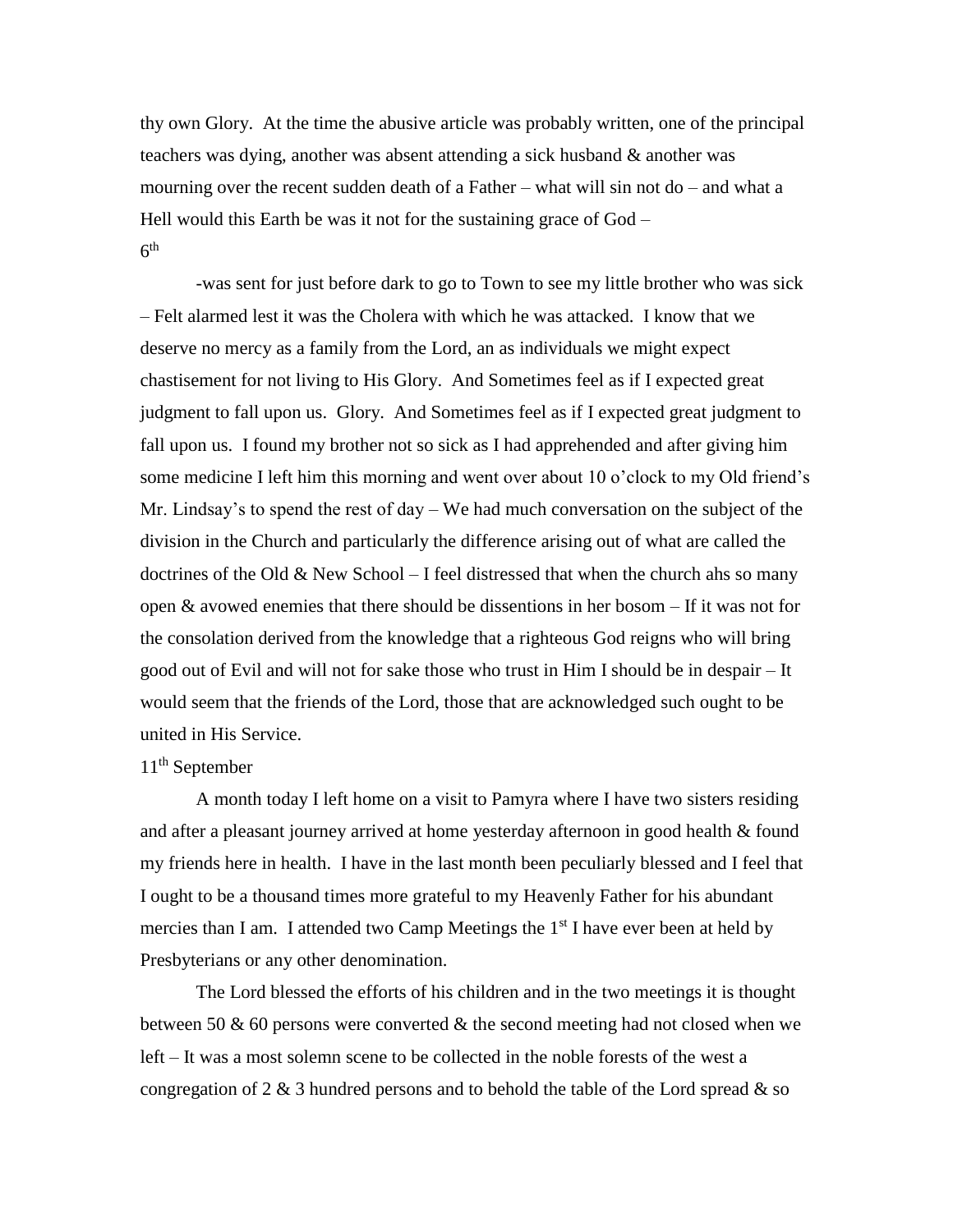many seated around it deeply impressed with the importance of the solemn command of their Lord & Master "do this in remembrance of me" = Twice have I again been permitted to join my fellow travelers to eternity in the sacred feast – and if I know my own heart I am desirous to renew my efforts to serve the Lord with fresh vigour – Oh! My Saviour I am nothing without thee O' be pleased to work in me to will  $\&$  to do of thing own good pleasure'. O grant that I may be more faithful than I have ever yet been unto thee  $-$ 

Copy of a letter to M.I. Russel dated March 1835

Feeling as I do my dear Martha such a great interest in your happiness and eternal welfare, I can not resist the desire I have to write to you at this time. I write in confidence expecting this letter will never been by any other individual than yourself. I have heard from a source entitled to credit, that you are shortly to be married to Mr. L. --, I knew the gentleman in the lifetime of his wife – and as a man of the world I knew of no objection to him then, nor do I now – As to those things which are valued by the worldly minded, I have nothing to say  $-$  But I can not bear the idea of your being placed in a situation where your influence will not be exerted on the side of this religion; and where you will have to deny our Lord and Master, or else lead a life of contention and opposition, produced by the prejudices, and early bias of the family which you will be connected – I firmly believe it to be your duty to confess the Lord Jesus Christ before men", and I likewise believe, that enlightened as your mind is by the Holy Spirit, you could not become a Roman Catholic without renouncing the religion of the Bible and denying your Saviour – Taking this view of the subject, does it not appear, that it becomes a sacred obligation on your part to ascertain previously to your marriage if you will be permitted (I will not say encouraged) to unite yourself with the people of God, and to spent your life in the service of your Maker. I am aware you do not consider these matters in the light that you will view them a few years hence – But permit me as a friend who loves you, to remind you of the words of our common. Saviour Lord & Master "What shall it profit a man to gain the whole world and lose his own Soul." And whatever earthly advantage you may attain by the proposed connexion, you will be an awful loser, if you are obliged or if you are prevailed upon to give up your faith to obtain them  $-$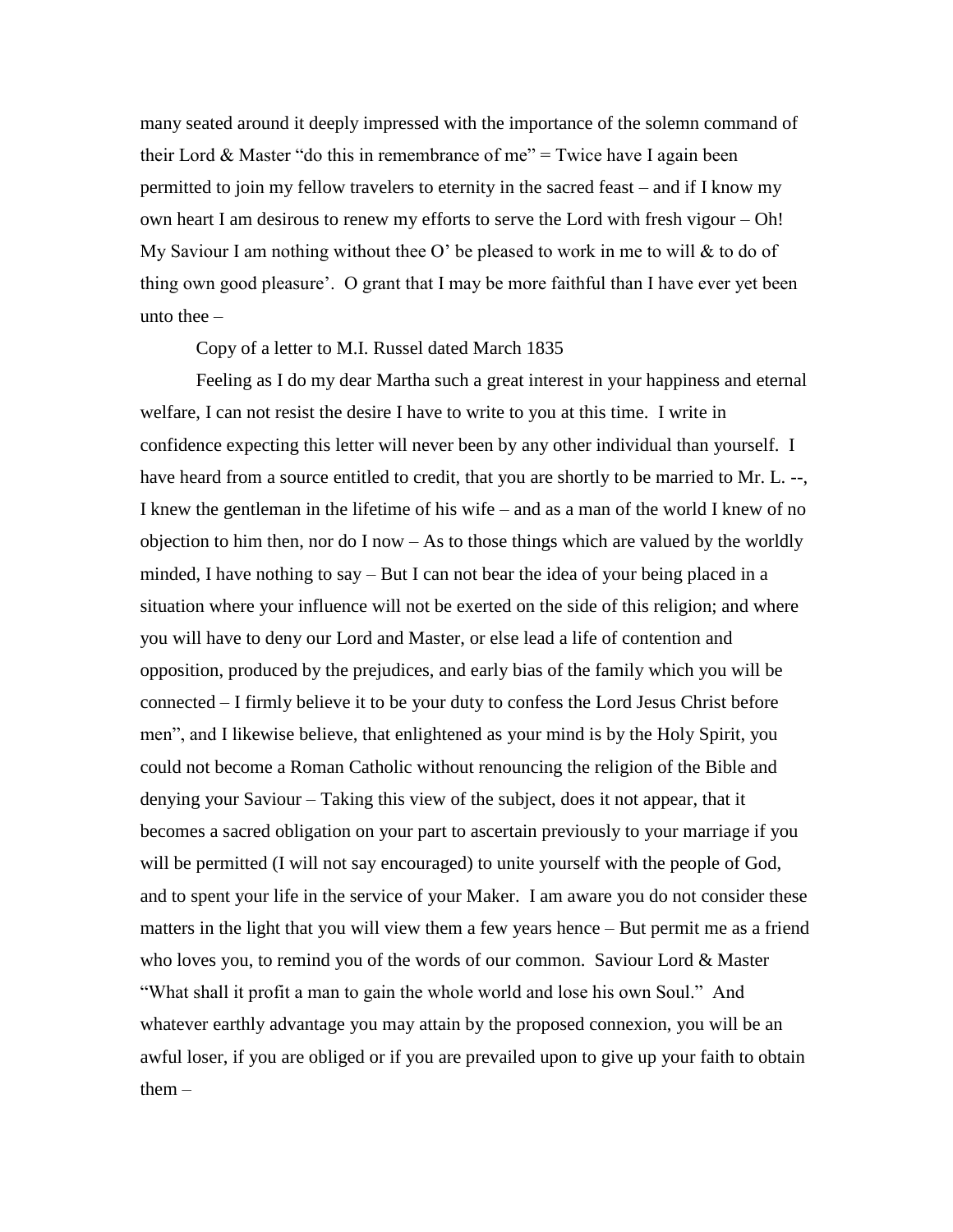I might enter into particulars and prove to you in many instances that your situation will be exceedingly critical. I might refer you to the probability of your having children to bring up in the nature and admonition of the Lord, "And I might show you by referring to many examples, how tenacious Roman Catholic families are of their right to make their children member of that Church. You my dear Martha probably think the example of Virginia Carr may be followed, & that you will have no greater difficulties to contend with than she will – But remember: the Lord has never done for her what he has for you – The Saviour has received you,  $\&$  shed a broad light  $\&$  truth in your soul, and you cannot shut you eyes, and desert Him whom your Soul loveth – Understand me! I am not requiring you to break an engagement – I am simple showing you that you are bound to secure yourself  $\&$  any who may be under your control, the right to become a member of a Protestant Church when  $\&$  in what manner you please – If you continue faithful the Lord will take care of you – Pray to Him  $\&$  do not neglect reading His word, & all will be well ………And now my dear young friend let me again conjure you, as you value your own Soul, as you value your happiness here & hereafter, to come out on the side of your Lord & Master without delay – Take a stand & be firm – Remember no one can serve two masters – You are  $&$  must be either the Lord's or the servant of  $Sin -$ "He that will not confess me before men him will I not confess before my Father & the angels in heaven – says our Saviour –

# April  $19<sup>th</sup> 1835$

I awoke those morning before sunrise and having been in the habit of indulging myself latterly in the morning I was about resigning myself to slumber, when the thought came across my mind This is the resurrection morn and Mary Magdalene & other women went to the Sepulcher "while it was yet dark" – and surely thought I, "I might pray & read his word this morning" – I arose  $\&$  prayed  $\&$  read three chapters and wrote a letter on brother Potts of St. Louis of which the following is a copy "The subject on which I wish to address you must be my apology, if any is necessary for writing to you  $-I$ suppose from a letter I have received from Martha Russell that she is married  $\&$  settled in St. Louis by this time. I believe her to have passed from death unto life" & that it is her duty to make a public profession  $\&$  confess her Lord  $\&$  Master before the World – I believe likewise, she will be placed in consequence of her marriage, her husband's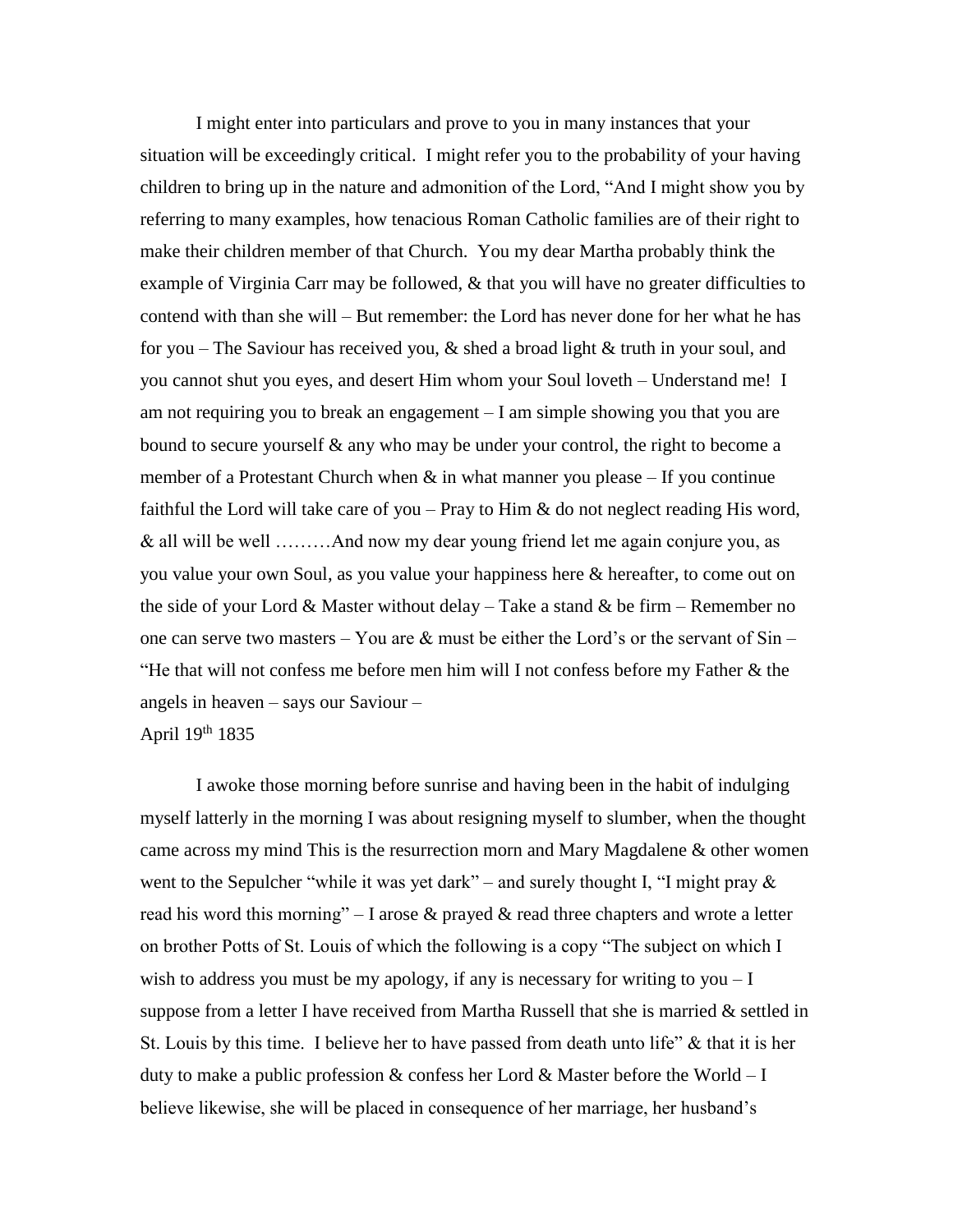connections be in circumstances of peculiar temptation – And I therefore have to request that you will visit her frequently and urge her to take a decided stand on the side of Jesus Christ  $\&$  on the side of Protestantism – I will make an extract from her letter that you may understand more fully my views. "As to our religion, he says I shall never be influenced by him to change and that he will attend our church with me, & I trust our kind Heavenly Father will bless us both and make us his devoted children – I have also heard Mr. L. say that he was very much opposed to "Catholic" schools & that he would never suffer a child of his to be educated in one of them – He has one little daughter of about eight years old, she is a very interesting child and seems to be much attached to me, and I trust that by the assistance of Almighty God, I shall be enabled to fulfill my duty towards her"  $\ldots$  I will say with Martha I trust, that the Lord who order all things will  $\&$ for the good of those who fear Him, will over-rule what was intended by her worldly minded friends to cut her off from Christian duty, to His own Glory, and to produce a great vest of .

I have heard that you intend going to Marian – really my friend! I can not see, with such a field before you to labor in, how you can deem it your duty to desert St. Louis. I hope you will consider well, - I know that education is of immense importance, but surely there are many Souls to be saved in your City, by the instrumentality of preaching the Gospel – There is another person within your reach whom I think ought to join your church. It is Mrs. Sevier now at Jefferson Barick. She came forward here to be prayed for, at the meeting of Synod & when she left me, she expressed her determination to connect herself with some one of the Protestant Churches. Mrs. Potts has acquaintances at the Barracks could not you  $\&$  she visit Mrs. S. sometimes  $\&$  urge her to go to St. Louis on some communion season & when I doubt not she would connect herself with the people of God….

### Lindenwood May 12 1835

#### Dear Friend,

I have been troubled in mind about the present state of our church, and having some conclusion as to what is our duty to do I will express it to you freely – I believe it is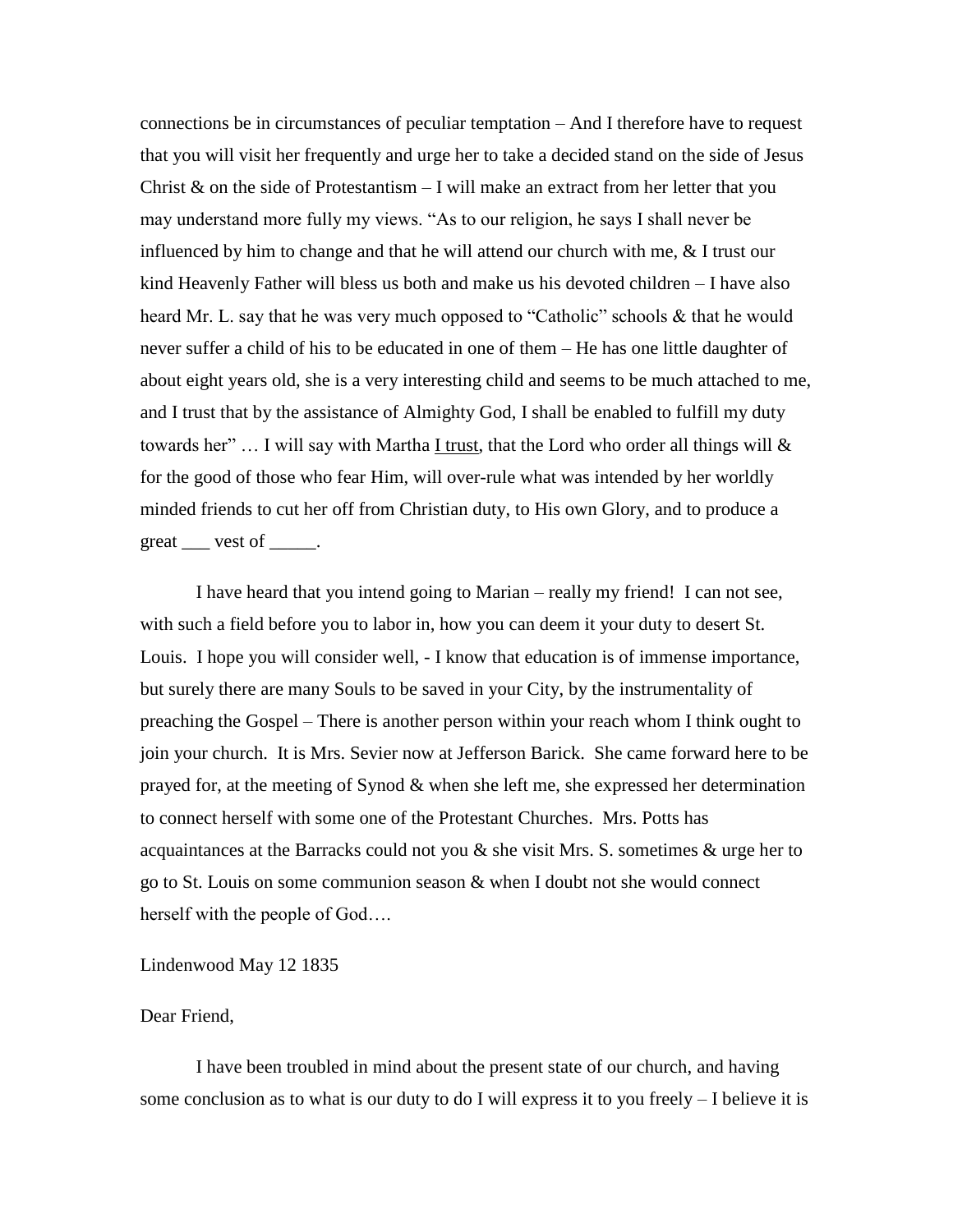the duty of the session of our Church to visit every member of the Presbyterian Church of St. Charles to converse with them and take down their names either for the Church or against it. I think you ought to go in a body, you, Mr. Black & Mr. Watson & call upon Mr. Campbell to do the same with you. I believe if you do not take this stand  $\&$  assert your own rights & the rights of the Church that it will not be long, before these newly self constituted & self called elders  $\&$  will call us to account,  $\&$  if we do not attend will expel us from them  $&$  claiming to be the church, by this high handed procedure will sure upon the building and claim to be the Presbyterian Church. I hope you will act without delay – There is not one day to be lost, if you not wish to be trampled under foot, together with those who have adhered to the Session – Let the paper be drawn up to this affect "We the members of the Presbyterian Church of St. Charles who hereunto annex our names desiring to maintain order  $\&$  good Govt. in our Church  $\&$  feeling that we are under obligation to respect the opinions of the Elders do hereby avow it to be our intention to remain firm in our adherence to the rules of our Church & to sustain our session in their efforts to preserve the purity of our religion & the forms of our Church Govt. from innovation – We hold that without consent of Presbytery no part of this church has any right to withdraw and forma new church by electing new elders – That such proceedings being unconstitutional, are null  $\&$  void – and we will have no hand, part or lot in the Such proceedings  $\&$  so far we may have had are sorry for it –

Those who will not agree to the above or something like it let the session after mildly admonishing them and requesting them to return to the church take down their name as concerned in promoting disorder & confusion and let them be summoned before the Session to answer for their conduct. I firmly believe after a prayerful consideration of the subject that this is your course & unless you do act as the session you cannot expect to be sustained by the members. The charge has been that you do not act – now let it no longer be so, but let them see you can  $\&$  do act with promptness  $\&$  energy not one moment is to be lost  $\&$  not one of the three should stay behind – visit every member no matter where they are. The Lord will help us – but we must use the lawful means… ME. S. To T. Lindsay,. Sun July 23rd, 1835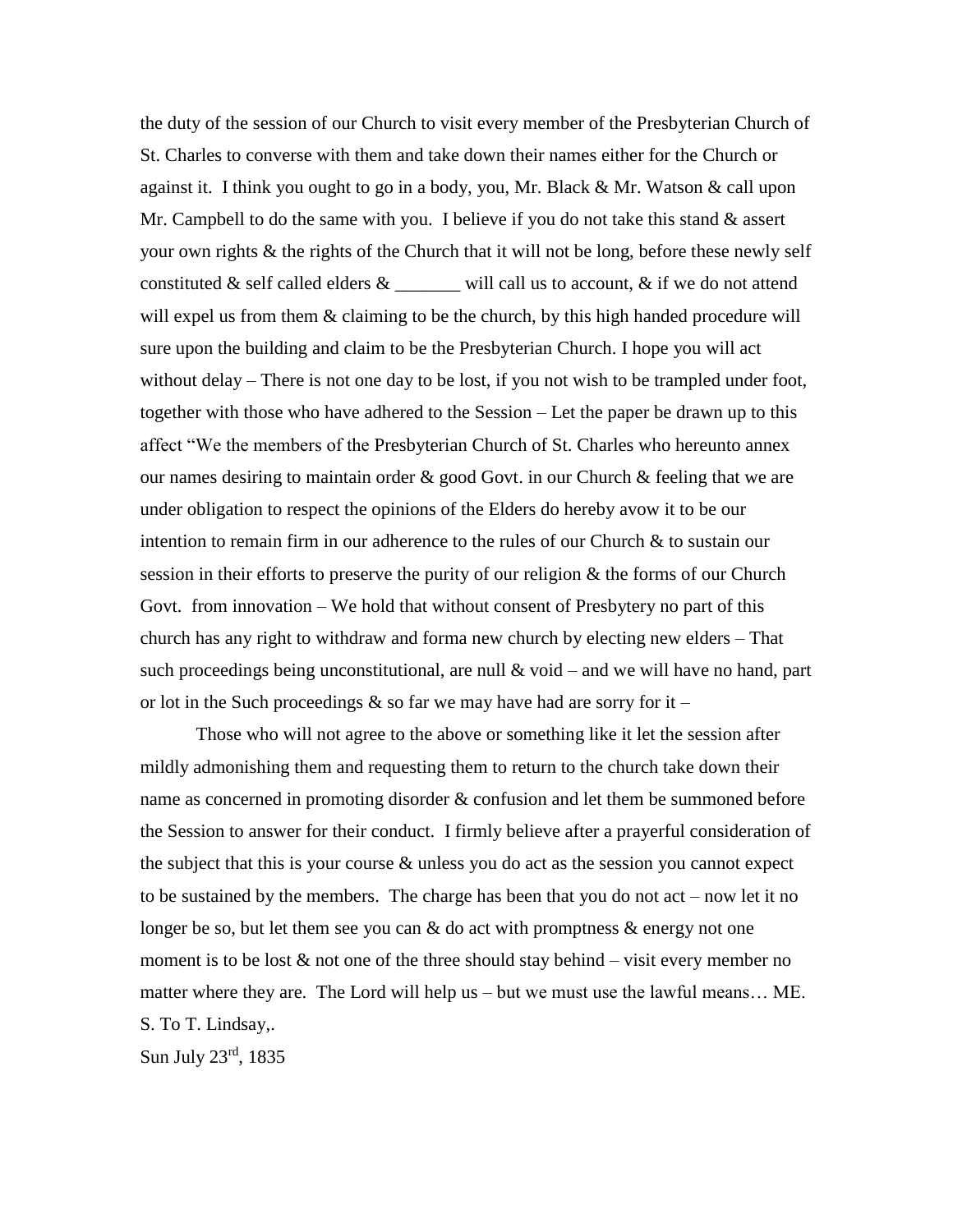I have to mourn my indolence, my coldness & neglect of Christian graces for a long time past. My journal has been neglected day after day from an idea that I had nothing worth recording. I feel as if the Lord had designed to punish me for my arrogance & pride by depriving me of the inclination to serve Him. When I performed by duties more faithfully and was enabled to write occasionally for the "Observer" I was soon elated with the praise of others and my self complacency was great at the idea that I had done something. But truly we are as nothing – a very little thing puffs us up with self conceit & a very little thing on the other hand casts us down in despair. I have been urged over  $\&$  over again by Brother L. to write – and vanity prompted me to do so. But He who rules all things and trains the immortal Soul which He has purchased for Eternal action, thought fit to deprive me of powers & inclination to do so, as I believe, in order to show me my utter & entire dependence upon Him to think a good thought or speak a good word. We need not glory save in the cross of our Lord Jesus Christ. O! my Lord have me not to my self-leave me not to the freedom of that perverse will which leads me from the fountain of all Good – leave me not subject to the bias of that natural ability I possess to sin again thee but take  $\&$  make me all that thou wouldst have me to be – July  $24^{\text{th}}$ 

I spent the morning after reading a chapter & prayer in giving music lesson or two of my scholars. I find this employment a great trial of patience. The mistakes they make the discord produced jars on my nerves sometimes I can scarce endure it and find my impatience is so great as to produce an expression of it. The trials of a teachers life are great & many and surely none would undertake the task unless they had a higher motive than earthly gain. Talked with one of the young ladies on her state of mind and told her of the good she might do after she goes home by keeping Sabbath School in her neighborhood and setting a good example. Two of my girls have written the last three months expressed a hope of having been renewed in heart by the "power" of God. I hope they are not deceived but that their future lives will show that they have passed from death unto life.

#### $2.5$ <sup>th</sup>

This is the Sabbath, but owing to the rain we were unable to go to Church without considerable inconvenience – heard the girls their Sunday School lesson in the morning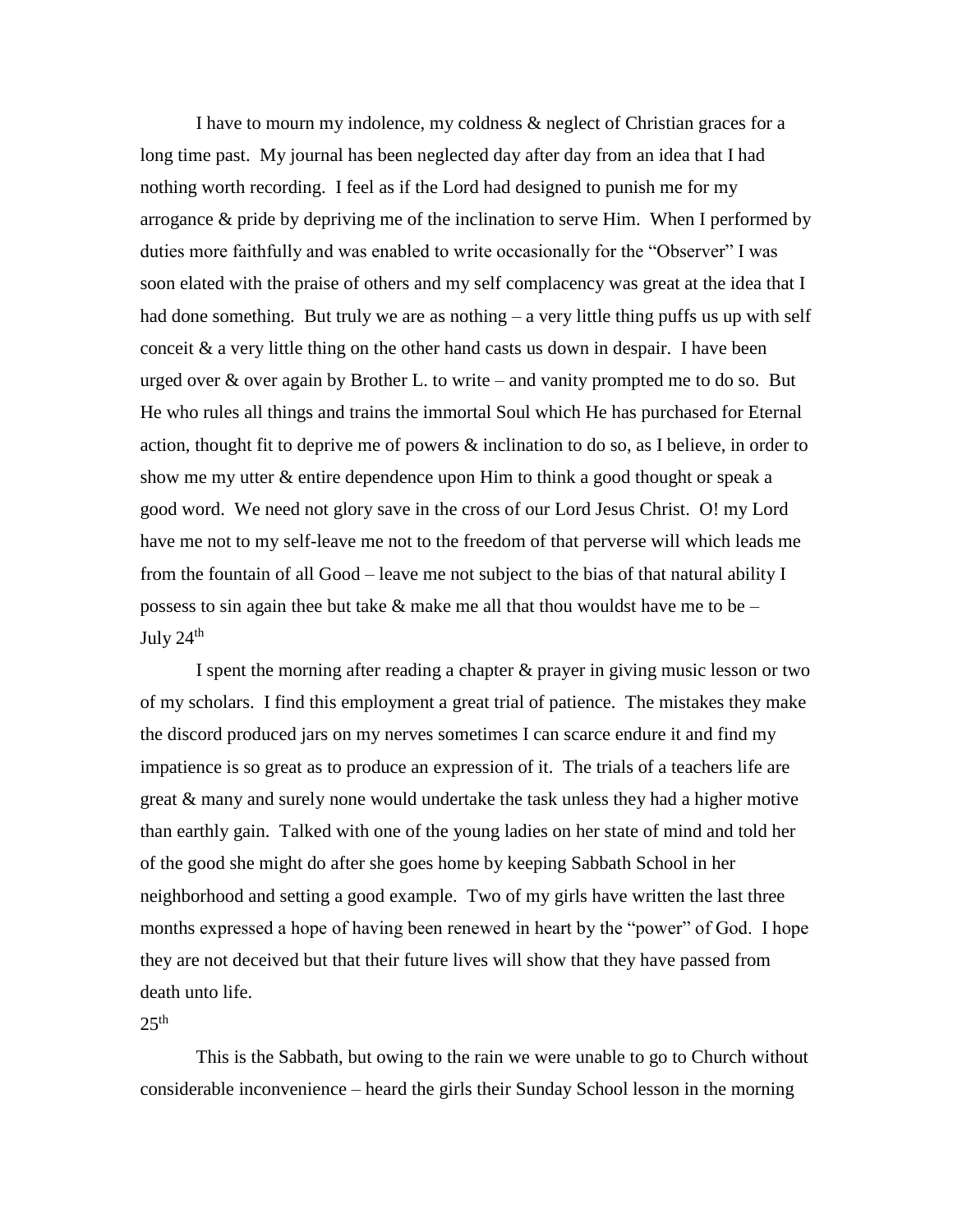and read one of Payson's sermons to them – and heard another lesson in the evening  $\&$ used another sermon. Spent a part of the day writing. I am at a loss to know whether it is exactly right to spend the Sabbath in writing on any subject whatever though it now appears to me if we are writing with the object of doing good & giving our influence to the cause of religion we may without breaking the commandment to employ the Sabbath. I wish for amore humble heart – pride is ever lifting me above my proper level. I have nothing to be proud of except that I am of that race which the Lord Jesus has condescended to redeem – and while I may exult in His goodness  $\&$  benevolence I have reason to mourn my hardness of heart that keeps me from loving Him supremely. July  $31<sup>st</sup>$ 

Rose this morning at sun rise; this is the day (Friday) when I perform an imperfect obedience to the command, respecting fasting & prayer. Since Sunday I have felt how entirely worthless are my prayers & every thing else I attempt – at least at times I feel so. I do not have that pleasure in prayer that I desire. It is often an effort to keep my mind fixed on the objects I am praying for or the Being I am praying to. Have endeavored to ask for better prospects for our poor church in St. Charles. But Oh! How feeble & cold are any \_\_\_tions. I do not deserve to be heard. But when do any deserve such favor & never, it is all of they free grace – Lord! What should we be but for thy mercy & poor, lost, degraded creatures –

## October 9<sup>th</sup>

My life has been truly an unprofitable one thus far how little have I affected since I consecrated it to my Saviour. How little have I even attempted to effect? – and I feel as if I was becoming daily less spiritual and more taken up with the plans and projects of this world. I have got so now that I do not feel the importance of the conversion of my fellow creatures, and I may say with truth – "I remembered God and was troubled. I complained  $\&$  my spirit was overwhelmed" – Will the Lord cast off forever?  $\&$  will her be favorable no more?" – Is His mercy clean gone for ever – doth His promise fail forever more" - As a proof of my hardness of heart, I will mention that I have actually let two monthly prayer meetings pass without knowing the day on which they were held, or rather forgetting the day until it was past. It was a female prayer meeting appointed to be held on Monday of the first week but few and often no one but myself attended it during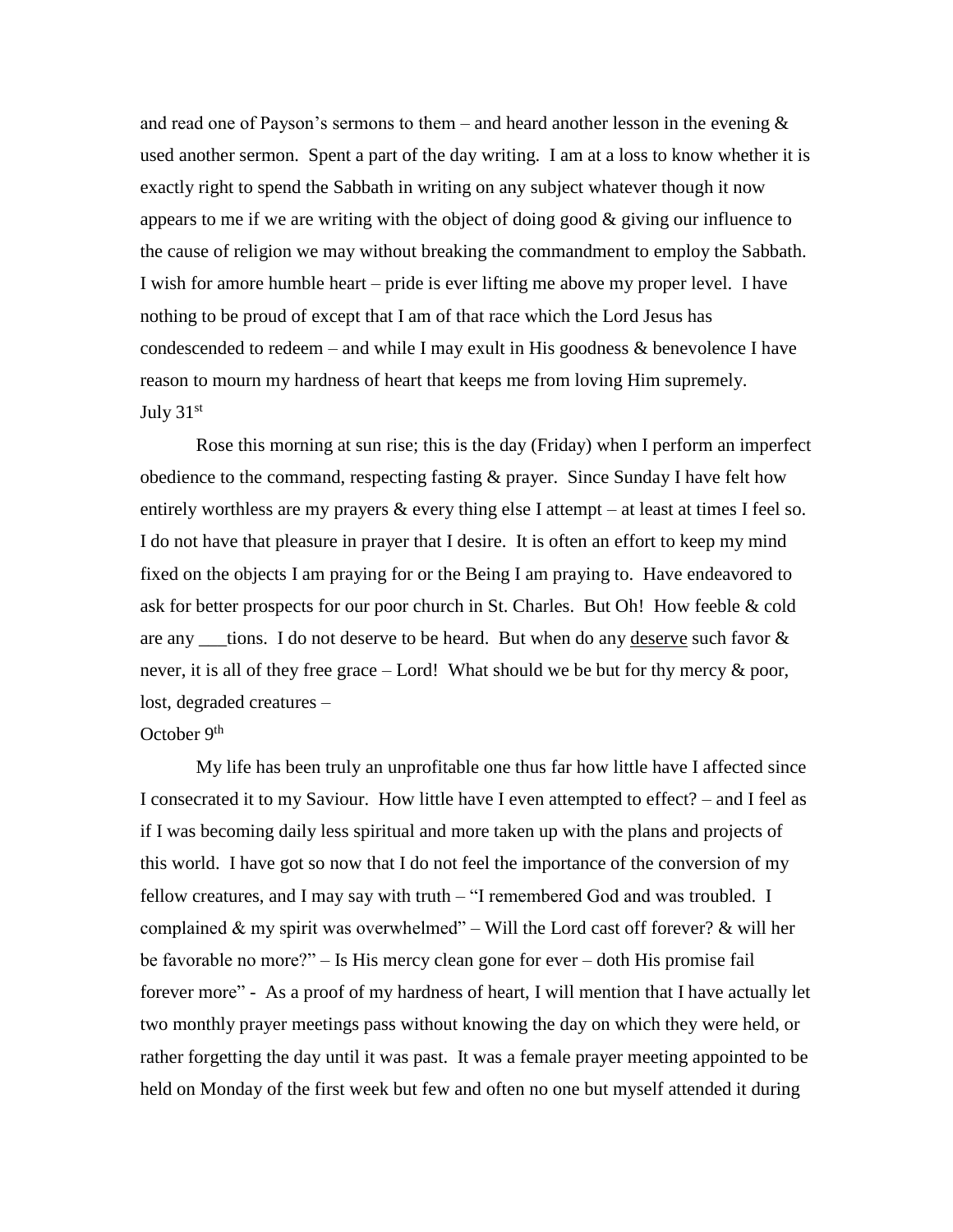this Summer & the person who resided in the house, where it was appointed. Some time ago I requested that my Alton lot should be sold  $\&$  the proceeds applied to the building of the Presbyterian Church in St. Charles in the event of my death before the lot was sold – I supposed it worth then about \$300.. It is now worth \$1400 and I have been applied to, to sell it. I have agreed to dispose of one half – The other half if sill unsold at my death, I wish my husband to appropriate to the same object, the building of the Presbyterian Church in St. Charles.

#### December 27<sup>th</sup>

This day have had a delightful meeting Mr. J. Gallahan preached three times during the day & came home with us at night together with another gentleman from Pittsburg a Mr. Mc<sub>umph</sub> who is a warm hearted Christian. They left us on Monday morning the  $28<sup>th</sup>$  for Cincinnati. The  $28<sup>th</sup>$  of December ought to be a memorable day with me. After the departure of our friends I commenced my daily duties in the School room. About the middle of the day I went into the room where my husband usually writes, on some errand I met him crossing the  $\_\_\_\&$  & he arrested my attention by saying – "I am going to write father Lindsay that I will join the Church the first opportunity" – I felt for an instant as if I could not believe what I heard, & then my next emotion was self condemnation, mixed with gratitude to the giver of all good – I felt condemned, that which I had lived so little in the exercise of faith & had felt so little compaced with what I ought to have felt for the salvation of my friends. The Lord had not forgotten to be gracious – I retired to my room to give vent to my feelings in prayer to God, to thank Him for kindness so  $\_\_\_\_$ on our part – and to ask for wisdom, prudence & all things needful to render me a help meet to my husband who was not united to me by a new tie – one that shall never be broken.

## January 13<sup>th</sup>

Within the last two weeks I have had my feelings \_\_\_\_\_\_ by a most shocking occurrence – I do not know when I relived a death, before of which was not a witness – Information of the murder of Mr. Israel B. Grant, reached us on New Year's day, he had been here & stayed all night on the week before Christmas D was here an hour or two the week before he was killed. He was a very pleasant man. I felt quite attached to him – having two of his daughter with us at school at different times. We had become well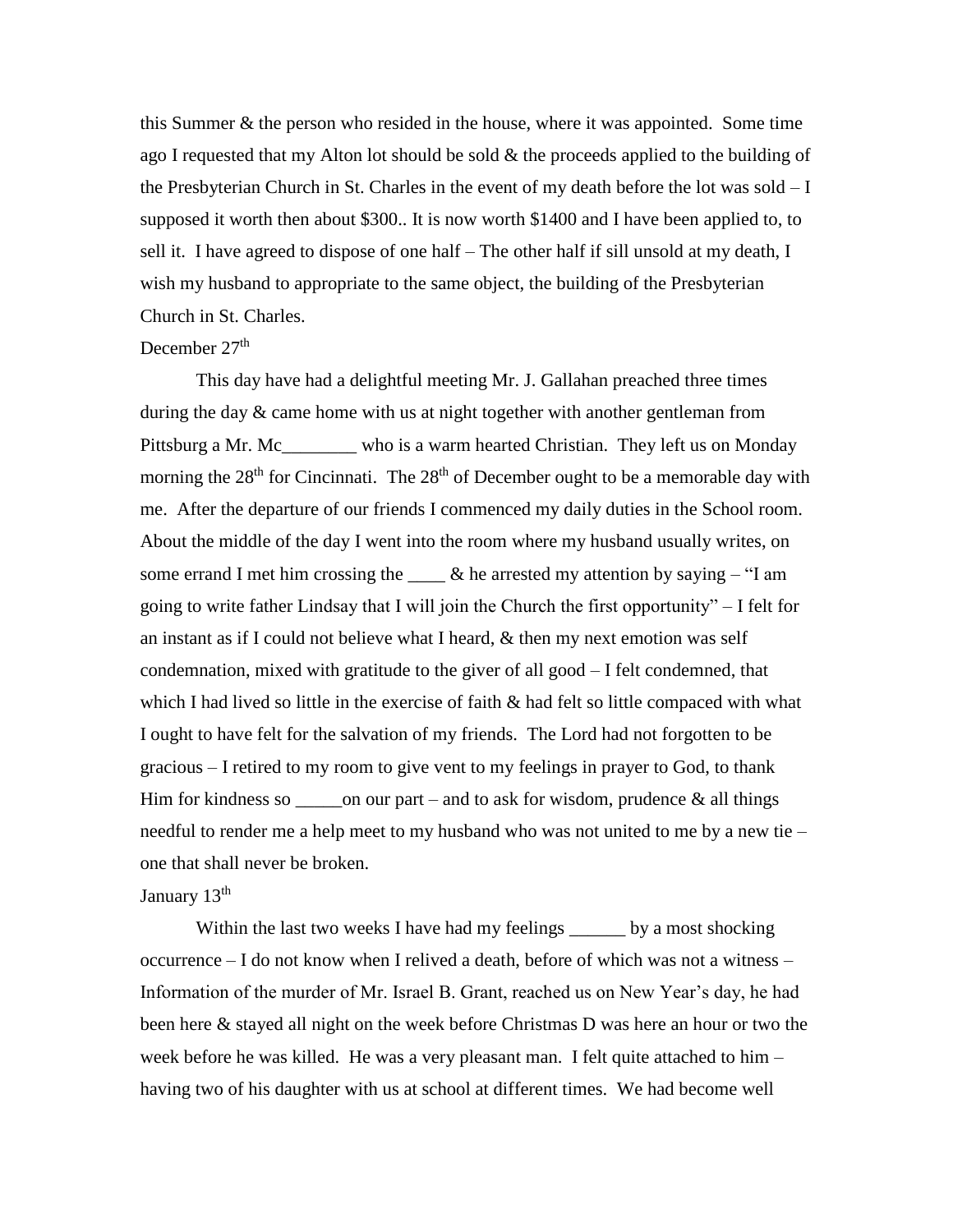acquainted with Mr. G. He was not a professing Christian tho' there is a strong evidence that his convictions have been very deep  $\&$  that several times he almost resolved to be a Christian – for several days I felt as though I would have given worlds if I had them to have been assured he was saved,  $\&$  that I should meet him in heaven  $-1$  was almost haunted with the idea, is he lost, is he lost? – Oh! How little do we realize the dreadful importance of living in this world – I have tried to impress on the minds of my girls that an awful responsibility rests on every one that lives in this world who is old enough to reason  $\&$  act – They appear cold  $\&$  thoughtless – The admonitions of man, what are they? They fall powerless on the heart of his fellow man until the spirit of the Lord quickens of Mr. Clay's only daughter. He has outlived a number of children. I could not \_\_\_\_\_ offering up a prayer that this affliction might bring him to a Saviour – I hope he will yet do much good as a Christian. I have been much distressed to see my mother still obdurate, and enraged against the cause of Christianity- And encouraging my younger sisters to go to public Balls – where then thoughts will be fixed on vain  $\&$  sinful pursuits – Oh my God we will trust thee, thou wilt do all things well – We have no right to murmur & complain –

## Jan  $17<sup>th</sup>$ .

Oh how little avail are all our resolutions? Sin still triumphs over us – Oh thou blessed Saviour what would we be but for thy mercy." Thy watchful care  $\&$  restraining love – I desire to have no will of my own but that thou wilt work in me to thy will  $\&$  to do of thy good pleasure. O! that I could love the with a perfect heart.  $20<sup>th</sup>$  Jany.

Wrote this day a letter to H.C. and my prayer is that it may be the means of leading him to reflect upon his prospects for Eternity and induce him to resolve to become a Christian. Was much disappointed at not receiving a letter from my dear husband to day. He has been in St. Louis two weeks. I know why it is, but it seems to me as tho' he is more dear to me than ever he was before. I feel as if we are by a new tie since he has expressed the hope that he is a Christian. I still do not feel that freedom in prayer which I have been sometimes favored with. I am but wait on the Lord. He will grant me all His sins for my good.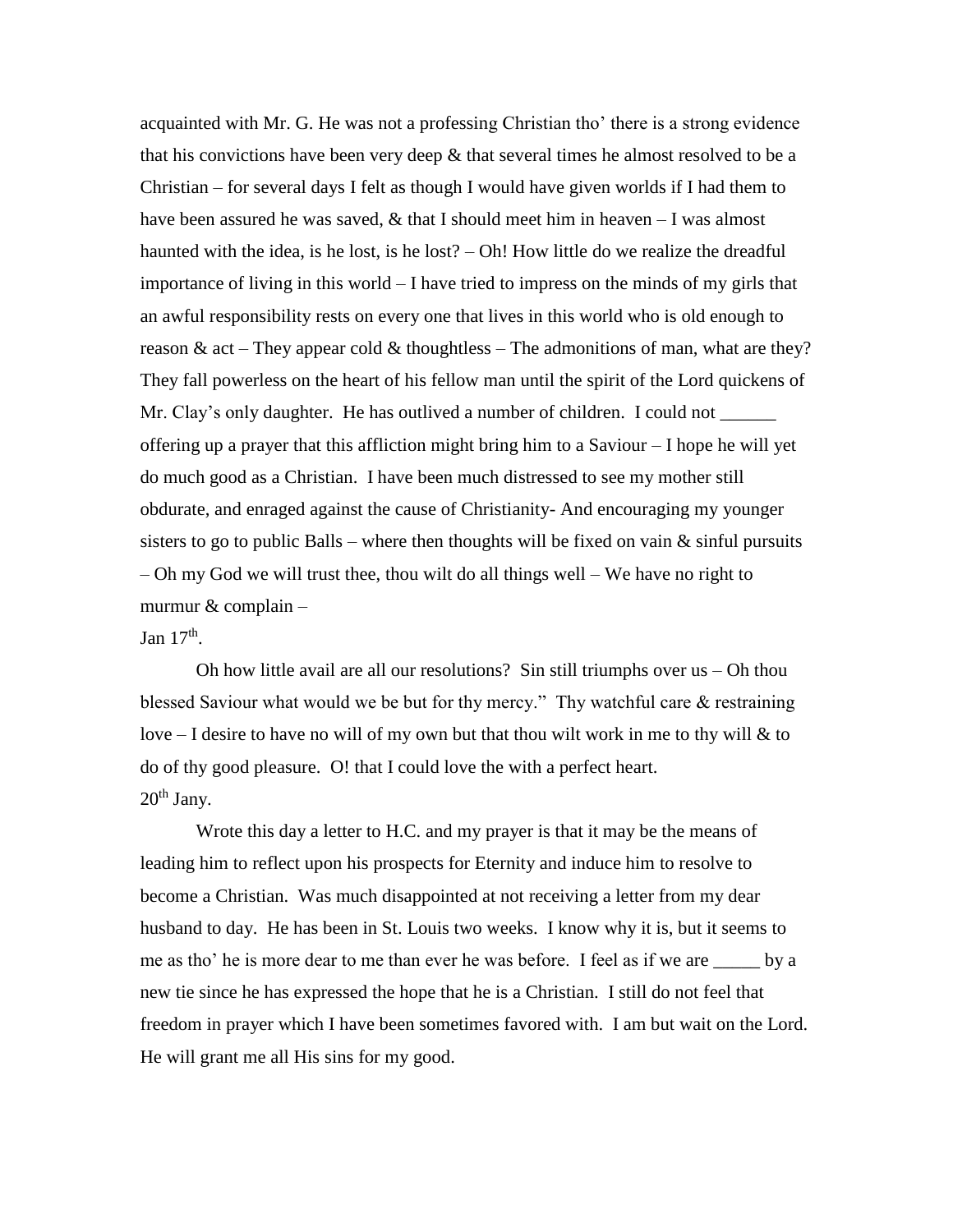Abbott's Method of Keeping Journal. Excellence of the Plan – Procrastination – Indolence

I have intended for some time past to adopt the plan, recommended in the "Good Christian", of keeping my diary, in the hope of being more regular in making my entries, since I can often write a few lines several times thru the day and not lose the connection of my \_\_\_\_\_\_\_. By glancing at the \_\_\_\_\_\_\_ the last subject mentioned can be ascertained without any loss of \_\_\_\_\_\_, and thus preserved from the folly of repeating too often the same thing. There never was a truer saying among men, that that "procrastination is the thief of time" – I have found the disposition to put off and put off until a more convenient season, has told me to commit more sin by a neglect of duty than any thing else, and at this very moment I am strongly tempted to put this book my until I am more in the humor to write and am less sleepy, but if I do so , the probability is that

\_\_\_ on former occasions the time I propose will never come. Indolence is another vice which I am much troubled with at times and prevents me from doing any thing that I ma not positively obliged to do – These two pro are the Devil's own agents; and ruin many souls as well as blast the usefulness of thousands in this world. I have to day neglected secret prayer more than I am wont to do except that kind of mental ejaculatory prayer which is common with me.

Jany  $21<sup>st</sup>$ 

Read an account of Mrs. Willard's Seminary at Troy, from Mr. Hale's magazine. I am rejoiced that she has produced that pernicious system from her School of giving rewards or prizes. I have always objected to it ever since I was old enough to appreciate the subject. It is encouraging to see what one female may affect by perseverance and diligence. If the domestic instruction

| 1836 Linden Wood        | Private Journal Remarks –        |
|-------------------------|----------------------------------|
| Mrs. Willard's Seminary | April $12th$ . Mr James Gallaher |

Held a more prominent part I think the plan would be an excellent one, but I am opposed to the plan of making learned women at the expense of destroying their fitness for the peculiar duties allotted them in the station of life in which by the providence of God they have been designed to move. There is yet much to be done towards maturing a good plan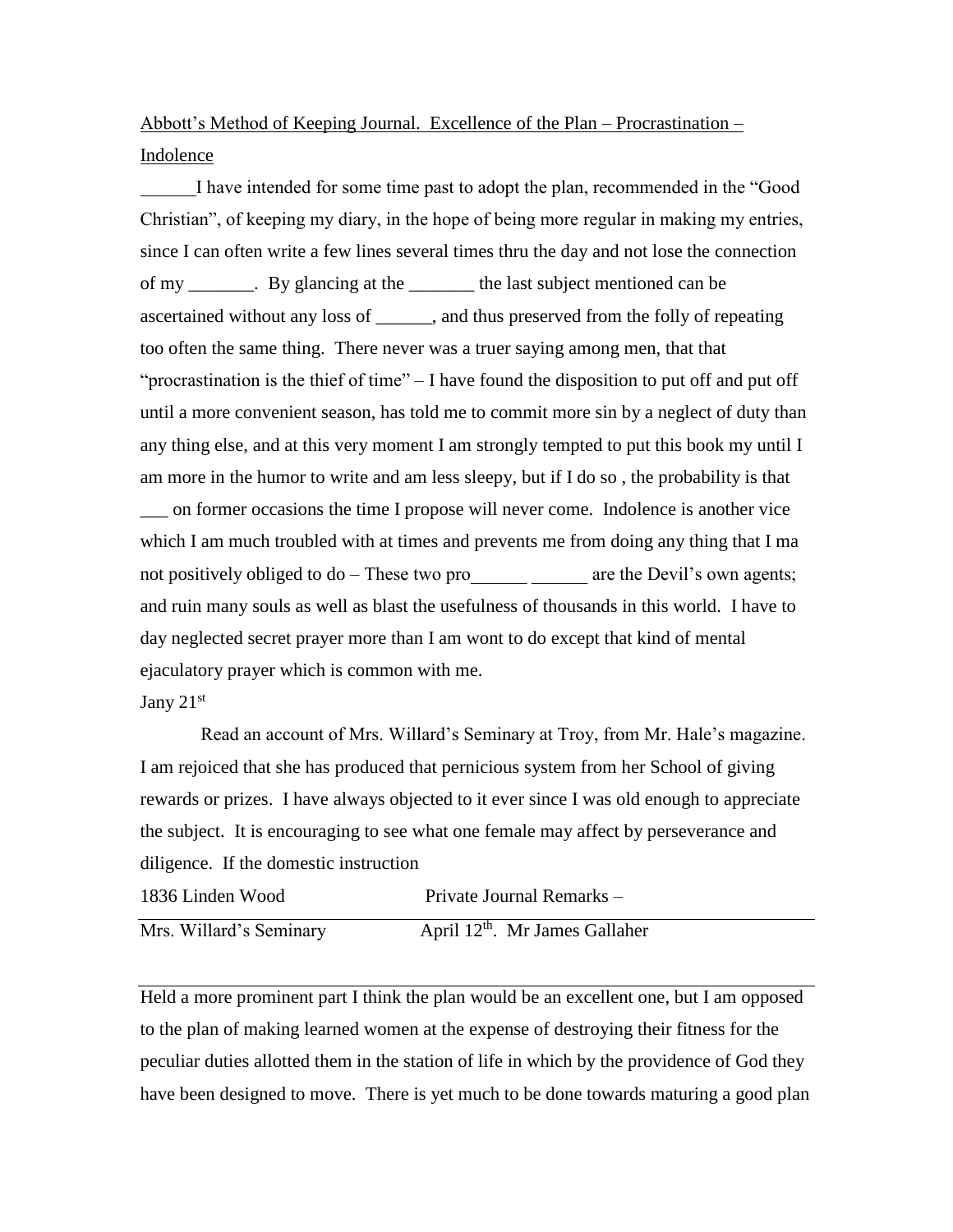of female education. Whatever their capacities may be, certainly that kind of knowledge vulgarly called "book knowledge" cannot be so necessary to them as to the other sex. I never wish to see that society in which the nobler sex can not be looked up to as superior in knowledge, as they are in strength  $\&$  energy of character. It would destroy half the delight of our associations if we were not permitted to fee that we have a protector in man to whom we can regard as our Superior. I would as soon seek for a Guardian Angel among the intelligences inferior to mankind as desire to unite my destiny with him whom I consider below (beneath me in knowledge or in the capacity to acquire knowledge…….

Mr. J. Gallaher has just left us today for Marion College. I first became acquainted with him about three months ago. On his way to New York he stopt and preached three powerful sermons for us. I felt myself immediately attracted towards him, as I have often by other Christians who seem to have much of the Spirit of Christ. We occasionally meet with persons who appear to be old friends, altho' we have never seen them before. There is an unaccountable feeling of confidence in them and affection for them which I suppose will be explained to our satisfaction in the world to come. This kind of attachment I have felt for Mr. Fielding the President of the College here and our principal preacher during the winter – Altho a Methodist he feels quite as dear to me as one of own ministers.

April 12<sup>th</sup> Communion with Christians - love of Christ

What mercies do we daily receive from our Heavenly father and not the least is the communion & fellowship of Saints. When I have had the pleasure of associating with experienced & warm hearted Christians for a few days, I feel as though I had been on a visit to some of the regions above, and now I must come back to the dull realities of life. When the disciples who saw/ heard Moses  $&$  Elias conversing with the Saviour on the mount said "it is good for us to be here" let us build these tabernacles \_\_\_\_\_\_. I guess they felt something of the same sort of pleasure that I am alluding to. I have latterly enjoyed by Sabbaths very much – my fatigue and trouble thro' the week is generally proportionally as great. The trouble of teaching, the anxiety of mind less I should neglect my duty, the thousand little perplexities arising from the misconduct or inattention of my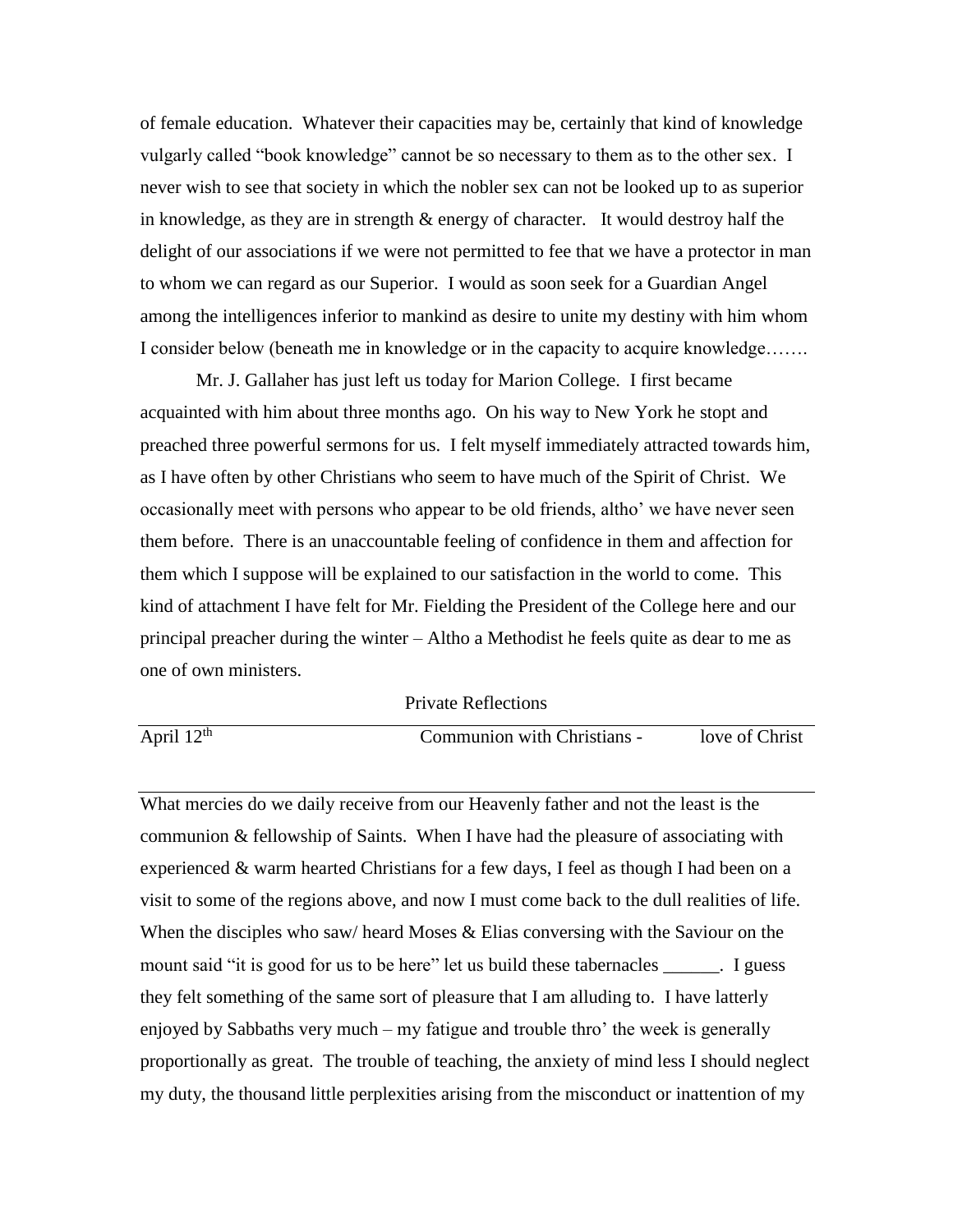pupils wear upon my frame considerably, but all this and ten thousand times more I would cheerfully endure to have one smile of approbation from my blessed Lord and Master on his Holy day. I would not exchange all the world could offer of its honors and pleasures for the enjoyment of one hour of love of God shed "abroad in my heart". O! my Lord, ever teach me to seek my happiness in Thee – Give me a meek and quiet spirit, a constant and patient waiting on the Lord. I know I do not deserve to be noticed by the great Sovereign of the Universe, but as He has promised, in his matchless condescension to notice those who wait upon Him, let me ever wait, let me ever be seeking by "beloved". I now begin, sometimes to feel the force of the language of the "Songs of Solomon", which I must confess I have often passed over as something, which did not properly belong to the Bible, something that had crept in thro' the corruption of Man. But no extravagance of language can express what the soul feels in view of the beauty and excellence of Him.

Notices of Passing Occurrences – Reflections and

 $13<sup>th</sup>$  April –  $17<sup>th</sup>$  comfort, to be derived from depending entirely upon Christ

whom to know aright is life Eternal. I am often cast down in view of the little I do in the world to serve the Lord. What an unprofitable servant am I, when I consider the talents and opportunities I have to account for, and were it not that I am comforted by the reflection, that I am not to be saved by anything I can do, I should be altogether in despair. I once heard a dying Christian say, "tho' I should live a thousand years, I should never be better prepared to die by any efforts of my own". It is true, and it is consoling, that after all it by grace we are saved", and that not of ourselves, it is the gift of God…

Today have been detained at home by the rain; altho' I feel it is a great privilege to go to Church I have not felt the disappointment so much as I sometimes have done. After hearing the girls their Sunday School lessons I retired to read, mediate and pray. I picked up incidentally the last report of the W.E. Society and turning over in my mind how I should get the scholarship," I purchased recently, supplied I concluded Mr. Spaulding the corresponding Sec. of the Society with whom we are acquainted would be likely to know of some suitable person to fill the place scholarship," I purchased recently,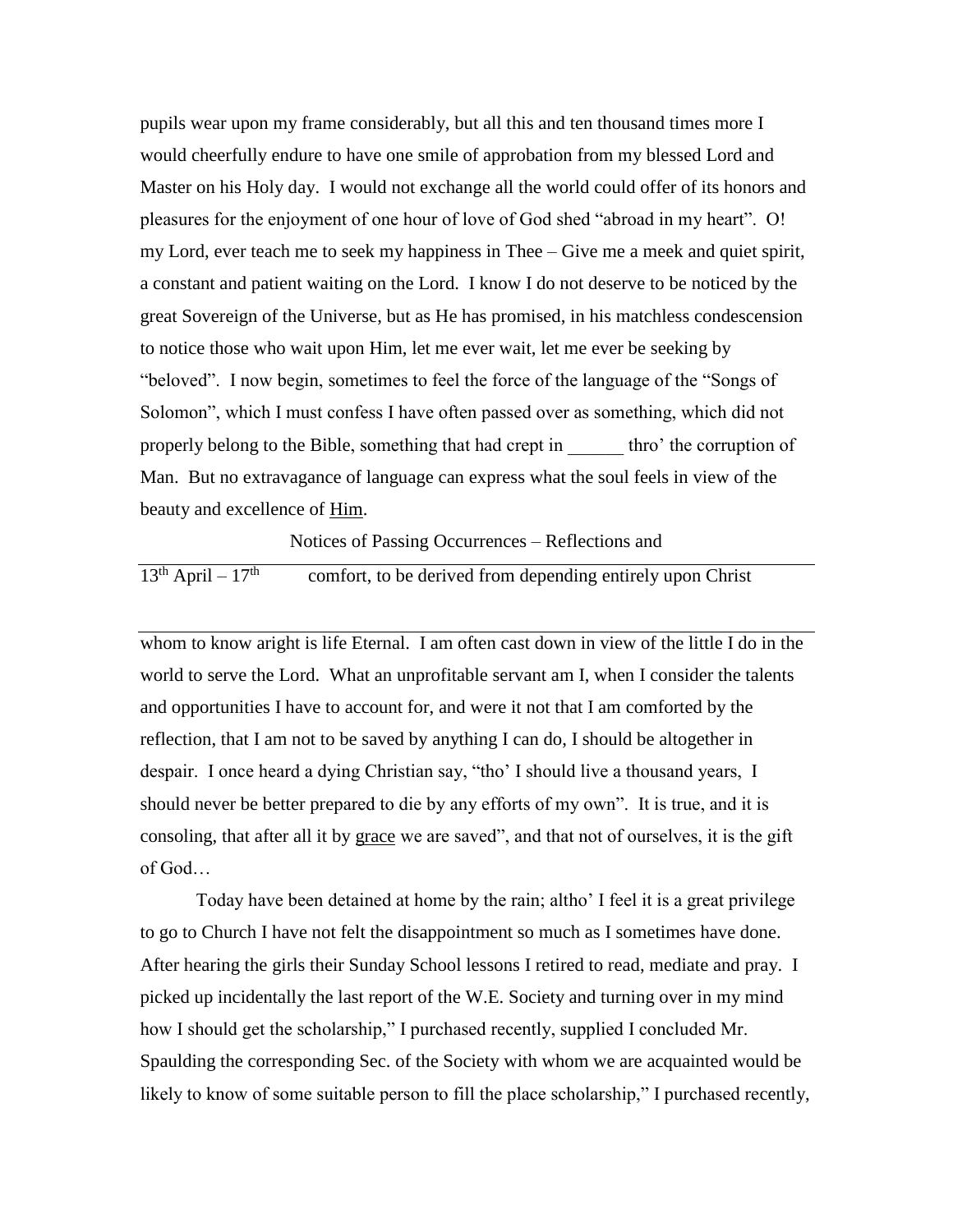supplied I concluded Mr. Spaulding the corresponding Sec. of the Society with whom we are acquainted would be likely to know of some suitable person to fill the place I wrote he following letter to him. "Having been an humble contributor to the W.E.S. I am encouraged in the hope I have, that you will immediately endeavor to render me the assistance I am now about to ask of you. I will endeavor to state my wants in a few words, and will leave the satisfying them, as to time and manner to your better judgment. In the first place, I want a pious young man, whose intention and object is to live for the glory of God; who has capacity enough to preach a good sermon, when he shall have finished his studies, and one who has health and strength sufficient to enable him to cultivate ten acres of land while at college. I want the above described young man to go to Marion

#### Private Journal

Letter to Mr. Spaulding – building of the Church  $\text{April } 18^{\text{th}}$ 

College, Missouri," and take possession of the place and avail himself with advantages, appropriated to the "Scholarship" belonging to Mrs. Mary Easton Sibley of St. Charles, Missouri – And, in the second place, I want you this without saying any thing about it, to any one but the individual you may select for that\_\_\_\_\_\_\_. If the person sent, answers the description he will need no assistance after he arrives at Marion. Whatever the W.E. Society advances to enable the student to take possession of his place I will hold myself bound to make good to you as its agent, whenever you visit Missouri again. Marion College was full this winter but the scholarships are entitled to preference. Yours with esteem – M.E.S. P.S. A letter from you to Mr. S. Potts will be sufficient to insure admittance in light of my "scholarship" M.E.S. - - I pray that one may be selected who will be the instrument of doing much good – Who shall be entirely devoted to the advancement of the Saviour's kingdom on Earth – I have also resolved, (and pray for the blessing of God on the resolution) that if there is no prospect that our church will be finished shortly by the other members to offer my Alton lots for sale and use enough of the proceeds to finish the building.

A member of the church visited us this evening, much unprofitable conversation about the present difficulties of this church, enquired of this member if he intended (as he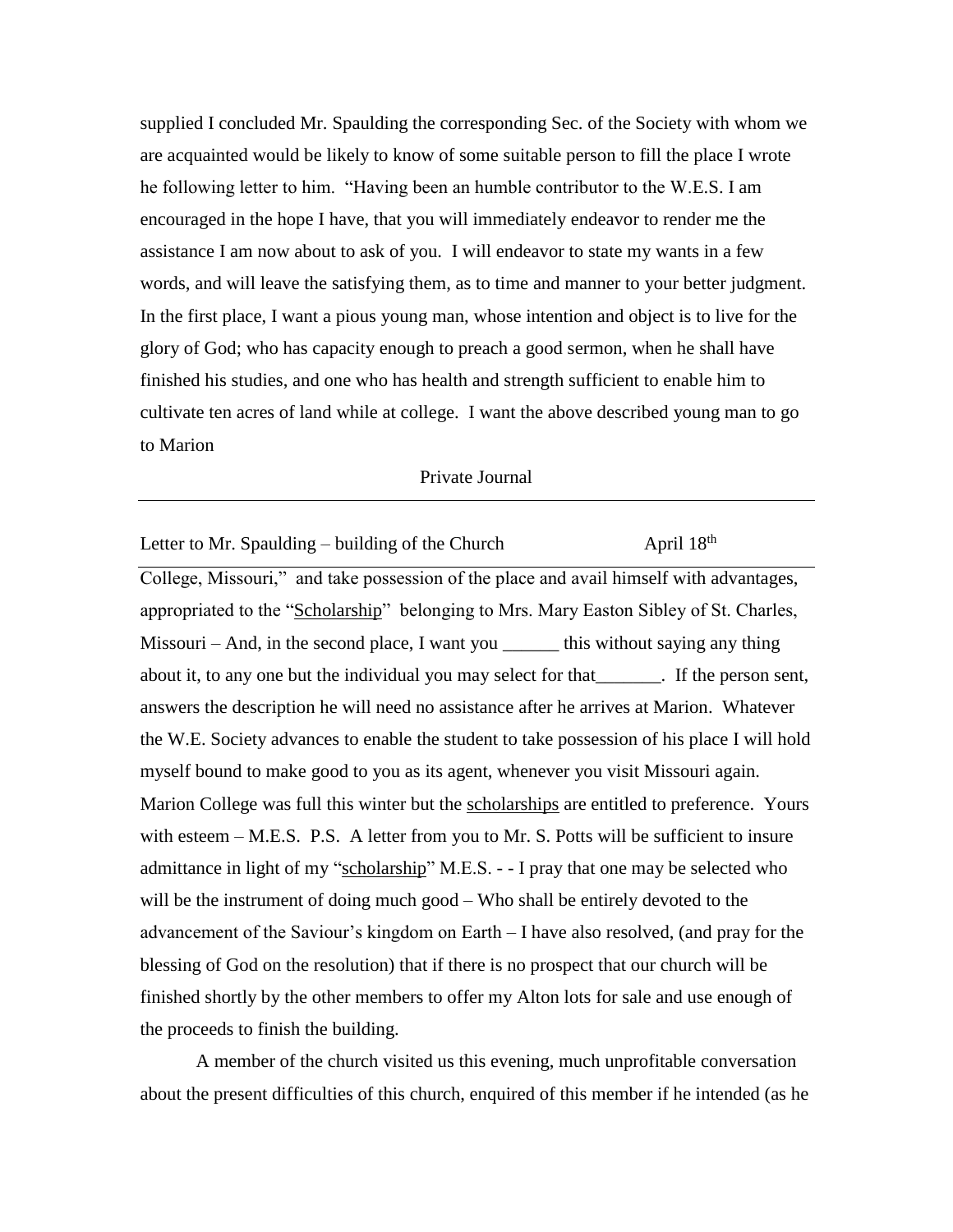had promised) to finish the Church, said he did, if materials could be had. I have little confidence in the promises, yet know not how to bring about my design so as to do most good. I think it may be best to wait a little longer and see what progress will be made towards completing the building by this individual, who is able to have the work done if he is willing so to do.

| Private Memoranda |
|-------------------|
|                   |

| April $19th$ | Letter My Mother | Danger of Sister |
|--------------|------------------|------------------|
|              |                  |                  |

Yesterday went into town and intended to have had a conversation with my mother, but did not have the resolution to do so. I resolved therefore this morning to write her the following –

My dear Mother, I have felt so uneasy about Alby for a short time past, that I cannot help letting you know the cause of my apprehension that you may guard her against the danger without her being aware of it. I believe Joriah Brady is trying to court Alby and that she is inclined to encourage him. If her affections become engaged she will throw herself away on a dissipated fellow without character, without principle and without any standing in respectable society. I believe the best thing that could be done for both the girls would be to send them off to a distance to school for a year, and then if you should conclude to move to St. Louis, the young men with whom they would associate would not be the dregs of Society. I do not wish evil to Joriah, or any other of the young men in St. Charles, but surely you could not bear the idea of your daughters marrying such persons. I speak freely for when the thing is done, it is too late to speak. Young persons who associate together will become attached no matter what prudence says to the contrary and the only way to stop the evil is to remove them from each other. I have watched Alby narrowly and I have reason to believe I am not mistaken. I hope my dear Mother you will not consider this more idle suspicion, but will yourself watch and remove Alby out of temptation before it is too late to save her. Affectionately your\_\_\_\_\_\_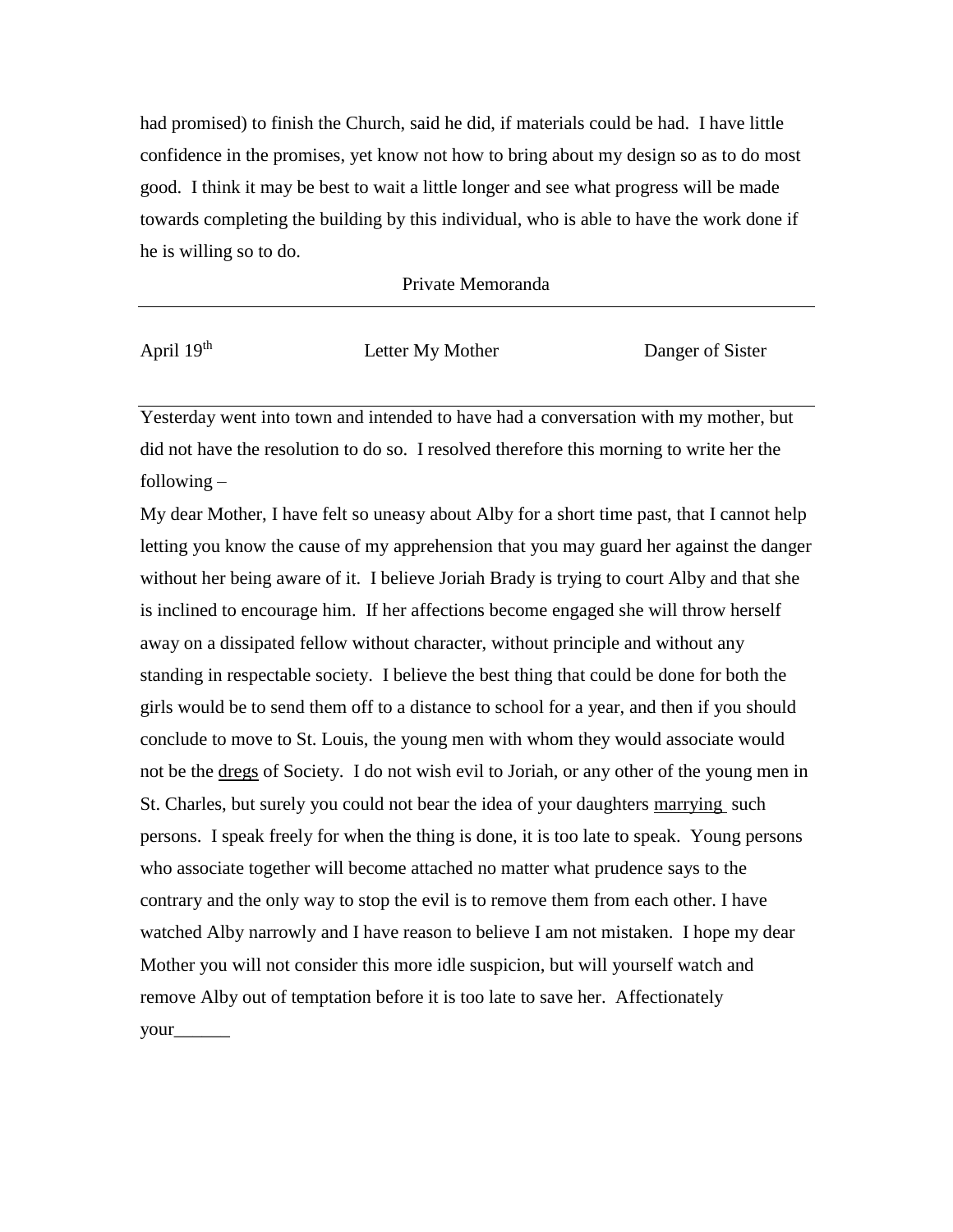I ought to trust the Lord in this as in all other troubles, I have tried to do so, and it is my earnest prayer that my young and lovely Sister may be saved in every respect from the snares of the

Private Memoranda

| July $10^{th}$ - $12^{th}$ | Visit of Rev. D | Wilson on his way to India |  |
|----------------------------|-----------------|----------------------------|--|
|----------------------------|-----------------|----------------------------|--|

Wicked one – Oh! My God open her eyes to see her danger both spiritually and temporally. May she be preserved undefiled for thy service.

This morning communed with our Methodist brethren, had almost resolved at the commencement of the sermon not to come forward because I felt offended with some remarks of the preacher on the forms of worship – but before its close I felt that I could not deny my Saviour thus before a congregation of people. It was the Lord's table and I was invited to come forward against and acknowledge my need of salvation through his blessed atonement. Mr. Wilson came her on the th. He is agent for the Assembly's board of foreign missions. He is quite an agreeable man – preached in the afternoon on the Sabbath and formed a plan for a Missionary Society in our church.

He is to converse with Mr. Yantes at Columbia (whither he is going previous to visiting Palmyra) on the subject of coming to this church as its pastor. May the Lord have mercy upon His people and send one to us, who will do all for His Glory

We have every reason to believe that Mr. Y will suit us. We fear that we will not profess unless we have a minister immediately ……

July 9<sup>th</sup> 1847 Henry Clay – Faith in the Efficacy of Prayer

After so long neglecting this book scarcely looking at it for years, I am led irresistibly to record my feelings this evening – Reading in a newspaper "Henry Clay" caught my eye and I read with emotion that on the  $22<sup>nd</sup>$  June "the Hon. Henry Clay was baptized in one of the beautiful ponds on his own estate. He committed himself with Episcopal Church but preferred baptism by immersion. I have now another evidence among many that our God is a hearer and answerer of prayers.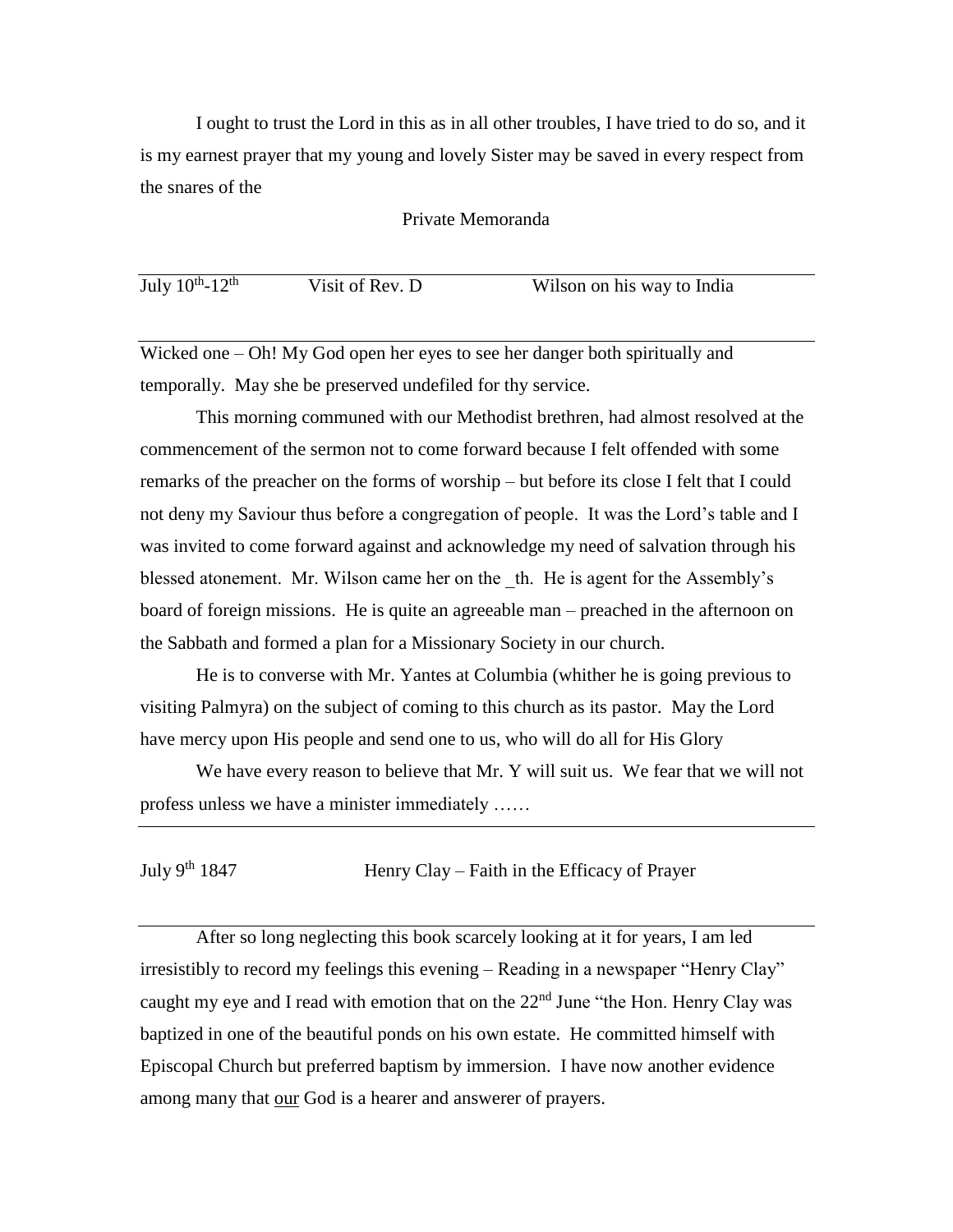For years I have prayed for the conversion of Henry Clay at times with fervency & faith –especially when he was run lat for the presidency – Oh! The service of the world – May he use those powers of eloquence with which God has gifted him to make known successfully to his fellow beings the gift of eternal life in Christ Jesus. This even encourages me to hope for the conversion of two youth for whom I feel the deepest interest, and for whom I have prayed and labored that they may become ministers of the religion of the Bible – One is a youth of a Roman Catholic family by the name of Leo Pallardy; the other is the son of an eccentric friend – William Clough.

It is my earnest desire to assist them both in "obtaining a Theological education should the Lord in His infinite mercy convert & consecrate them to Himself. One of these youth the

Leo Pallardy Mar Clough

Former, has everything to learn, and I am encouraging him to attend the Sabbath School kept for the Germans in order that he may receive the more religious instruction than he obtains at the Sabbath School in town. He is a sprightly youth of a good French family all of whom have been for many generations of the great a costace. Oh! That God in His infinite mercy would open the eyes of his understanding to behold wondrous things in His law – and make him a successful and zealous preacher of the everlasting Gospel. The other youth both are about 18 has a thorough English education and is a fine Latin Scholar could graduate from Princeton in two years, were he to feel desirous to study for the ministry – They are both yet Almighty and I rejoice in His power that hearts of the children of men are in his hand & can be turned as the rivers of waters are turned.

### 1853

Seventeen & half dollars of the amt received for the mare is to be paid to the Colonization Society –

July  $24^{\text{th}}$ 

Paid to Mr. Wilson agent for Foreign Missions through Mr. Loomis ------\$10. July  $22<sup>nd</sup> 1853$ 

Received for sale of Mare \$35